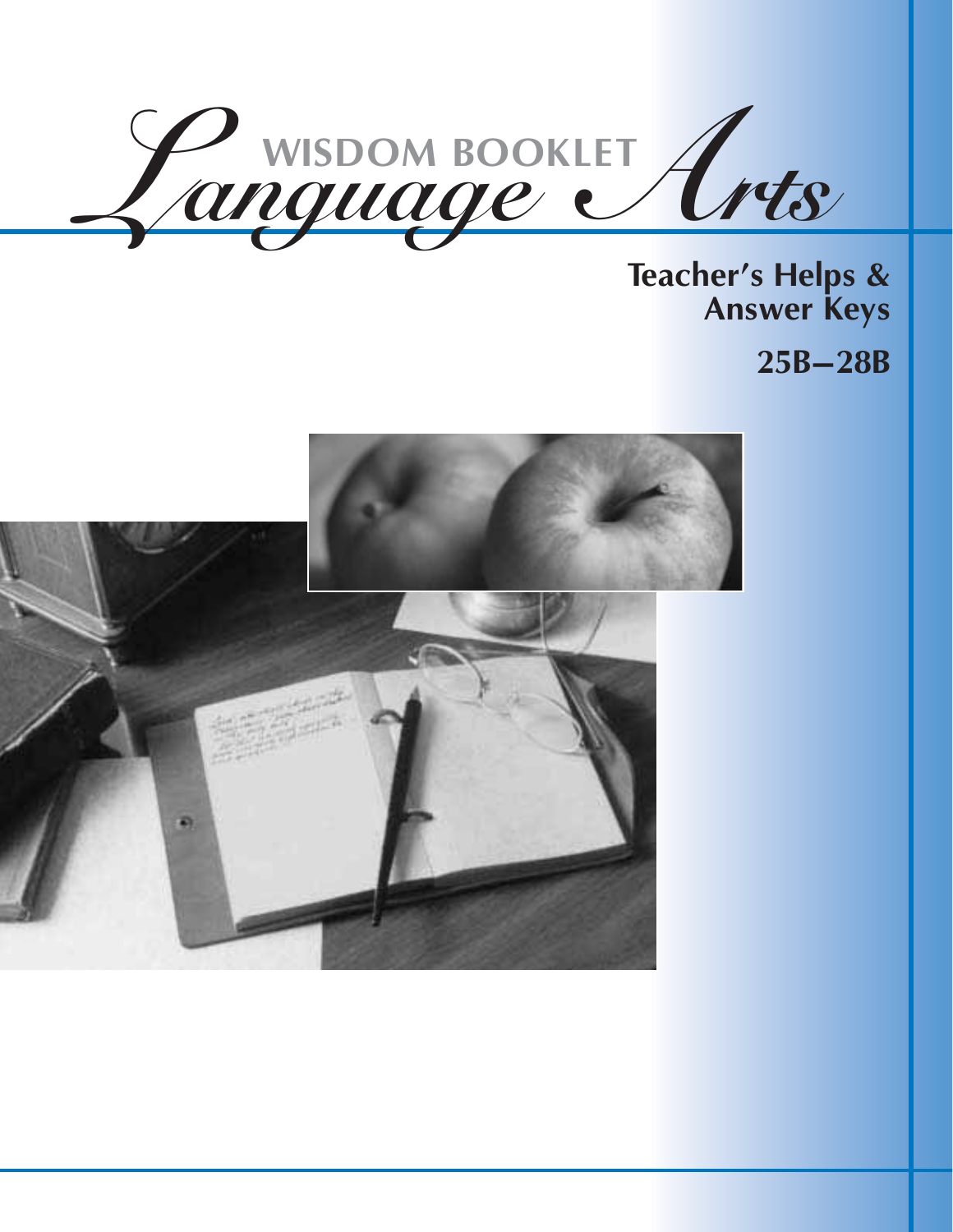## WBLA Level B 25–28

## Table of Contents

The *Wisdom Booklet Language Arts* program is designed for families enrolled in the Advanced Training Institute International, which provides a variety of resources for training parents, young people, and children to be mighty in Spirit. For more information, contact:



Advanced Training Institute International Box One • Oak Brook, IL 60522-3001 630-323-2842 • www.atii.org

Copyright ©2004 Advanced Training Institute International

All rights reserved. No portion of this publication may be reproduced, stored in a retrieval system, or transmitted, in any form or by any means—electronic, mechanical, photocopying, recording, or otherwise—without prior written permission of the publisher.

Many thanks to Ray and Donna Reish for their contribution to the development of this curriculum. Cover photo courtesy of Joy Jensen.

Printed in the United States of America 040687 04 05 06 07 08 09 10 11 12 — 10 9 8 7 6 5 4 3 2 1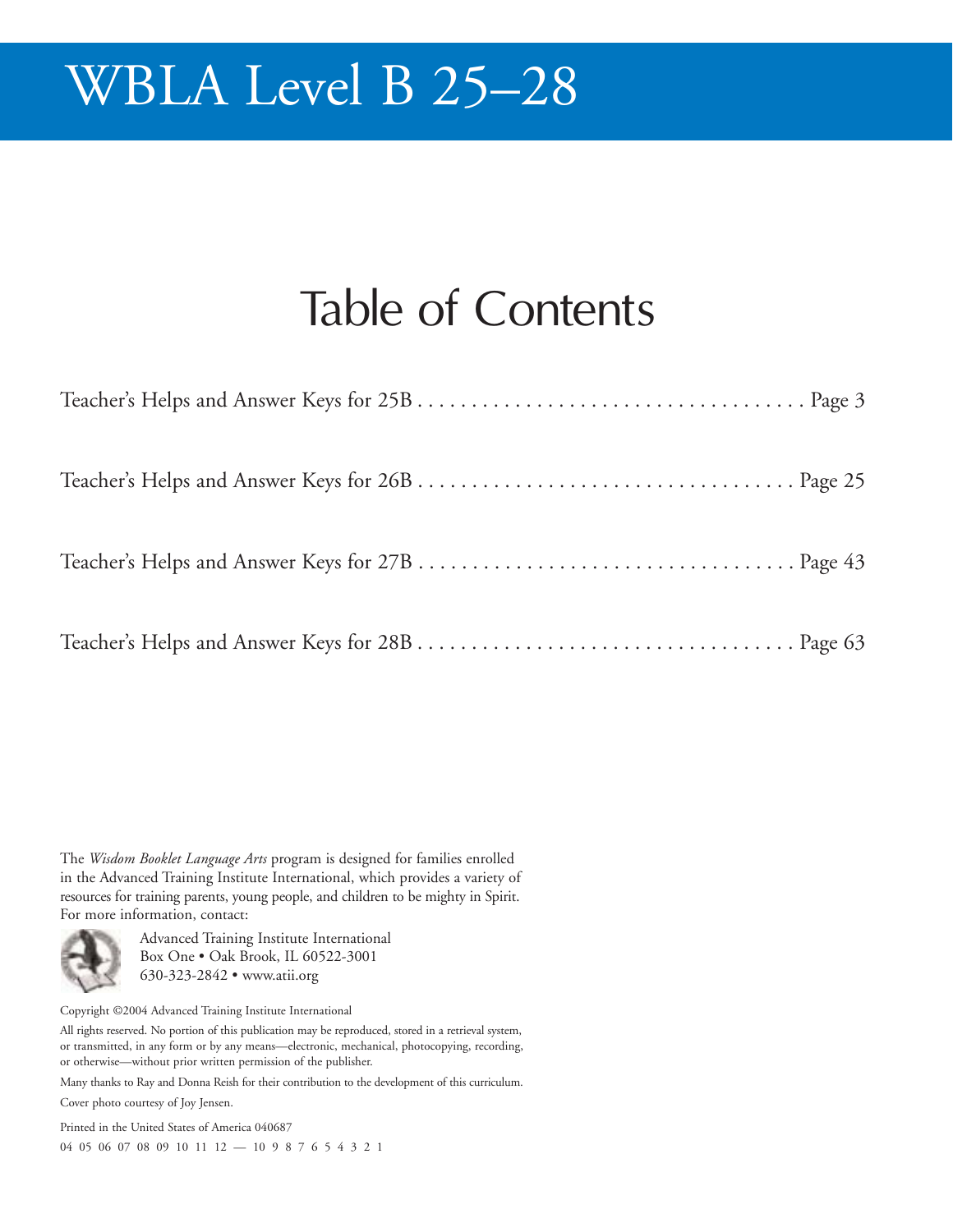## **25B Week 1 Teacher's Helps For a Five-Day Week**

## **Day One**

## **Vocabulary Box**

|        | <b>Synonyms for the fear of the Lord</b> |
|--------|------------------------------------------|
| terror | astonishment                             |
| fright | trembling                                |
| dismay | dread                                    |

## **1. Copying, Vocabulary, and Comprehension BASIC LEVEL**

Most Christians have little or no understanding of the "fear of the Lord." Whenever the phrase appears in Scripture (which is often), they interpret it simply as "a reverential trust in the Lord." This bland definition fails to reveal the power and significance of this concept or to explain the many results and rewards that are described in Scripture for those who do fear the Lord.

The Bible relates the fear of the Lord to moral purity. Proverbs 16:6 says, ". . . By the fear of the Lord men depart from evil." The fear of the Lord can be defined as the following: "The continual awareness that I am in the presence of a holy, just, and almighty God, and that every thought, word, action, and deed is open before Him and will be judged by Him."

#### **EXTENSION**

If we knew that all our secret thoughts, words, and actions would be displayed publicly so everyone could watch them and evaluate them, it would make a profound difference in the way we live. We have a natural concern about what others think of us and how they will judge the things we do; it is this concern for the approval of others that is labeled "fear of man."

#### **FURTHER EXTENSION**

If we are concerned about what man thinks, how much more should we be concerned about God's evaluation of our thoughts, words, actions, attitudes, and motives. The fact is that everything we think, say, and do is presently and completely known by God. One day it will be displayed for all the world to see and judge. —*Wisdom Booklet 25*

## **2. Spelling:** Spellings for the *shun* Sound at the End of Words (Examples: ration, notion)

#### **BASIC LEVEL**

| 1. relation      | 4. protection                                                         |                       |  |
|------------------|-----------------------------------------------------------------------|-----------------------|--|
| 2. salvation     | 5. motivation                                                         |                       |  |
| 3. preparation   | 6. position                                                           |                       |  |
| <b>EXTENSION</b> | <b>FURTHER EXTENSION</b>                                              | <b>Optional Words</b> |  |
| 7. opposition    | 9. negotiation                                                        | 11. terror            |  |
| 8. illustration  | 10. recognition                                                       | 12. fright            |  |
|                  |                                                                       | 13. dismay            |  |
|                  | <b>TI:</b> The sound <i>shun</i> can be spelled various ways. Student |                       |  |

**TT:** The sound *shun* can be spelled various ways. Students will need to memorize the words that include this sound.

## **Day Two**

- **3. Editor Duty:** Correct Given Paragraph(s) **(Are/Our)**
- **4. Study Skills/Prewriting:** Key Word Outline

| Paragraph One of Body                               |
|-----------------------------------------------------|
| Topic of Paragraph 1________                        |
| 3 Sentences                                         |
| (You may use up to eight words for sentence three.) |
| Paragraph Two of Body                               |
| Topic of Paragraph 2                                |
| 3 Sentences                                         |
| (You may use up to ten words for sentence three.)   |
| <b>Paragraph Three of Body</b>                      |
| Topic of Paragraph 3                                |
| 2 Sentences                                         |
| (You may use up to eight words for sentence one.)   |
| (You may use up to eight words for sentence two.)   |
| <b>EXTENSIONS: Paragraph Four of Body</b>           |
| Topic of Paragraph 4                                |
| 2 Sentences                                         |
| (You may use up to eight words for sentence two.)   |
|                                                     |

## **Day Three**

- **5. Grammar/Sentence Structure:**  Five Parts of a Sentence (CAVES)
- **6. Composition/Creative Writing:** Write a Rough Draft From a Key Word Outline

## **Day Four**

- **7. Grammar/Sentence Structure:**  Semicolon Usage
- **8. Composition:** Edit and Revise

## **Day Five**

- **9. Spelling:** Spelling Test
- **10. Dictation:** Dictation Quiz
- **11. Composition:** Final Copy Informative Essay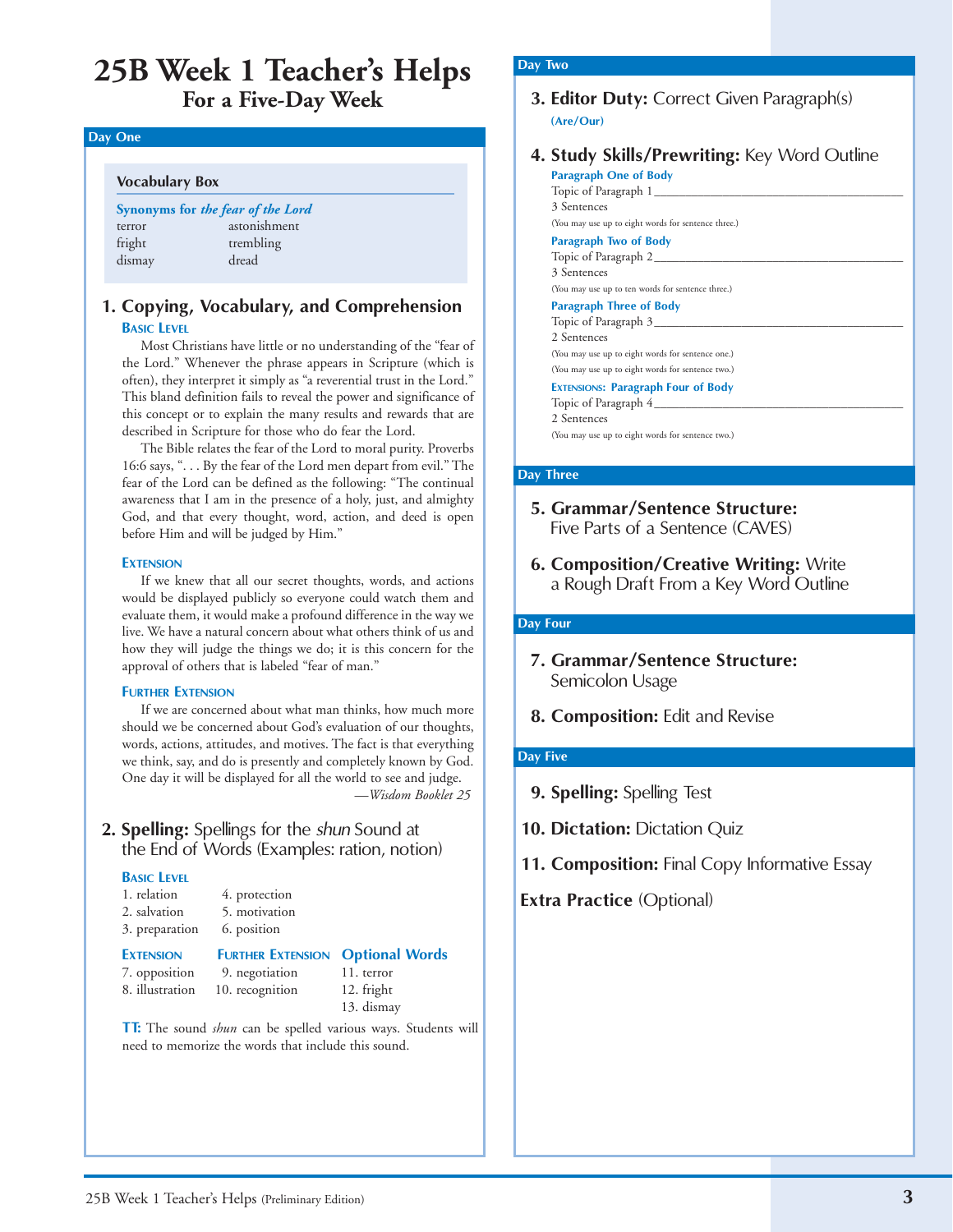## **25B Week 1 Teacher's Helps**

**For a Four-Day Week**

## **Day One**

## **Vocabulary Box**

|        | Synonyms for <i>the fear of the Lord</i> |
|--------|------------------------------------------|
| terror | astonishment                             |
| fright | trembling                                |
| dismay | dread                                    |

## **1. Copying, Vocabulary, and Comprehension BASIC LEVEL**

Most Christians have little or no understanding of the "fear of the Lord." Whenever the phrase appears in Scripture (which is often), they interpret it simply as "a reverential trust in the Lord." This bland definition fails to reveal the power and significance of this concept or to explain the many results and rewards that are described in Scripture for those who do fear the Lord.

The Bible relates the fear of the Lord to moral purity. Proverbs 16:6 says, ". . . By the fear of the Lord men depart from evil." The fear of the Lord can be defined as the following: "The continual awareness that I am in the presence of a holy, just, and almighty God, and that every thought, word, action, and deed is open before Him and will be judged by Him."

## **EXTENSION**

If we knew that all our secret thoughts, words, and actions would be displayed publicly so everyone could watch them and evaluate them, it would make a profound difference in the way we live. We have a natural concern about what others think of us and how they will judge the things we do; it is this concern for the approval of others that is labeled "fear of man."

## **FURTHER EXTENSION**

If we are concerned about what man thinks, how much more should we be concerned about God's evaluation of our thoughts, words, actions, attitudes, and motives. The fact is that everything we think, say, and do is presently and completely known by God. One day it will be displayed for all the world to see and judge. —*Wisdom Booklet 25*

## **2. Spelling:** Spellings for the *shun* Sound at the End of Words (Examples: ration, notion)

## **BASIC LEVEL**

| 1. relation                       | 4. protection            |                       |
|-----------------------------------|--------------------------|-----------------------|
| 2. salvation                      | 5. motivation            |                       |
| 3. preparation                    | 6. position              |                       |
|                                   |                          |                       |
|                                   | <b>FURTHER EXTENSION</b> | <b>Optional Words</b> |
| <b>EXTENSION</b><br>7. opposition | 9. negotiation           | 11. terror            |
| 8. illustration                   | 10. recognition          | 12. fright            |

**TT:** The sound *shun* can be spelled various ways. Students will need to memorize the words that include this sound.

## **Day Two**

- **3. Editor Duty:** Correct Given Paragraph(s) **(Are/Our)**
- **4. Study Skills/Prewriting:** Key Word Outline

| <b>Study Skills/Prewriting:</b> Key Word Outline    |
|-----------------------------------------------------|
| <b>Paragraph One of Body</b>                        |
| Topic of Paragraph 1                                |
| 3 Sentences                                         |
| (You may use up to eight words for sentence three.) |
| Paragraph Two of Body                               |
| Topic of Paragraph 2                                |
| 3 Sentences                                         |
| (You may use up to ten words for sentence three.)   |
| <b>Paragraph Three of Body</b>                      |
| Topic of Paragraph 3                                |
| 2 Sentences                                         |
| (You may use up to eight words for sentence one.)   |
| (You may use up to eight words for sentence two.)   |
| <b>EXTENSIONS: Paragraph Four of Body</b>           |
| Topic of Paragraph 4                                |
| 2 Sentences                                         |
| (You may use up to eight words for sentence two.)   |
|                                                     |

**5. Grammar/Sentence Structure:**  Five Parts of a Sentence (CAVES)

## **Day Three**

- **6. Composition/Creative Writing:** Write a Rough Draft From a Key Word Outline
- **7. Grammar/Sentence Structure:**  Semicolon Usage
- **8. Composition:** Edit and Revise

## **Day Four**

- **9. Spelling:** Spelling Test
- **10. Dictation:** Dictation Quiz
- **11. Composition:** Final Copy Informative Essay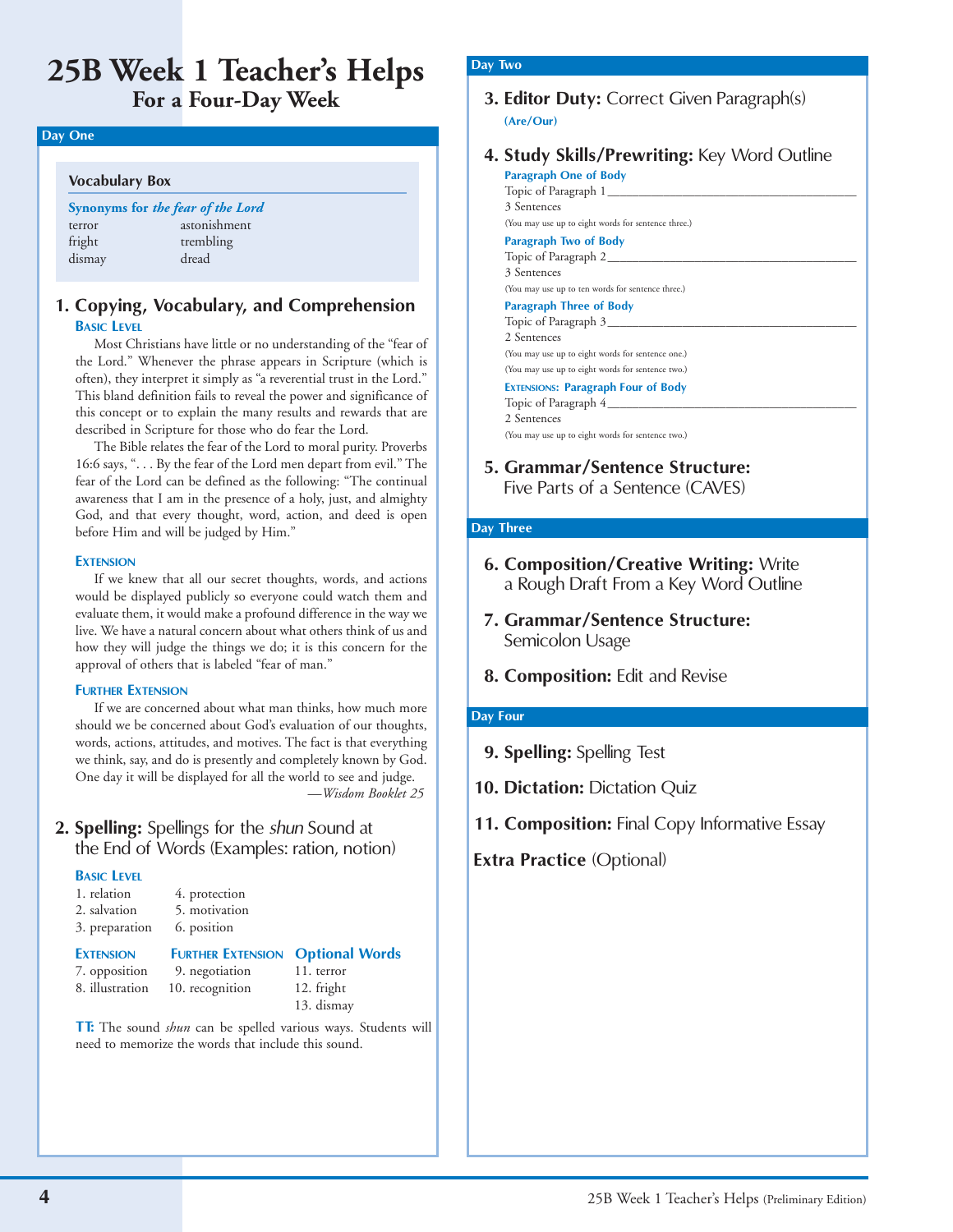# 25B Week 1 Answer Keys

## ❑ **3. Complete the following steps:**

- **1.** In the paragraphs provided, make corrections at the level directed by your teacher. **BASIC LEVEL:** Correct only the first paragraph. **EXTENSION:** Correct the first and second paragraphs. **FURTHER EXTENSION:** Correct all three paragraphs.
- **2.** In any of the paragraphs, highlight the words *are* and *our*, and correct them as needed if you have not already done so.

**A** metaphor is a short **simile**. A simile compare**s** two things using the word *like* or the word *as*. **T**he two compared items may <mark>have</mark> more differences than similarities<u>,</u> but they <mark>are</mark> similar to each other in a few key aspect<u>s.</u>

A metaphor is a comparison that does not use the word *like* or the word *as*. **T**he statement, "That man is a fox**,**" is a metaphor. The statement, "That man is like a fox**,**" is a simile.

**I**n a metaphor, the similitude (or similarity) is often **contained** in **one** word. Thus**,** calling a man a fox suggest**s** he is as crafty as a fox. **W**hen we say we must bridle tongues**,** we mean that we must control tongues **our our** in the same way a bridle restrain**s** a horse**.**

## ❑ **5d. In the sentences provided, complete the following steps:**

- 1. At the end of each group of words, write **S** if it is a sentence or **C** if it is a clause.
- 2. For the ones you labeled **S**, write above each part of the sentence which part of CAVES it is as shown in the example.

Note: Regardless of whether or not they are complete sentences, each group of words has a capitalized word at the beginning and an end mark at the end.

**CS V E A Example**: You are My witnesses. **S**

**C S V** 1. The Greek word for *offend* originally meant a part of a trap to which a trapper **E A** attached his bait. **S**

- 2. When it is attached. **C**
- 3. When it symbolizes that which attracts the attention of the prey. **C**
- 4. When it symbolizes that which attracts the attention of the prey, lures it into an unsuspected snare. **C**

**C S V**

5. Because a trapper designs bait to be attractive and captivating, an animal may not **(V) E A** notice the trap. **S**

**Teacher Tip:** Do not wrong in the Editor Duty in which your student questionable commas. Comma usage is highly subjective. Your student may "hear" a comma where the author did not and vice versa.

**Teacher Tip:** Do not consider any sentences wrong in the Editor Duty in which your student combined sentences with a semicolon rather than inserting a period and starting a new sentence. Be glad he can use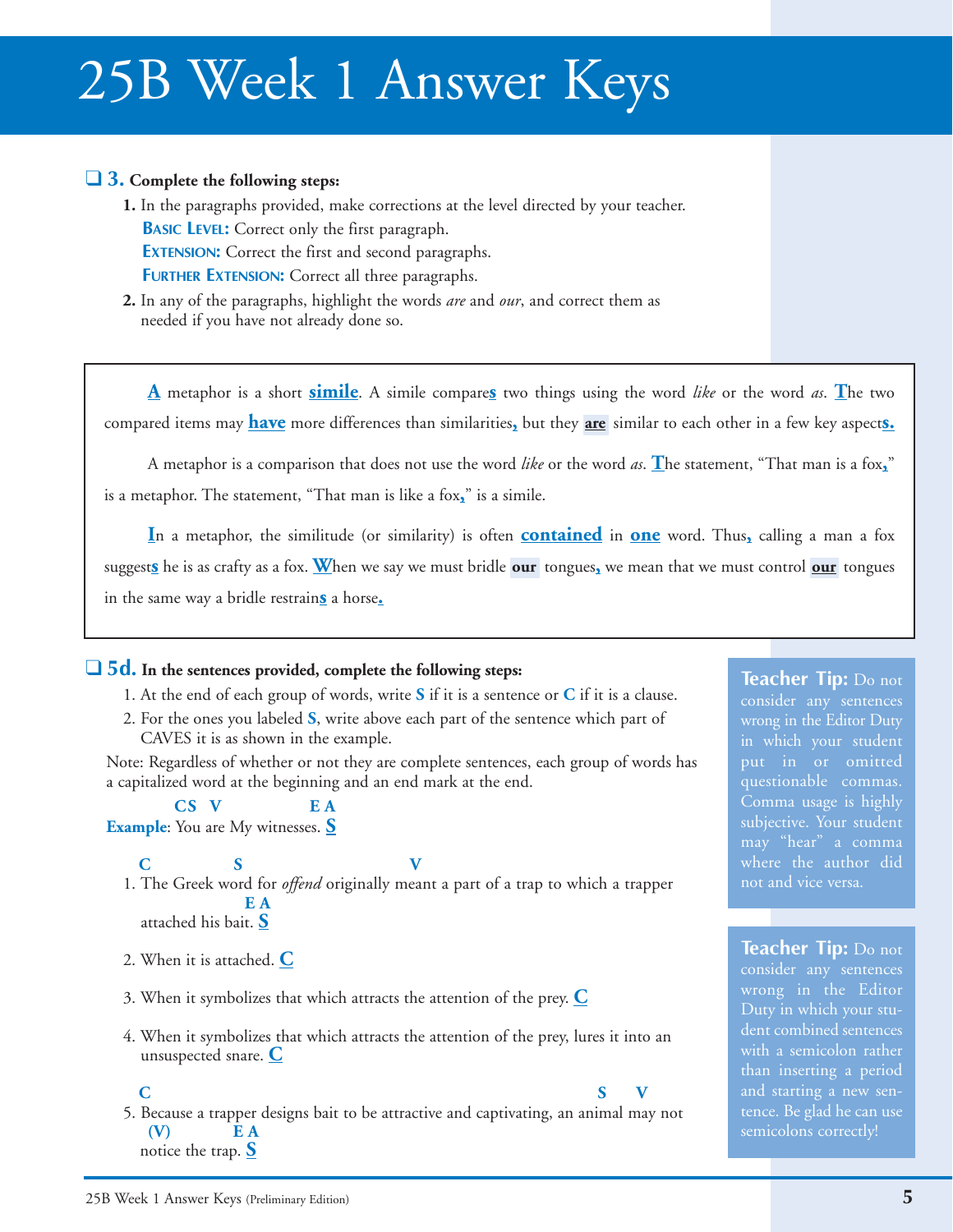**C S V** 6. A trapper designs bait to be so attractive and captivating that an animal does not **E A** notice the trap. **S**

**C S** 7. When the eager prey reaches out and touches the bait, the part of the trap to which **V** E A a trapper attached the bait triggers the trap to clamp shut immediately. **S**

8. When the eager prey reaches out and touches the bait. **C**

**C** S 9. While Christ becomes a stumbling block to those who reject God's Word, the cross  $V$  **E** A of Christ is also a stumbling block to the unrepentant mind. **S**

10. While Christ becomes a stumbling block to those who reject God's Word. **C**

- 11. When Jesus entered Jerusalem in triumph. **C**
- **C S V E A** 12. When Jesus entered Jerusalem in triumph, the common people received Him gladly. **S**
- **C S V E A** 13. The religious rulers were offended by Him. **S**

14. No more danger for believers to be "cast into hell." **C**

**C S V E A** 15. When we become believers, there is no more danger of our being "cast into hell." **S**

## ❑ **7d. On the lines provided, complete the following steps:**

- **1.** Combine each of the two sentences by using a semicolon between them. Remember to use a lower case letter after the semicolon unless the word is a proper noun.
- **2.** Mark the sentences with **CS ; CS** to show that each side of the semicolon contains a complete sentence as shown in the example given.

## **CS CS**

**Example:** I love to teach character to children. They enjoy the songs and the lessons.

## **CS ; CS**

I love to teach character to children**; t**hey enjoy the songs and lessons.

## **CS ; CS**

1. There is no more danger of a believer being cast into hell**; h**ence, there is no need to take radical steps to "enter into life."

## **CS**

2. The first lesson a new believer must learn is that he cannot live the Christian life by **; CS**

his own willpower**; o**nly as Christ lives within him can he overcome the lust of the flesh, the lust of the eyes, and the pride of life.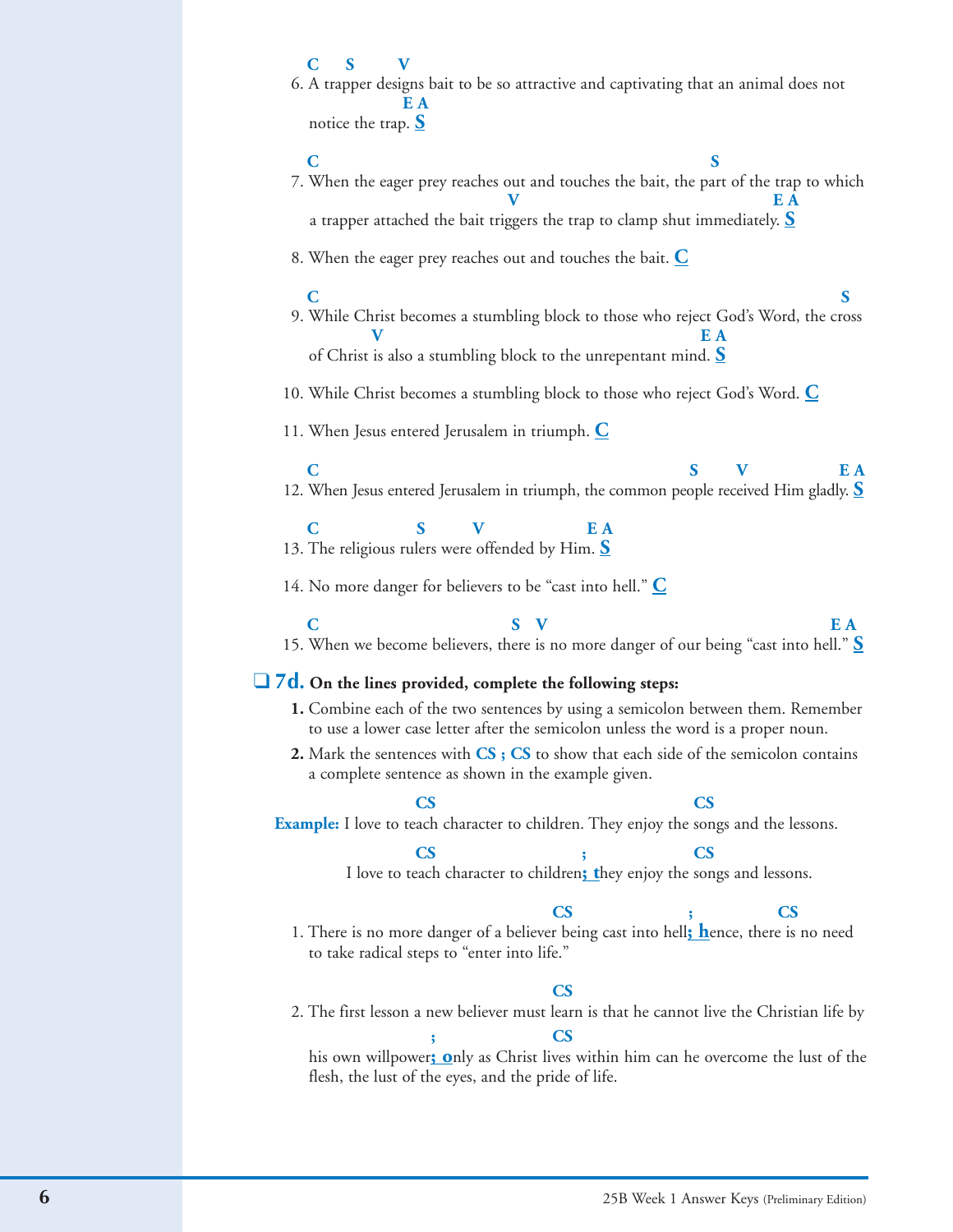## **CS**

3. Claiming the victory Christ won on the cross and through His resurrection brings

## **; CS**

self-control to the believer**; p**lucking out the eyes or cutting off the hand will never produce such control.

## **CS**

4. There are clear warnings for believers who cause a weaker brother to stumble or be **; CS** offended**; t**his is elaborated on in I Corinthians and Romans.

## **CS**

5. In the early Church, some believers saw meat on the open market that had been **; CS**

offered to heathen idols**; t**heir practice of buying the discounted meat and eating it offended Christians who had been converted from temple worship.

## **CS ;**

6. Most people do not have a fear of fire until they are in the path of a raging inferno**; CS**

**t**hen they are stricken with terror, panic, and dread.

## **CS ;**

7. Most people do not have a fear of God until they are in the path of His wrath**; CS**

**t**hen they are stricken with terror, panic, and dread.

## **CS**

8. The same word Jesus used to tell His disciples not to fear Satan was used to **; CS**

command them to fear the Lord**; h**owever, the fear of man or of Satan brings a snare, but the fear of God brings a blessing.

## **CS ;**

9. Fear of the Lord goes far beyond the idea of reverential trust**; i**t includes a **CS**

controlling awe of His power and righteous retribution and a wholesome dread of displeasing Him.

## **CS ; CS**

10. Terror describes the most extreme degree of fear**; i**t is totally disabling, leaving a person with neither physical strength nor mental ability.

## **CS ; CS**

11. The judgments of God are called "terrors" in Scripture**; t**here is no doubt that God's judgments upon sin bring terror to those who experience them.

## **CS ;**

12. The Greek word for *fright* literally means "to shrink or shiver with fear"**; i**t is a **CS**

sudden, violent fear caused by the appearance of danger.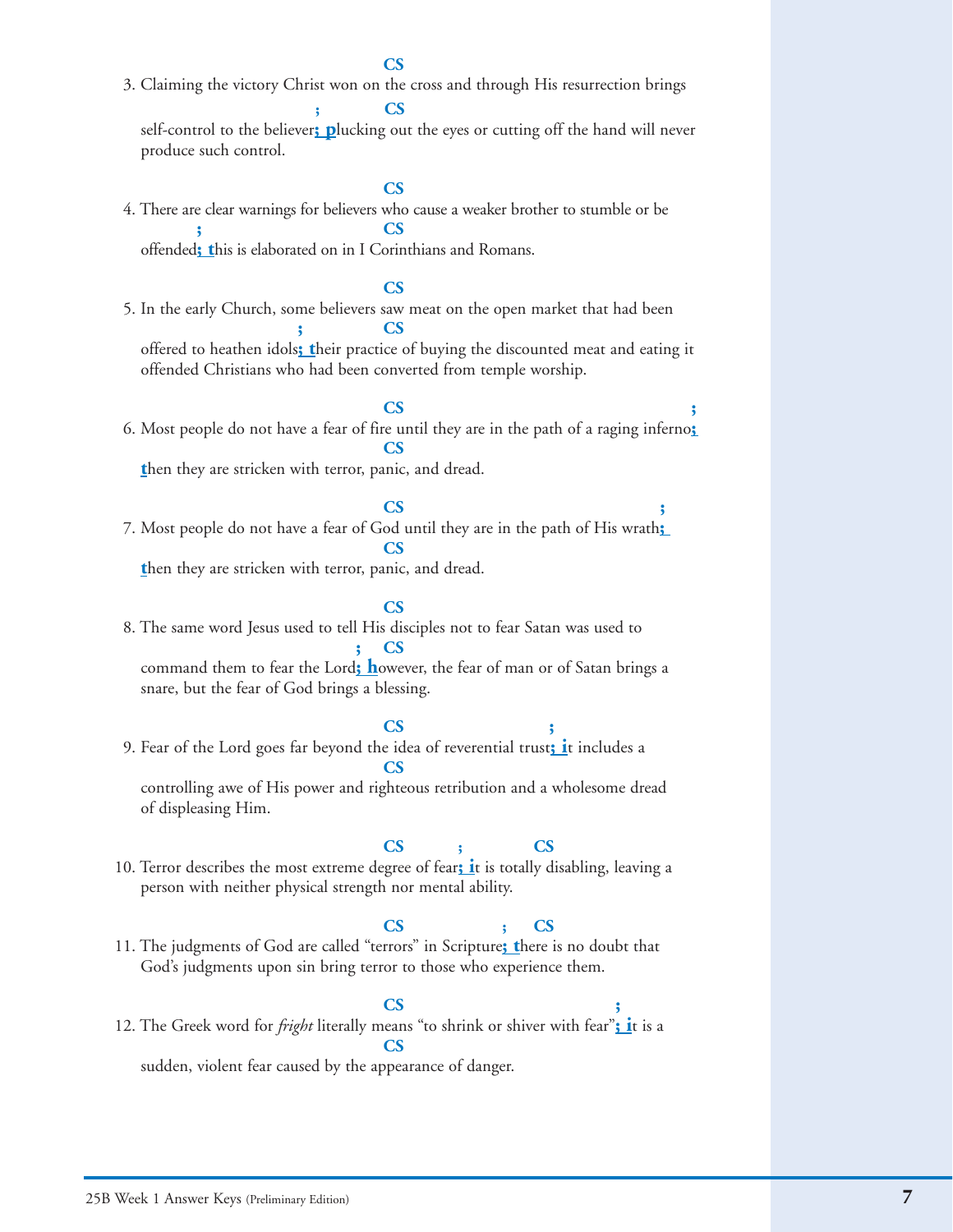## $\overline{\text{CS}}$

13. Fright is distinguished from the words fear and dread by its sudden invasion and  $\mathbf{CS}$ ;

temporary existences it often comes when we encounter a power that is far greater than we are and which we do not understand.

## $\mathbf{CS}$

14. The Hebrew word translated *dismayed* describes a person so drained of confidence  $\mathbf{C}\mathbf{S}$  $\ddot{\phantom{1}}$ 

and courage that he literally faints;  $d$ ismay may be translated as "to remove the strength or firmness of mind that constitutes courage."

## $\overline{\text{CS}}$

15. When we see judgments of God on the children of disobedience, we should be

dismayed and have no strength, like Daniel; however, when we hear the voice of God giving reassurance and direction, we should be relieved.

 $\overline{\text{CS}}$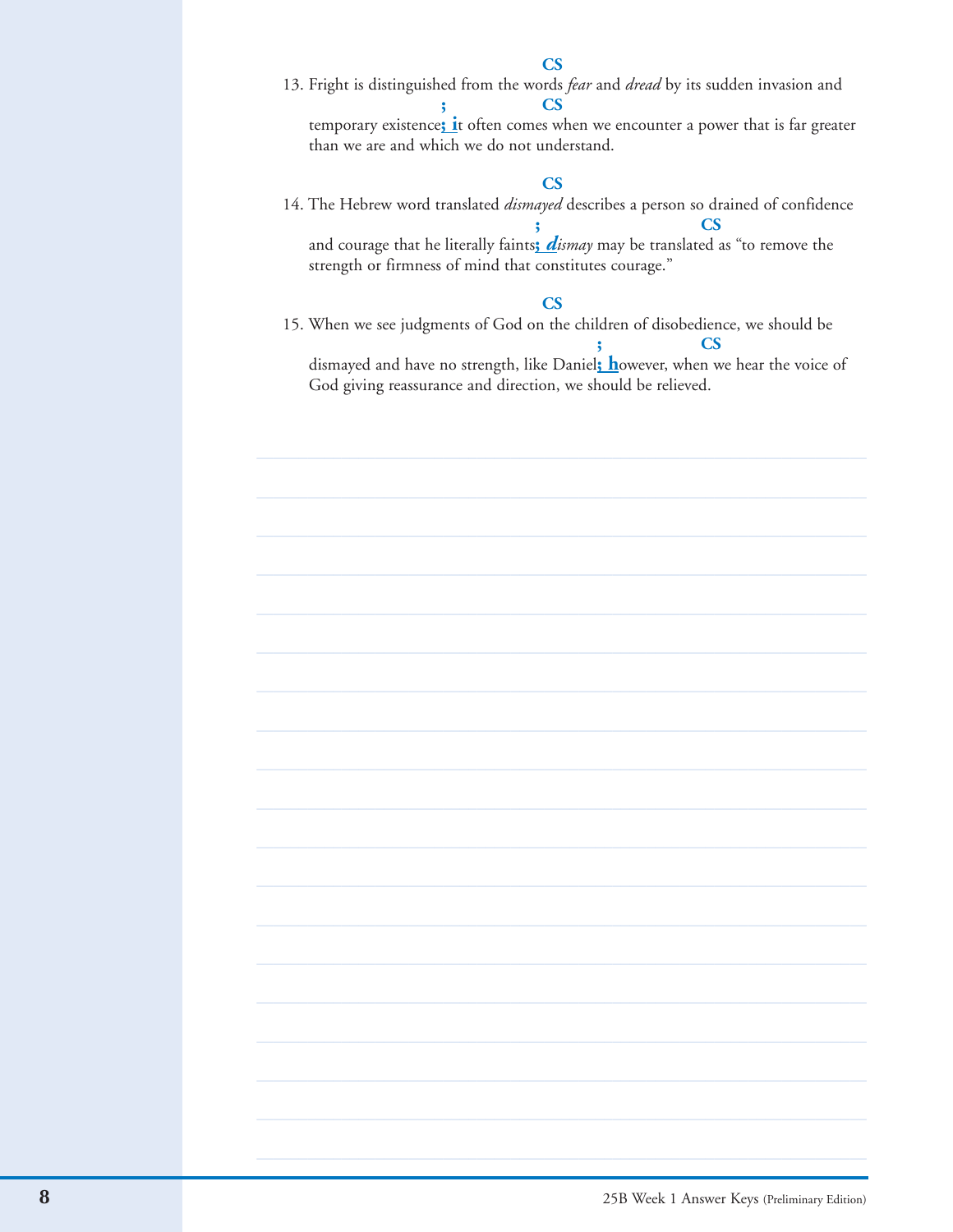## **25B Week 2 Teacher's Helps For a Five-Day Week**

## **Day One**

## **Vocabulary Box**

| Synonyms for <i>the fear of the Lord</i> |
|------------------------------------------|
| astonishment                             |
| trembling                                |
| dread                                    |
|                                          |

## **1. Copying, Vocabulary, and Comprehension BASIC LEVEL**

The limbs of wild trees have no "sense" of direction as they grow. Each sprout seeks its own way and consumes whatever resources are available. If left unpruned, wild sprouts grow into large limbs, which ultimately destroy not only the productivity of a tree, but also its life.

## **EXTENSION**

Unless a gardener continually "dresses" a tree, it will literally "strangle" itself and produce only tiny, tasteless fruit. Fruit trees allowed to grow without pruning are more susceptible to disease, are more easily uprooted by storms, and often are unable to carry the fruit they do produce without breaking their weakened limbs. Skilled pruning requires a thorough understanding of the pruning process.

## **FURTHER EXTENSION**

A tree has many members. Some are buried deeply underground or hidden inside the tree. Only the bark, leaves, flowers, and fruit are easy to see. Yet each member, whether hidden or visible, plays a distinct role in the tree's life. The members of a tree include its roots, trunk, branches, leaves, buds, flowers, fruit, suckers, and sprouts. In order to prune properly, a gardener must understand how each individual member contributes to the tree as a whole. *—Wisdom Booklet 25*

## **2. Spelling/Structural Analysis:** *Le* Grabs the Consonant Before It (Examples: bub/ble, peo/ple)

| <b>BASIC LEVEL</b> |                          |                       |
|--------------------|--------------------------|-----------------------|
| 1. peaceable       | 4. example               | 7. probable           |
| 2. possible        | 5. principle             | 8. disciples          |
| 3. people          | 6. stable                |                       |
|                    |                          |                       |
| <b>EXTENSION</b>   | <b>FURTHER EXTENSION</b> | <b>Optional Words</b> |
| 9. apostle         | 11. charitable           | 14. astonishment      |
| 10. responsible    | 12. valuable             | 15. trembling         |

**TT:** This is a very helpful spelling tip for students who know how to syllabicate words properly. When syllabicating words that end with *le*, the final consonant before the *le* goes with that syllable. Thus, words with *le* are syllabicated in this way: *bub/ble, trou/ble, gig/gle.*

## **3. Editor Duty:** Correct Given Paragraph(s)

**(Semicolons, Subordinate Clause Openers, Homophones)**

## **Day Two**

## **4. Study Skills/Prewriting:** Key Word Outline

```
Paragraph One of Body
Topic of Paragraph 1
3 Sentences
Paragraph Two of Body
Topic of Paragraph 2
3 Sentences
(You may use up to eight words for sentence two.)
FURTHER EXTENSION: Paragraph Three of Body
Topic of Paragraph 3_
6 Sentences
```
## **5. Grammar:** Prepositions

## **Day Three**

- **6. Composition/Creative Writing:** Write a Rough Draft From a Key Word Outline
- **7. Grammar:** Prepositional Phrases

## **Day Four**

- **8. Prewriting/Composition:** Take Notes and Write an Original Comparison Paragraph
- **9. Composition:** Edit and Revise

## **Day Five**

- **10. Spelling:** Spelling Test
- **11. Dictation:** Dictation Quiz
- **12. Composition:** Final Copy Informative Essay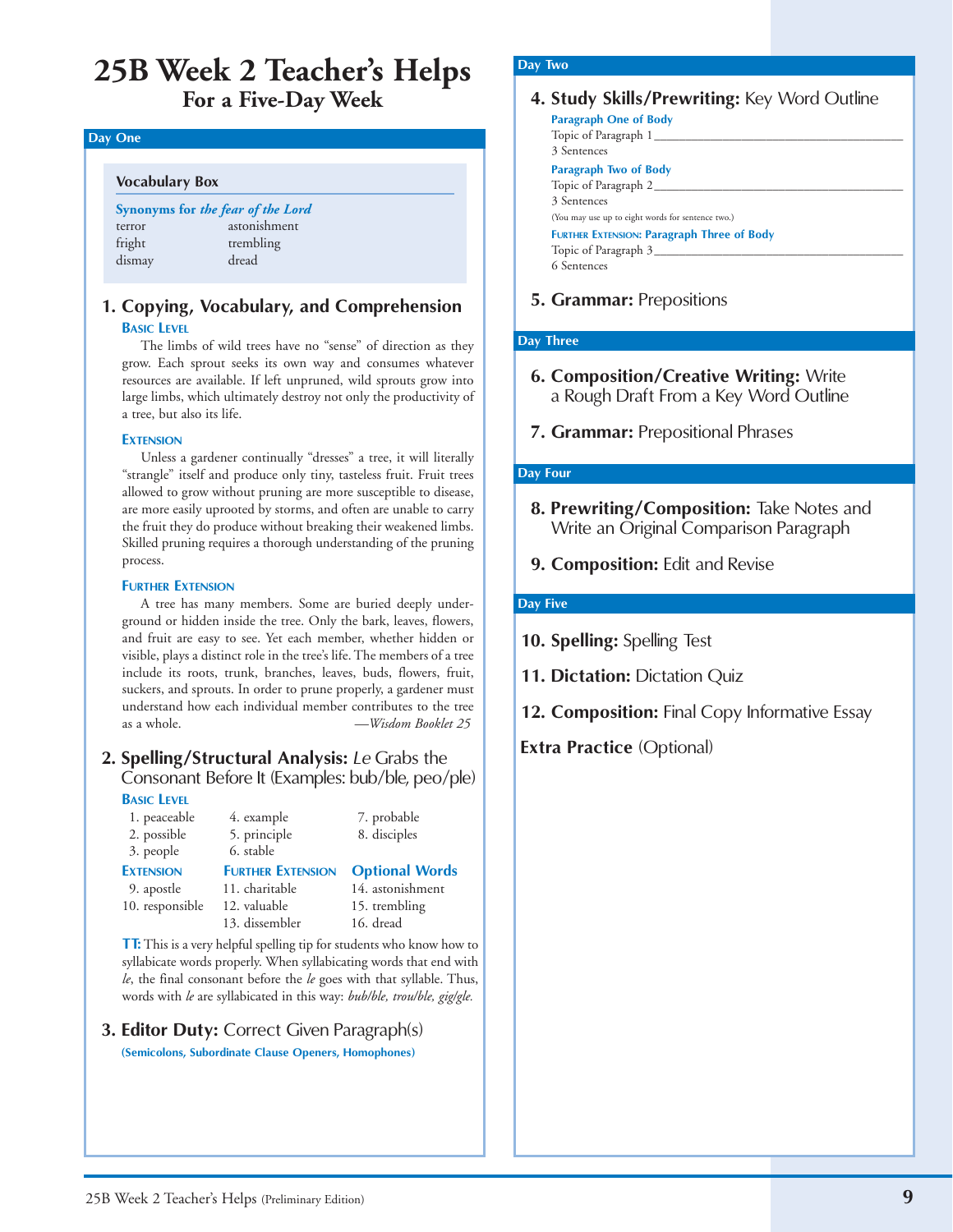## **25B Week 2 Teacher's Helps For a Four-Day Week**

## **Day One**

## **Vocabulary Box**

|        | <b>Synonyms for the fear of the Lord</b> |
|--------|------------------------------------------|
| terror | astonishment                             |
| fright | trembling                                |
| dismay | dread                                    |

## **1. Copying, Vocabulary, and Comprehension BASIC LEVEL**

The limbs of wild trees have no "sense" of direction as they grow. Each sprout seeks its own way and consumes whatever resources are available. If left unpruned, wild sprouts grow into large limbs, which ultimately destroy not only the productivity of a tree, but also its life.

#### **EXTENSION**

Unless a gardener continually "dresses" a tree, it will literally "strangle" itself and produce only tiny, tasteless fruit. Fruit trees allowed to grow without pruning are more susceptible to disease, are more easily uprooted by storms, and often are unable to carry the fruit they do produce without breaking their weakened limbs. Skilled pruning requires a thorough understanding of the pruning process.

#### **FURTHER EXTENSION**

A tree has many members. Some are buried deeply underground or hidden inside the tree. Only the bark, leaves, flowers, and fruit are easy to see. Yet each member, whether hidden or visible, plays a distinct role in the tree's life. The members of a tree include its roots, trunk, branches, leaves, buds, flowers, fruit, suckers, and sprouts. In order to prune properly, a gardener must understand how each individual member contributes to the tree as a whole. *—Wisdom Booklet 25*

## **2. Spelling/Structural Analysis:** *Le* Grabs the Consonant Before It (Examples: bub/ble, peo/ple) **BASIC LEVEL**

| 1. peaceable     | 4. example               | 7. probable           |
|------------------|--------------------------|-----------------------|
| 2. possible      | 5. principle             | 8. disciples          |
| 3. people        | 6. stable                |                       |
| <b>EXTENSION</b> | <b>FURTHER EXTENSION</b> | <b>Optional Words</b> |
| 9. apostle       | 11. charitable           | 14. astonishment      |
| 10. responsible  | 12. valuable             | 15. trembling         |
|                  | 13. dissembler           | 16. dread             |

**TT:** This is a very helpful spelling tip for students who know how to syllabicate words properly. When syllabicating words that end with *le*, the final consonant before the *le* goes with that syllable. Thus, words with *le* are syllabicated in this way: *bub/ble, trou/ble, gig/gle.*

## **3. Editor Duty:** Correct Given Paragraph(s)

**(Semicolons, Subordinate Clause Openers, Homophones)**

## **Day Two**

- **4. Study Skills/Prewriting:** Key Word Outline **Paragraph One of Body** Topic of Paragraph 1 3 Sentences **Paragraph Two of Body** Topic of Paragraph 2 3 Sentences (You may use up to eight words for sentence two.) **FURTHER EXTENSION: Paragraph Three of Body** Topic of Paragraph 3\_ 6 Sentences
- **5. Grammar:** Prepositions
- **6. Composition/Creative Writing:** Write a Rough Draft From a Key Word Outline

## **Day Three**

- **7. Grammar:** Prepositional Phrases
- **8. Prewriting/Composition:** Take Notes and Write an Original Comparison Paragraph
- **9. Composition:** Edit and Revise

## **Day Four**

**10. Spelling:** Spelling Test

**11. Dictation:** Dictation Quiz

**12. Composition:** Final Copy Informative Essay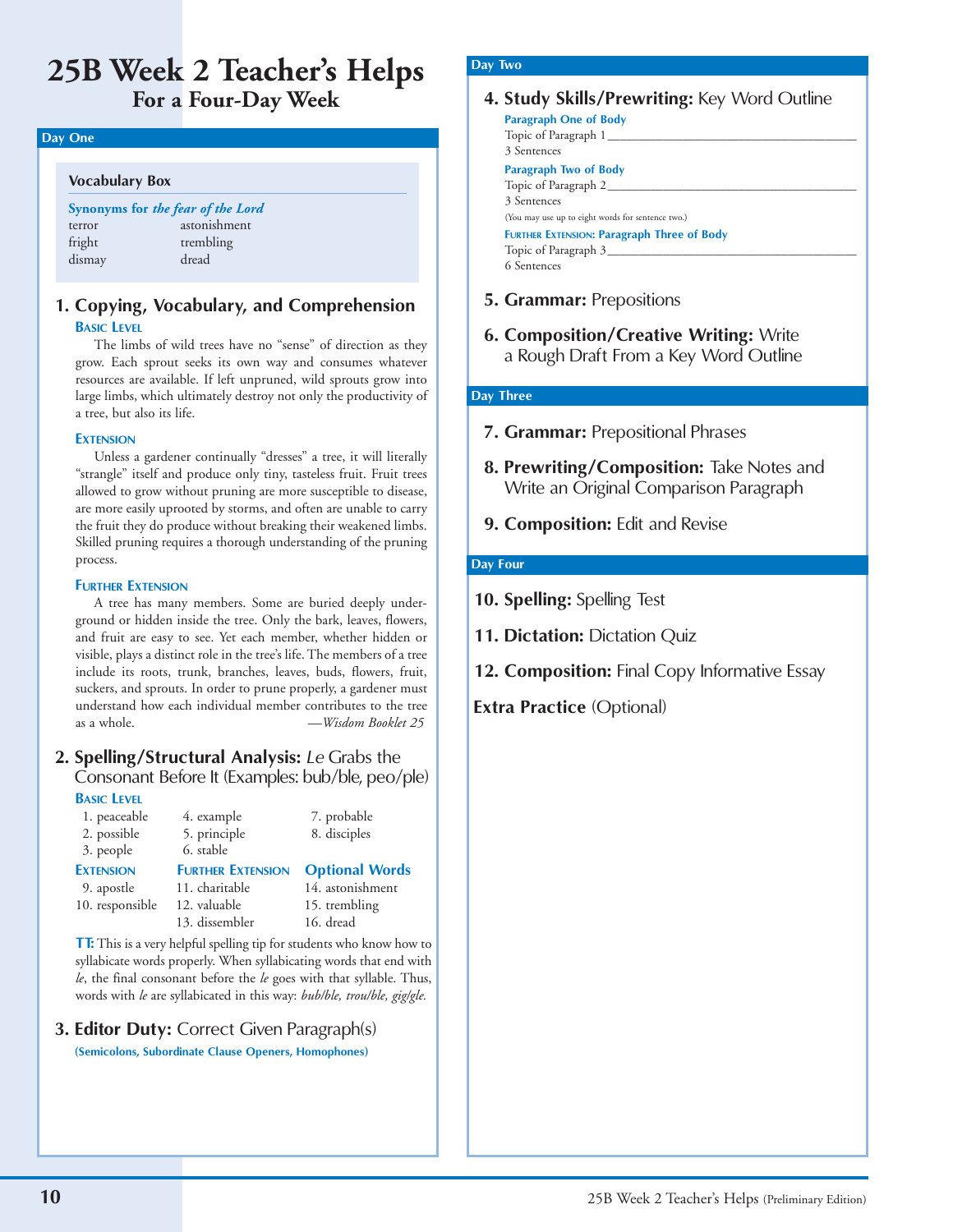# 25B Week 2 Answer Keys

## ❑ **3. Complete the following steps:**

- **1.** In the paragraphs provided, make corrections at the level directed by your teacher. **BASIC LEVEL:** Correct only the first paragraph. **EXTENSION:** Correct the first and second paragraphs. **FURTHER EXTENSION:** Correct all three paragraphs.
- **2.** In one of the paragraphs, choose two shorter sentences that are about the same topic, and combine them into one sentence using a semicolon. Underline this sentence.
- **3.** In the first paragraph, highlight the subordinate clause opener at the beginning of one of the sentences.
- **4. EXTENSIONS:** In all the paragraphs, highlight the misused homophones, and write the correct one above each of them if you have not already done so.

**Teacher Tip:** Notice the semicolon used in the second paragraph. It is correct if your student in its place and begin the next sentence with *However*.

This is an example of

The nation of Israel **saw** many supernatural works as **G**od delivered them out of the bondage of Egypt**,** took them through the wilderness, and brought them into the Promised Land. God  $\overline{\rm{\textbf{knew}}}_{\rm{\textbf{1}}}$  however, that  $\overline{\rm{\textbf{H}}}$ is people would soon forget everything  $\underline{\bf H}$ e had  $\underline{\bf done}$  for them and would  $\underline{\bf for sake}\,\,{\bf H}$ im and  $\underline{\bf H}$ is ways.  $\overline{\bf Because}\,\,{\bf He\,\,saw\,\,this}$  ,  $\overline{\bf He\,\,b}$ commanded the Israelites to establish memorials to  $\underline{\bf H}$ is mighty acts<u>,</u> so they could teach them to  $\underline{\bf their}$  children<u>.</u>

No one knew better than **P**aul the freedom from guilt that comes with salvation**; h**owever**,** he continued to remind himself and others of his **past** failures. **H**e mentioned the past shame of the <mark>R</mark>oman believers when motivating them to enter into the freedom that is  $\frac{\text{in}}{\text{L}}$  Christ.

The  $\bf{\underline{L}}$ ord is a  $\bf{\underline{G}}$ od of cause and  $\bf{\underline{effect}}$ .  $\bf{\underline{T}}$ herefore,  $\bf{\underline{H}}$ e can demand obedience  $\bf{\underline{to}}$   $\bf{\underline{H}}$ is Law. He knows the outcome if we violate it.  $\underline{\bf{I}}$ t is also  $\underline{\bf{for}}$  this reason that  $\underline{\bf{H}}$ e continually commands us  $\underline{\bf{to}}$  focus  $\underline{\bf{our}}$  fear  $\underline{\bf{not}}$  on the results of His working, but instead on **H**im and **H**is Laws.

## ❑ **5e. In the sentences provided, highlight all of the prepositions.**

Note: Do not highlight the verb *to* when it is used as an infinitive.

- 1. King Thutmose III led his armies northeast out of Egypt in the twenty-second year of his reign. (Out is used as an adverb here.)
- 2. He was trying to "repel those who had attacked the boundaries of Egypt" and to overthrow those who might rebel **against** him.
- 3. As he marched **along** the great military road to conquest in Palestine, hundreds of thousands of Hebrew slaves continued in laboring on his massive building program in Egypt.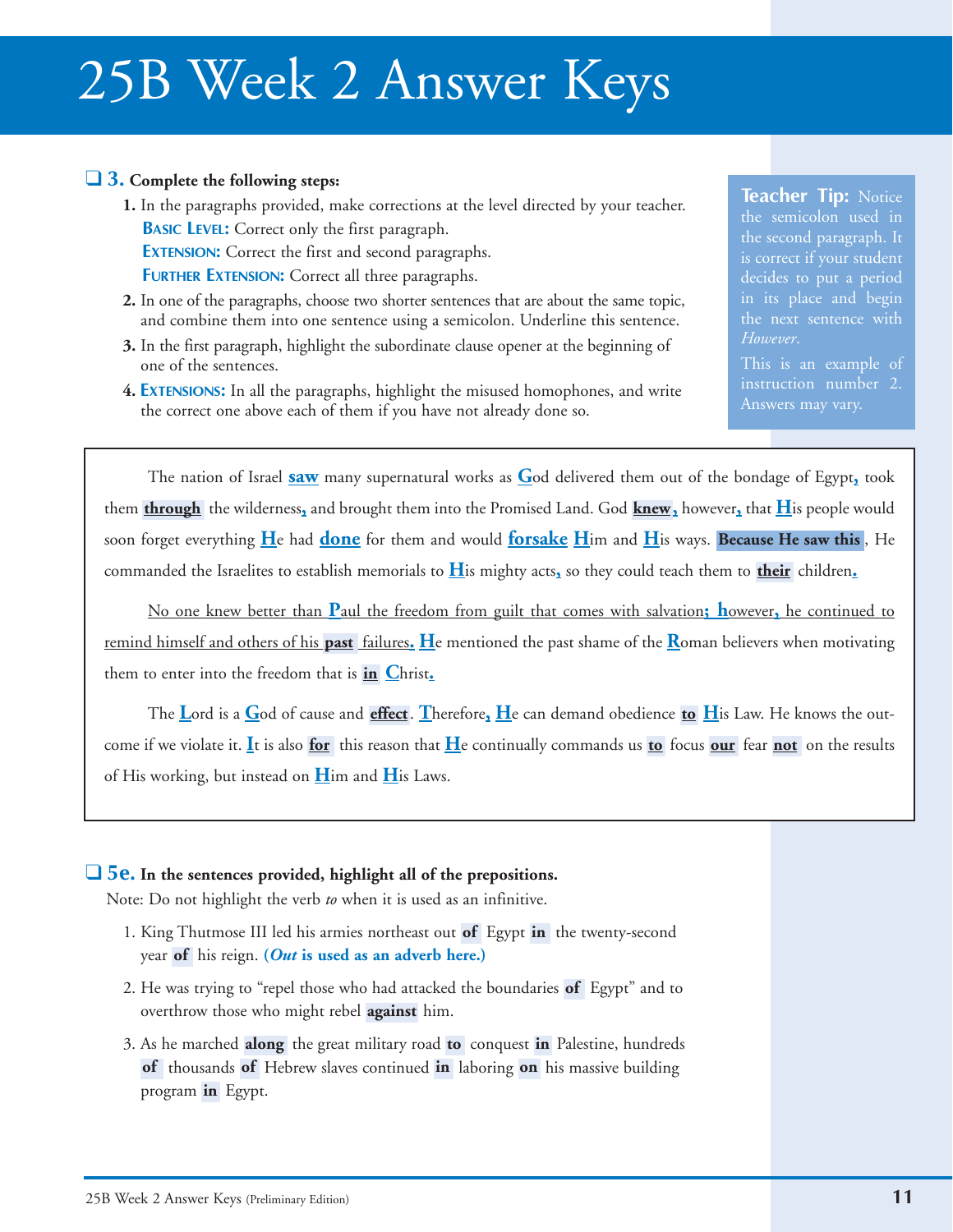- 4. After a tedious march of three days, the army emerged in early morning hours, and for some reason the enemy made no attempt to stop them.
- 5. The next morning King Thutmose mounted his "golden chariot" and led his army toward the enemy, who fled in terror.
- 6. Because the gates **of** Megiddo had already been barricaded **by** the inhabitants, the city's leaders had to be drawn up **over** the walls **in** order to escape immediate death. **(***Up* **is used as an adverb here.)**
- 7. The remaining army would have been an easy target for the advancing Egyptian warriors, but suddenly the troops put down their weapons and ran **into** the enemy camp, grabbing all the plunder they could find. **(***Down* **is used as an adverb here.)**
- 8. King Thutmose rebuked his troops **for** abandoning their opportunity to pursue the foe and immediately capture the city.
- 9. Their failure to act required them to set up a seven-month siege **against** Megiddo to starve out its inhabitants. **(***Up* **and** *out* **are used as adverbs here.)**
- 10. This military campaign was but one of seventeen that King Thutmose III made **over** a period **of** nineteen years.
- 11. Eventually, all the people of Syria were brought under his rule and were forced to pay him an annual tribute.
- 12. Because of the amazing courage, military prowess, and achievements of Thutmose III, historians have called him the "Napoleon of Egypt."
- 13. The most convincing archaeological records identify Thutmose III as the Pharaoh whom Moses grew up. **(***Up* **is used as an adverb here.) under**
- 14. Moses' parents hid him for three months because of the decree of Pharaoh commanding Hebrew parents to throw their baby boys **into** the Nile River.
- 15. Although the purpose in this order was to diminish the size and strength of the Hebrew families, it was not uncommon to drown people purposely **in** the Nile River.
- 16. The very life of Egypt depended upon the Nile River overflowing its banks each spring and depositing the rich loam of interior Africa.
- 17. Rather than seeing this event as God's provision for them, the Egyptians worshiped the Nile River itself.
- 18. Whatever the reasons Pharaoh gave the Hebrews for offering their boys to the Nile River god, Moses' parents refused to do so.
- 19. Instead, they placed him in the protection of a basket, which was waterproofed with slime and pitch.
- 20. When Moses came of age, he purposed to go before Pharaoh and announce his identification with his Israelite heritage, although he knew this would bring great wrath **upon** him from both his mother and his grandfather, the king.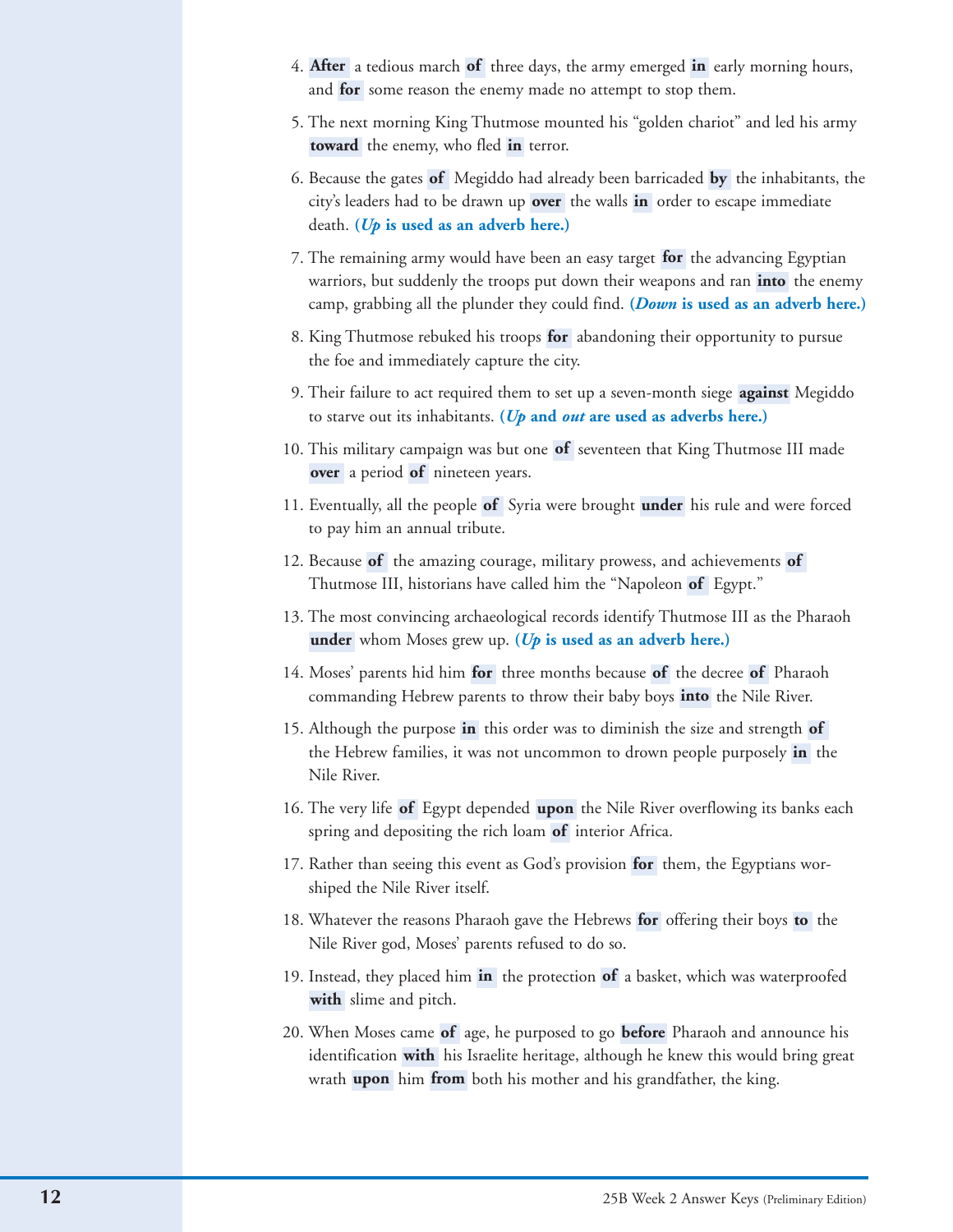## ❑ **7e. In the sentences provided, highlight the prepositional phrase openers.**

- 1. In wild trees, the limbs have no "sense" of direction as they grow.
- 2. In unpruned trees, wild sprouts grow into large limbs that ultimately destroy not only the productivity of a tree, but also its life.
- 3. In the tree's roots, there are many jobs and roles found, including collecting water and food and anchoring the tree into the ground.
- 4. Under the soil's surface, there are roots growing that are called lateral roots.
- 5. Beyond a tree's farthest-reaching branches, the lateral roots extend.
- 6. In the roots, there is food storage for the winter.
- 7. Through a process called *osmosis*, roots absorb water.
- 8. In the soil, there are root tips that are very sensitive to air and water conditions.
- 9. From the branches, the framework upon which the leaves of a tree are arranged is formed.
- 10. On the trunk of a tree, branches may grow thicker and longer.
- 11. From the trunk near the crown, a new limb may sprout.
- 12. On a single tree, the growth of many new sprouts will eventually crowd out each other.
- 13. To the tree itself, little damage is done during the pruning of small branches.
- 14. From mixing the carbon dioxide with water to form simple sugars, leaves produce food.
- 15. Under normal conditions, the root pressure works to the tree's advantage since it is the means of forcing more water and dissolved minerals from the soil up the xylem.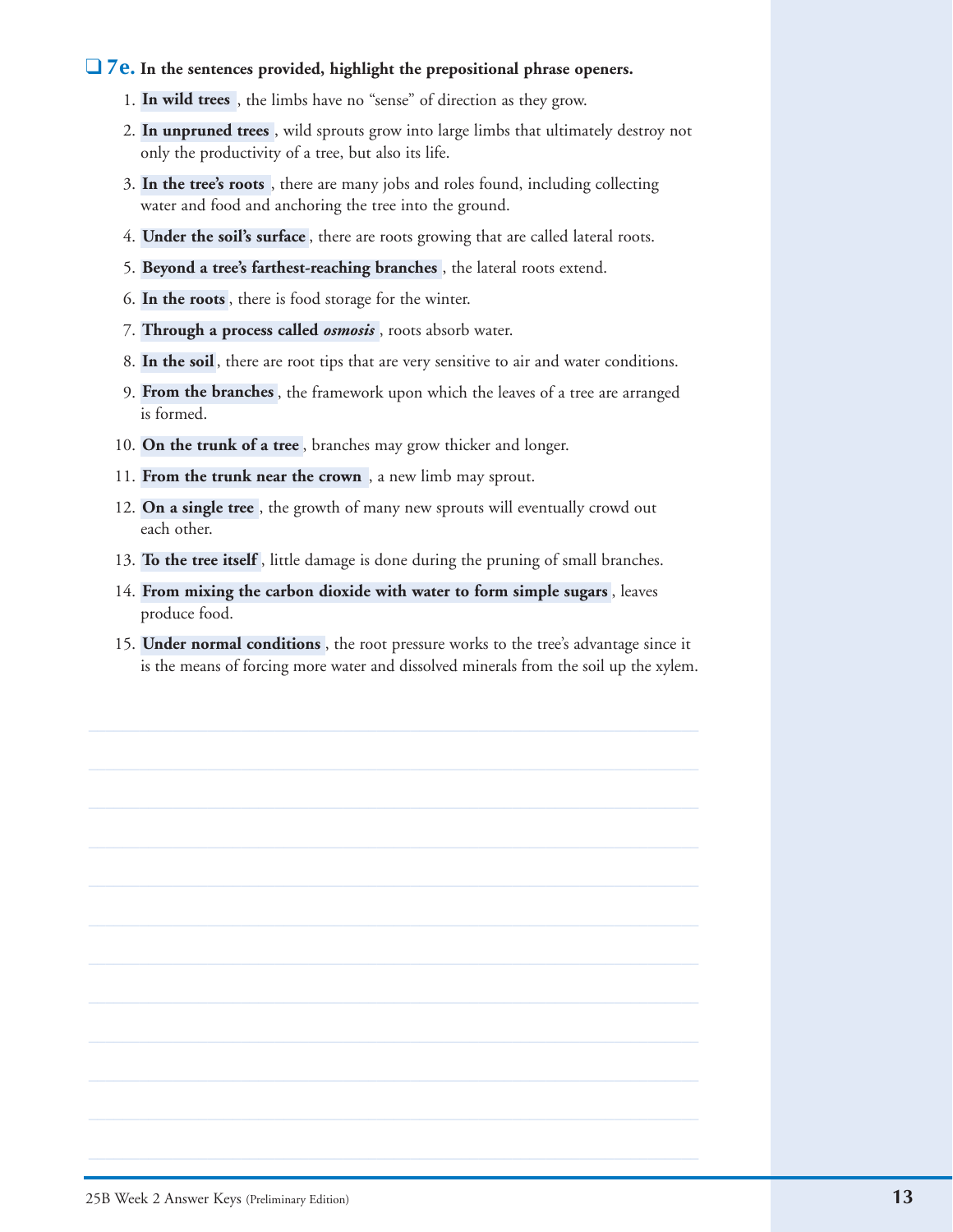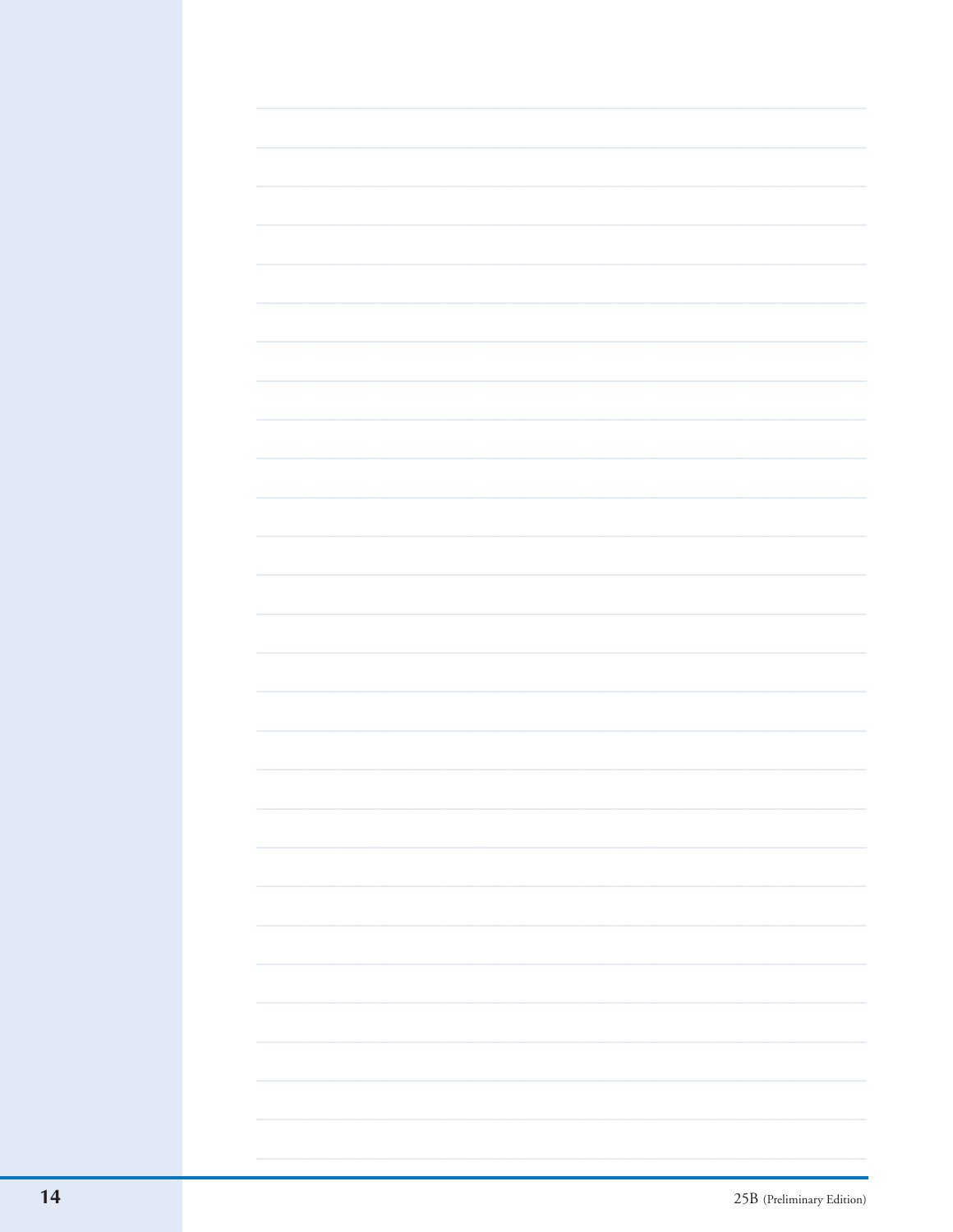## **25B Week 3 Teacher's Helps For a Five-Day Week**

## **Day One**

## **Vocabulary Box**

|        | Synonyms for <i>the fear of the Lord</i> |
|--------|------------------------------------------|
| terror | astonishment                             |
| fright | trembling                                |
| dismay | dread                                    |

## **1. Copying, Vocabulary, and Comprehension BASIC LEVEL**

As the little raccoon continued its hunt, it left the pond area and skirted the border stream of a farm. Suddenly, a glittering object caught its eye. Suspended from a low-hanging branch of a crab apple tree, the bright object fluttered in the wind, just out of reach. Without thought, the raccoon darted toward the branch. Intrigued, it danced around on its feet, pawing at the object in an effort to snatch it.

## **EXTENSION**

An instant later, a sharp crack startled the animal, and burning pain shot through its leg. A farmer, thinking about the poultryraider's well-known propensity to collect shiny objects, had suspended an unlikely lure from the branch and set traps beneath it, hidden in the tall grass. Frantically, the raccoon tried to free itself from the pain and the trap. But with each attempt, the metal jaws cut deeper into its leg. The pain intensified. In desperation to achieve freedom, the raccoon furiously bit the trap. But the unyielding metal left the raccoon with only one alternative—to sever the confined leg from the rest of its body. Turning its attention from the trap, the raccoon used its teeth to gnaw off its foot.

## **FURTHER EXTENSION**

Freed from the grip of steel, the crippled animal hobbled away in an effort to get as far from the cruel trap as possible. The mishap would make a permanent impression on the young raccoon. However, it is doubtful that even this severe experience would deter it from the carefree and indiscriminate exploration that characterizes this inquisitive little animal.

—*Character Sketches,* Volume I

## **2. Spelling/Structural Analysis:** Double

Consonant in Middle of a Word = First Syllable Short (Examples: hap/py, flim/sy)

## **BASIC LEVEL**

| 1. member        | 4. shelter               |                       |
|------------------|--------------------------|-----------------------|
| 2. himself       | 5. under                 |                       |
| 3. flimsy        | 6. village               |                       |
| <b>EXTENSION</b> | <b>FURTHER EXTENSION</b> | <b>Optional Words</b> |
| 7. object        | 9. message               | 12. fearlessness      |
| 8. center        | 10. culture              | 13. audacity          |
|                  | 11. intrigue             | 14. embolden          |
|                  |                          |                       |

**TT:** A syllable is a sound that is made by one vowel sound. A syllable may or may not contain a consonant (e.g., *I, a*). When syllabicating words, each syllable must contain a vowel sound. This sound may be made of a *y*, one vowel, or a vowel combination (e.g., *by, joy, read, beau*). Syllables that end in a consonant are "closed" syllables. When a two-syllable word has a short vowel sound at the beginning, that syllable is called a "closed" syllable because it ends with a consonant. In the case of double-consonant-in-the-middle words, one consonant goes with the first syllable and the second consonant goes with the second syllable (e.g., *hap/py*).

## **Day Two**

- **3. Editor Duty:** Correct Given Paragraph(s) **(Prepositions)**
- **4. Study Skills/Prewriting:** Outline Original Paragraphs for an Informative Essay

**Paragraph One of Body** Topic of Paragraph 1 6–8 Sentences (**EXTENSIONS:** 8–10) **Paragraph Two of Body** Topic of Paragraph 2 6–8 Sentences (**EXTENSIONS:** 8–10) **Paragraph Three of Body** Topic of Paragraph 3 6–8 Sentences (**EXTENSIONS:** 8–10) **Paragraph Four of Body** Topic of Paragraph 4 6–8 Sentences (**EXTENSIONS:** 8–10) **EXTENSIONS: Paragraph Five of Body** Topic of Paragraph 5 8–10 Sentences **FURTHER EXTENSION: Paragraph Six of Body** Topic of Paragraph 6 8–10 Sentences

## **Day Three**

- **5. Structural Analysis:** Possessive Nouns
- **6. Composition/Creative Writing:** Write an Original Informative Essay (Rough Draft of Body)

## **Day Four**

- **7. Study Skills/Prewriting/Composition:** Take Notes and Write an Original Opening Paragraph
- **8. Grammar:** Main Subjects

## **Day Five**

- **9. Spelling:** Spelling Test
- **10. Dictation:** Dictation Quiz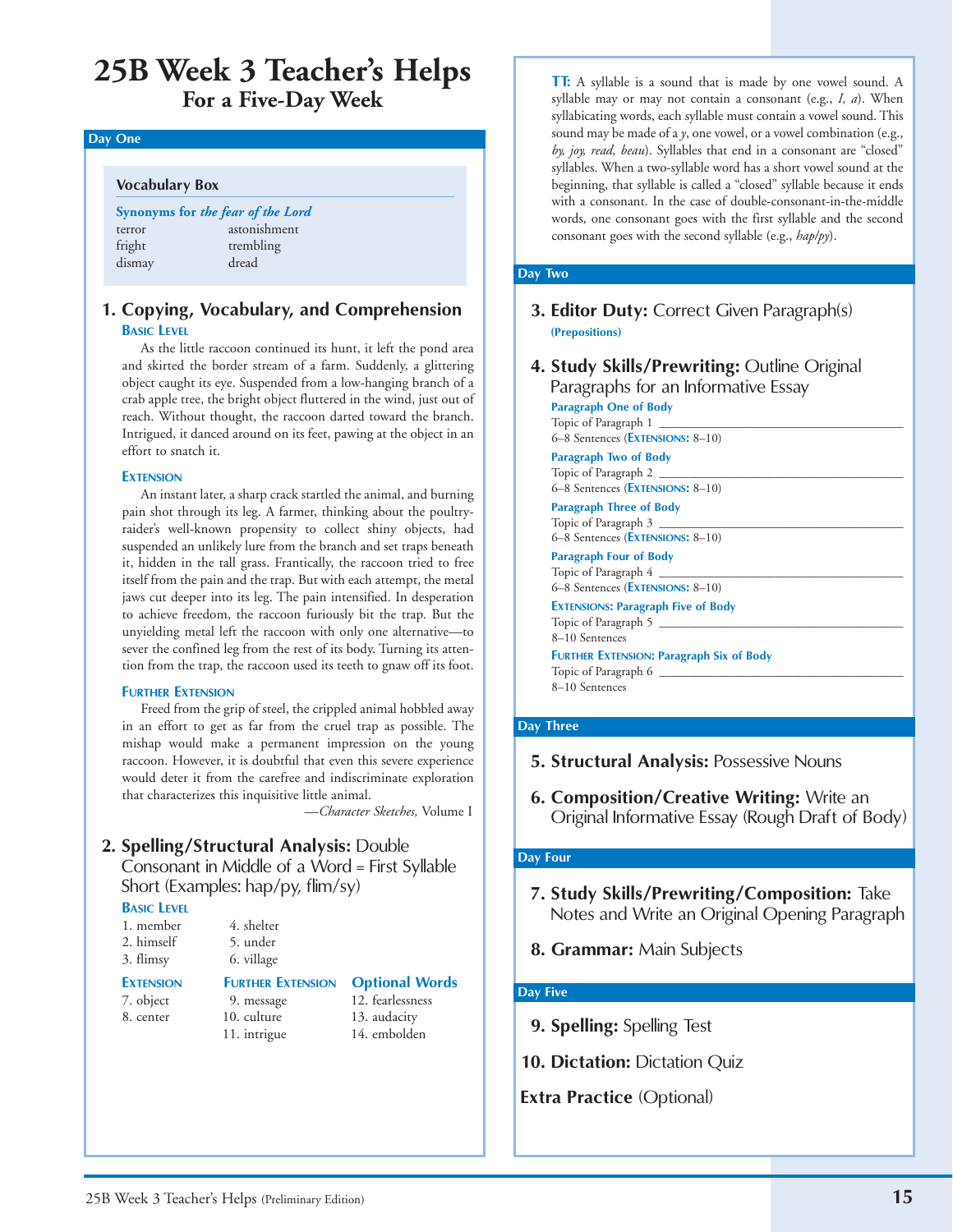## **25B Week 3 Teacher's Helps**

**For a Four Day Week**

## **Day One**

## **Vocabulary Box**

|        | Synonyms for <i>the fear of the Lord</i> |
|--------|------------------------------------------|
| terror | astonishment                             |
| fright | trembling                                |
| dismay | dread                                    |

## **1. Copying, Vocabulary, and Comprehension BASIC LEVEL**

As the little raccoon continued its hunt, it left the pond area and skirted the border stream of a farm. Suddenly, a glittering object caught its eye. Suspended from a low-hanging branch of a crab apple tree, the bright object fluttered in the wind, just out of reach. Without thought, the raccoon darted toward the branch. Intrigued, it danced around on its feet, pawing at the object in an effort to snatch it.

## **EXTENSION**

An instant later, a sharp crack startled the animal, and burning pain shot through its leg. A farmer, thinking about the poultryraider's well-known propensity to collect shiny objects, had suspended an unlikely lure from the branch and set traps beneath it, hidden in the tall grass. Frantically, the raccoon tried to free itself from the pain and the trap. But with each attempt, the metal jaws cut deeper into its leg. The pain intensified. In desperation to achieve freedom, the raccoon furiously bit the trap. But the unyielding metal left the raccoon with only one alternative—to sever the confined leg from the rest of its body. Turning its attention from the trap, the raccoon used its teeth to gnaw off its foot.

## **FURTHER EXTENSION**

Freed from the grip of steel, the crippled animal hobbled away in an effort to get as far from the cruel trap as possible. The mishap would make a permanent impression on the young raccoon. However, it is doubtful that even this severe experience would deter it from the carefree and indiscriminate exploration that characterizes this inquisitive little animal.

—*Character Sketches,* Volume I

## **2. Spelling/Structural Analysis:** Double

Consonant in Middle of a Word = First Syllable Short (Examples: hap/py, flim/sy)

## **BASIC LEVEL**

| 1. member        | 4. shelter               |                       |
|------------------|--------------------------|-----------------------|
| 2. himself       | 5. under                 |                       |
| 3. flimsy        | 6. village               |                       |
| <b>EXTENSION</b> | <b>FURTHER EXTENSION</b> | <b>Optional Words</b> |
| 7. object        | 9. message               | 12. fearlessness      |
| 8. center        | 10. culture              | 13. audacity          |
|                  | 11. intrigue             | 14. embolden          |

**TT:** A syllable is a sound that is made by one vowel sound. A syllable may or may not contain a consonant (e.g., *I, a*). When syllabicating words, each syllable must contain a vowel sound. This sound may be made of a *y*, one vowel, or a vowel combination (e.g., *by, joy, read, beau*). Syllables that end in a consonant are "closed" syllables. When a two-syllable word has a short vowel sound at the beginning, that syllable is called a "closed" syllable because it ends with a consonant. In the case of double-consonant-in-the-middle words, one consonant goes with the first syllable and the second consonant goes with the second syllable (e.g., *hap/py*).

## **3. Editor Duty:** Correct Given Paragraph(s) **(Prepositions)**

## **Day Two**

**4. Study Skills/Prewriting:** Outline Original Paragraphs for an Informative Essay

**Paragraph One of Body** Topic of Paragraph 1 6–8 Sentences (**EXTENSIONS:** 8–10) **Paragraph Two of Body** Topic of Paragraph 2 6–8 Sentences (**EXTENSIONS:** 8–10) **Paragraph Three of Body**

Topic of Paragraph 3 6–8 Sentences (**EXTENSIONS:** 8–10)

**Paragraph Four of Body** Topic of Paragraph 4

6–8 Sentences (**EXTENSIONS:** 8–10)

**EXTENSIONS: Paragraph Five of Body** Topic of Paragraph 5

8–10 Sentences

**FURTHER EXTENSION: Paragraph Six of Body** Topic of Paragraph 6 8–10 Sentences

**5. Structural Analysis:** Possessive Nouns

## **Day Three**

- **6. Composition/Creative Writing:** Write an Original Informative Essay (Rough Draft of Body)
- **7. Study Skills/Prewriting/Composition:** Take Notes and Write an Original Opening Paragraph
- **8. Grammar:** Main Subjects

## **Day Four**

- **9. Spelling:** Spelling Test
- **10. Dictation:** Dictation Quiz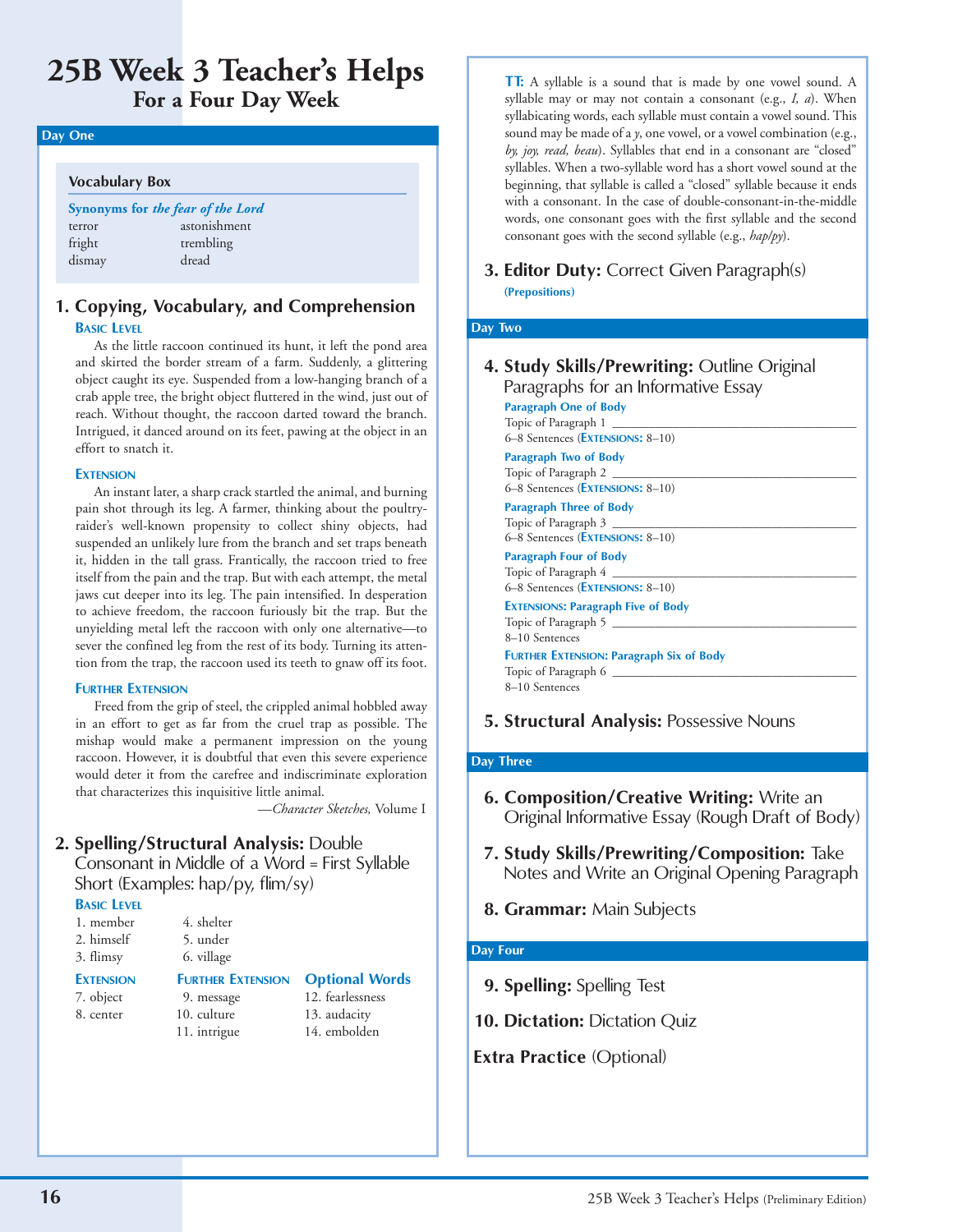# 25B Week 3 Answer Keys

## ❑ **3. Complete the following steps:**

- **1.** In the paragraphs provided, make corrections at the level directed by your teacher. **BASIC LEVEL:** Correct only the first paragraph. **EXTENSION:** Correct the first and second paragraphs. **FURTHER EXTENSION:** Correct all three paragraphs.
- **2.** In the first paragraph, highlight all of the prepositions.

Disease and insects attack trees at their weakest points. Black rot disease in apple trees, for example, attacks both living and dead tissues, but it is particularly attracted to dead wood. Storm-damaged limbs and winter-killed branches <mark>provide an</mark> entry point for the infection. Therefore, orchard keepers must remove any damaged limbs each spring **before** the disease spreads **to** healthy members.

Poorly-pruned stubs **are** another source of dead wood that promotes the growth of black rot. Stubs resulting from improper pruning may incubate a disease that can grow to epidemic proportions within a single season. The disease may **then** spread **to** healthy limbs, where it produce**s** cankers around the limb and strangles the flow of nutrients **to** and from the leaves**.**

Dutch elm disease also favors weak or dying limbs. The bark beetle that causes this disease cannot attack healthy vigorous limbs. Instead**,** the insect multiplies in weak branches until the population **is** sufficient to stage a major assault on healthy limbs. Pruning that eliminates weak elm branches is the first step in defending Dutch elm trees against the beetle**.**

## ❑ **5b. Show possession to the common and proper nouns in the list provided, and add an object owned by each noun, as shown in the example.**

**Example:** missionaries—**missionaries' shelter**

| 1. animals'       | 11. canine's             | 21. glass snakes' |
|-------------------|--------------------------|-------------------|
| 2. freedom's      | 12. coyotes'             | 22. enemies'      |
| 3. skinks'        | 13. treasures'           | 23. object's      |
| 4. sacrifice's    | 14. fire's               | 24. crawfish's    |
| 5. predators'     | $15.$ nest's             | 25. forefoot's    |
| 6. beaver's       | 16. lure's               | 26. lesson's      |
| 7. raccoons'      | $17.$ traps <sup>2</sup> | 27. alarm's       |
| 8. injury's       | 18. <b>clamp's</b>       | 28. hawks'        |
| 9. red squirrel's | 19. snare's              | 29. storehouses'  |
| 10. trapper's     | 20. shrike's             | 30. spray's       |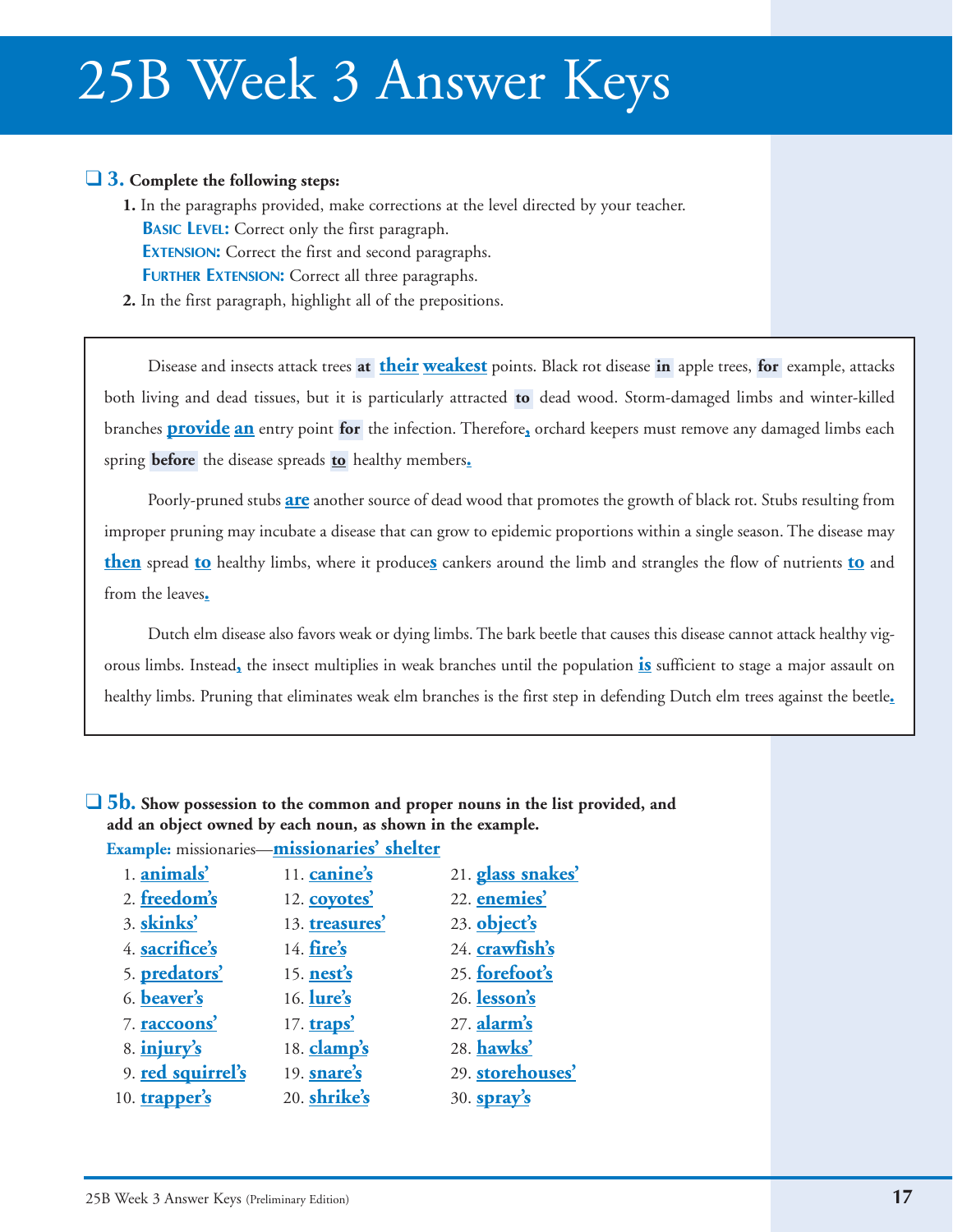## ❑ **8d. In the sentences provided, complete the following steps:**

- **1.** Isolate all prepositional phrases by placing parentheses around them.
- **2.** Highlight the main subject of each sentence.

Note: If a sentence is a compound sentence (two complete sentences on either side of a semicolon or a comma and a coordinating conjunction, find the main subject in each half (just as though it were two separate sentences).

- 1. Wild **animals** depend (on their freedom) to find food, to hide (from their enemies**)**, and to flee **(**from danger**)**.
- 2. (For many animals), the **bondage** (of a trap) is the worst thing that could ever happen **(**to them**)**.
- 3. The **(**of their freedom**)** is even worse than the loss **(**of a foot or a tail**)**. **loss**
- 4. is not uncommon to find wild animals **(**with missing tails and feet**)**. **It**
- 5. The ugly stubs serve as reminders (of their sacrifice) (for freedom).
- 6. Other **animals** are not as willing to pay the price (of freedom).
- 7. The **raccoon** willingly endures the handicap (of a missing member) (in order) to enjoy the benefits **(**of remaining free**)**.
- 8. **(**During a skink's nap**)**, is easily surprised. **it**
- 9. (During its capture), the skink's **tail** will often come off (in the enemy's grip), and it is able to escape. (Off is used as an adverb here.) (It is the main subject **of the second half of the compound sentence.**)
- 10. (In order) to enjoy the benefits (of remaining free), skinks willingly endure the handicap **(**of a missing member**)**.
- 11. (Within a few days) (of the glass snake) losing its tail, it will grow a new one.
- 12. (After reaching adult size), glass snakes shrink as first one tail and then another is broken off **(**by hungry enemies**)**. (*Off* **is used as an adverb here.**)
- 13. (During its trapping), **beavers** twist and spin (in frantic circles).
- 14. (In a few weeks), the **wounds** (of an escaped beaver) will heal, and a foot-like callous pad forms (over the stub). (*Pad* is the main subject of the second half **of the compound sentence.**)
- 15. (With its front feet), a **raccoon** will search (for food) and will often spring a hidden trap.
- 16. (In the cover) (of night), a **raccoon** will usually do its hunting.
- 17. (On the other hand), more **raccoons** are caught (by traps) than any other animal.
- 18. (With a foot) held fast (in a trap), a **raccoon** will often chew off the trapped limb. (*Off* **is used as an adverb here.**)
- 19. (Without the sense) (of touch) it needs to find food, a **raccoon** must now hobble about **(**on a mere stub**)**. (*About* **is used as an adverb here.**)
- 20.  $($ For the rest $)$   $($ of its life $)$ , the **raccoon** is reminded  $($ of its encounter $)$   $($ with the trap $)$ .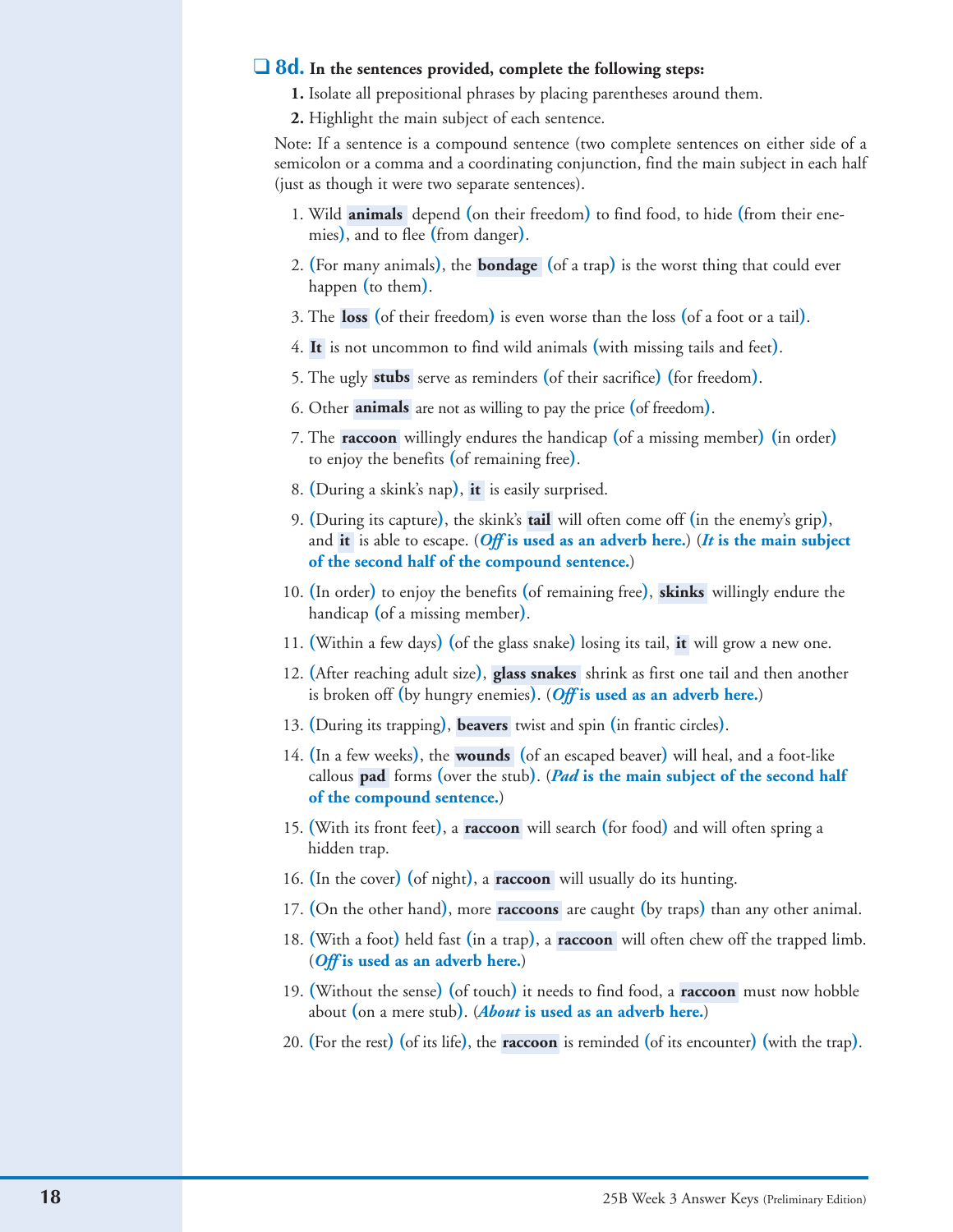## **25B Week 4 Teacher's Helps For a Five-Day Week**

## **Day One**

## **Vocabulary Box**

|        | <b>Synonyms for the fear of the Lord</b> |
|--------|------------------------------------------|
| terror | astonishment                             |
| fright | trembling                                |
| dismay | dread                                    |

## **1. Copying, Vocabulary, and Comprehension BASIC LEVEL**

When a person exposes his body to the cold for too long a period of time, the water inside the cells of his hands and feet freezes. As this freezing water expands, it rips apart cell walls, cutting off circulation and promoting the spread of gangrene. The word *gangrene* comes from Greek words meaning "an eating sore" and "to gnaw." Gangrene is a disease that literally gnaws away at healthy tissue until it consumes an entire limb or even a whole body.

#### **EXTENSION**

Before the discovery of antibiotics and antiseptic surgery, a penetrating wound or a frozen limb meant certain death. As the injured tissue died, it gave off a foul-smelling gas along with toxins that almost killed nearby healthy tissue. Slowly but surely, the disease moved up an arm or a leg until the entire body perished. Today only about fifty percent of the cases of gangrene follow a traumatic injury, forty percent of the gangrene cases follow surgery, and the remaining ten percent are a result of minor injuries, frostbite, or poor circulation.

#### **FURTHER EXTENSION**

Actually, gangrene may result from any condition that blocks the flow of blood to a part of the body. Without constant nourishment from fresh blood, a limb or extremity grows cold and quickly succumbs to the pressures of opportunistic germs that cause gangrene. Opportunistic germs are bacteria that are normally present in the body without causing harm. However, when a person's immune system is not as strong as it should be due to poor nutrition, surgery, or some type of illness, these bacteria will begin to multiply and invade areas where they do not belong, causing problems such as gangrene.

—*Wisdom Booklet 25*

## **2. Spelling/Structural Analysis:**  Open Syllables Have Long Vowel Sounds (Examples: o/bey, be/tween) **BASIC LEVEL**

| <b>EXTENSION</b> | <b>FURTHER EXTENSION Optional Words</b> |               |
|------------------|-----------------------------------------|---------------|
| 4. mu/tu/al      | 8. tri/cy/cle                           |               |
| 3. e/ter/nal     | 7. re/demp/tive                         |               |
| $2.$ vi/tal      | 6. na/ture                              | 10. re/wards  |
| 1. re/spect/ed   | 5. be/stowed                            | 9. mo/ti/vate |
|                  |                                         |               |

11. re/la/tion/ship 13. pri/mar/i/ly 16. frightful

12. be/liev/ers 14. do/min/ion 17. astonishing 15. re/sem/ble 18. dismayed

**TT:** An *open syllable* is a syllable that ends in a vowel, as opposed to a *closed syllable,* which ends in a consonant. (A consonant "closes" a syllable.) When a syllable is an open syllable, it usually makes the vowel's long sound, as in *be*, *go*, and *Bi/ble*.

## **Day Two**

- **3. Editor Duty:** Correct Given Paragraph(s) **(Possessive Nouns)**
- **4. FURTHER EXTENSION: Prewriting/Composition:** Take Notes and Write an Original Closing Paragraph

## **Day Three**

- **5. Grammar:** Subject Part/Predicate Part
- **6. Composition:** Edit and Revise

## **Day Four**

- **7. Grammar:** Adverbs
- **8. Grammar:** *Ly* Openers

## **Day Five**

- **9. Spelling:** Spelling Test
- **10. Dictation:** Dictation Quiz
- **11. Composition:**  Final Copy Original Informative Essay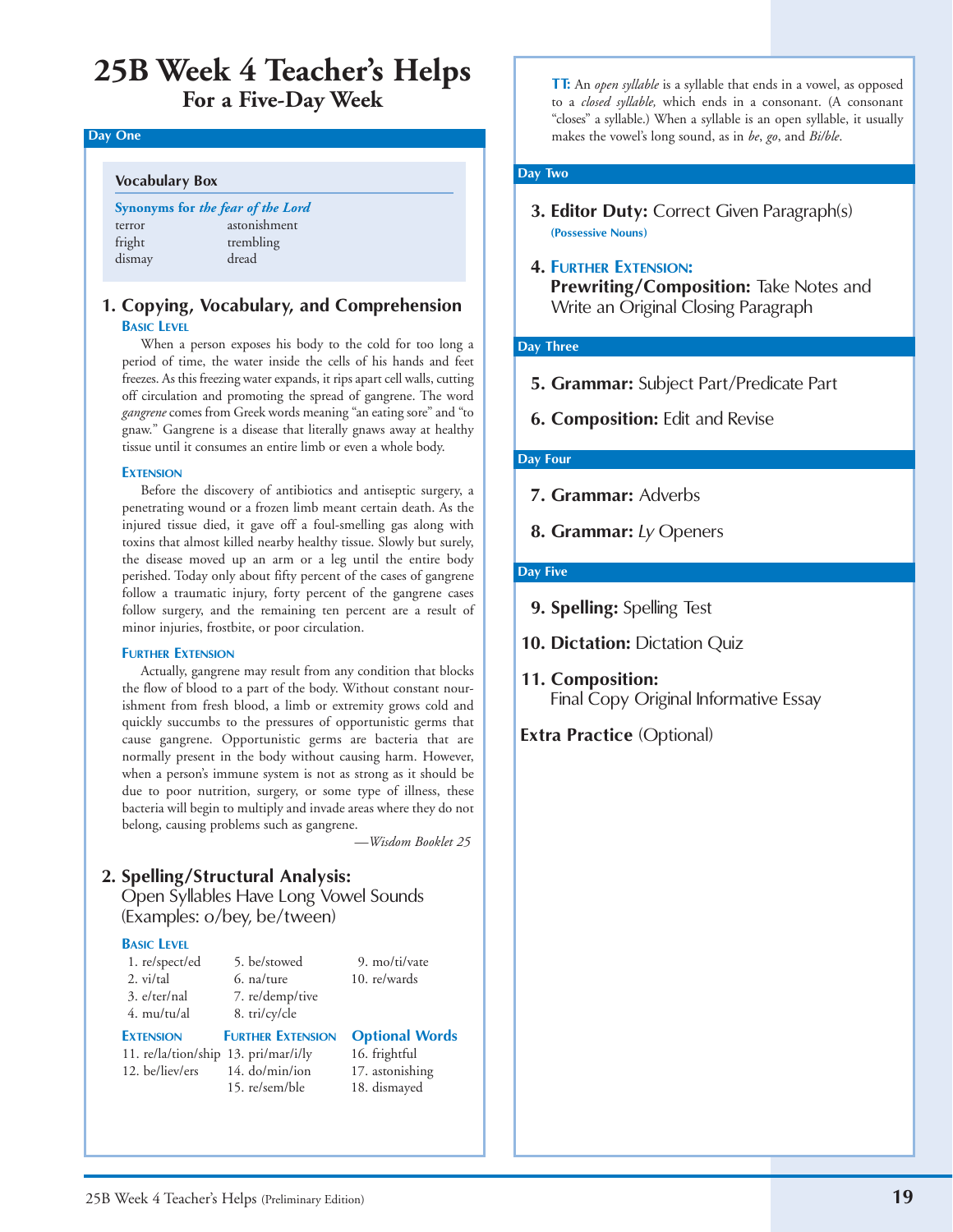## **25B Week 4 Teacher's Helps For a Four Day Week**

## **Day One**

#### **Vocabulary Box**

|        | Synonyms for <i>the fear of the Lord</i> |
|--------|------------------------------------------|
| terror | astonishment                             |
| fright | trembling                                |
| dismay | dread                                    |

## **1. Copying, Vocabulary, and Comprehension BASIC LEVEL**

When a person exposes his body to the cold for too long a period of time, the water inside the cells of his hands and feet freezes. As this freezing water expands, it rips apart cell walls, cutting off circulation and promoting the spread of gangrene. The word *gangrene* comes from Greek words meaning "an eating sore" and "to gnaw." Gangrene is a disease that literally gnaws away at healthy tissue until it consumes an entire limb or even a whole body.

## **EXTENSION**

Before the discovery of antibiotics and antiseptic surgery, a penetrating wound or a frozen limb meant certain death. As the injured tissue died, it gave off a foul-smelling gas along with toxins that almost killed nearby healthy tissue. Slowly but surely, the disease moved up an arm or a leg until the entire body perished. Today only about fifty percent of the cases of gangrene follow a traumatic injury, forty percent of the gangrene cases follow surgery, and the remaining ten percent are a result of minor injuries, frostbite, or poor circulation.

## **FURTHER EXTENSION**

Actually, gangrene may result from any condition that blocks the flow of blood to a part of the body. Without constant nourishment from fresh blood, a limb or extremity grows cold and quickly succumbs to the pressures of opportunistic germs that cause gangrene. Opportunistic germs are bacteria that are normally present in the body without causing harm. However, when a person's immune system is not as strong as it should be due to poor nutrition, surgery, or some type of illness, these bacteria will begin to multiply and invade areas where they do not belong, causing problems such as gangrene.

—*Wisdom Booklet 25*

## **2. Spelling/Structural Analysis:**

Open Syllables Have Long Vowel Sounds (Examples: o/bey, be/tween)

## **BASIC LEVEL**

| <b>EXTENSION</b> | <b>FURTHER EXTENSION Optional Words</b> |               |
|------------------|-----------------------------------------|---------------|
| 4. mu/tu/al      | 8. tri/cy/cle                           |               |
| 3. e/ter/nal     | 7. re/demp/tive                         |               |
| 2. vi/tal        | $6.$ na/ture                            | 10. re/wards  |
| 1. re/spect/ed   | 5. be/stowed                            | 9. mo/ti/vate |

11. re/la/tion/ship 13. pri/mar/i/ly 16. frightful 12. be/liev/ers 14. do/min/ion 17. astonishing 15. re/sem/ble 18. dismayed

**TT:** An *open syllable* is a syllable that ends in a vowel, as opposed to a *closed syllable,* which ends in a consonant. (A consonant "closes" a syllable.) When a syllable is an open syllable, it usually makes the vowel's long sound, as in *be*, *go*, and *Bi/ble*.

**3. Editor Duty:** Correct Given Paragraph(s) **(Possessive Nouns)**

## **Day Two**

- **4. FURTHER EXTENSION: Prewriting/Composition:** Take Notes and Write an Original Closing Paragraph
- **5. Grammar:** Subject Part/Predicate Part
- **6. Composition:** Edit and Revise

## **Day Three**

- **7. Grammar:** Adverbs
- **8. Grammar:** *Ly* Openers

## **Day Four**

- **9. Spelling:** Spelling Test
- **10. Dictation:** Dictation Quiz
- **11. Composition:**  Final Copy Original Informative Essay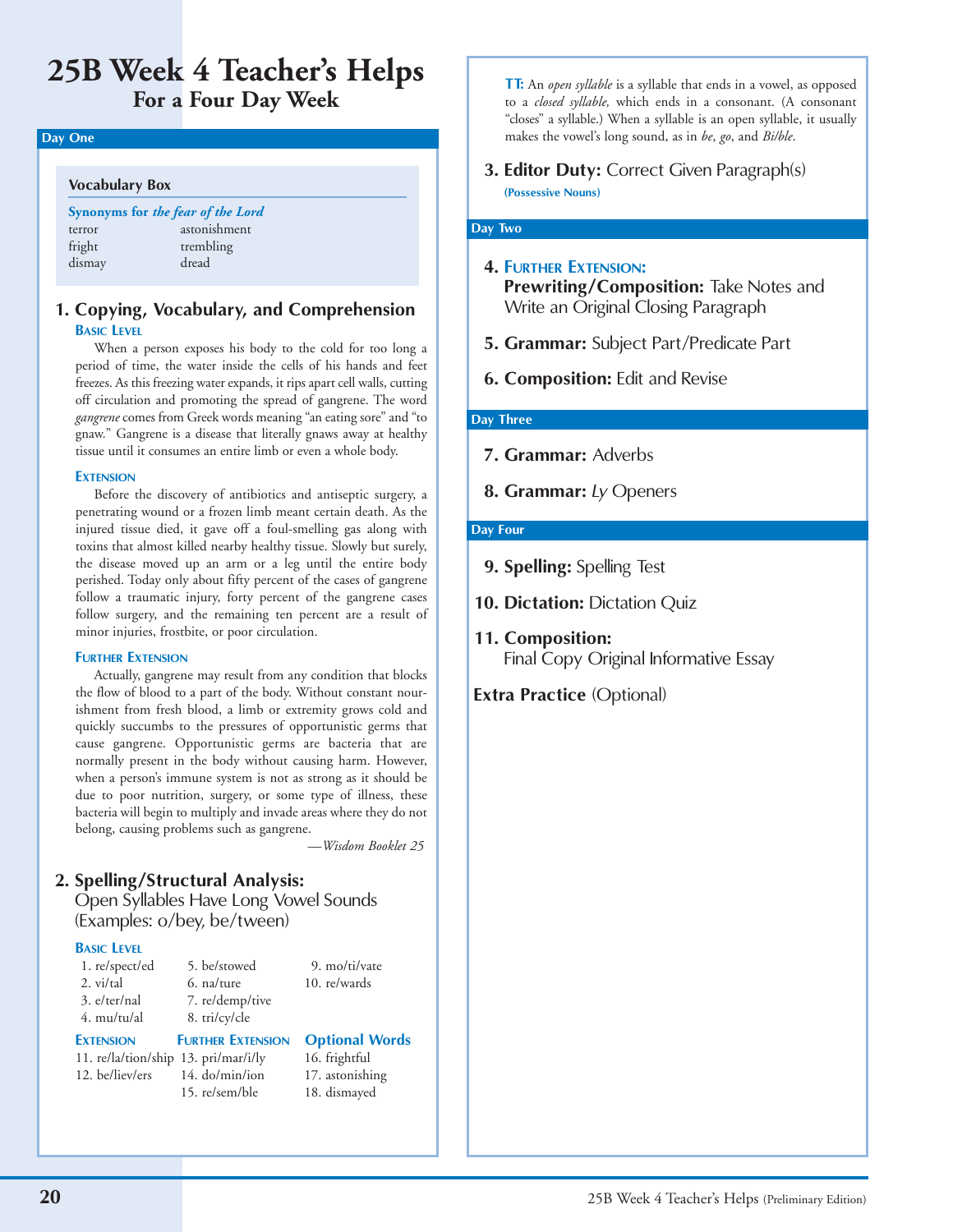# 25B Week 4 Answer Keys

## ❑ **3. Complete the following steps:**

- **1.** In the paragraphs provided, make corrections at the level directed by your teacher. **BASIC LEVEL:** Correct only the first paragraph. **EXTENSION:** Correct the first and second paragraphs. **FURTHER EXTENSION:** Correct all three paragraphs.
- **2.** In the first paragraph, highlight the possessive proper noun, and correct the incorrectly placed apostrophe if you have not already done so.
- **3. EXTENSIONS:** In the last paragraph, highlight the misused homophones, and write the correct homophone above each one.

symptoms **include** sudden pain**,** a fall in blood pressure**,** a rise in temperature**,** and rapid heartbeat**. Gangrene'sI**n a matter of hours**, an** infected wound often begin**s** to swell from fluid and gas that collects under the skin**. T**he resulting pressure cut**s** off the flow of blood**,** turning the skin a pale white**.** As the disease spread**s,** the surrounding pale area turn**s** deep red, **then** almost black**.**

Swelling **is** followed by the discharge of a thin**,** brown**,** foul-smelling fluid. **M**ixed with the fluid **are** thousands of gas bubbles, which produce crackling sounds as the tiny bubbles "pop" inside muscle tissue**. T**he gas also has a characteristic offensive odor much like rotten meat. **I**n fact**,** the same bacteria that causes meat to putrefy **is** often present in a gangrenous wound.

Bacterial cultures <mark>are</mark> helpful in diagnosing gangrene. However, because the same bacteria that causes gangrene  $\frac{\textbf{is}}{\textbf{is}}$  present everywhere, it is very easy  $\frac{\textbf{to}}{\textbf{co}}$  contaminate a culture and indicate that gangrene is present  $\frac{\textbf{when}}{\textbf{when}}$  it is  $\frac{\textbf{not}}{\textbf{in}}$ . The most reliable diagnosis of gangrene is  $\bf{by}$  surgical incision. When a healthy muscle  $\bf{\underline{is}}$  exposed<u>,</u> it appears  $\bf{\underline{red}}$  and bleed<u>s</u> easily. Gangrenous muscles are <mark>pale</mark> and swollen. They do not move when stimulated and <mark>do</mark> not bleed when cut. In advanced stages**,** infected tissue look**s** dark brown or even black**.**

## ❑ **5d. In the sentences provided, complete the following steps:**

- **1.** Draw a line between the subject part and the predicate part.
- **2.** Highlight the main subject of each sentence.
- **3. EXTENSIONS:** With another color, highlight the main verb of each sentence.
- 1. The **story** is told of a young father who broke his ankle in an automobile accident.
- 2. Doctors set the broken bones and **applied** a protective cast.
- 3. The **cast was** too tight and **cut** off circulation to the injured area.
- 4. Within a couple of days, the **foot began to smell**.
- 5. The young **father ignored** the warning signal, thinking it was only the result of not washing his foot.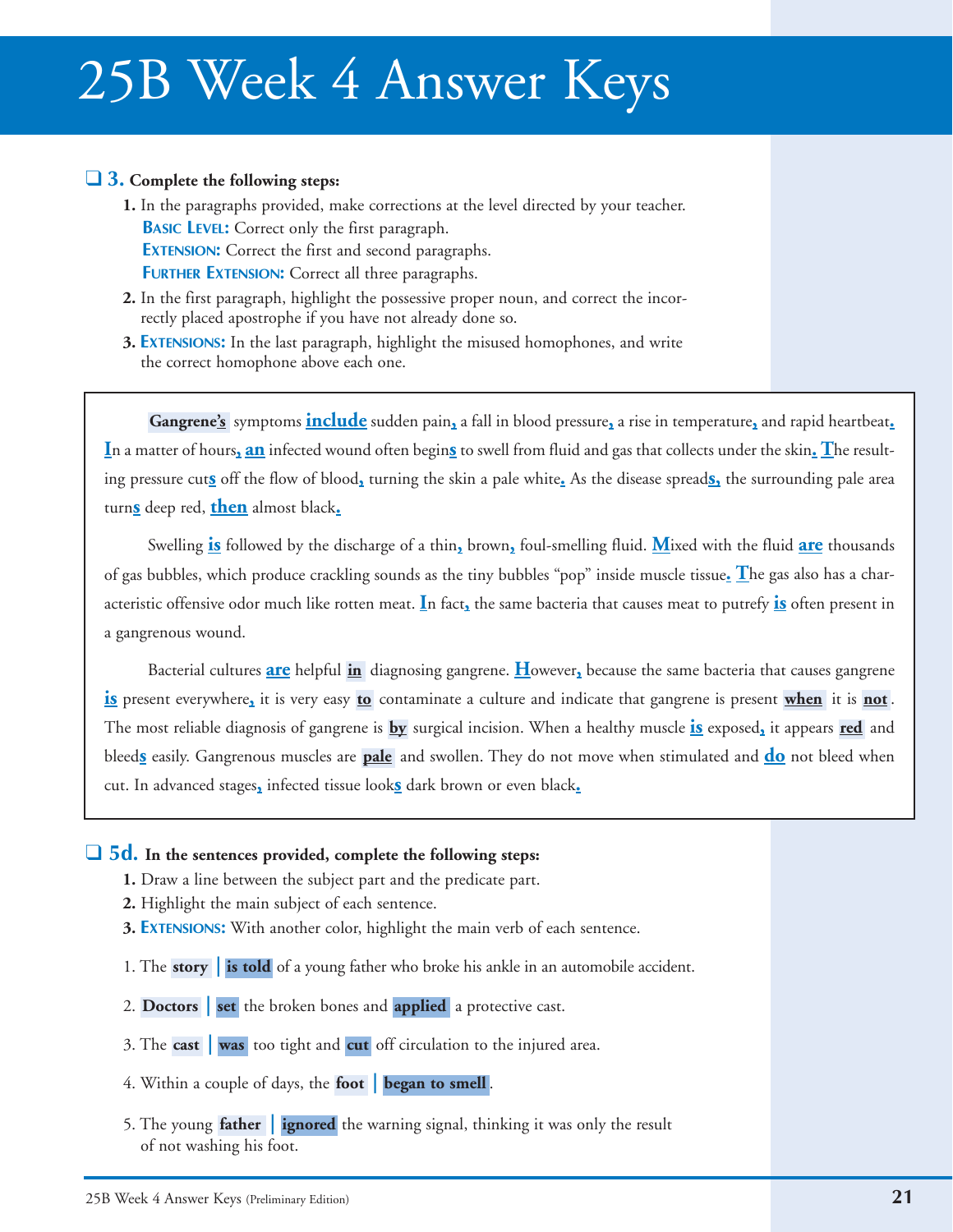- 6. After a while, the **smell became** so strong that the whole house reeked.
- 7. Because the young father felt no pain, he dismissed the smell as simply a necessary part of being in a cast.
- 8. Suddenly, on the third day, the young **father** | **felt** a terrible pain in his left leg, but he **dismissed** his second warning sign as simply something that had to be endured. **(This sentence is a compound sentence.)**
- 9. Eventually, the young **father** wrapped his aching and foul-smelling foot in a plastic bag to contain the stench and returned to his doctor.
- 10. As the doctor removed the cast, **he found** that gangrene had completely consumed the young man's foot.
- 11. In less than an hour, **surgeons** removed the infected leg just below the knee in order to prevent the disease from spreading to the rest of the young father's body.
- 12. Gangrene-causing **bacteria** do not usually destroy cells directly.
- 13. They merely consume the contents of cells that are already dead.
- 14. They produce over twenty poisonous toxins, including seven that are deadly.
- 15. These **poisons** destroy cell membranes, **prevent** blood flow through the capillaries, and **destroy** platelets (which prevent excess bleeding).
- 16. In many cases, the only **way** to encourage healing **is to remove** a gangrenous member completely.
- 17. If surgeons leave even a small portion of infected tissue, it **may reinfect** surrounding healthy tissue.
- 18. Doctors usually **remove** a gangrenous toe at the base even if only the tip is infected.
- 19. By cutting away the healthy skin, **they ensure** that the amputation can be closed without trapping infected tissue.
- 20. If gangrene spreads beyond a toe, **doctors may amputate** the foot at one of three locations.

## ❑ **7c. In the sentences provided, complete the following steps:**

- **1.** Highlight the verbs.
- **2.** With another color, highlight the adverbs.
- **3.** Draw an arrow from each adverb to the word it modifies.
- **4.** Write above the adverb which question it answers:
	- a. How? c. Where?
	- b. When? d. To what extent?

Note: Some sentences contain more than one adverb.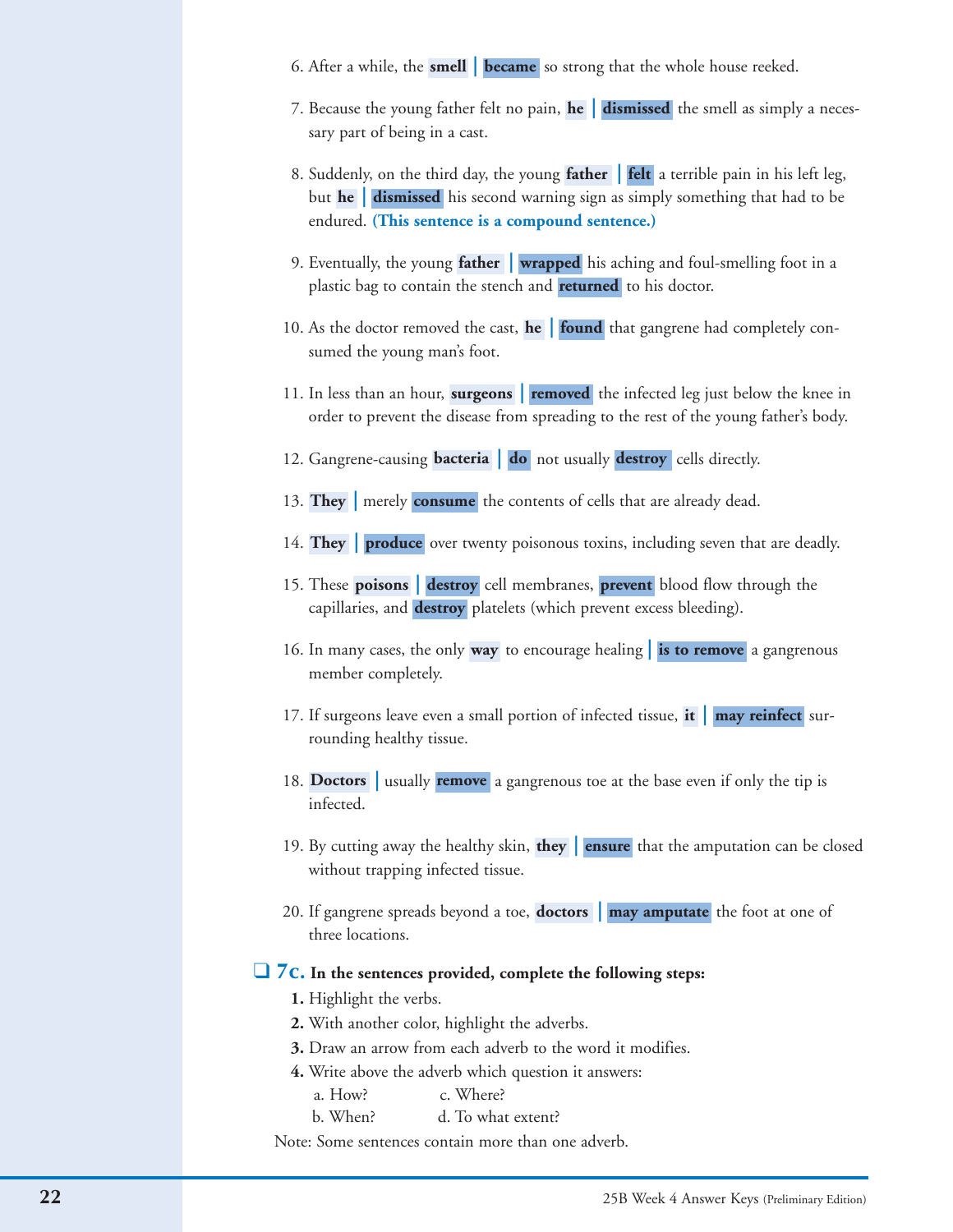## **How? When?**

1. When a foot **painfully**  $\rightarrow$  suffers from gangrene, it is **usually**  $\rightarrow$  amputated **Tip: Teacher Tip: How?**

just below the knee,  $not \rightarrow$  (amputated) at the ankle.

## **How?**

2. Doctors **actually**  $\rightarrow$  **remove** most of the lower leg even if it is healthy.

## **Extent?**

3. The knee **makes** a much **more**  $\rightarrow$  useful point **to attach** an artificial limb (prosthesis) than **does** the ankle.

## Extent? How? 4. If gangrene is **truly**  $\rightarrow$  widespread so that the surgeon can not  $\rightarrow$  remove all Extent? How?  $\mathbf{r}$  the infected tissue without **seriously**  $\rightarrow$  **injuring** the patient, he may not  $\rightarrow$ **How? stitch** $\leftarrow$ **up** the open end.

5. The open area **allows** the wound to be cleansed  $\leftarrow$  frequently.

## **Extent?**

6. These measures **usually**  $\rightarrow$  **prevent** the spread of gangrene.

## **Extent?**

7. While penicillin **is often**  $\rightarrow$  **useful** in fighting the spread of gangrene, it **Extent? When? actually**  $\rightarrow$  **does** nothing **to reclaim** tissue in which gangrene has already  $\rightarrow$ . **been destroyed**

**Extent? When?**

**When?**

8. Amputation of the infected area is usually  $\rightarrow$  always  $\rightarrow$  needed.

## **How?**

## 9. Diseases of the soul **often**  $\rightarrow$  **display** their counterpart in diseases of the body.

## **Where? Where?**

10. Gangrene **gnaws** < away at healthy tissue, just as lust **gnaws** < away at a Godly soul.

## **How?**

11. Gangrene **only**  $\rightarrow$  **requires** a short incubation period before it **spreads**, just as **How?**

lust **only**  $\rightarrow$  **requires** a short imagination period before it **spreads**.

## **Where?**

12. Gangrene **develops** when circulation **is cut**  $\leftarrow$  **off** in the same way that lust **How? Where?**

**develops** when spiritual nourishment is **actually**  $\rightarrow$  cut  $\leftarrow$  off.

The exact question answered by each adverb is not the crucial part of this assignment. Your student may feel that different question than Answer Keys. That is fine.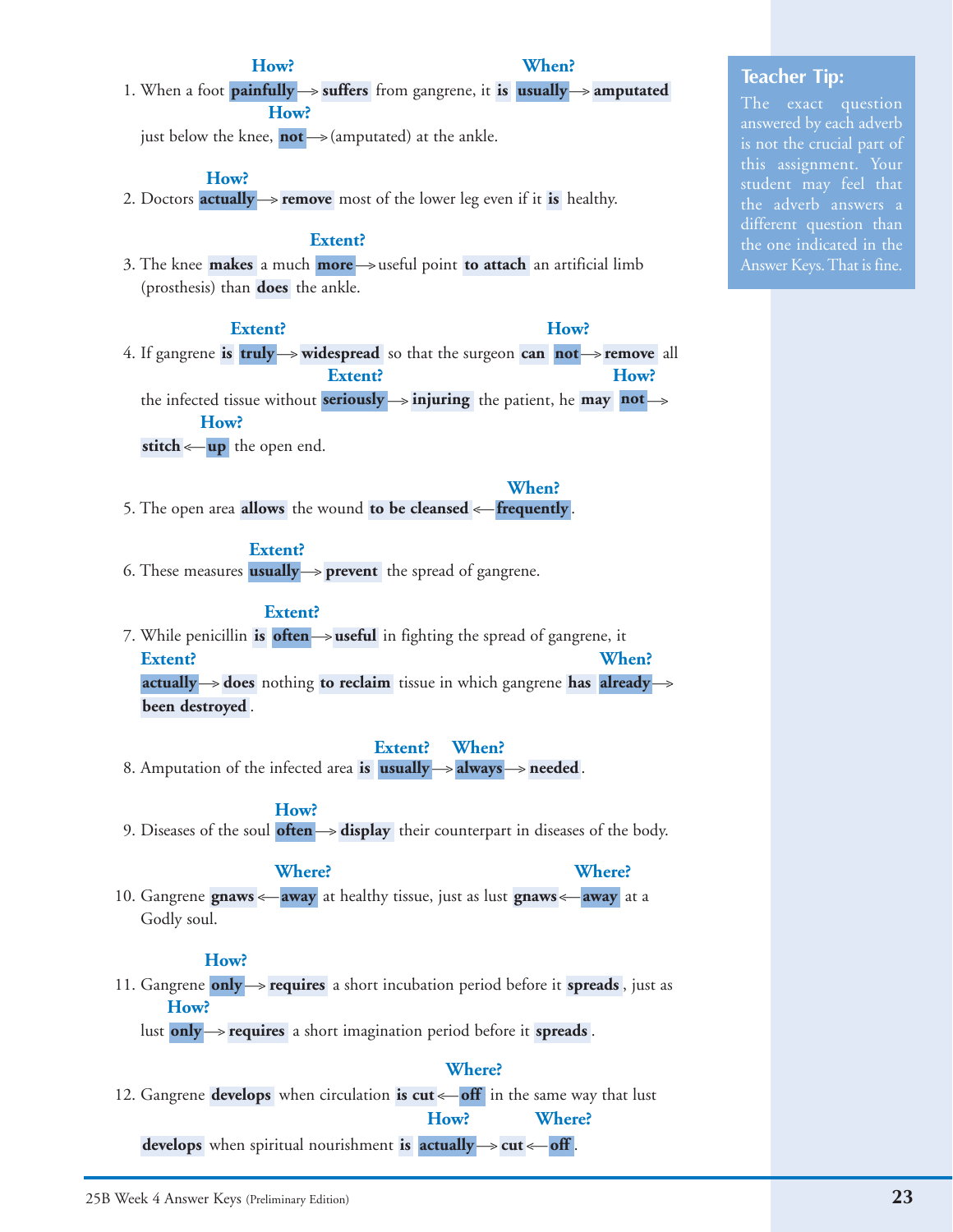## **Extent?**

13. Gangrene **thrives** on injuries, just as lust  $\frac{fully}{\rightarrow}$  thrives on evil thoughts.

## **How?**

14. Gangrene **shows** warning signs, just as lust **obviously**  $\rightarrow$  **shows** warning signs.

## **When?**

15. Gangrene **produces** poisonous toxins, just as lust **eventually**  $\rightarrow$  **produces** sensual actions.

## ❑ **8d. In the sentences provided, complete the following steps:**

- **1.** Highlight the *ly* openers.
- **2.** Add punctuation after the *ly* openers, according to the rules learned this week.
- 1. Actually, a bobcat may hiss, snarl, or struggle when trapped, but it never sacrifices a limb to be free.
- 2. **Unfortunately for it**, a trapped bobcat becomes the victim of both paralyzing fear and the jaws of the trap.
- 3. Frantically, a bobcat may struggle when trapped, but it remains helpless to free itself.
- 4. Surprisingly, a bobcat's greatest threat is not a trap but rather the freedom a trap denies.
- 5. Consequently, many bobcats die from shock within forty-eight hours of being trapped.
- 6. Amazingly, the terror of not being able to hide, to flee, or to defend themselves causes their blood pressure to drop to the point at which they literally die of fear.
- 7. Carefully attempting to pry open a trap with its free paw, a bobcat rarely pulls against a trap or shakes it because of the terrible pain.
- 8. Eventually, as a bobcat's endurance wanes, it will die from shock.
- 9. Impressively avoiding being caught in a trap<sub>2</sub> a fox displays great cunningness.
- 10. **Surprisingly**, this cleverness ends once a fox is trapped.
- 11. Curiously, the stories of foxes ridding themselves of fleas, tripping set traps with sticks or rocks, and outfoxing packs of hounds are all true.
- 12. **Shockingly**, once a trap springs shut on a fox's foot, the fox's wisdom seems to vanish.
- 13. Valiantly showing tremendous endurance, foxes nevertheless have a tendency to eventually give up, which makes them easy targets for a trapper's final deadly shot.
- 14. Rarely, can one find a pack rat out in the daytime.
- 15. Likely to catch fire in the heat of the day, the house of the pack rat is too important for it to leave.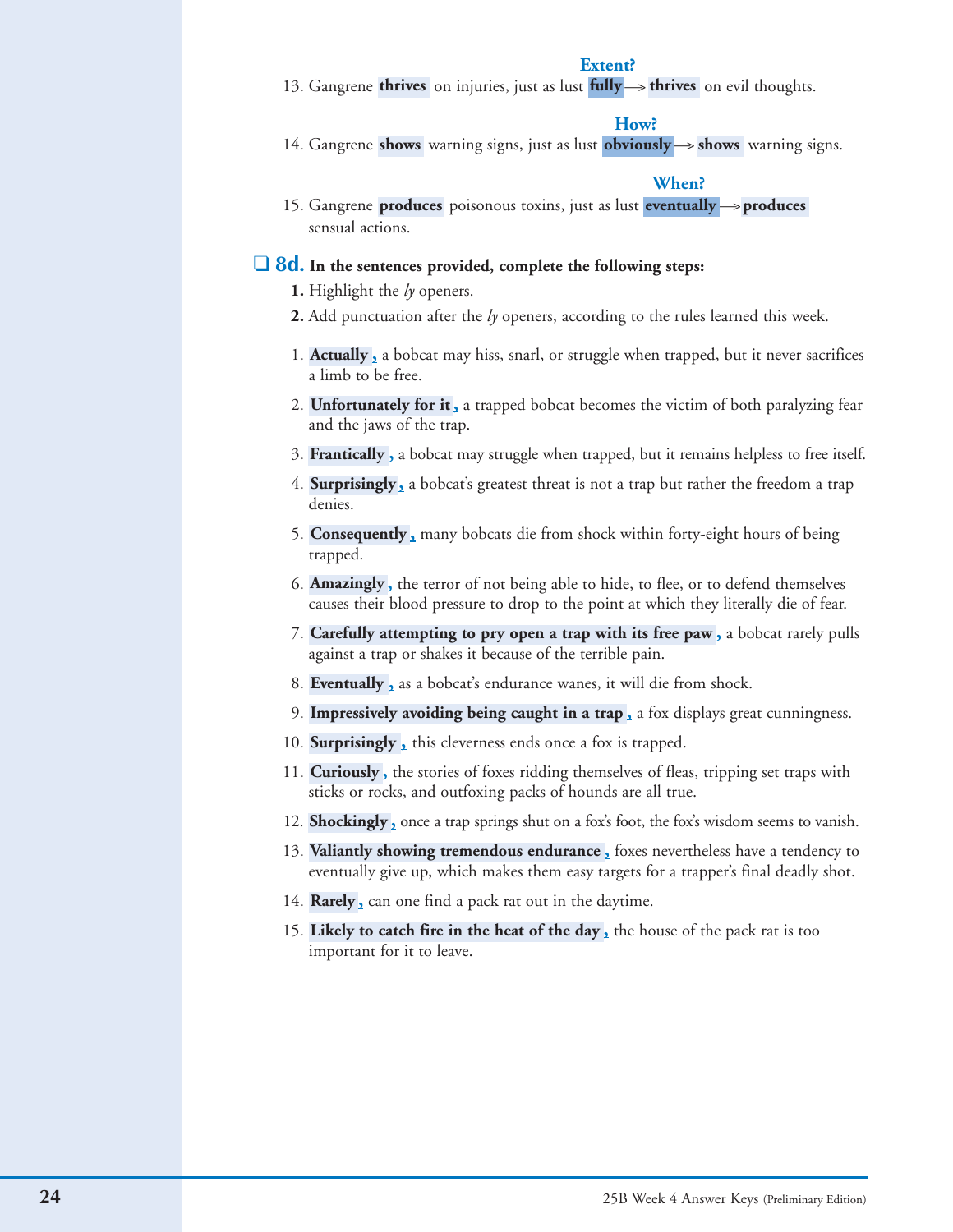## **26B Week 1 Teacher's Helps For a Five-Day Week**

## **Day One**

## **Vocabulary Box**

|           | Words which express God's intentions for marriage |
|-----------|---------------------------------------------------|
| leave     | covenant                                          |
| cleave    | <b>VOWS</b>                                       |
| one flesh | joined                                            |

## **1. Copying, Vocabulary, and Comprehension**

## **BASIC LEVEL**

The word *loyalty* is not found in Scripture. The word *faithfulness* would at first appear to be a synonym. However, faithfulness and dependability relate to the work or service that a person performs, whereas loyalty involves a much deeper, long-term relationship. The Biblical concepts that best describe loyalty are blood covenants, bond servant relationships, and marriage vows.

## **EXTENSION**

Every important relationship in life must be built on loyalty. Marriages must be based on this quality, or they will not survive. Leaders look for this quality as a primary qualification for those who serve. Most of all, God requires loyalty of His disciples, and especially in the lives of those whom He uses mightily.

## **FURTHER EXTENSION**

Those who are loyal often make a covenant with those to whom they are loyal, such as in a marriage. The Hebrew word for *covenant* is *beriyth*. It means "a cutting" and involves a compact made by passing between pieces of flesh. God illustrates this word in the covenant that He made with Abraham. This and other covenants are rich with symbolism that describes the depth and meaning of loyalty. —*The Power for True Success*

## **2. Spelling:** Homophones (Examples: to, too, two)

## **BASIC LEVEL**

| 1.1 <sub>o</sub> | 5. there                 | 8. hear               |
|------------------|--------------------------|-----------------------|
| $2.~\text{too}$  | 6. their                 | 9. where              |
| 3. know          | 7. here                  | $10.$ wear            |
| 4. no            |                          |                       |
| <b>EXTENSION</b> | <b>FURTHER EXTENSION</b> | <b>Optional Words</b> |
| $11.$ herd       | 17. then $*$             | 22. leave             |
| 12. heard        | 18. than $*$             | 23. joined            |
| $13.$ one        | 19. $are^*$              |                       |
| $14.$ won        | $20.$ our <sup>*</sup>   |                       |
| 15. plain        | $21. hour*$              |                       |
| 16. plane        |                          |                       |

\*Not true homophones—just confusing words that you should know.

**TT:** Homophones are words that sound alike when spoken but are spelled differently. *Homo* means "same" and *phone* means "sound"; thus, homophones "sound the same." Students are more likely to remember this rule if they know that *homophones* sound the same "on the phone," but they can be distinguished from each other if they are "seen in print."

## **Day Two**

- **3. Editor Duty:** Correct Given Paragraph(s) **(Adverbs, Adverb Openers, Subject Part/Predicate Part)**
- **4. Study Skills/Prewriting:** Key Word Outline

| <b>EXTENSIONS: Paragraph One of Body</b>            |
|-----------------------------------------------------|
| Topic of Paragraph 1                                |
| 4 Sentences                                         |
| (You may use up to eight words for sentence three.) |
| Paragraph Two of Body                               |
| Topic of Paragraph 2                                |
| 4 Sentences                                         |
| <b>Paragraph Three of Body</b>                      |
| Topic of Paragraph 3                                |
| 5 Sentences                                         |
|                                                     |

**5. Grammar:** Conjunctive Adverbs

## **Day Three**

- **6. Composition/Creative Writing:** Write a Rough Draft From a Key Word Outline
- **7. Structural Analysis:** Plural Nouns

## **Day Four**

- **8. FURTHER EXTENSION: Study Skills/Prewriting/Composition:** Take Notes and Write an Original Closing Paragraph
- **9. Composition:** Edit and Revise
- **10. Grammar:** Positive, Comparative, and Superlative Degrees of Words

## **Day Five**

- **11. Spelling:** Spelling Test
- **12. Dictation:** Dictation Quiz
- **13. Composition:** Final Copy Informative Essay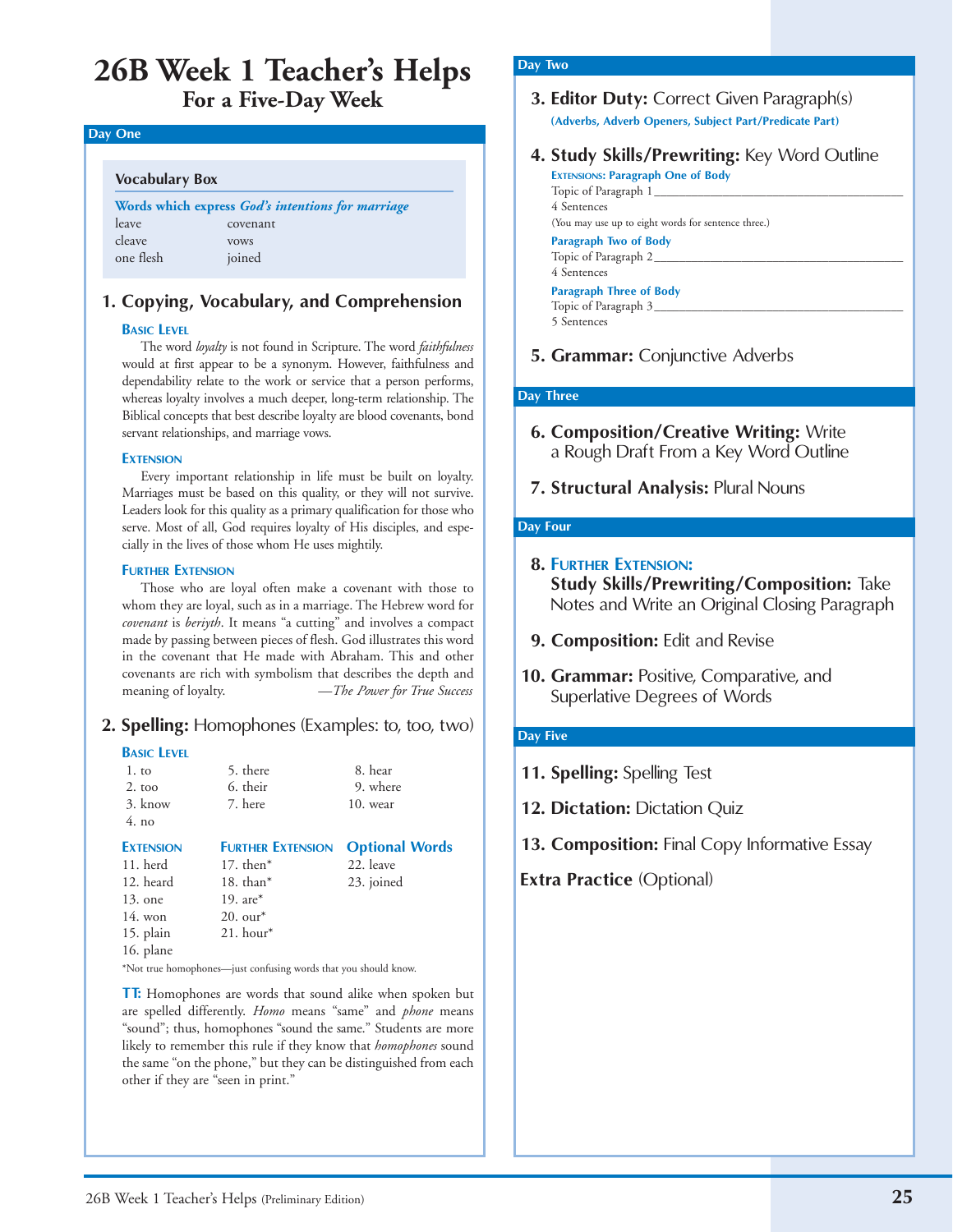## **26B Week 1 Teacher's Helps**

**For a Four-Day Week**

## **Day One**

| <b>Vocabulary Box</b>                             |             |  |
|---------------------------------------------------|-------------|--|
| Words which express God's intentions for marriage |             |  |
| leave                                             | covenant    |  |
| cleave                                            | <b>VOWS</b> |  |
| one flesh                                         | joined      |  |

## **1. Copying, Vocabulary, and Comprehension**

## **BASIC LEVEL**

The word *loyalty* is not found in Scripture. The word *faithfulness* would at first appear to be a synonym. However, faithfulness and dependability relate to the work or service that a person performs, whereas loyalty involves a much deeper, long-term relationship. The Biblical concepts that best describe loyalty are blood covenants, bond servant relationships, and marriage vows.

## **EXTENSION**

Every important relationship in life must be built on loyalty. Marriages must be based on this quality, or they will not survive. Leaders look for this quality as a primary qualification for those who serve. Most of all, God requires loyalty of His disciples, and especially in the lives of those whom He uses mightily.

## **FURTHER EXTENSION**

Those who are loyal often make a covenant with those to whom they are loyal, such as in a marriage. The Hebrew word for *covenant* is *beriyth*. It means "a cutting" and involves a compact made by passing between pieces of flesh. God illustrates this word in the covenant that He made with Abraham. This and other covenants are rich with symbolism that describes the depth and meaning of loyalty. —*The Power for True Success*

## **2. Spelling:** Homophones (Examples: to, too, two)

## **BASIC LEVEL**

| 1.1 <sub>o</sub>             | 5. there                                                | 8. hear    |
|------------------------------|---------------------------------------------------------|------------|
| $2.~\text{too}$              | 6. their                                                | 9. where   |
| 3. know<br>4. no             | 7. here                                                 | $10.$ wear |
| <b>EXTENSION</b><br>11. herd | <b>FURTHER EXTENSION Optional Words</b><br>17. then $*$ | 22. leave  |

| .         | $1/1$ . $11/11$        | ___.       |
|-----------|------------------------|------------|
| 12. heard | 18. than $*$           | 23. joined |
| $13.$ one | 19. $are^*$            |            |
| $14.$ won | $20.$ our <sup>*</sup> |            |
| 15. plain | $21. hour*$            |            |
| 16. plane |                        |            |
|           |                        |            |

\*Not true homophones—just confusing words that you should know.

**TT:** Homophones are words that sound alike when spoken but are spelled differently. *Homo* means "same" and *phone* means "sound"; thus, homophones "sound the same." Students are more likely to remember this rule if they know that *homophones* sound the same "on the phone," but they can be distinguished from each other if they are "seen in print."

**3. Editor Duty:** Correct Given Paragraph(s)

**(Adverbs, Adverb Openers, Subject Part/Predicate Part)**

## **Day Two**

**4. Study Skills/Prewriting:** Key Word Outline

```
EXTENSIONS: Paragraph One of Body
Topic of Paragraph 1_
4 Sentences
(You may use up to eight words for sentence three.)
Paragraph Two of Body
Topic of Paragraph 2_
4 Sentences
Paragraph Three of Body
Topic of Paragraph 3
```
5 Sentences

- **5. Grammar:** Conjunctive Adverbs
- **6. Composition/Creative Writing:** Write a Rough Draft From a Key Word Outline

## **Day Three**

- **7. Structural Analysis:** Plural Nouns
- **8. FURTHER EXTENSION: Study Skills/Prewriting/Composition:** Take Notes and Write an Original Closing Paragraph
- **9. Composition: Edit and Revise**
- **10. Grammar:** Positive, Comparative, and Superlative Degrees of Words

## **Day Four**

- **11. Spelling:** Spelling Test
- **12. Dictation:** Dictation Quiz
- 13. Composition: Final Copy Informative Essay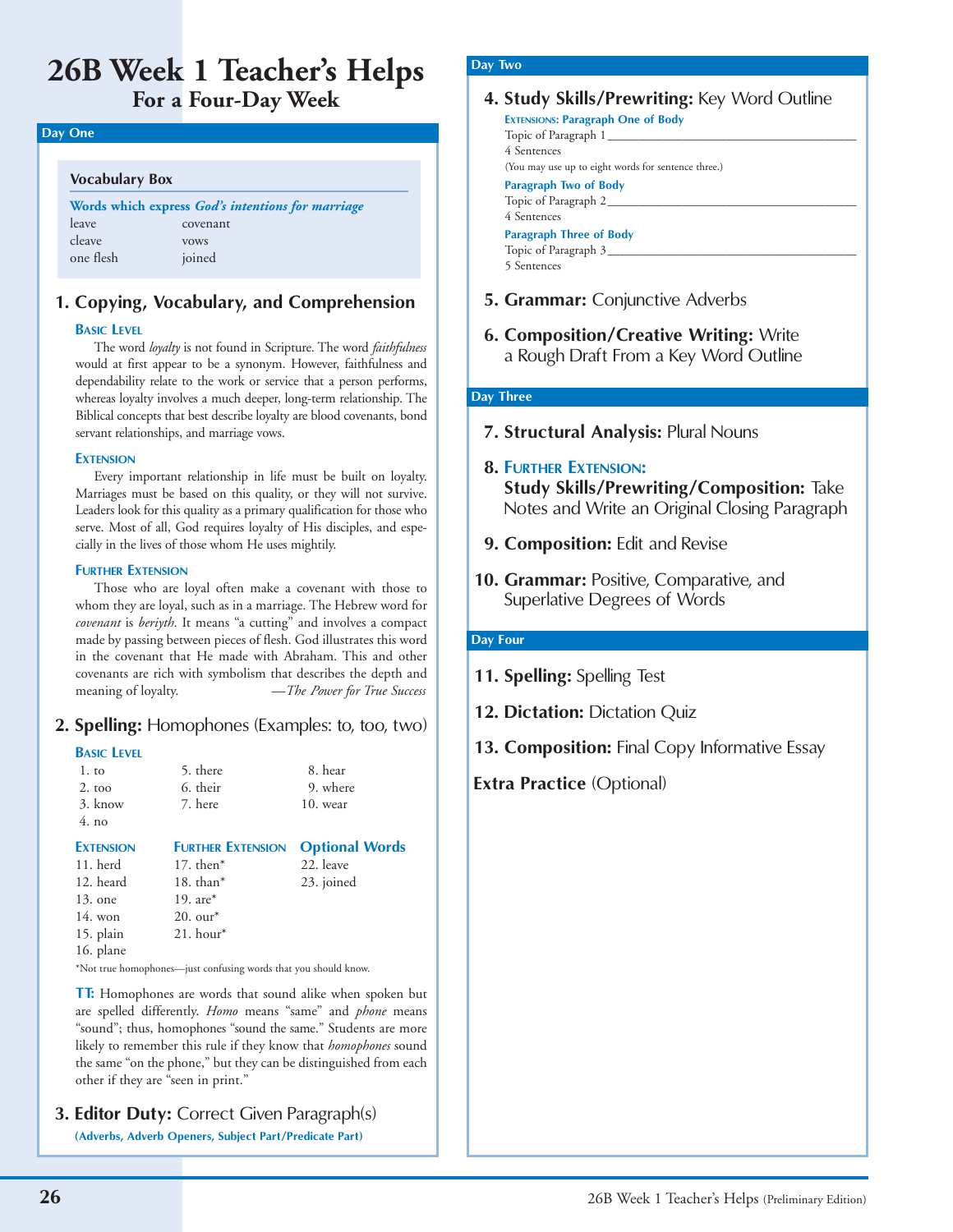# 26B Week 1 Answer Keys

## ❑ **3. Complete the following steps:**

**1.** In the paragraphs provided, make corrections at the level directed by your teacher. **BASIC LEVEL:** Correct only the first paragraph. **EXTENSION:** Correct the first and second paragraphs. **FURTHER EXTENSION:** Correct all three paragraphs.

- **2.** In the last two paragraphs, highlight the adverb openers, and place the correct punctuation following them if you have not already done so.
- **3.** In all three of the paragraphs, place an adverb that you find in the thesaurus in the blanks provided. **(Answers will vary.)**
- **4.** In the second paragraph, draw a line between the subject part and the predicate part of each sentence.

**Teacher Tip:** Do not wrong in the Editor Duty in which your student questionable commas. Comma usage is highly subjective. Your student may "hear" a comma where the author did not and vice versa.

When **J**esus **[wisely]** answered the Pharisees' questions on divorce**,** He based **H**is statements on **G**od**'s** original design for marriage. In the beginning, **G**od used several key words to describe the permanence of marriage. The **N**ew **T**estament repeat**s** these words. Thus**,** both the Hebrew and the **G**reek **enable** us to understand the true intentions of **G**od for marriage. In one profound statement**, G**od **set** in motion the physical**,** mental**,** and emotional order for marriage. This is found in **G**enesis 2:24 when **G**od said, "Therefore shall a man leave his father and his mother . . . ."

God **|** did not **[specifically]** instruct a young adult to leave his parents when he turn**ed** eighteen**,** when he became self employed, or when he decided it was time to go out and live on his own. Actually , He | established leaving for the purpose of marriage. When a family is strong before marriage**,** the stronger the marriage **|** can be that come**s** from it**.**

**,** leaving is not possible emotionally if there are unresolved conflicts **between** a son and his parents. **Obviously** For this reason**,** harmony must **[constantly]** surround the decisions of marriage, which include the person**,** time**,** and procedure. In none of these points **is** the son to reject his parents**,** but with **their** blessing he is to leave **their** authority for the purpose of cleaving to his wife. He is to leave to be one with his wife**.**

## ❑ **5c. In the sentences provided, complete the following steps:**

- **1.** Highlight the conjunctive adverbs (CA's).
- **2.** With another color, highlight the punctuation surrounding the CA's.
- 1. Thus, the Greek word for *leave* means "to leave behind."
- 2. **Furthermore** , it denotes something being loosed from bands which held it down.
- 3. Therefore, once parents give their approval for a marriage, it is not their option to control the decisions of their son.
- 4. A wise son who is about to be married will listen to the counsel of his parents **; nonetheless**, his parents should not demand his obedience.
- 5. he must give priority to the cautions of his wife-to-be. **Alas ,**
- 6. It is significant that God does not state that a woman should leave her parents and cleave to her husband<mark>; in fact ,</mark> she needs to know that her husband has transferred his ties from his mother to her.

**Teacher Tip:** Do not wrong in the Editor Duty in which your student combined sentences with a semicolon rather than inserting a period and starting a new sentence. Be glad he can use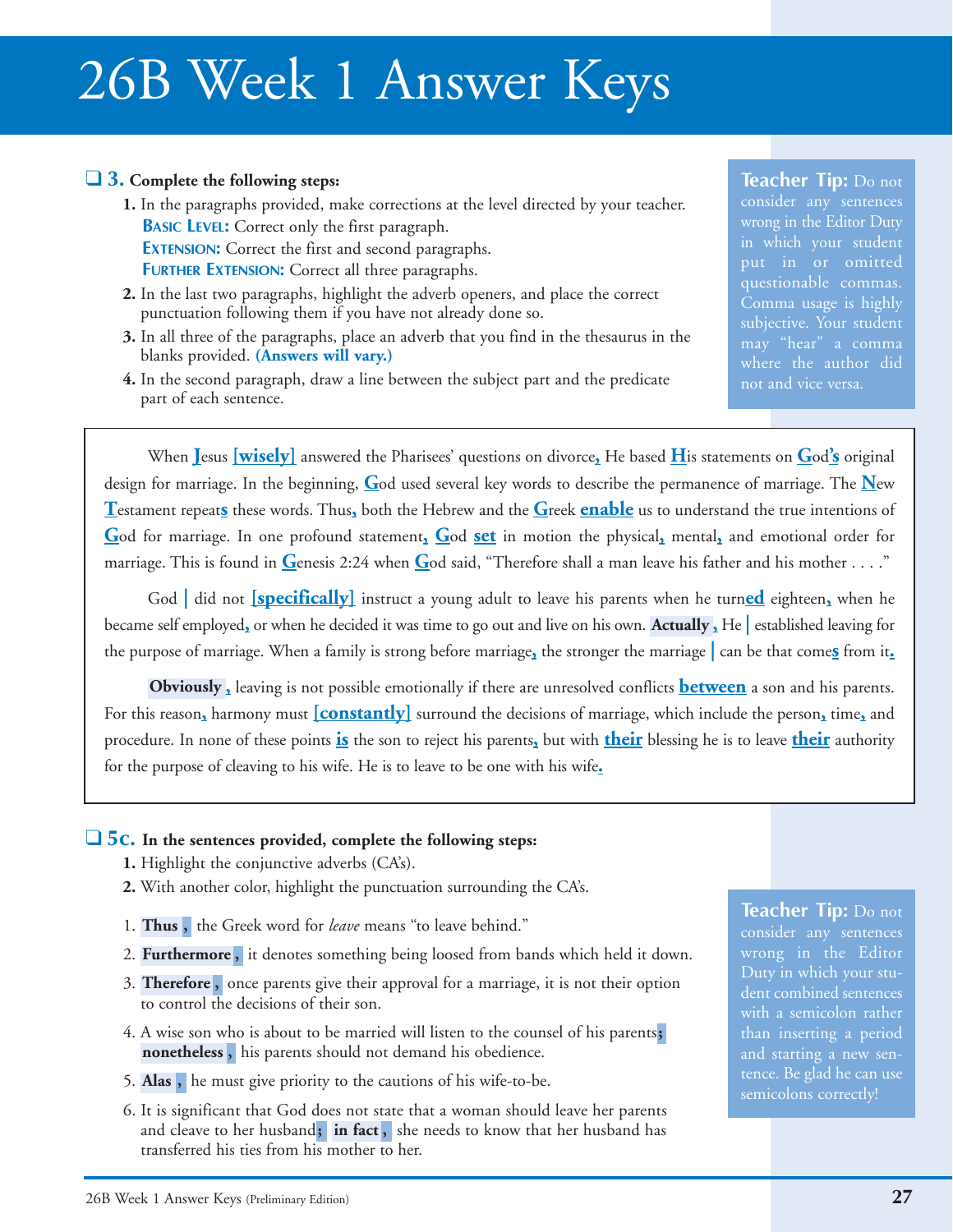- 7. Wherefore , she must know that her counsel would take precedence over his mother's counsel.
- 8. Moreover, a situation in which two women have equal influence in a man's life produces conflict.
- 9. In Scripture, the marriage ceremony was carried out in a public setting in the presence of witnesses; hence, this gave public recognition to the fact that a new legal union now existed.
- 10. Furthermore , once a man receives direction and approval for marriage and leaves his father and mother, he is instructed by God to cleave to his wife.

❑ **7c. Make the nouns provided plural according to the rules you learned this week.**

## **BASIC LEVEL**

| 1. observers  | 6. witnesses  | 11. realities     |
|---------------|---------------|-------------------|
| 2. churches   | 7. sopranos   | 12. studies       |
| 3. teeth      | 8. eternities | 13. <b>hyenas</b> |
| 4. Christians | 9. messages   | 14. motives       |
| 5. gazelles   | 10. halves    | 15. deer          |

## **EXTENSIONS**

| 16. authorities | 19. themselves   |
|-----------------|------------------|
| 17. radios      | 20. persecutions |

- 18. **pianos**
- ❑ **10e. Write the words provided in the correct columns:**
	- **1.** Positive: Not comparing anything—a describer
	- **2.** Comparative: Comparing two items—*er*, *more*, *lesser*
	- **3.** Superlative: Comparing three or more items—*est*, *most*, *least*

| 1. humble                  | 9. most prayerful         | 17. oldest                  |
|----------------------------|---------------------------|-----------------------------|
| 2. repentant               | 10. prayerful             | 18. younger                 |
| 3. humblest                | 11. poorer                | 19. young                   |
| 4. most repentant          | 12. more prayerful        | 20. older                   |
| 5. humbler                 | 13. most cramped          | 21. angry                   |
| 6. poor                    | 14. more cramped          | 22. angrier                 |
| 7. poorest                 | 15. old                   | 23. angriest                |
| 8. more repentant          | 16. youngest              | 24. cramped                 |
| Positive (describers only) | Comparative (two objects) | Superlative (three or more) |
| 1. humble                  | 9. humbler                | 17. humblest                |
| 2. repentant               | 10. more repentant        | 18. most repentant          |
| 3. <b>poor</b>             | 11. <b>poorer</b>         | 19. poorest                 |
| 4. <u>prayerful</u>        | 12. more prayerful        | 20. most prayerful          |
| 5. cramped                 | 13. more cramped          | 21. most cramped            |

- 6. **old** 14. **older** 22. **oldest**
- 7. **young** 15. **younger** 23. **youngest**
-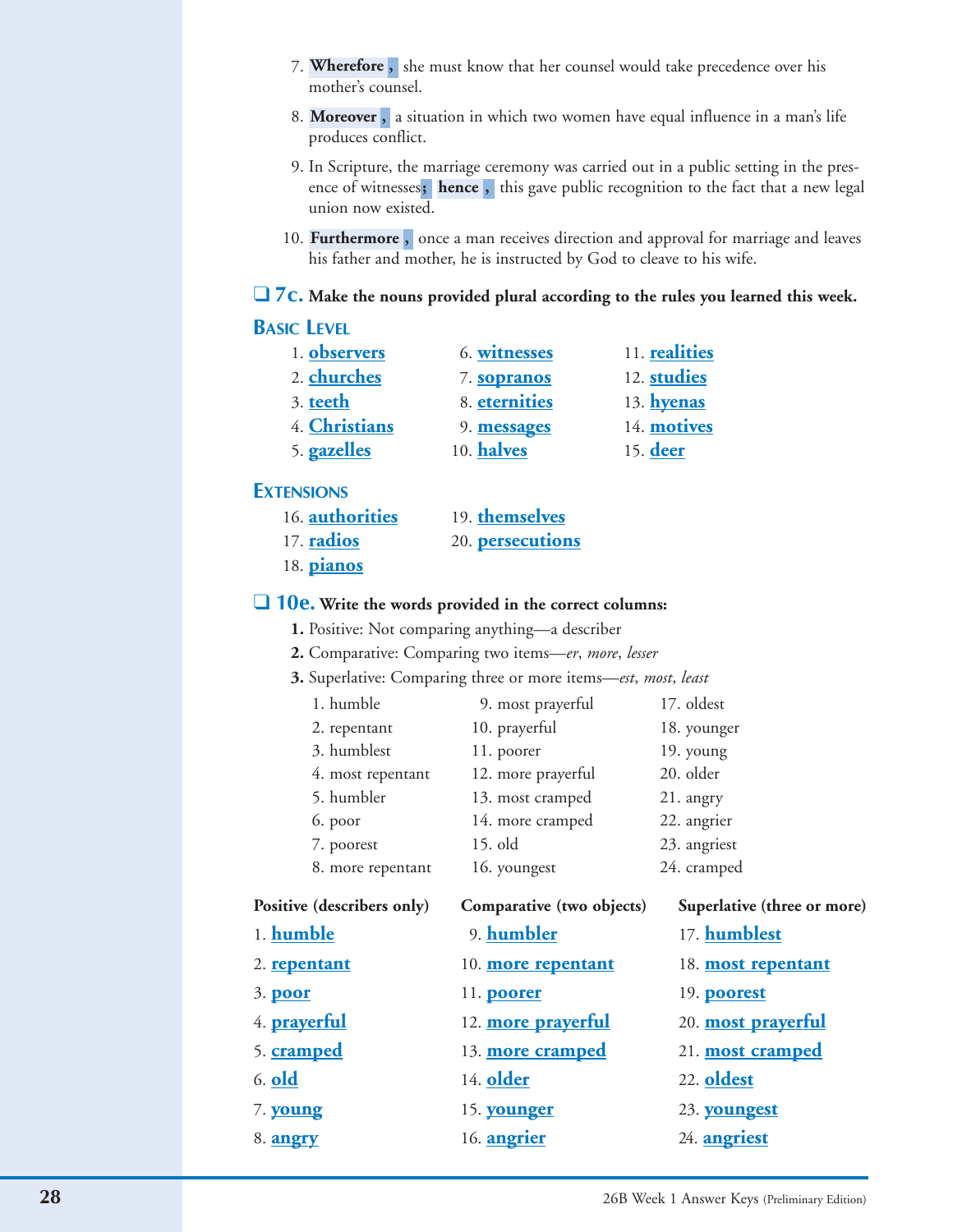## **26B Week 2 Teacher's Helps For a Five-Day Week**

## **Day One**

#### **Vocabulary Box**

|           | Words which express God's intentions for marriage |
|-----------|---------------------------------------------------|
| leave     | covenant                                          |
| cleave    | <b>VOWS</b>                                       |
| one flesh | joined                                            |

## **1. Copying, Vocabulary, and Comprehension**

## **BASIC LEVEL**

The female goose was guarding the five eggs alone, but she quickly signaled her mate when she faced the murderous attacker. Consequently, a vicious struggle began, and the male flew immediately to her aid. As a result of their united defense, the female suffered severe bleeding and a broken wing, but they succeeded in driving the raccoon away.

## **EXTENSION**

Undaunted by its initial failure, the persistent raccoon repeated its attack the next night. Again, the geese valiantly defended their nest. This time, the female's remaining useful wing was broken.

## **FURTHER EXTENSION**

On the third night, their vigil was threatened by the same determined attacker as the raccoon again tried to make his way past the parent geese. In her display of loyalty, the female lost her life, but because of her sacrifice, she was able to preserve her nest. That morning, in the care of the remaining male, five downy goslings hatched and within hours, they were enjoying the protection of the water. —*Character Sketches*, Volume I

## **2. Spelling:** Suffixes That Do Not Change the Spellings of Root Words (Examples: closed, playing)

## **BASIC LEVEL**

| <b>EXTENSION</b> | <b>FURTHER EXTENSION Optional Words</b> |               |
|------------------|-----------------------------------------|---------------|
| 5. defend        | 10. attacker                            |               |
| 4. suffered      | 9. attack                               | 14. enjoying  |
| 3. suffer        | 8. threatened                           | 13. enjoy     |
| 2. signaled      | 7. threaten                             | 12. remaining |
| 1. signal        | 6. defended                             | 11. remain    |

| 15. immediate | 17. determine                  | 21. cleave |
|---------------|--------------------------------|------------|
|               | 16. immediately 18. determined |            |

**TT:** In some cases, suffixes may be easily added to words—just attach the suffix to the end of the word and make no changes to the root word (e.g., *work*—*working*, *hope*—*hoped*, *bar*—*bars*).

## **3. Editor Duty:** Correct Given Paragraph(s)

**(Conjunctive Adverbs, Homophones)**

## **Day Two**

## **4. Study Skills/Prewriting:** Key Word Outline

| <b>Paragraph One of Body</b>                        |
|-----------------------------------------------------|
| Topic of Paragraph 1                                |
| 3 Sentences                                         |
| (You may use up to eight words for sentence one.)   |
| (You may use up to nine words for sentence three.)  |
| Paragraph Two of Body                               |
| Topic of Paragraph 2                                |
| 3 Sentences                                         |
| <b>EXTENSIONS: Paragraph Three of Body</b>          |
| Topic of Paragraph 3                                |
| 3 Sentences                                         |
| (You may use up to eight words for sentence three.) |

## **5. Grammar:** *Ly* Openers

## **Day Three**

- **6. Composition/Creative Writing:** Write a Rough Draft From a Key Word Outline
- **7. Grammar:** Noun Markers (Articles)

## **Day Four**

- **8. Study Skills/Prewriting/Composition:** Take Notes and Write an Original Opening Paragraph
- **9. Composition:** Edit and Revise

## **Day Five**

- **10. Spelling:** Spelling Test
- **11. Dictation:** Dictation Quiz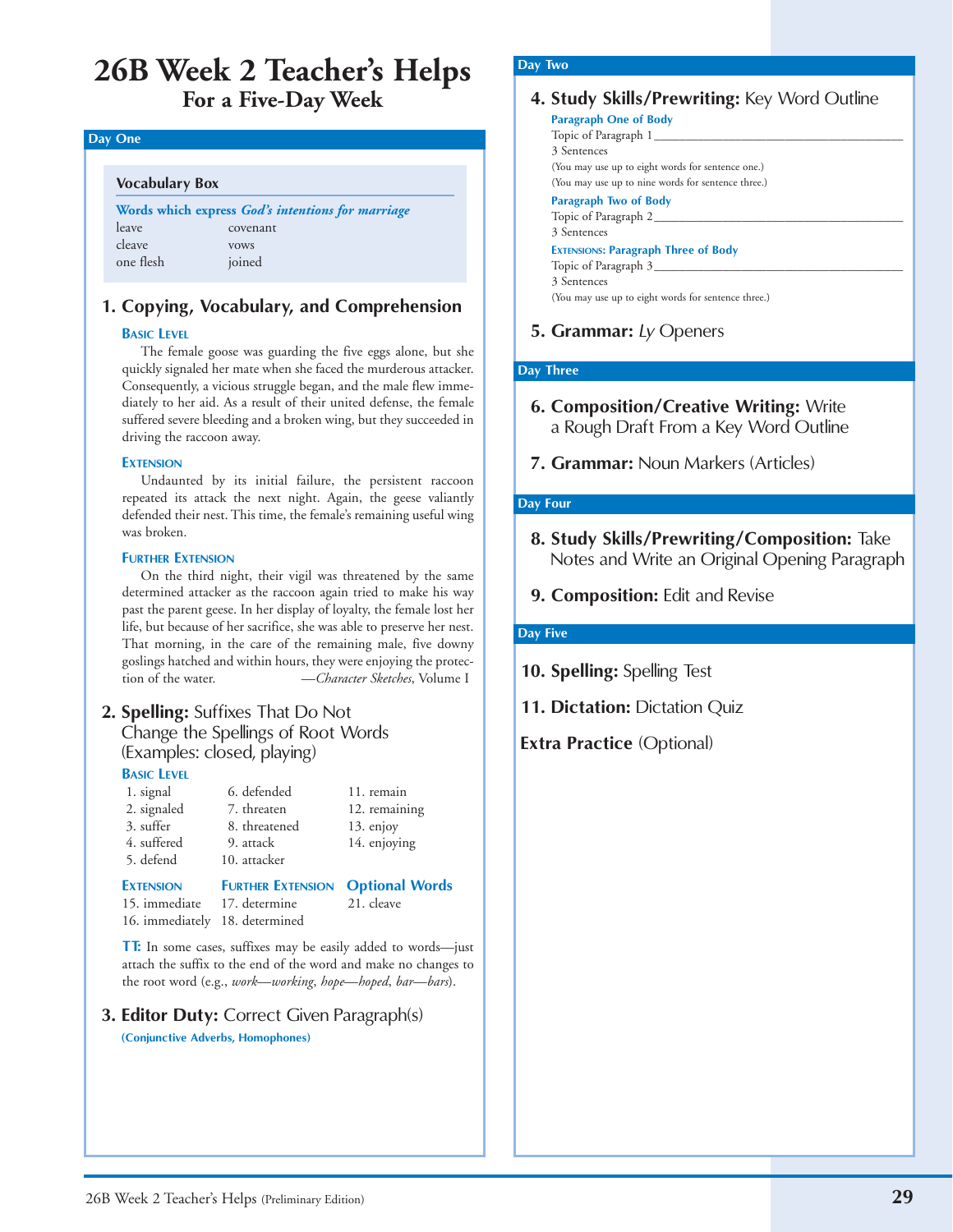## **26B Week 2 Teacher's Helps**

**For a Four-Day Week**

## **Day One**

## **Vocabulary Box**

|           | Words which express <i>God's intentions for marriage</i> |
|-----------|----------------------------------------------------------|
| leave     | covenant                                                 |
| cleave    | <b>VOWS</b>                                              |
| one flesh | joined                                                   |
|           |                                                          |

## **1. Copying, Vocabulary, and Comprehension**

## **BASIC LEVEL**

The female goose was guarding the five eggs alone, but she quickly signaled her mate when she faced the murderous attacker. Consequently, a vicious struggle began, and the male flew immediately to her aid. As a result of their united defense, the female suffered severe bleeding and a broken wing, but they succeeded in driving the raccoon away.

## **EXTENSION**

Undaunted by its initial failure, the persistent raccoon repeated its attack the next night. Again, the geese valiantly defended their nest. This time, the female's remaining useful wing was broken.

## **FURTHER EXTENSION**

On the third night, their vigil was threatened by the same determined attacker as the raccoon again tried to make his way past the parent geese. In her display of loyalty, the female lost her life, but because of her sacrifice, she was able to preserve her nest. That morning, in the care of the remaining male, five downy goslings hatched and within hours, they were enjoying the protection of the water. —*Character Sketches*, Volume I

## **2. Spelling:** Suffixes That Do Not

## Change the Spellings of Root Words (Examples: closed, playing)

## **BASIC LEVEL**

| 1. signal   | 6. defended   | 11. remain    |
|-------------|---------------|---------------|
| 2. signaled | 7. threaten   | 12. remaining |
| 3. suffer   | 8. threatened | 13. enjoy     |
| 4. suffered | 9. attack     | 14. enjoying  |
| 5. defend   | 10. attacker  |               |
|             |               |               |

## **EXTENSION FURTHER EXTENSION Optional Words**

16. immediately 18. determined

15. immediate 17. determine 21. cleave

**TT:** In some cases, suffixes may be easily added to words—just attach the suffix to the end of the word and make no changes to the root word (e.g., *work*—*working*, *hope*—*hoped*, *bar*—*bars*).

**3. Editor Duty:** Correct Given Paragraph(s)

**(Conjunctive Adverbs, Homophones)**

## **Day Two**

**4. Study Skills/Prewriting:** Key Word Outline

```
Paragraph One of Body
Topic of Paragraph 1_
3 Sentences
(You may use up to eight words for sentence one.)
```
(You may use up to nine words for sentence three.) **Paragraph Two of Body** Topic of Paragraph 2 3 Sentences **EXTENSIONS: Paragraph Three of Body** Topic of Paragraph 3\_ 3 Sentences (You may use up to eight words for sentence three.)

**5. Grammar:** *Ly* Openers

**6. Composition/Creative Writing:** Write a Rough Draft From a Key Word Outline

## **Day Three**

- **7. Grammar:** Noun Markers (Articles)
- **8. Study Skills/Prewriting/Composition:** Take Notes and Write an Original Opening Paragraph
- **9. Composition:** Edit and Revise

## **Day Four**

**10. Spelling:** Spelling Test

**11. Dictation:** Dictation Quiz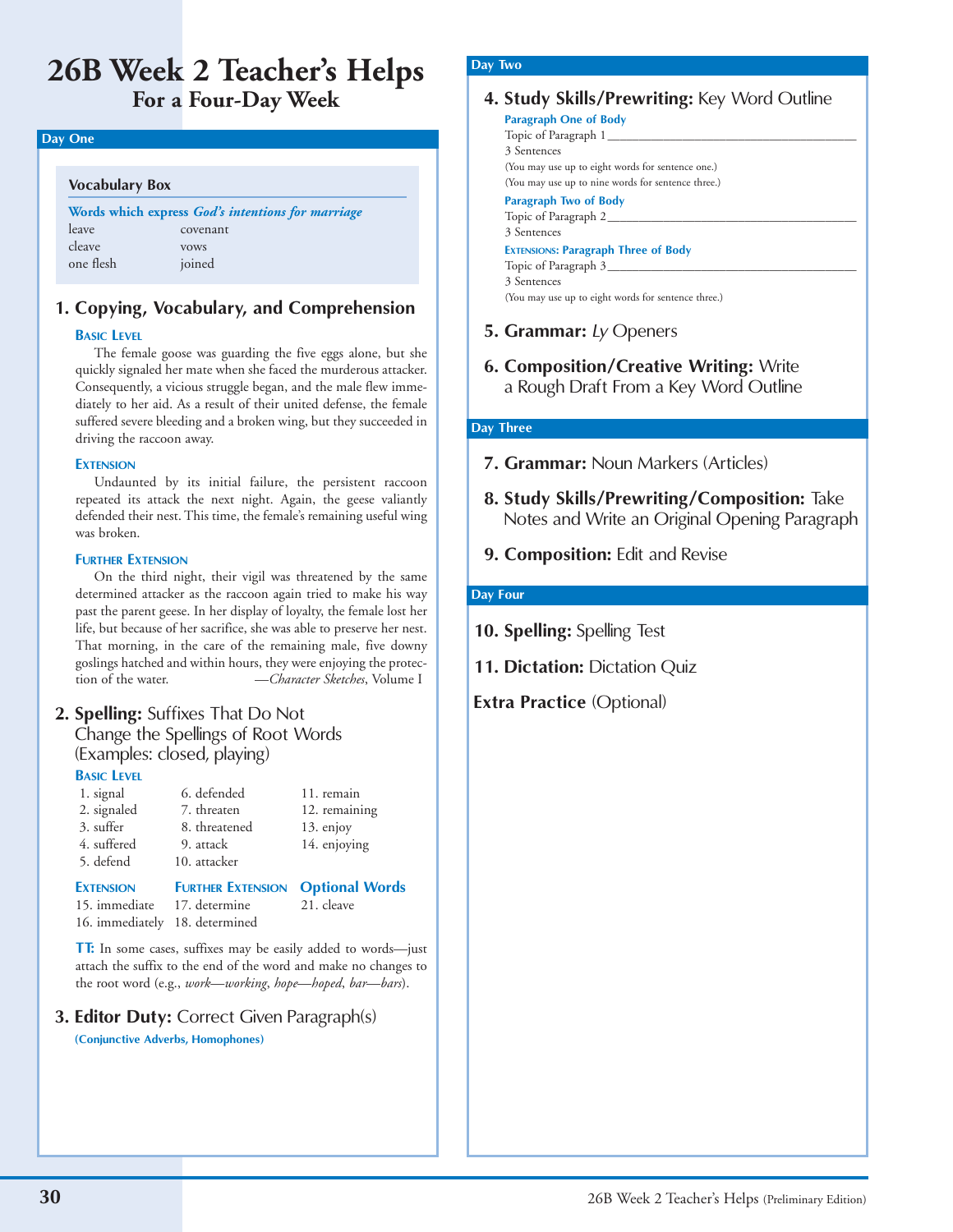# 26B Week 2 Answer Keys

❑ **1c. On the lines provided, write the names of the babies for the animals listed. You may use a dictionary, encyclopedia, or animal facts book to find the names of the offspring.**

- 1. swan—**cygnet** 6. lion—**cub**
- 2. elephant—**calf** 7. wolf—**pup**
- 3. horse—**foal** 8. kangaroo—**joey**
- 4. duck—**duckling** 9. bird—**chick**
- 5. deer—**fawn** 10. whale—**calf**

## ❑ **3. Complete the following steps:**

- **1.** In the paragraphs provided, make corrections at the level directed by your teacher. **BASIC LEVEL:** Correct only the first paragraph. **EXTENSION:** Correct the first and second paragraphs. **FURTHER EXTENSION:** Correct all three paragraphs.
- **2.** In the second and third paragraphs, highlight the conjunctive adverbs, and punctuate them correctly if you have not already done so.
- **3.** In all of the paragraphs, highlight at least four homophone errors, and write the correct homophones above them if you have not already done so.

The **G**reek word that **J**esus used in describing the joining together of a couple in marriage means "to yoke together, to be <mark>in</mark> union with one another, and to unite in wedlock<u>."</u> On the basis of this definition, <mark>there</mark> are many clear analogies and applications that can be **drawn**. **P**aul warns that a believer should only marry another believer. **I**f a believer marries an unbeliever, he will be unequally yoked with an unbeliever.

In a yoke, one member must take the lead. **Furthermore** , the other member must quickly respond. <mark>Two</mark> forceful leaders will <mark>wear</mark> each other out and accomplish little<u>. **A**</u> yoked team must pull in the same direction. The longer they work together, the more they will anticipate each other**'s** movements**.**

The reward of such teamwork is that the <mark>two</mark> together can accomplish what neither <mark>one</mark> could do alone. The yoke also provide**s** constant fellowship. **Likewise ,** the yoke allows for mutual encouragement**.**

## ❑ **5d. In the sentences provided, add punctuation after the** *ly* **openers according to the rules learned this week.**

- 1. Ironically**,** the truth that Desiderius Erasmus failed to teach on marriage and divorce influenced the Church in our day through the Reformation movement.
- 2. Surprisingly**,** Erasmus was the spiritual heir of John Huss.
- 3. Fortunately**,** Erasmus became a crusader against the abuses of the Roman Catholic Church of his day.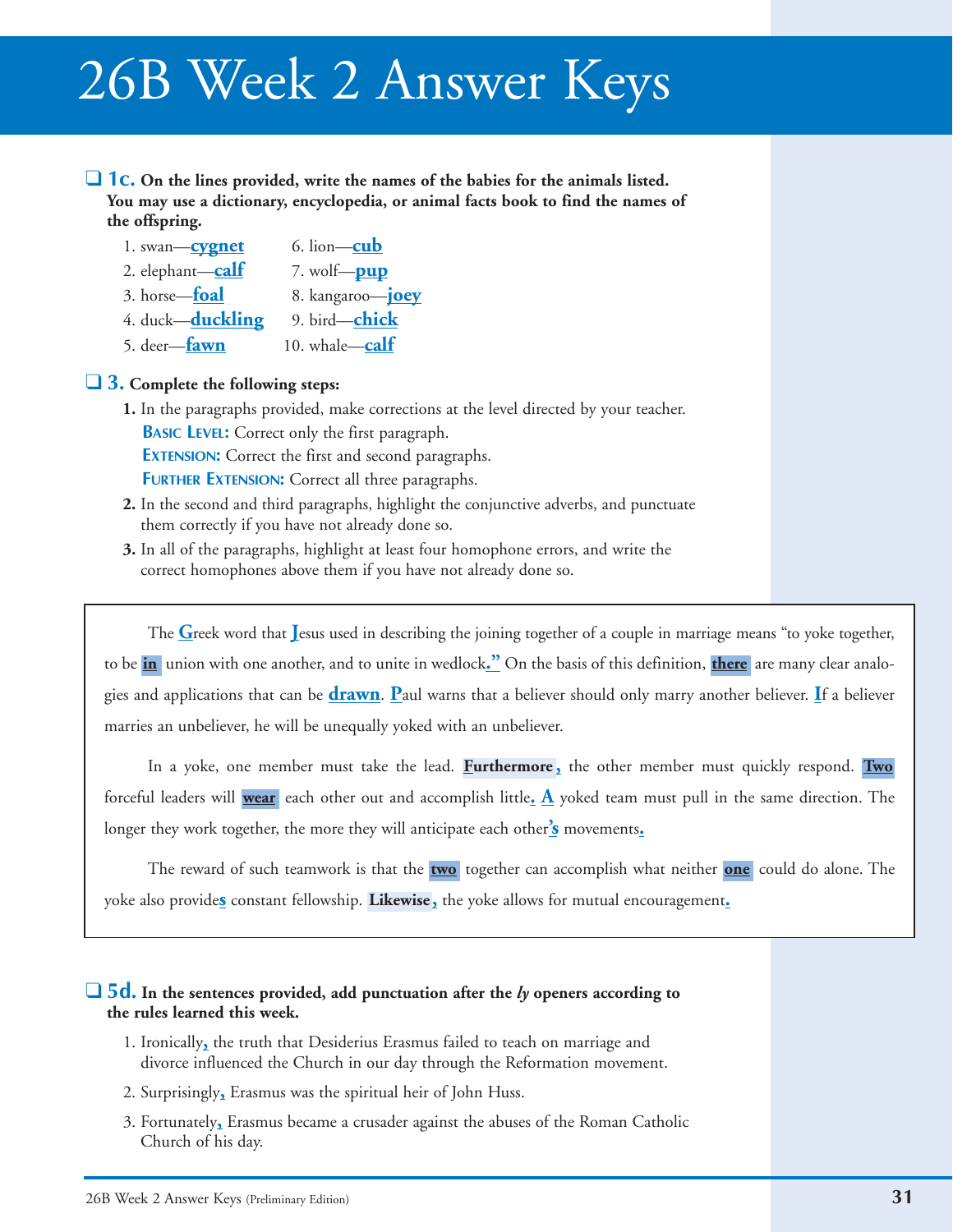- 4. Greatly differing from the great reformers who followed him**,** Erasmus did not give the full picture of marriage and divorce.
- 5. Faithfully exposing other practices of the Roman Catholic Church**,** Erasmus spoke some truth.
- 6. Carefully exposing the doctrines of the Church**,** Erasmus went to the Greek text of the New Testament and made a scholarly translation from it.
- 7. Gladly exalting Scripture**,** Erasmus raised his voice against the distortion of church teachings, by which the people were oppressed and the priests were enriched.
- 8. Erroneously leading the people**,** the church at the time taught that salvation was earned by observing the seven sacraments of baptism, confirmation, communion, confession, last rights, holy orders, and marriage.
- 9. Carefully staying true to the Scriptures**,** Augustine understood the importance of the Christian marriage.
- 10. Unfortunately**,** Thomas Aquinas treated marriage as a sacrament that brings salvation.
- 11. Strongly reacting to the idea of marriage as one of the means to salvation**,** Erasmus and Luther taught the truth.
- 12. Surprisingly**,** people could actually pay the church a fee to dissolve their marriages.
- 13. Unfortunately erring in the marriage teaching**,** Erasmus taught that anyone but the disciples was permitted to divorce for any reason.
- 14. Actually**,** other than Erasmus' teachings on marriage, he helped lead the way for Martin Luther's reformation of the church with his many other good teachings.
- 15. Fortunately**,** God used teachings of Erasmus and Luther to further His kingdom in spite of any errors in teaching they may have had.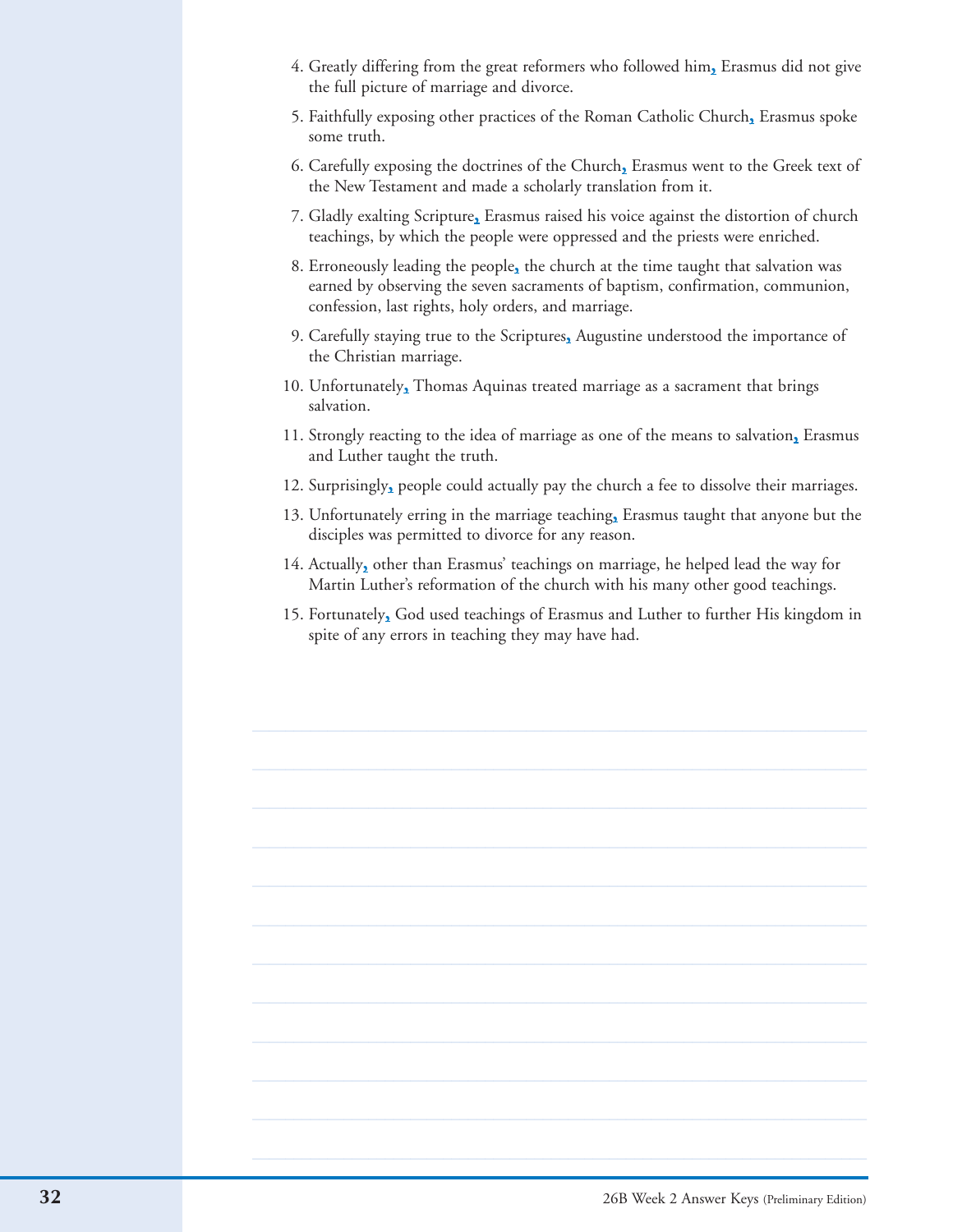## **26B Week 3 Teacher's Helps For a Five-Day Week**

## **Day One**

## **Vocabulary Box**

|           | Words which express God's intentions for marriage |
|-----------|---------------------------------------------------|
| leave     | covenant                                          |
| cleave    | <b>VOWS</b>                                       |
| one flesh | joined                                            |

## **1. Copying, Vocabulary, and Comprehension**

## **BASIC LEVEL**

Many wedding ceremonies include traditions that are actually representative of the elements of a covenant. A wedding involves vows that are made between two people in the presence of God and the attending witnesses. Therefore, the ground they stand on is in a sense "holy ground."

## **EXTENSION**

When Moses was in the presence of the Lord at the burning bush in Horeb, he was told to respect God's presence. God commanded him in Exodus 3:5, "Put off thy shoes from off thy feet, for the place whereon thou standest is holy ground." Likewise, rolling a white runner down the aisle at a wedding is symbolic of this "holy ground."

## **FURTHER EXTENSION**

A couple must never forget that they made their vows to each other, to their parents, to all their friends, and to the Holy and allknowing God. He will pursue them with blessings if they love Him and each other with all their hearts. However, He will pursue them with curses if they violate their covenant.

—*Commands of Christ*, Series 5

## **2. Spelling:** Number Words

## **BASIC LEVEL**

| 1. twenty-one | 5. sixty   | 9. thousand          |
|---------------|------------|----------------------|
| 2. thirty     | 6. seventy | 10. hundred          |
| 3. forty      | 7. eighty  | 11. five hundred two |
| 4. fifty      | 8. ninety  |                      |

#### **EXTENSION FURTHER EXTENSION**

12. thirty-eight 14. six thousand, four hundred eighty-five 13. seventy-nine

## **Optional Words**

15. covenant

**TT:** Occasionally, a word has fewer phonetic components than sight-word components and should simply be memorized. A good example of this in early writing stages is the word *you*.

## **Day Two**

- **3. Editor Duty:** Correct Given Paragraph(s) **(***Ly* **Openers, Noun Markers)**
- **4. Study Skills/Prewriting:** Outline Original Paragraphs for an Informative Essay **Paragraph One of Body**

Topic of Paragraph 1 6–8 Sentences (**EXTENSIONS:** 8–10) **Paragraph Two of Body** Topic of Paragraph 2 6–8 Sentences (**EXTENSIONS:** 8–10) **EXTENSIONS: Paragraph Three of Body** Topic of Paragraph 3\_ 8–10 Sentences

## **Day Three**

- **5. Punctuation: Punctuating Quotations**
- **6. Composition/Creative Writing:** Write an Original Informative Essay (Rough Draft of Body)

## **Day Four**

- **7. Punctuation:** Punctuating Quotations
- **8. Study Skills/Prewriting/Composition:** Take Notes and Write an Original Opening Paragraph
- **9. Grammar:** Dates, Numbers, and Places Within Text

## **Day Five**

- **10. Spelling:** Spelling Test
- **11. Dictation:** Dictation Quiz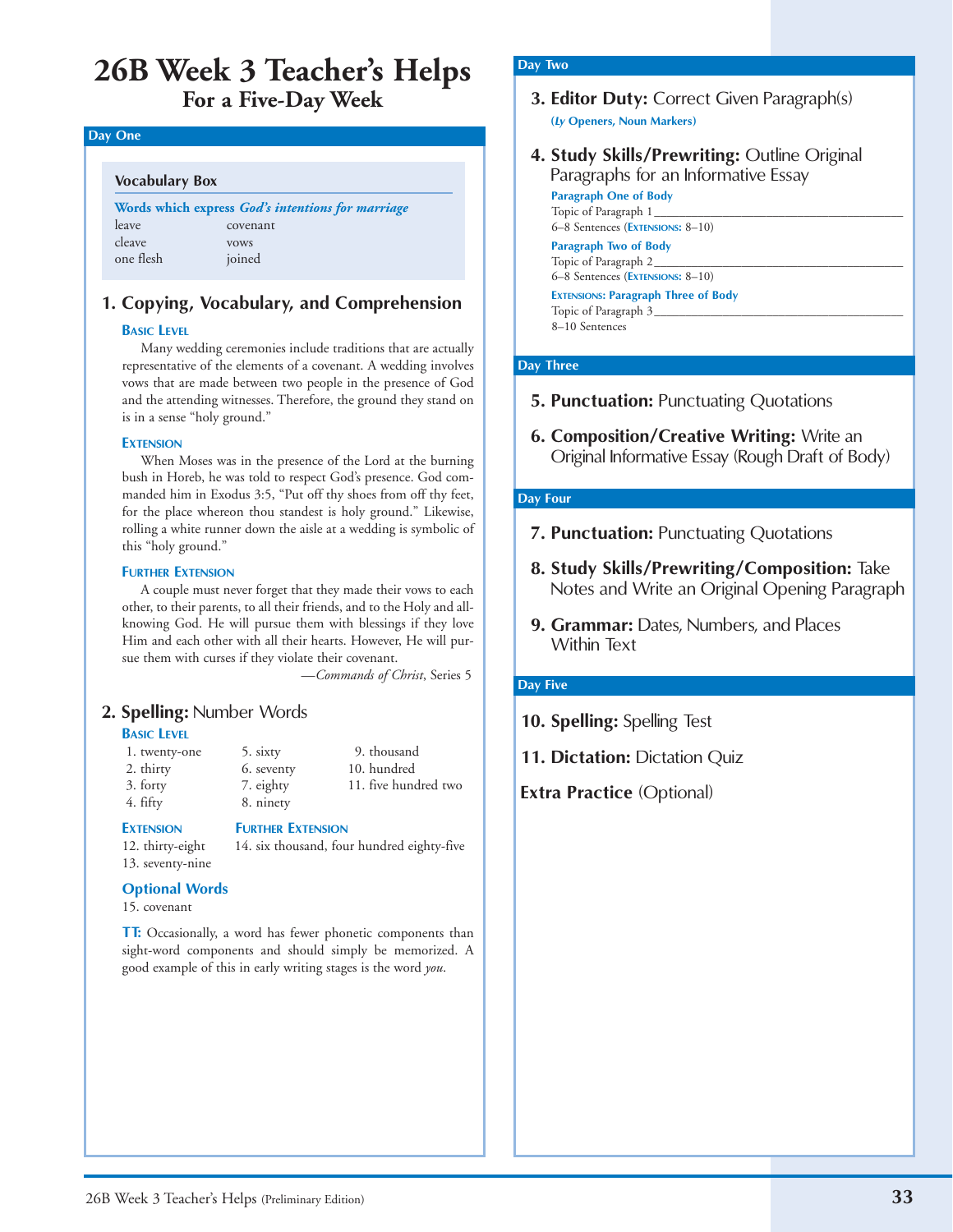## **26B Week 3 Teacher's Helps For a Four-Day Week**

## **Day One**

#### **Vocabulary Box**

|           | Words which express <i>God's intentions for marriage</i> |
|-----------|----------------------------------------------------------|
| leave     | covenant                                                 |
| cleave    | <b>VOWS</b>                                              |
| one flesh | joined                                                   |
|           |                                                          |

## **1. Copying, Vocabulary, and Comprehension**

## **BASIC LEVEL**

Many wedding ceremonies include traditions that are actually representative of the elements of a covenant. A wedding involves vows that are made between two people in the presence of God and the attending witnesses. Therefore, the ground they stand on is in a sense "holy ground."

## **EXTENSION**

When Moses was in the presence of the Lord at the burning bush in Horeb, he was told to respect God's presence. God commanded him in Exodus 3:5, "Put off thy shoes from off thy feet, for the place whereon thou standest is holy ground." Likewise, rolling a white runner down the aisle at a wedding is symbolic of this "holy ground."

## **FURTHER EXTENSION**

A couple must never forget that they made their vows to each other, to their parents, to all their friends, and to the Holy and allknowing God. He will pursue them with blessings if they love Him and each other with all their hearts. However, He will pursue them with curses if they violate their covenant.

—*Commands of Christ*, Series 5

## **2. Spelling:** Number Words

## **BASIC LEVEL**

| 1. twenty-one | 5. sixty   | 9. thousand          |
|---------------|------------|----------------------|
| 2. thirty     | 6. seventy | 10. hundred          |
| 3. forty      | 7. eighty  | 11. five hundred two |
| 4. fifty      | 8. ninety  |                      |

## **EXTENSION FURTHER EXTENSION**

12. thirty-eight 14. six thousand, four hundred eighty-five

## **Optional Words**

13. seventy-nine

15. covenant

**TT:** Occasionally, a word has fewer phonetic components than sight-word components and should simply be memorized. A good example of this in early writing stages is the word *you*.

## **3. Editor Duty:** Correct Given Paragraph(s)

**(***Ly* **Openers, Noun Markers)**

## **Day Two**

- **4. Study Skills/Prewriting:** Outline Original Paragraphs for an Informative Essay **Paragraph One of Body** Topic of Paragraph  $1$ 6–8 Sentences (**EXTENSIONS:** 8–10) **Paragraph Two of Body** Topic of Paragraph 2 6–8 Sentences (**EXTENSIONS:** 8–10) **EXTENSIONS: Paragraph Three of Body** Topic of Paragraph 3 8–10 Sentences
- **5. Punctuation: Punctuating Quotations**
- **6. Composition/Creative Writing:** Write an Original Informative Essay (Rough Draft of Body)

## **Day Three**

- **7. Punctuation:** Punctuating Quotations
- **8. Study Skills/Prewriting/Composition:** Take Notes and Write an Original Opening Paragraph
- **9. Grammar:** Dates, Numbers, and Places Within Text

## **Day Four**

- **10. Spelling:** Spelling Test
- **11. Dictation:** Dictation Quiz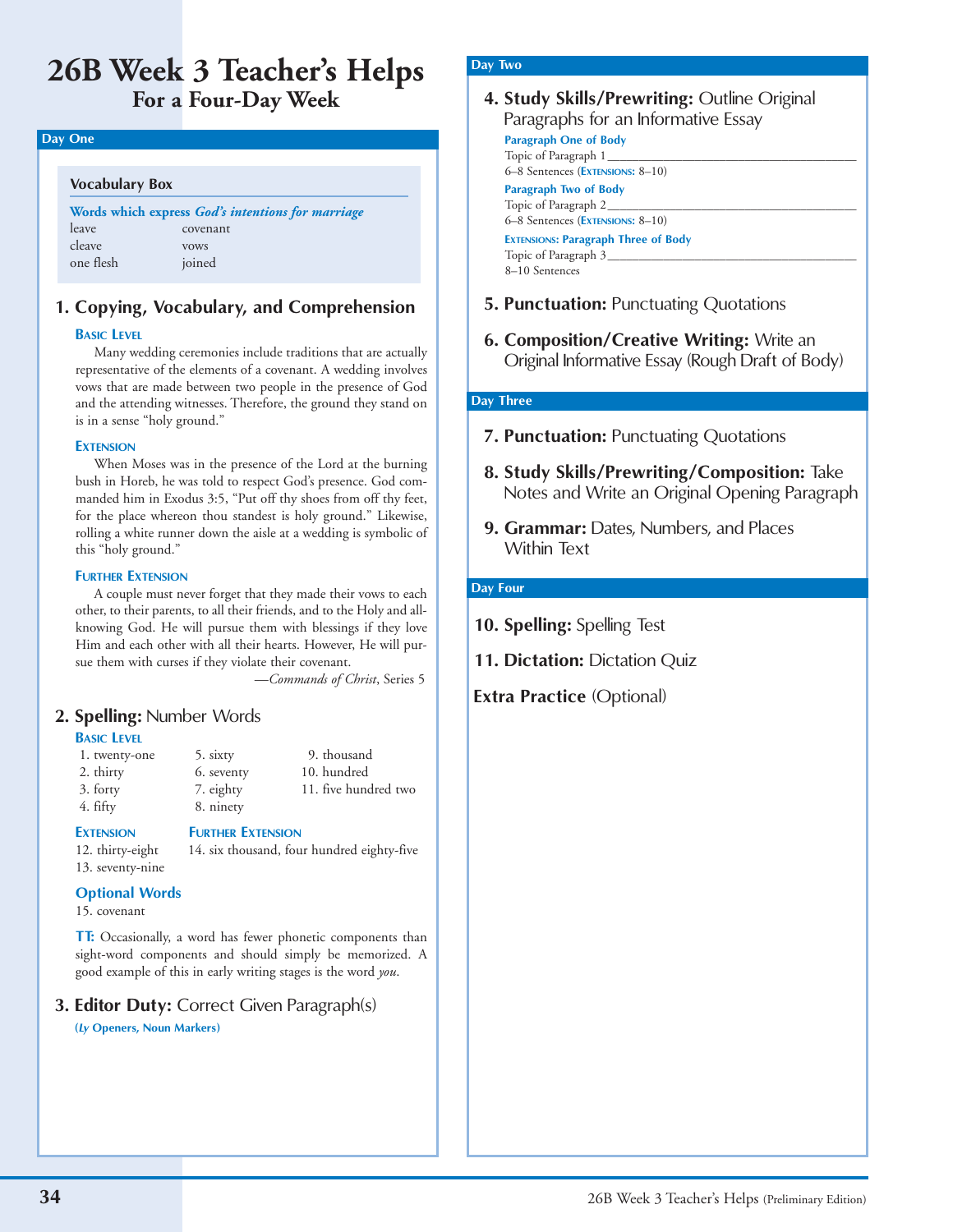# 26B Week 3 Answer Keys

## ❑ **3. Complete the following steps:**

- **1.** In the paragraphs provided, make corrections at the level directed by your teacher. **BASIC LEVEL:** Correct only the first paragraph. **EXTENSION:** Correct the first and second paragraphs. **FURTHER EXTENSION:** Correct all three paragraphs.
- **2.** In the first paragraph, highlight all of the noun markers.
- **3.** In the first and third paragraphs, highlight the adverb openers, and place commas following them if you have not already done so.

 $\frac{1}{\sqrt{2}}$  common Creator  $\frac{1}{\sqrt{2}}$  and  $\frac{1}{\sqrt{2}}$  and  $\frac{1}{\sqrt{2}}$  and  $\frac{1}{\sqrt{2}}$  and  $\frac{1}{\sqrt{2}}$  and  $\frac{1}{\sqrt{2}}$  and  $\frac{1}{\sqrt{2}}$  common Creator.  $\bf G$ enetics also  $\bf{reval}$  the secrets of how  $\bf G$ od causes  $\bf{two}$  people to become "one flesh" in marriage. As soon as you were born, family and friends looked for characteristics in you that reminded them of one of your parents. Immediately, they might have made comments about how your eyes were just like your mother**'s** or your nose was just like your father's**.**

**A**s you grew older**,** the genetically inherited traits you got from your parents **became** even more obvious. **Your** height**,** build**,** hair color**,** skin color**,** and hundreds of other characteristics were all influenced by your parents**,** grandparents**,** and **their** parents before them. **A**dam**,** the first man**,** also had the likeness of his Father. That likeness was an expression of all three members of the **T**rinity as Scripture indicated when **I**t said, "Let us make man in our image . . . ."

**,** the secrets of genetic traits **were** understood by Jacob when he cared for the flocks of **L**aban. He was **Amazingly** able to breed sheep**,** goats**,** and cattle to obtain just the right characteristics based on which ones became his and which ones became **L**aban**'s**. Jacob chose the spotted and speckled animals for himself**,** and he separated these from the flock**.**

## ❑ **5b. In the sentences provided, place a comma at the end of each speech tag.**

- 1. Martin Luther said**,** "Erasmus knows well how to expose error, but he knows not how to teach the truth."
- 2. Erasmus said**,** "The sum of all Christian philosophy is reduced to this: to place all our hope in God, Who, through grace, without our merits, gives us everything by Jesus Christ."
- 3. The teacher said**,** "On the one hand, Erasmus was plagued by the fear of being branded a heretic by the Church; on the other hand, he possessed a burning desire to expose the superstition and error of the Church."
- 4. Catherine of Aragon made an impassioned appeal to her husband King Henry VIII when she said**,** "If there be any offense that can be alleged against me, I consent to depart with infamy; if not, then I pray you do me justice."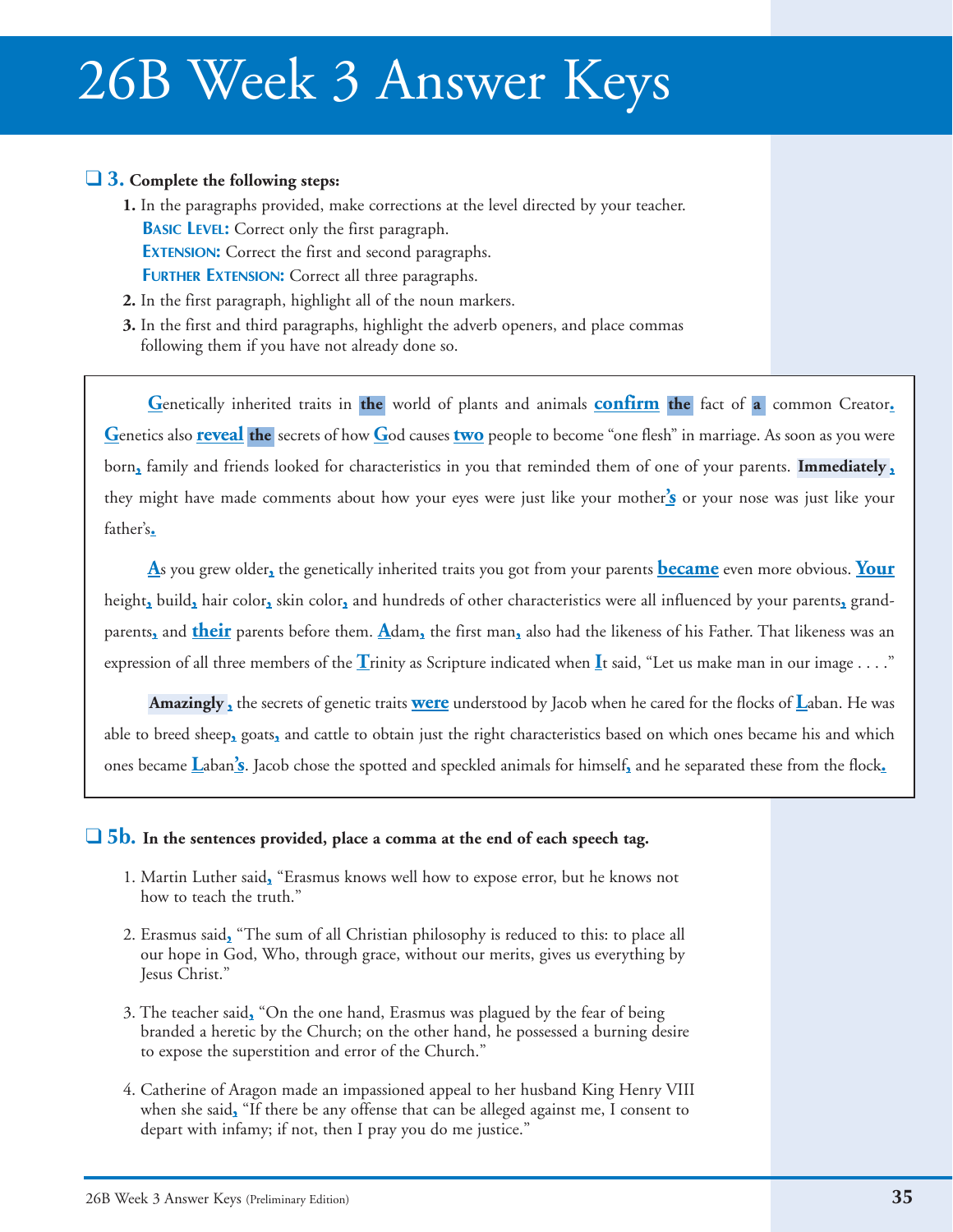- 5. Paul stated**,** "For I verily, as absent in body, but present in spirit, have judged already, as though I were present, concerning him that hath so done this deed."
- 6. Dr. Carl Laney, in his book *The Divorce Myth*, said**,** ". . . it was common in Roman and Greek society for a wife to divorce her husband, whereas Jewish law made no provision for this."
- 7. He went on to say**,** ". . . marriage is lifelong and binding until death!"
- 8. Jesus said**,** "For this cause shall a man leave father and mother, and shall cleave to his wife; and they twain shall be one flesh."

## ❑ **7d. Based on the rules learned in this lesson, punctuate the sentences provided:**

- 1. Father said**, "**In the mid-1800s, Gregor Mendel began studying the unique characteristics of pea plants**."**
- 2. **"**Mr. Mendel found that his pea plants had either one or the other of various traits**,"** read Brother**.**
- 3. **"**These seven pairs of characteristics suggested to Mr. Mendel that pairs of contrasting factors controlled factors of each inherited trait**,"** continued Mother**.**
- 4. **"**He believed that each parent plant contributed only one factor for each of the seven characteristics**,"** said the teacher.
- 5. **"**When the factors from two plants came together, they determined the traits of each offspring**,"** said Mendel**.**
- 6. **"**To prove this hypothesis, Mr. Mendel raised thousands of pea plants in his garden and allowed them to 'self-pollinate' until he found pea plants that always produced the same characteristics**,"** said Father**.**
- 7. Mother continued**, "**Once Mr. Mendel found purebred plants for each of the fourteen characteristics, he began to cross-pollinate them to see what would happen**."**
- 8. **"**Today, scientists call Mr. Mendel's factors *genes***,"** remarked the teacher**.**
- 9. **"**Genes also come in pairs**,"** commented Sister**.**
- 10. **"**Each parent contributes one gene to make a complete pair**,"** continued Father**.**
- 11. I said**, "**Mr. Mendel also discovered dominant and recessive factors, or genes**."**

## ❑ **9d. In the sentences provided, highlight the** *dates, places***, and** *numbers***:**

- 1. In his study of 1,064 plants, Gregor Mendel found that 277 were short and 787 were tall.
- 2. When factors for two opposing traits were joined together, one was always hidden, and the other was always expressed.
- 3. Geneticists refer to a plant that contains two identical factors as homozygous.
- 4. It was only when **two** recessive factors were paired together that the recessive trait was expressed.
- 5. In verses **thirty-one** and **thirty-two** of Matthew chapter five, Jesus told the multitudes that God does not intend for marriage to be divided.
- 6. On July 1, 1984, Illinois became the forty-ninth state to adopt a "no-fault" divorce law.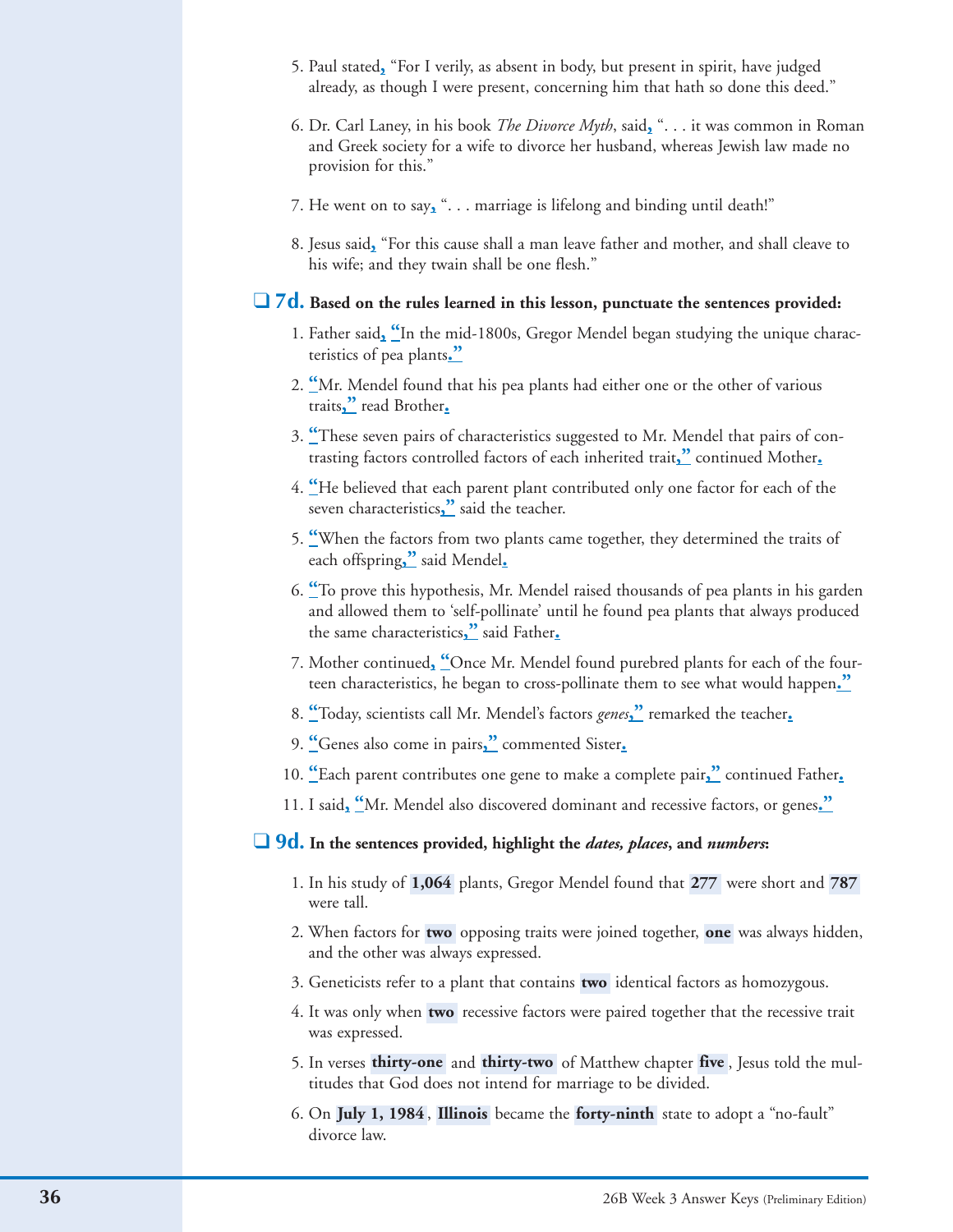- 7. Marriage makes **two** people "one flesh."
- 8. The ultimate demonstration that **two** become **one** flesh is in the conception of a child.
- 9. If all the information contained in a person's genes was recorded in written form, more than **one thousand** books, each **five hundred** pages long, single-spaced, would be necessary to present it.
- 10. Approximately fifty years before Martin Luther nailed his Ninety-Five Theses on the door of the Wittenberg Church in Germany, Erasmus was born.
- 11. Erasmus was the spiritual heir of John Huss, the reformer who fifty-four years earlier was burned at the stake for proclaiming the truth of salvation.
- 12. Augustine lived from 354 to 430 A.D.
- 13. When Erasmus was twelve years old, his mother died, and a short time later his broken-hearted father followed her to the grave.
- 14. Thomas More served as lord chancellor in the court of King Henry VIII.
- 15. Thomas More resigned in 1532 because of King Henry's plan to divorce his queen.
- 16. Three years later, Thomas More was beheaded for refusing to accept a king as the head of the Church of **England**.
- 17. Thomas More lived from 1477 to 1535.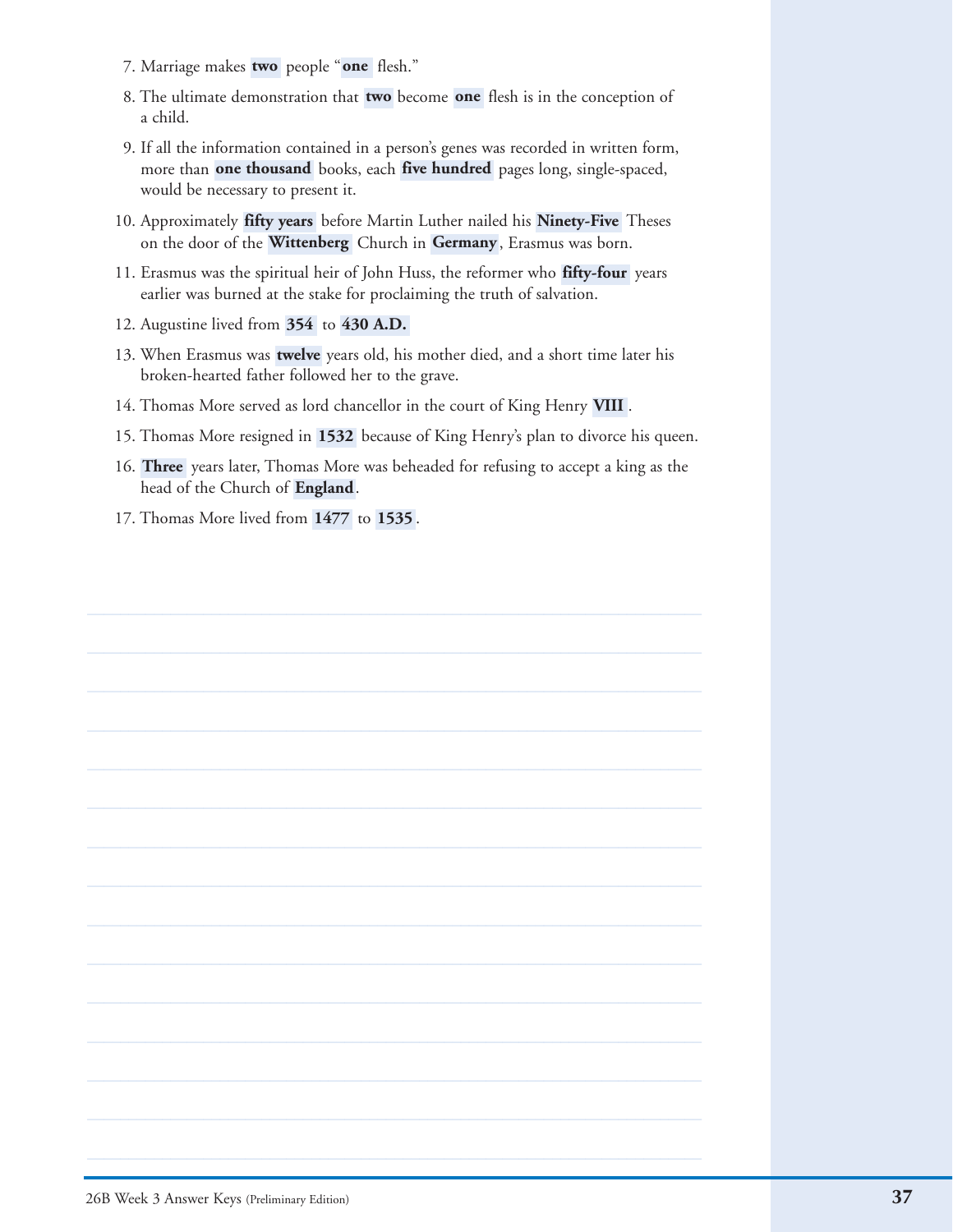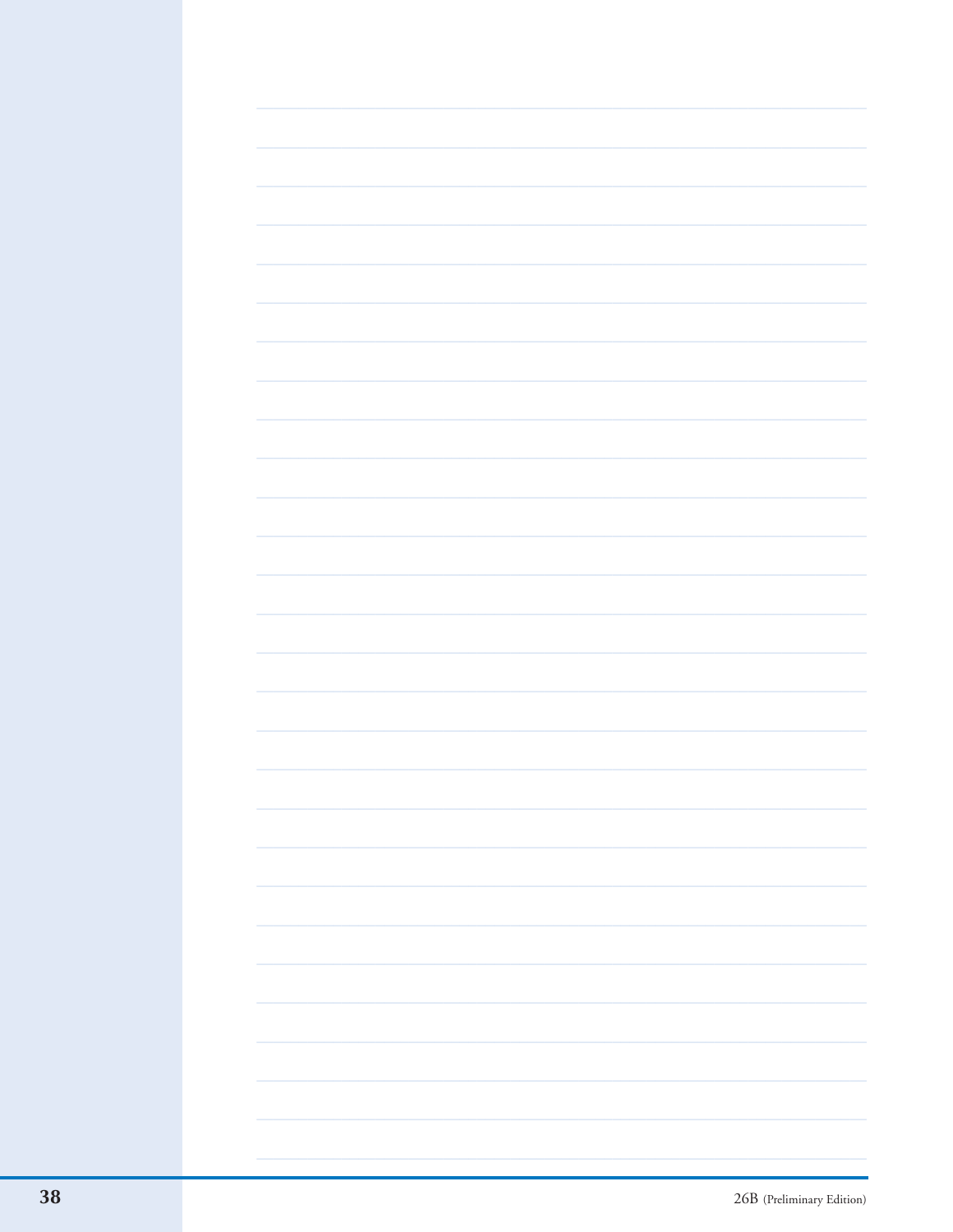## **26B Week 4 Teacher's Helps For a Five-Day Week**

#### **Day One**

#### **Vocabulary Box**

|           | Words which express God's intentions for marriage |
|-----------|---------------------------------------------------|
| leave     | covenant                                          |
| cleave    | <b>VOWS</b>                                       |
| one flesh | joined                                            |

#### **1. Copying, Vocabulary, and Comprehension**

#### **BASIC LEVEL**

Organ transplant surgeries attempt to substitute body parts such as kidneys, hearts, livers, or bone marrow from one person to another. When these substitutions fail, it is often because the body's immune system recognizes the transplant as "different." Once it recognizes an "intruder," the immune system mounts an "all out" attack against the stranger.

#### **EXTENSION**

Doctors call this immune response *rejection*. Rejection results from differences between the donor organ and the host recipient. With the exception of identical twins, no two people have the same chromosomes.

#### **FURTHER EXTENSION**

Because the severity of rejection is proportional to the difference between the chromosome of the donor and the host, some transplants have temporary success. Kidney transplants, for example, are considered a success if they last for five years. No, this does not mean that the host has "accepted" a strange kidney as its own; it only means that the rejection process is taking more than five years. —*Wisdom Booklet 26*

#### **2. Spelling:** *Ey* and *y* Say Long *e* at the End of Words (Examples: monkey, bunny)

#### **BASIC LEVEL**

| 1. every         | 4. gladly                | 7. history            |
|------------------|--------------------------|-----------------------|
| 2. enemy         | 5. reality               | 8. early              |
| 3. simply        | 6. poetry                |                       |
| <b>EXTENSION</b> | <b>FURTHER EXTENSION</b> | <b>Optional Words</b> |
| 9. quality       | 12. strategy             | 17. one flesh         |
| 10. hungry       | 13. authority            | 18. vows              |
| 11. ability      | 14. eternity             |                       |
|                  | 15. adversary            |                       |
|                  | 16. Christianity         |                       |

**TT:** At the end of two-syllable or multi-syllable words, *y* and *ey* can both be used to say the long *e* sound. It is often confusing for students to know when to end a word in *y* (e.g., *bunny*) and when to end it in *ey* (e.g., *monkey*). When a word has the same consonant doubled in the middle, only a *y* is normally used (e.g., *bunny, silly, happy*).

#### **Day Two**

- **3. Editor Duty:** Correct Given Paragraph(s) **(Number Words)**
- **4. Composition:** Edit and Revise

#### **Day Three**

**5. Grammar:** Helping Verbs and Verb Phrases

#### **Day Four**

**6. Grammar:** Interjections

#### **Day Five**

- **7. Spelling:** Spelling Test
- **8. Dictation:** Dictation Quiz
- **9. Composition: Final Copy Original** Informative Essay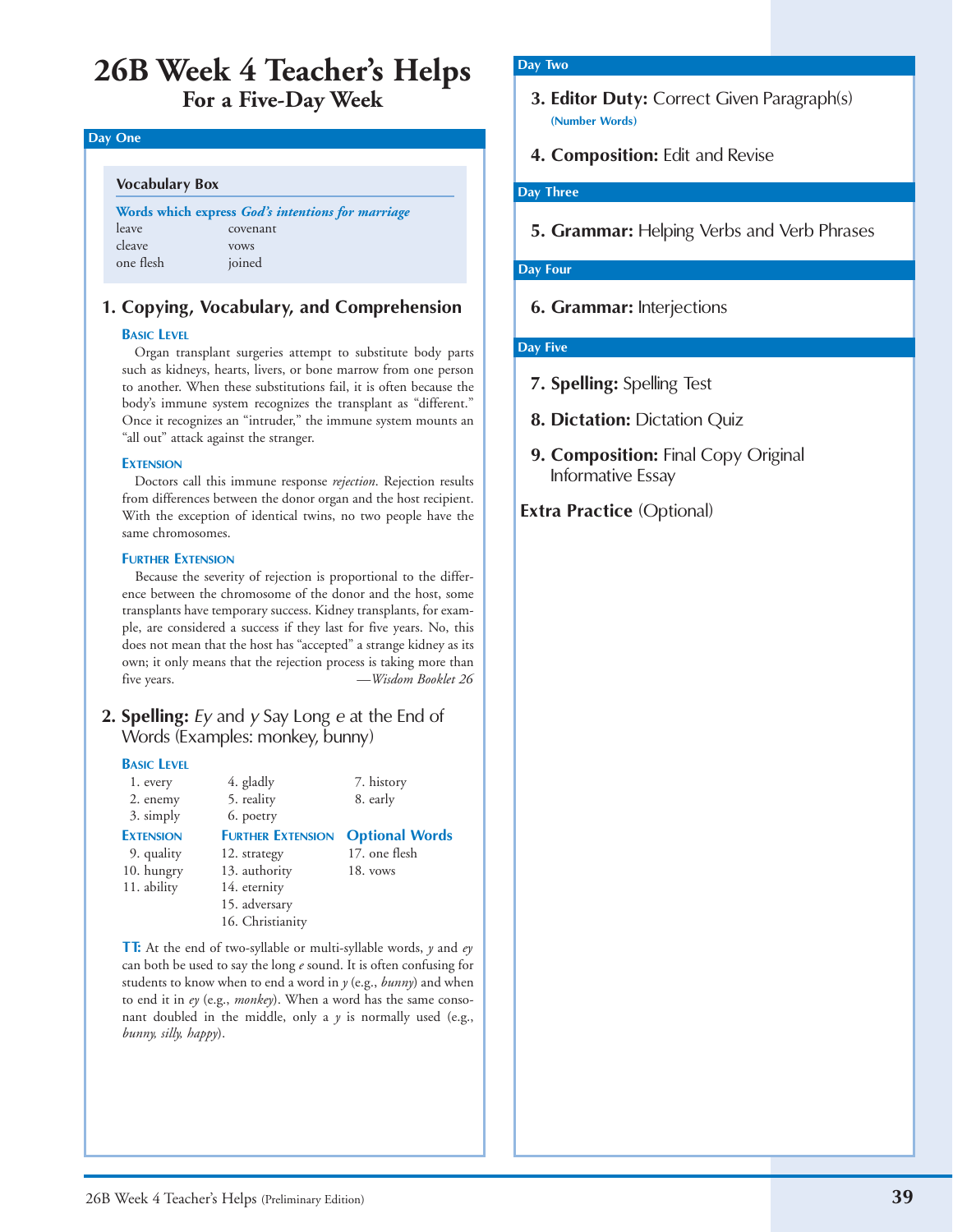# **26B Week 4 Teacher's Helps**

**For a Four-Day Week**

#### **Day One**

#### **Vocabulary Box**

|           | Words which express <i>God's intentions for marriage</i> |
|-----------|----------------------------------------------------------|
| leave     | covenant                                                 |
| cleave    | <b>VOWS</b>                                              |
| one flesh | joined                                                   |

#### **1. Copying, Vocabulary, and Comprehension**

#### **BASIC LEVEL**

Organ transplant surgeries attempt to substitute body parts such as kidneys, hearts, livers, or bone marrow from one person to another. When these substitutions fail, it is often because the body's immune system recognizes the transplant as "different." Once it recognizes an "intruder," the immune system mounts an "all out" attack against the stranger.

#### **EXTENSION**

Doctors call this immune response *rejection*. Rejection results from differences between the donor organ and the host recipient. With the exception of identical twins, no two people have the same chromosomes.

#### **FURTHER EXTENSION**

Because the severity of rejection is proportional to the difference between the chromosome of the donor and the host, some transplants have temporary success. Kidney transplants, for example, are considered a success if they last for five years. No, this does not mean that the host has "accepted" a strange kidney as its own; it only means that the rejection process is taking more than five years. —*Wisdom Booklet 26*

#### **2. Spelling:** *Ey* and *y* Say Long *e* at the End of Words (Examples: monkey, bunny)

#### **BASIC LEVEL**

| 1. every         | 4. gladly                | 7. history            |
|------------------|--------------------------|-----------------------|
| 2. enemy         | 5. reality               | 8. early              |
| 3. simply        | 6. poetry                |                       |
| <b>EXTENSION</b> | <b>FURTHER EXTENSION</b> | <b>Optional Words</b> |
| 9. quality       | 12. strategy             | 17. one flesh         |
| 10. hungry       | 13. authority            | 18. vows              |
| 11. ability      | 14. eternity             |                       |
|                  | 15. adversary            |                       |
|                  | 16. Christianity         |                       |

**TT:** At the end of two-syllable or multi-syllable words, *y* and *ey* can both be used to say the long *e* sound. It is often confusing for students to know when to end a word in *y* (e.g., *bunny*) and when to end it in *ey* (e.g., *monkey*). When a word has the same consonant doubled in the middle, only a  $\nu$  is normally used (e.g., *bunny, silly, happy*).

#### **Day Two**

- **3. Editor Duty:** Correct Given Paragraph(s) **(Number Words)**
- **4. Composition:** Edit and Revise

#### **Day Three**

- **5. Grammar:** Helping Verbs and Verb Phrases
- **6. Grammar:** Interjections

#### **Day Four**

- **7. Spelling:** Spelling Test
- **8. Dictation:** Dictation Quiz
- **9. Composition:** Final Copy Original Informative Essay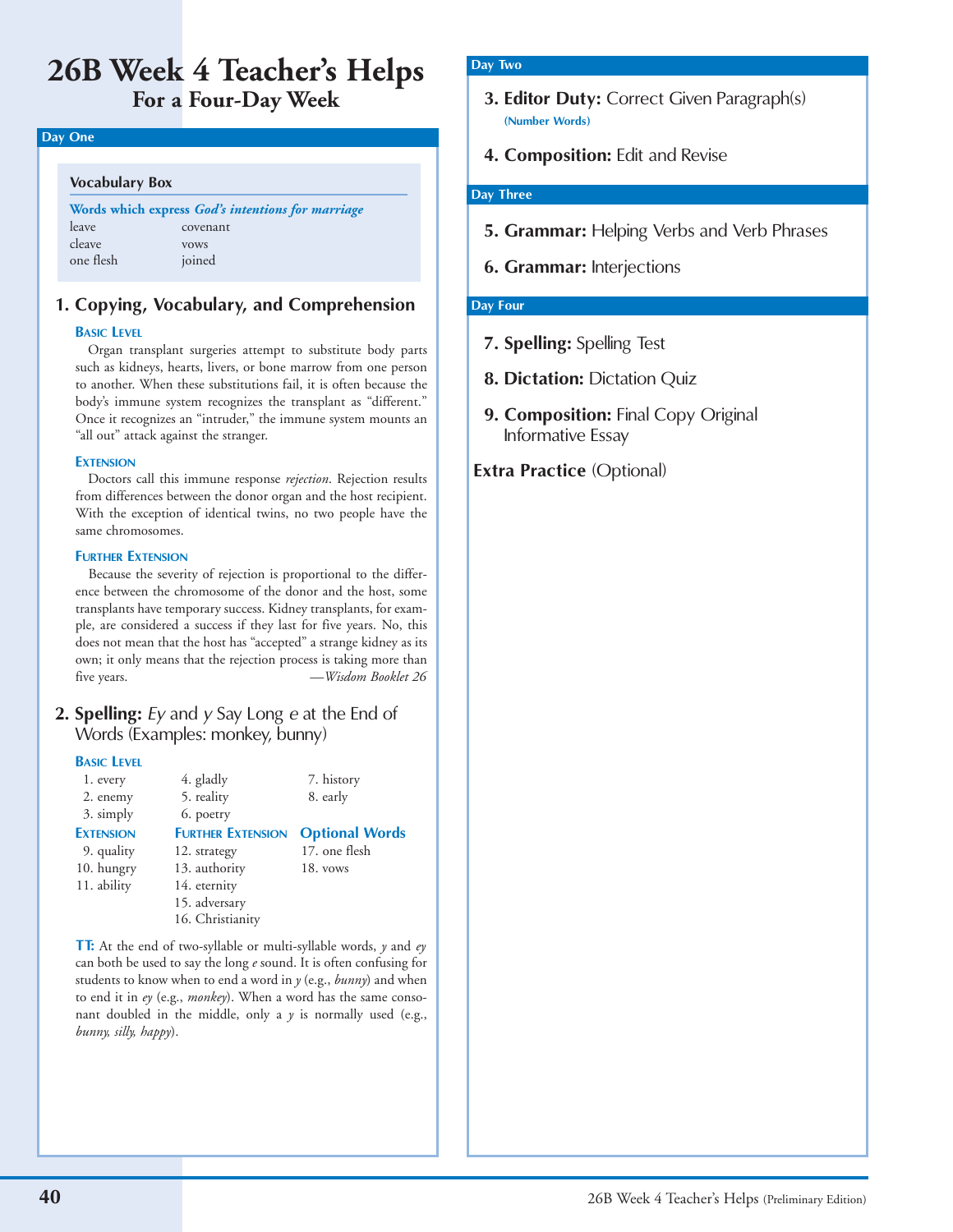# 26B Week 4 Answer Keys

- ❑ **1c. For the questions provided, use a highlighter to underline the answers in the passage; then write the answers on the lines provided. (You may use words, phrases, and numerals to write your answers since this is how you would write your notes when preparing a report.)**
- 1. What body parts do organ transplant surgeries attempt to substitute from one person to another? **Kidneys, hearts, livers, or bone marrow**
- 2. What often recognizes the transplant as different? **The body's immune system**
- 3. What do doctors call this immune response? **Rejection**
- 4. What causes this rejection? **Differences between the donor organ and the host recipient**
- 5. Who are the only people that have the same chromosomes? **Identical twins**
- 6. How long must a kidney transplant last in order to be considered a success? **Five years**
- 7. If a kidney transplant lasts more than five years, does this mean the host has "accepted" the strange kidney? **No, it only means that the rejection process is taking more than five years.**

#### ❑ **3. Complete the following steps:**

- **1.** In the paragraphs provided, make corrections at the level directed by your teacher. **BASIC LEVEL:** Correct only the first paragraph. **EXTENSION:** Correct the first and second paragraphs. **FURTHER EXTENSION:** Correct all three paragraphs.
- **2.** In all of the paragraphs, highlight the number words.

Christian marriages **are** more **than** contracts. Marriages are covenant**s** made before witnesses and in the presence of **G**od**. T**he **parties** to the marriage know the authority and rules of **G**od in designing marriage. God also give**s** many benefits to those who honor marriage**.**

When the state dissolve**s** a marriage **between C**hristians**,** it interfere**s** with the Constitution. The **two**Constitution protects the rights of the **one** who does not want a divorce because of his faith. The church should give proper counsel to those with marriage **difficulties** rather than allowing the state to grant them a quick divorce**.**

The Commandments make up the basis of a successful law system. The **U**nited **S**tates**'** law system is based **Ten** on the Ten Commandments. Two of the ten commands given have to do with marriage. One of these says that we should not commit adultery. Another **one** says that we should not covet **our** neighbor's wife.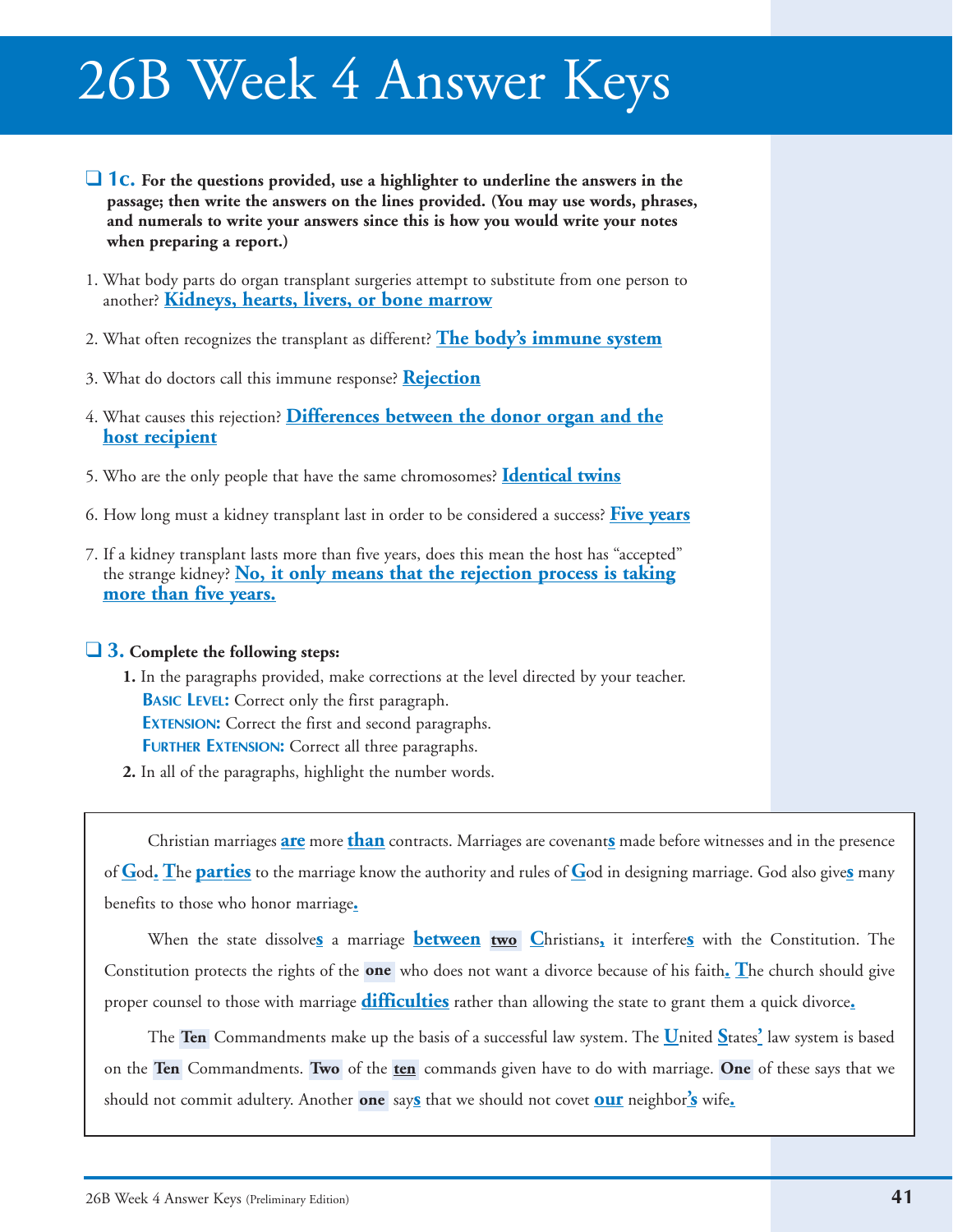#### ❑ **5f. In each of the sentences provided, complete the following steps:**

- **1.** Highlight the action verbs in one color.
- **2.** Highlight the BHL verbs in a second color.
- **3.** Highlight the infinitives in a third color.

Note: Do not highlight adverbs in the middle of the verb phrase.

Note: Remember, sentences can have multiple verbs.

**Example:** We should keep our hearts on God.

- 1. The blueprints with the instructions for **forming** human beings are located in tiny, coded packets **called** genes.
- 2. Each gene is attached to other genes to form long chains called chromosomes.
- 3. Human beings have 23 pairs of chromosomes that carry an estimated 100,000 genes.
- 4. God designed Adam so that every cell in his body contained genes that determined his physical characteristics.
- 5. Genes **are** actually a chemical alphabet that spells out instructions for **making** noses, ears, hair, eyes, blood, enzymes, bones, muscles, and fingernails.
- 6. The genetic chemical alphabet **consists** of four simple molecules.
- 7. The types and quantities of materials that our chromosomes **specify determine** whether our hair **is** brown, whether our teeth **are** straight, or whether we **will be** boys or girls.
- 8. Every flesh **contains** a characteristic number of chromosomes.
- 9. These are located in the nucleus of every body cell.
- 10. The process by which a cell duplicates its complete set of chromosomes and passes it on to a new generation is called *mitosis*.
- 11. A mutation is a sudden separation or disruption in a gene or chromosome.
- 12. Organ transplants are attempts to substitute body parts such as kidneys, hearts, skin, livers, or bone marrow from one person to another.
- 13. When these substitutions **fail**, it is because the body's immune system **recognizes** the transplants as "different."
- 14. Once it **recognizes** an "intruder," the immune system **mounts** an "all out" attack against the stranger.
- 15. Doctors call this *immune response rejection*.
- 16. Rejection results from differences between the donor organ and the host recipient.
- 17. With the exception of identical twins, no two people are alike.
- 18. Every person **carries** antigens that **mark** a person as a unique individual.
- 19. These antigens are determined by the chromosomes that are found in every cell of our bodies.
- 20. Identical twins have exactly the same chromosomes.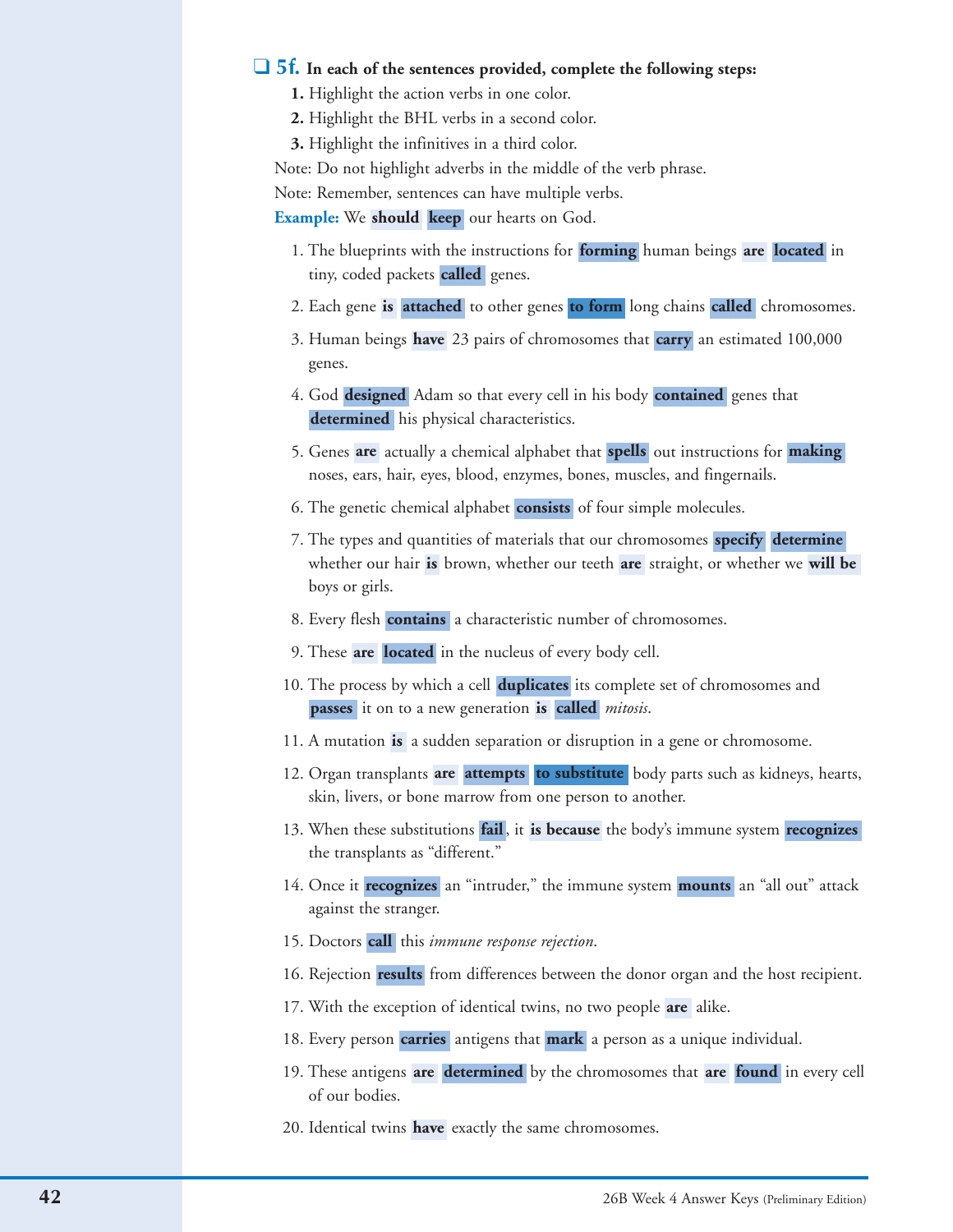### **27B Week 1 Teacher's Helps For a Five-Day Week**

#### **Day One**

#### **Vocabulary Box**

#### **Words describing** *types of promises*

minced oaths careless promises defrauding suggestions hasty vows

presumptuous plans calculated misinformation

#### **1. Copying, Vocabulary, and Comprehension**

#### **BASIC LEVEL**

There is no agreeable way to do what God clearly forbids in His Law. The third commandment explicitly states that we should not take God's name in vain—period. This command is reiterated throughout the Scriptures. However, many people take God's name in vain without thinking they are. They use words that are called minced oaths. Minced oaths are words or expressions that are used thoughtlessly in conversations. Usually, people who use these words or expressions are unaware of what they really mean.

#### **EXTENSION**

Some minced oaths refer to God. Sometimes these words are used in connection with other slang words. To say these words is to call down God's judgment on a person, thing, or situation.

#### **FURTHER EXTENSION**

Other minced oaths are shortened forms of the name of Jesus. There are many forms of these words. The name of Jesus has been given a place of honor above every other name. One day every knee shall bow to His name, and every tongue shall confess that Jesus Christ is Lord. We should never use our Lord's name, or any form of it, in any way that is not glorifying to Him.

—*Wisdom Booklet 27*

#### **2. Spelling:** Confusing Endings (Examples: rampant, different, chance, difference)

#### **BASIC LEVEL**

| 1. government<br>2. comment<br>3. president | 4. accent<br>5. document<br>6. variance | 7. repent<br>8. commence<br>9. blatant |
|---------------------------------------------|-----------------------------------------|----------------------------------------|
| <b>EXTENSION</b>                            | <b>FURTHER EXTENSION Optional</b>       |                                        |
| 10. repentance                              | 12. presidential                        | 14. minced                             |
| 11. commentary                              | 13. dependency                          | 15. oath                               |
|                                             |                                         | 16. presume                            |

**TT:** Knowing when to use *ant* or *ent* and *ance* or *ence* is confusing. Students must memorize these words.

#### **Day Two**

- **3. Editor Duty:** Correct Given Paragraph(s) **(Verb Phrases)**
- **4. Study Skills/Prewriting:** Key Word Outline **Paragraph One of Body**

| <b>Haragraph</b> Official Douy |
|--------------------------------|
| Topic of Paragraph 1           |
| 7 Sentences                    |
| <b>Paragraph Two of Body</b>   |
|                                |
| 3 Sentences                    |
| <b>Paragraph Three of Body</b> |
| Topic of Paragraph 3           |
| 5 Sentences                    |
|                                |

#### **Day Three**

- **5. Structural Analysis:** Prefix *re*
- **6. Composition/Creative Writing:** Write a Rough Draft From a Key Word Outline
- **7. Grammar:** Action Verbs

#### **Day Four**

- **8. EXTENSIONS: Prewriting/Composition:** Take Notes and Write an Original Closing Paragraph
- **9. Grammar:** Adverbs
- **10. Composition:** Edit and Revise

#### **Day Five**

- **11. Spelling:** Spelling Test
- **12. Dictation:** Dictation Quiz
- **13. Composition:** Final Copy Informative Essay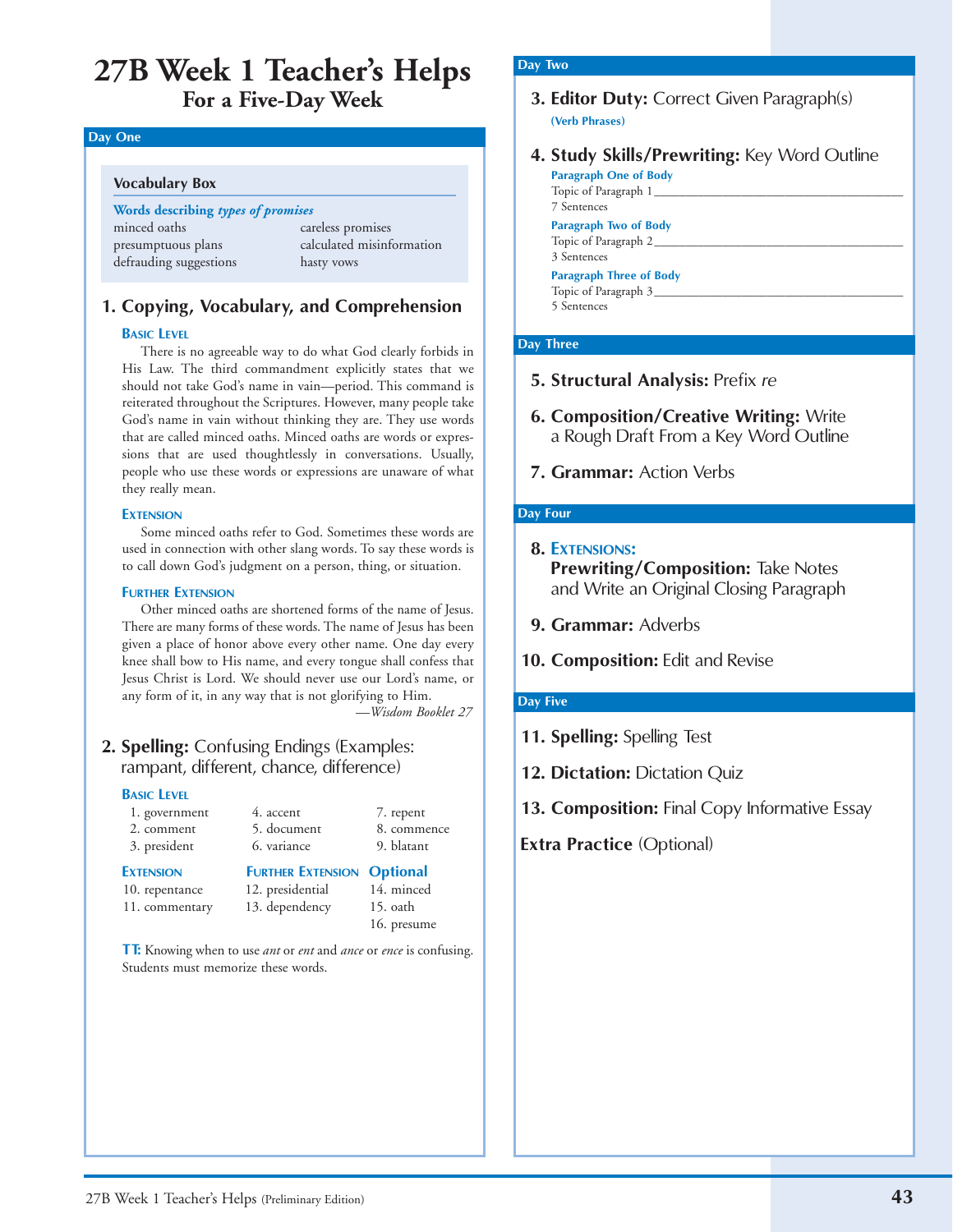### **27B Week 1 Teacher's Helps For a Four-Day Week**

#### **Day One**

#### **Vocabulary Box**

#### **Words describing** *types of promises* minced oaths careless promises presumptuous plans calculated misinformation

defrauding suggestions hasty vows

#### **1. Copying, Vocabulary, and Comprehension**

#### **BASIC LEVEL**

There is no agreeable way to do what God clearly forbids in His Law. The third commandment explicitly states that we should not take God's name in vain—period. This command is reiterated throughout the Scriptures. However, many people take God's name in vain without thinking they are. They use words that are called minced oaths. Minced oaths are words or expressions that are used thoughtlessly in conversations. Usually, people who use these words or expressions are unaware of what they really mean.

#### **EXTENSION**

Some minced oaths refer to God. Sometimes these words are used in connection with other slang words. To say these words is to call down God's judgment on a person, thing, or situation.

#### **FURTHER EXTENSION**

Other minced oaths are shortened forms of the name of Jesus. There are many forms of these words. The name of Jesus has been given a place of honor above every other name. One day every knee shall bow to His name, and every tongue shall confess that Jesus Christ is Lord. We should never use our Lord's name, or any form of it, in any way that is not glorifying to Him.

—*Wisdom Booklet 27*

#### **2. Spelling:** Confusing Endings (Examples: rampant, different, chance, difference)

#### **BASIC LEVEL**

1. government 4. accent 7. repent 2. comment 5. document 8. commence 3. president 6. variance 9. blatant

#### **EXTENSION FURTHER EXTENSION Optional**

### 10. repentance 12. presidential 14. minced

11. commentary 13. dependency 15. oath

#### 16. presume

**TT:** Knowing when to use *ant* or *ent* and *ance* or *ence* is confusing. Students must memorize these words.

**3. Editor Duty:** Correct Given Paragraph(s) **(Verb Phrases)**

#### **Day Two**

- **4. Study Skills/Prewriting:** Key Word Outline **Paragraph One of Body** Topic of Paragraph 1 7 Sentences **Paragraph Two of Body** Topic of Paragraph 2 3 Sentences **Paragraph Three of Body** Topic of Paragraph 3 5 Sentences
- **5. Structural Analysis:** Prefix *re*
- **6. Composition/Creative Writing:** Write a Rough Draft From a Key Word Outline

#### **Day Three**

- **7. Grammar:** Action Verbs
- **8. EXTENSIONS: Prewriting/Composition:** Take Notes and Write an Original Closing Paragraph
- **9. Grammar:** Adverbs
- **10. Composition:** Edit and Revise

#### **Day Four**

- **11. Spelling:** Spelling Test
- **12. Dictation:** Dictation Quiz
- 13. Composition: Final Copy Informative Essay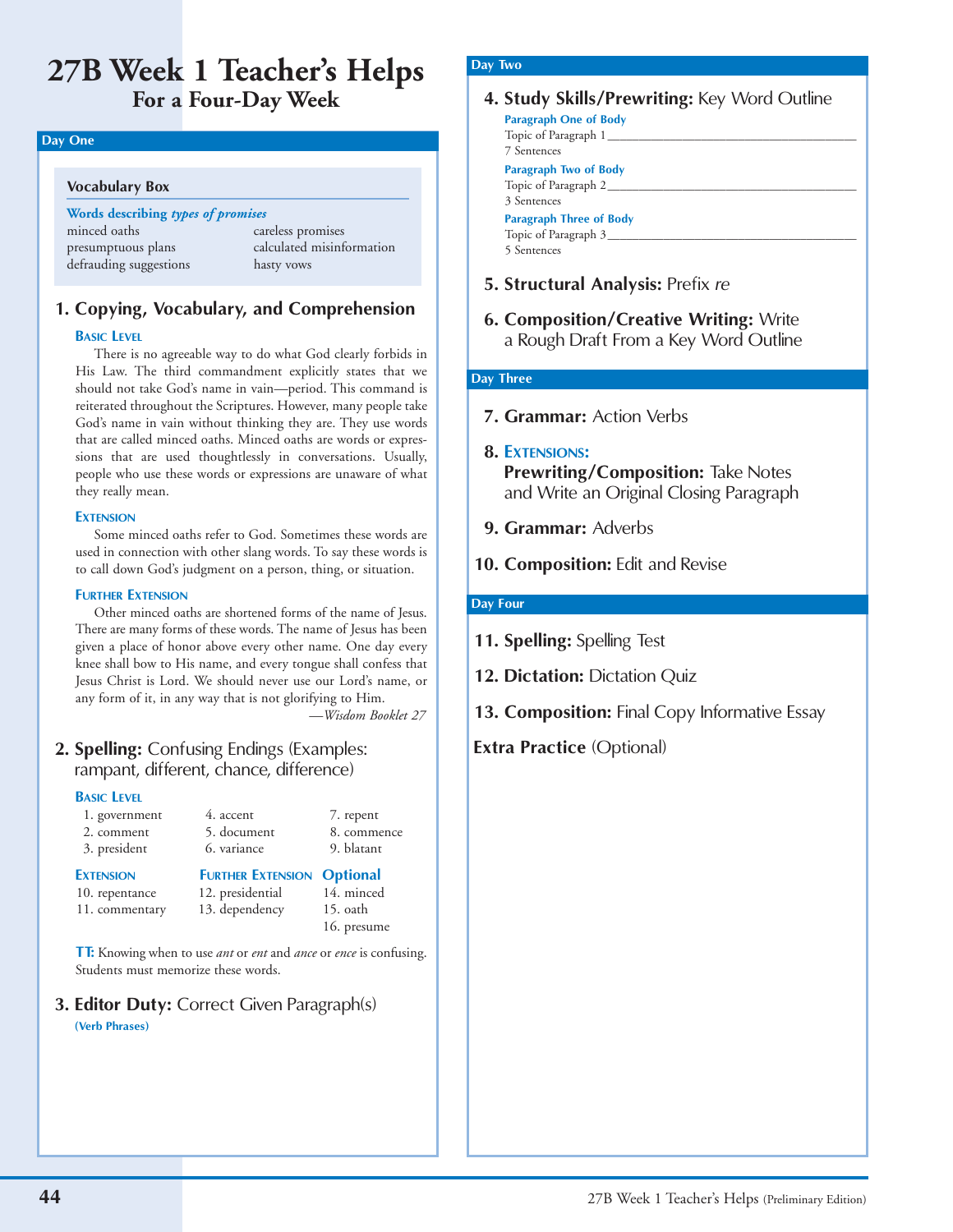# 27B Week 1 Answer Keys

#### ❑ **3. Complete the following steps:**

- **1.** In the paragraphs provided, make corrections at the level directed by your teacher. **BASIC LEVEL:** Correct only the first paragraph. **EXTENSION:** Correct the first and second paragraphs. **FURTHER EXTENSION:** Correct all three paragraphs.
- **2.** In the first paragraph, highlight the verb phrases.

People will judge our character on the basis of how trustworthy we are in the promises we make. If others cannot count on our word in agreements, they will have little respect for anything else we want to say to them. We need to keep our word in all areas.

**W**e usually make promises to ourselves in the areas in which we need **more** personal discipline. We often make long lists of resolutions to accomplish self-improvement. However**,** many times we fail to **achieve** the success we desire in fulfilling these because we do not plan simple steps to help us reach our goals. Rather than making big promise**s** to ourselves of how we will improve, we should make small goals that we can keep. For example**,** we should establish a short exercise program of fifteen minutes each morning rather than saying we are going to do two hours of speed walking every day. Once we have established the small goals**,** we can move on to larger goals**.**

Another area in which we make careless promises is the area of **C**hristian friends. Careless promises made to other believers often **include** indications that we are willing to meet needs in **their** lives**. H**owever**,** instead of actually spending the time to do so, we tell them that if they need something, they should contact us. We should be specific in our commitments and make **our** promises good**.**

#### ❑ **9f. In the sentences provided, complete the following steps:**

- **1.** Highlight the adverbs.
- **2.** Above each highlighted adverb, write a more descriptive adverb in its place.

Note: Adverbs are easier to find if you find the verbs first. You might want to go through and mark all of the verbs in the sentence before highlighting the adverbs.

Note: Some sentences may have more than one adverb; highlight and replace all of the adverbs you find.

- 1. We should carefully guard our words.
- 2. We should **fully** understand the concept of honesty.
- 3. God expressly warns that the tongue is an unruly evil, which no one can tame.
- 4. He **further** describes the tongue as a fire that defiles the whole body.

**Teacher Tip:** Do not wrong in the Editor Duty in which your stuquestionable commas. Comma usage is highly subjective. Your student where the author did not and vice versa.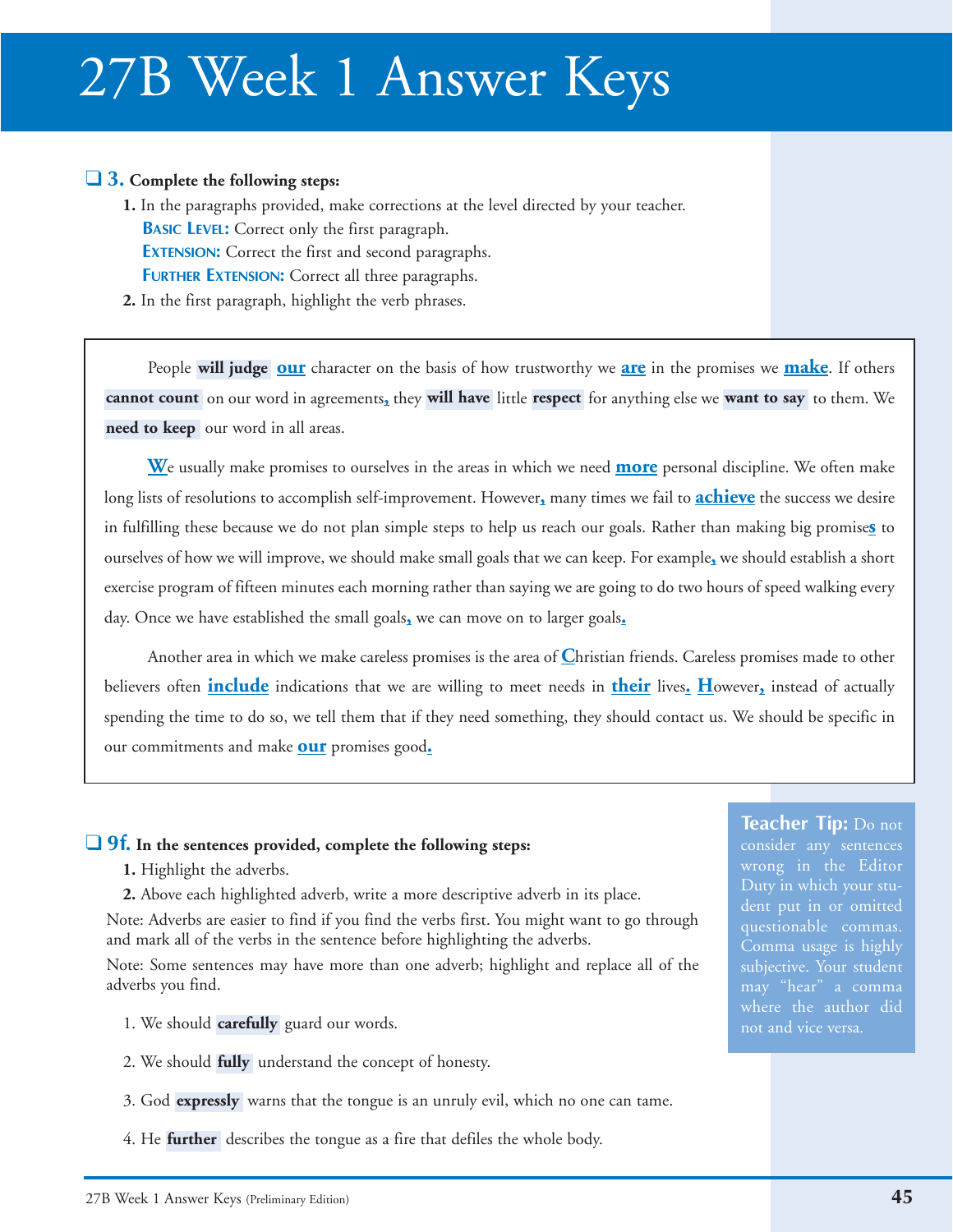- 5. Even though no man can **fully** tame the tongue, God is able to do so.
- 6. The reward of **submissively** allowing God to control our tongues is the ability to bring every other member of our beings under His control.
- 7. God's control is **desperately** needed for all of our communication.
- 8. Many people **actually** consider euphemisms (mild words for something negative) to be the same as minced oaths.
- 9. Euphemisms do **not** actually involve swearing or using God's name in a negative way.
- 10. Euphemisms **surprisingly** include sayings such as "he has fallen in battle" or "she passed **away** ."
- 11. To **thoughtlessly** say "by jove" is to swear by a foreign god's name.
- 12. We should **never** swear by heaven, by earth, or by anything else.
- 13. Presumptuous plans are those that are rashly made with confidence.
- 14. They **actually** involve venturing **out** without God's prior approval or direction.
- 15. One who makes presumptuous plans is **unduly** confident, arrogant, and ultimately irreverent since he communicates a willful spirit, implying that he is in charge of all circumstances.
- 16. The warning God **generously** gives us in the book of James about presumptuous plans **also** contains practical steps to avoid making them.
- 17. It says that we should **actually** make plans.
- 18. But first we should carefully gather counsel.
- 19. We also need to remember that though we devise our own way, the Lord clearly directs our steps.
- 20. Planning must be **fully** based on the initial vision or direction the Lord has given to us along with the recognition that there will **probably** be a death to that vision and then His supernatural fulfillment.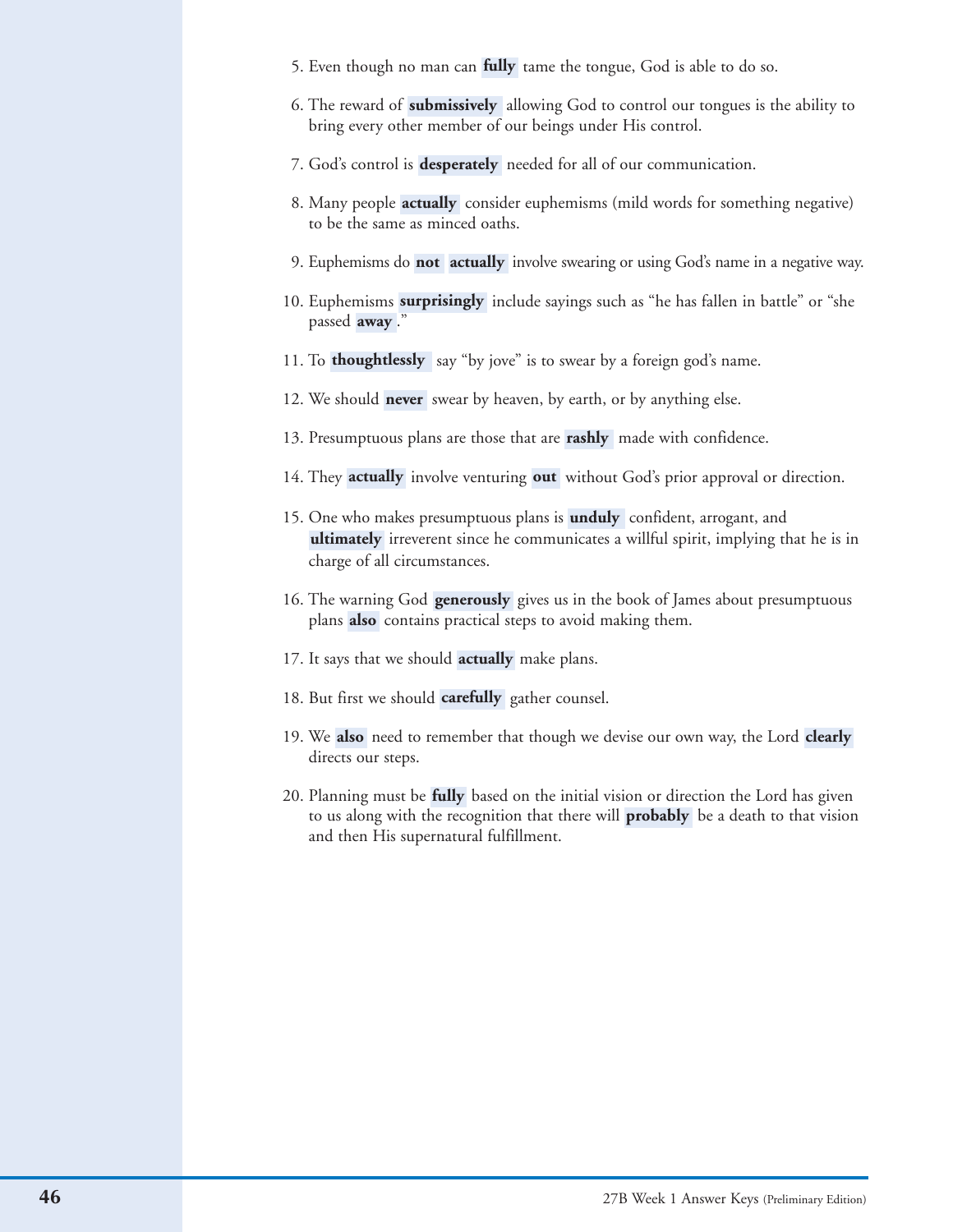## **27B Week 2 Teacher's Helps For a Five-Day Week**

#### **Day One**

#### **Vocabulary Box**

#### **Words describing** *types of promises*

minced oaths careless promises defrauding suggestions hasty vows

presumptuous plans calculated misinformation

#### **1. Copying, Vocabulary, and Comprehension**

#### **BASIC LEVEL**

The loon began the difficult journey southward. However, as he gained altitude, he spotted the small lake where he had feasted the day before. Confidently, he swooped down on the well-stocked pond, ignoring the rim of ice that had reduced the pond's dimensions. After a short while, he ran down the lake for his takeoff. To his dismay, he discovered that the lake was now smaller than the day before. Ice jutted from the shore in every direction.

#### **EXTENSION**

He tried again and again to take off without success. The fish that he had just eaten lay heavily in his stomach. He decided to wait until evening; perhaps the stronger wind would give him the needed lift to clear the lake. Though the wind was blowing strongly, the large bird was unable to take off from the rapidly shrinking lake. He was helplessly trapped.

#### **FURTHER EXTENSION**

Soon the lake froze over, forcing him to go ashore. Ironically, the loon's great ability to dive, swim, and catch fish had produced a lack of cautiousness. That lack of cautiousness exposed him to the frozen, snow-swept wilderness, where he would soon die.

—*Character Sketches*, Volume III

#### **2. Spelling:** Silent *gh* (Examples: through, neighbor, blight)

#### **BASIC LEVEL**

| 1. neighbor | 5. thoughtful | 8. ought   |
|-------------|---------------|------------|
| 2. through  | 6. taught     | 9. sought  |
| 3. thought  | 7. haughty    | 10. blight |
| 4. thorough |               |            |

| <b>EXTENSION</b> | <b>FURTHER EXTENSION Optional</b> |             |
|------------------|-----------------------------------|-------------|
| 11. haughtily    | 14. thoroughfare                  | 16. plans   |
| 12. furlough     | 15. neighborhood                  | 17. defraud |

13. drought 18. suggestion

**TT:** Oftentimes the *gh* combination does not make the *ff* sound and instead makes no sound at all. In these cases, the *ough* family makes four different sounds, as in *bought*, *through*, *bough*, and *though*.

**TT:** The *eigh* family is another instance in which *gh* does not say *ff*, but is silent instead. Sometimes *eigh* says the long *i* sound (e.g., *height*) and other times *eigh* says the long *a* sound (e.g., *weight*).

**TT:** *Igh* is another instance in which *gh* does not say *ff*, but is silent instead.

#### **Day Two**

- **3. Editor Duty:** Correct Given Paragraph(s) **(Action Verbs, Adverbs)**
- **4. Study Skills/Prewriting:** Key Word Outline

| <b>Paragraph One of Body</b>                                         |
|----------------------------------------------------------------------|
| Topic of Paragraph 1                                                 |
| 6 Sentences                                                          |
| Paragraph Two of Body                                                |
| Topic of Paragraph 2                                                 |
| 5 Sentences                                                          |
| (You may divide sentence three into two sentences at the semicolon.) |
| <b>Paragraph Three of Body</b>                                       |
| Topic of Paragraph 3                                                 |
| 3 Sentences                                                          |
|                                                                      |

#### **Day Three**

- **5. Grammar:** Subordinators
- **6. Composition/Creative Writing:** Write a Rough Draft From a Key Word Outline
- **7. Sentence Structure:**  Subordinate Clause Openers

#### **Day Four**

- **8. EXTENSIONS: Study Skills/Prewriting/Composition:** Take Notes and Write an Original Opening Paragraph
- **9. Sentence Structure:** Introductory Material
- **10. Composition:** Edit and Revise

#### **Day Five**

- **11. Spelling:** Spelling Test
- **12. Dictation:** Dictation Quiz
- **13. Composition:** Final Copy Informative Essay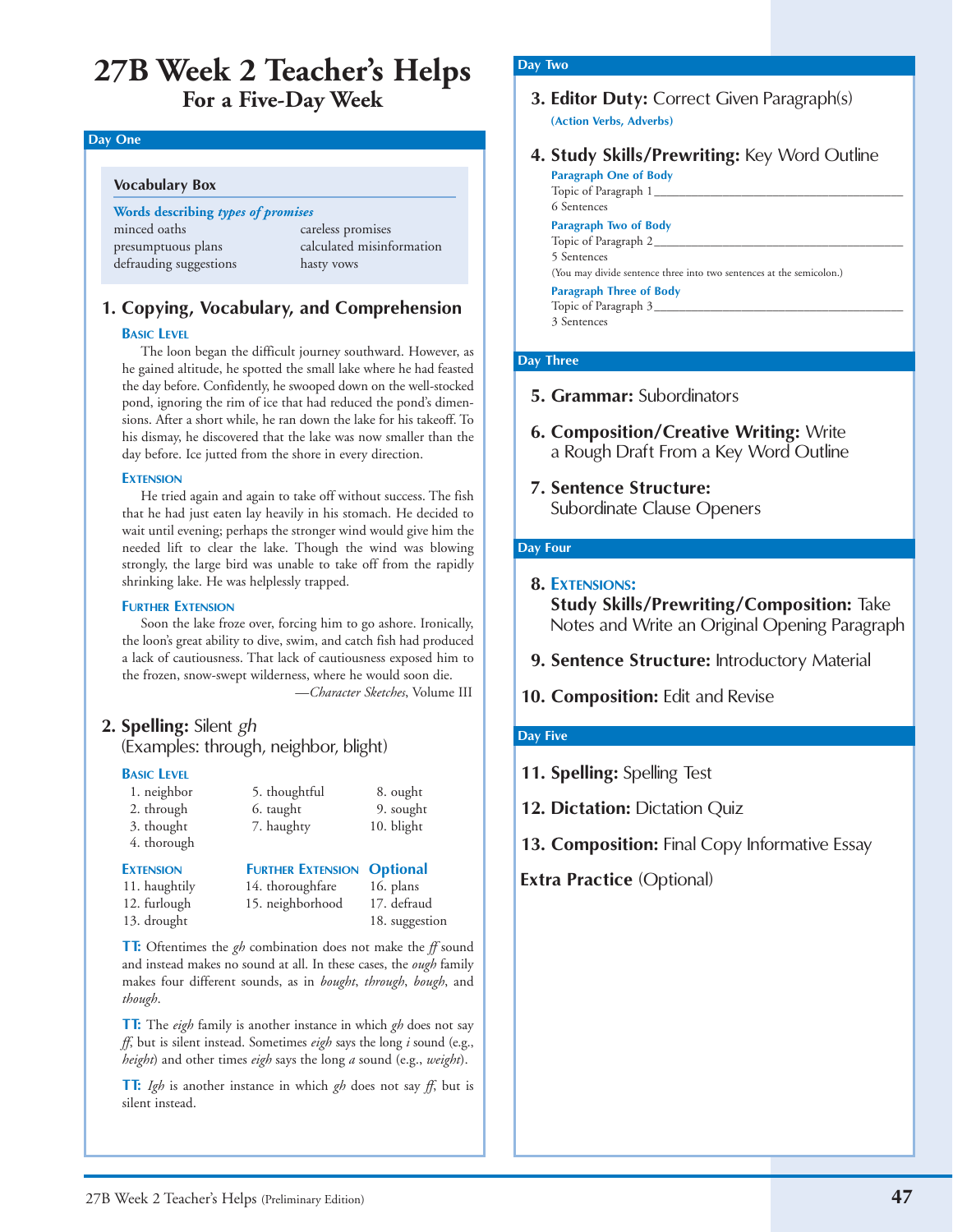# **27B Week 2 Teacher's Helps**

**For a Four-Day Week**

#### **Day One**

#### **Vocabulary Box**

#### **Words describing** *types of promises*

| minced oaths           | careless pro |
|------------------------|--------------|
| presumptuous plans     | calculated 1 |
| defrauding suggestions | hasty vows   |

minced oaths careless promises presumptuous plans calculated misinformation

## **1. Copying, Vocabulary, and Comprehension**

#### **BASIC LEVEL**

The loon began the difficult journey southward. However, as he gained altitude, he spotted the small lake where he had feasted the day before. Confidently, he swooped down on the well-stocked pond, ignoring the rim of ice that had reduced the pond's dimensions. After a short while, he ran down the lake for his takeoff. To his dismay, he discovered that the lake was now smaller than the day before. Ice jutted from the shore in every direction.

#### **EXTENSION**

He tried again and again to take off without success. The fish that he had just eaten lay heavily in his stomach. He decided to wait until evening; perhaps the stronger wind would give him the needed lift to clear the lake. Though the wind was blowing strongly, the large bird was unable to take off from the rapidly shrinking lake. He was helplessly trapped.

#### **FURTHER EXTENSION**

Soon the lake froze over, forcing him to go ashore. Ironically, the loon's great ability to dive, swim, and catch fish had produced a lack of cautiousness. That lack of cautiousness exposed him to the frozen, snow-swept wilderness, where he would soon die.

—*Character Sketches*, Volume III

### **2. Spelling:** Silent *gh*

(Examples: through, neighbor, blight)

#### **BASIC LEVEL**

| 1. neighbor | 5. thoughtful | 8. ought   |
|-------------|---------------|------------|
| 2. through  | 6. taught     | 9. sought  |
| 3. thought  | 7. haughty    | 10. blight |
| 4. thorough |               |            |

#### **EXTENSION FURTHER EXTENSION Optional**

| <u>LA ILINJIVIN</u> | $1$ on the EXTENSION $\bullet$ Determined |                |
|---------------------|-------------------------------------------|----------------|
| 11. haughtily       | 14. thoroughfare                          | 16. plans      |
| 12. furlough        | 15. neighborhood                          | 17. defraud    |
| 13. drought         |                                           | 18. suggestion |

**TT:** Oftentimes the *gh* combination does not make the *ff* sound and instead makes no sound at all. In these cases, the *ough* family makes four different sounds, as in *bought*, *through*, *bough*, and *though*.

**TT:** The *eigh* family is another instance in which *gh* does not say *ff*, but is silent instead. Sometimes *eigh* says the long *i* sound (e.g., *height*) and other times *eigh* says the long *a* sound (e.g., *weight*).

**TT:** *Igh* is another instance in which *gh* does not say *ff*, but is silent instead.

**3. Editor Duty:** Correct Given Paragraph(s) **(Action Verbs, Adverbs)**

#### **Day Two**

**4. Study Skills/Prewriting:** Key Word Outline **Paragraph One of Body**

Topic of Paragraph 1\_ 6 Sentences **Paragraph Two of Body** Topic of Paragraph 2\_ 5 Sentences (You may divide sentence three into two sentences at the semicolon.) **Paragraph Three of Body** Topic of Paragraph 3 3 Sentences

- **5. Grammar:** Subordinators
- **6. Composition/Creative Writing:** Write a Rough Draft From a Key Word Outline

#### **Day Three**

- **7. Sentence Structure:**  Subordinate Clause Openers
- **8. EXTENSIONS: Study Skills/Prewriting/Composition:** Take Notes and Write an Original Opening Paragraph
- **9. Sentence Structure: Introductory Material**
- **10. Composition:** Edit and Revise

#### **Day Four**

- **11. Spelling:** Spelling Test
- **12. Dictation:** Dictation Quiz
- **13. Composition:** Final Copy Informative Essay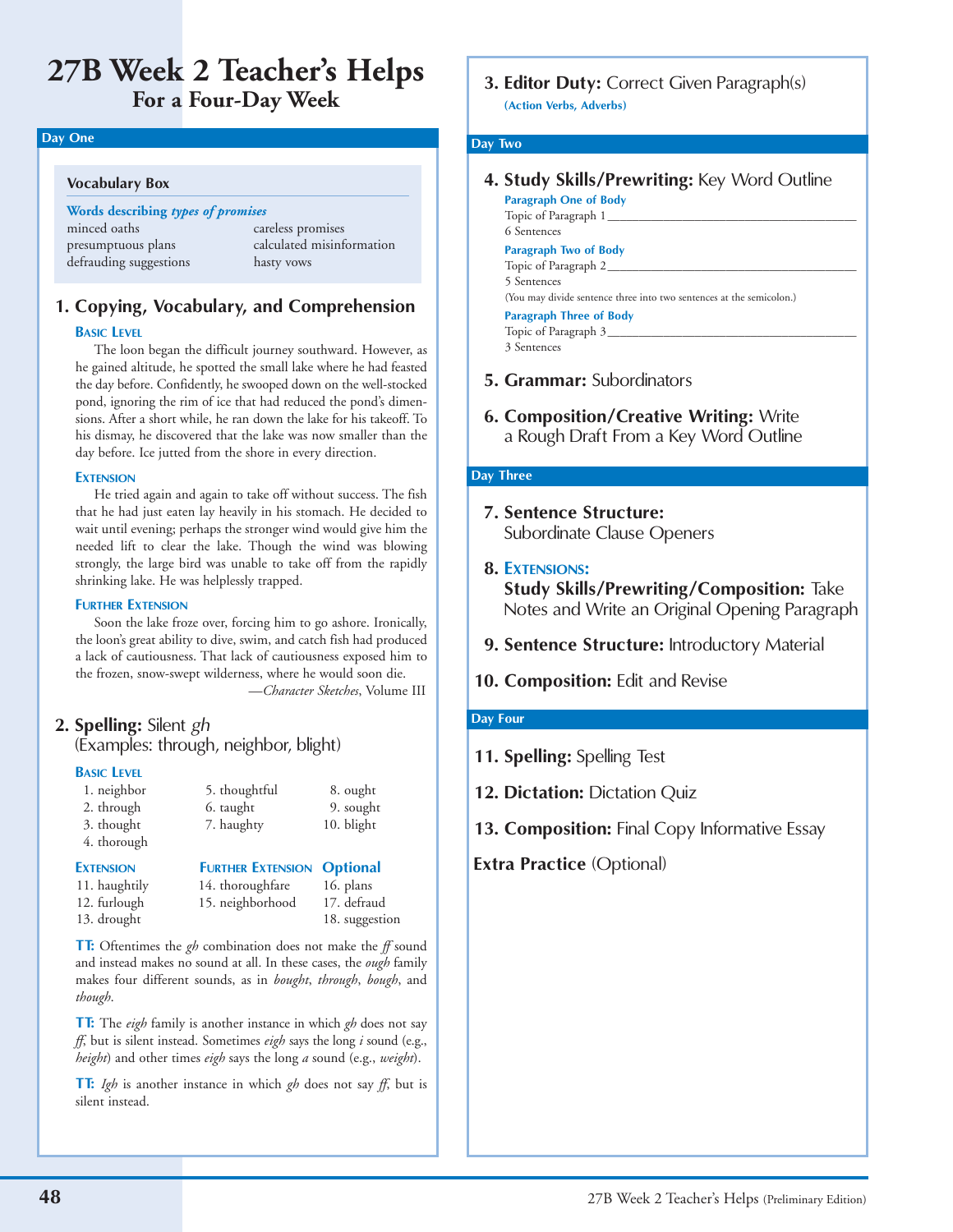# 27B Week 2 Answer Keys

#### ❑ **3. Complete the following steps:**

- **1.** In the paragraphs provided, make corrections at the level directed by your teacher. **BASIC LEVEL:** Correct only the first paragraph. **EXTENSION:** Correct the first and second paragraphs. **FURTHER EXTENSION:** Correct all three paragraphs.
- **2.** In the second paragraph, highlight all of the action verbs.
- **3.** In one of the paragraphs, insert two descriptive adverbs. **(Answers will vary.)**

God **has** been known to blind the eyes of pursuers throughout the ages. In Scripture, **L**ot and his family **were** saved when **G**od blinded the eyes of those who demanded that the angels be released. In another instance, **G**od blinded the eyes of the Syrian soldiers when they came to arrest **E**lisha.

God has also **blinded** the eyes of those **pursuing** His people since **B**ible times. One instance of this happened in **W**orld **W**ar II. The ten Boom family **hid** in their home many Jewish refugees who were fleeing Nazi brutality and extermination.

One time soldiers came to the door of the ten Boom family. **T**he two brothers who were old enough to serve in the **N**azi military quickly hid under the table beneath a trap door. The soldiers **asked** the family where they were**,** and the soldiers were told that they were under the table. When the soldiers looked beneath the table**,** they did not even see the trap door!

#### ❑ **5f. In the sentences provided, highlight all of the subordinators (not just those at the beginning of the sentences).**

- 1. Though communication is the exchange of information and ideas, there is much more to it than a simple exchange.
- 2. When one communicates, he sometimes needs to be concise by being brief and to the point.
- 3. When someone speaks concisely, he does not use extra details or elaborate explanations.
- 4. Because communication sometimes needs to be technical, we should also learn to be precise.
- 5. When we are trying to be precise, we will use vocabulary that accurately names or describes what is being communicated.
- 6. When giving directions, you need to be both concise and precise.
- 7. When you tell someone how to get somewhere, you need to be concise so as not to confuse him with extra information.
- 8. Because directions can be hard to follow if they are too vague, you also need to be precise.

**Teacher Tip:** Do not wrong in the Editor Duty in which your student combined sentences with a semicolon rather than inserting a period and starting a new sentence. Be glad he can use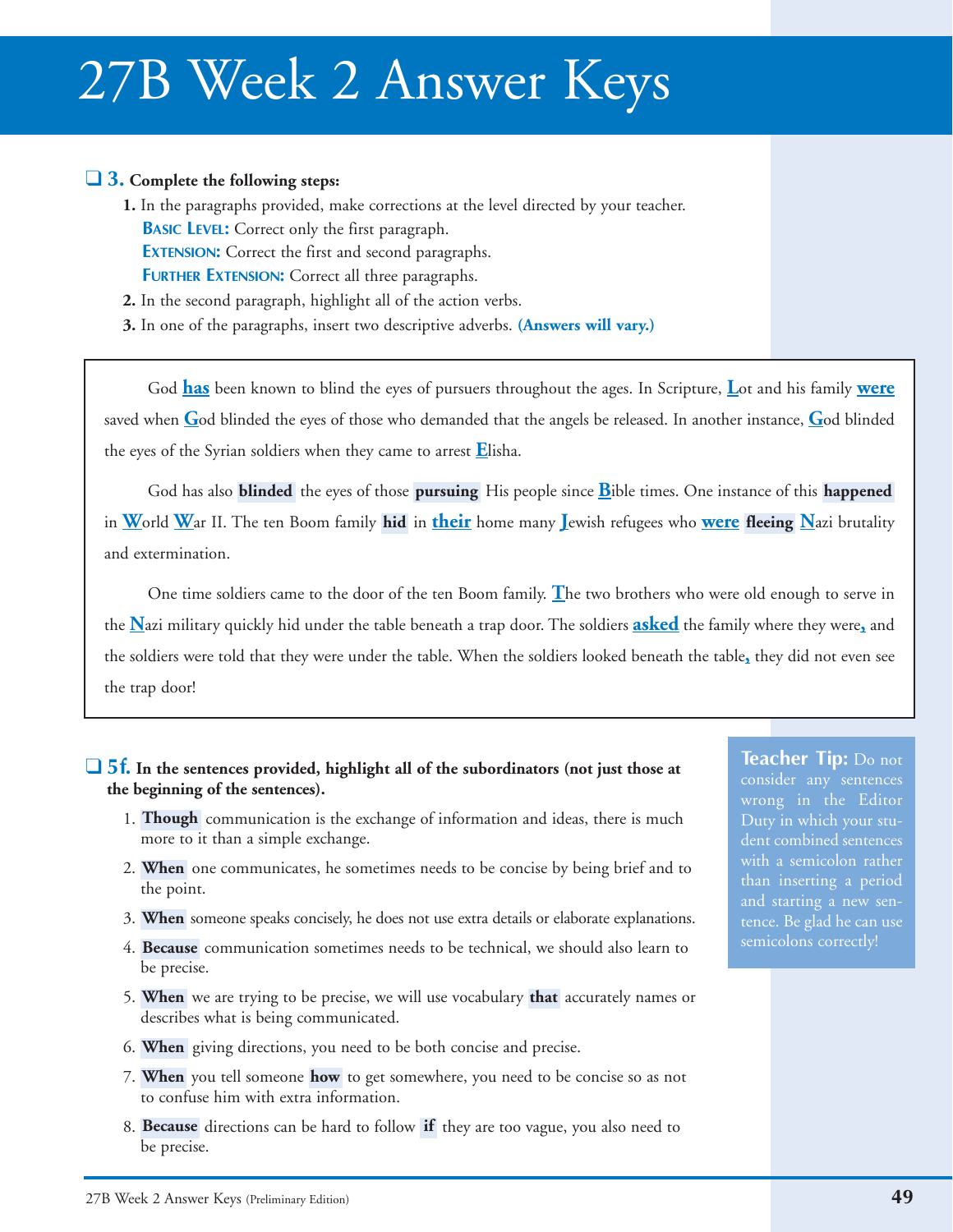- 9. When we communicate with others in person, we use both words and gestures to convey information.
- 10. When we communicate over the phone, we use only our words and tone of voice.
- 11. When we communicate with others in print, we may use both printed words and pictures.
- 12. When Jesus talked to His listeners in Matthew 5:37, He told them not to add oaths to their words.
- 13. If your communication is consistently truthful, useful, and accurate; it is believable.
- 14. Because communication that is not consistently truthful, useful, and accurate is not believable, using it will cause you to gain a negative reputation.
- 15. There are many times in our lives **when** we have problems **that** require math for resolution.
- 16. What we must do is "translate" these words into a math sentence with math symbols, so we can solve it.
- 17. **Sometimes** more information is given **than** what we need to solve the problem; the information is not concise.
- 18. When this happens, we must sort through all the information and eliminate what is not necessary.
- 19. When information is conflicting or not reliable, it is not precise.
- 20. When you do not have enough information, you cannot solve a problem.

#### ❑ **7e. In the sentences provided, complete the following steps:**

- **1.** Underline the subordinator at the beginning of each sentence.
- **2.** Highlight the subordinate clause openers.
- **3.** With another color, highlight the comma following each of the clauses.
- 1. When you begin to do a math problem, ask yourself if there is enough information to solve it.
- 2. If you do not look at the information carefully , you will not know what the question is.
- 3. When a question is not concise, you must look at it carefully to get rid of the information (mentally) that you do not need to solve the problem.
- 4. When you have determined what the question is, you must decide what information you need to answer it.
- 5. When a question has the right information but is still confusing, you may need to reword the question for yourself.
- 6. When a problem is not precise, it does not contain all the information you need to solve it.
- 7. When a problem is not concise, it may contain all the information, but it may also contain extra information.
- 8. **Since word problems are in words not symbols** , you will need to translate the words in the problem into an actual math problem with symbols.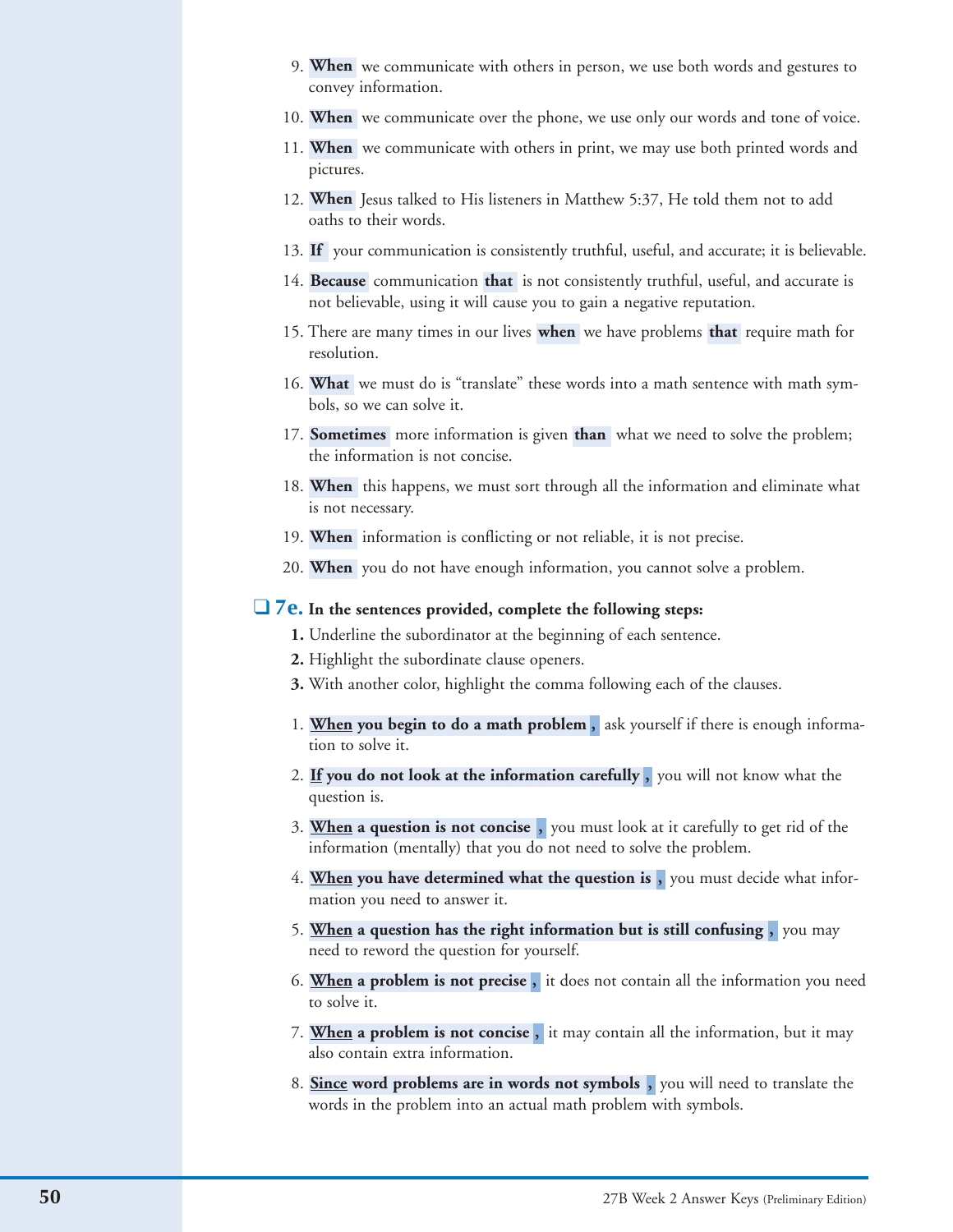- 9. If a math problem uses words that you are unfamiliar with , it will not matter whether it is precise or concise.
- 10. When it comes to solving word problems, you need to be well-read and experienced in the skills needed to solve the problem.
- 11. **Once** you have determined what the question is , solving the problem will be easier.
- 12. When you are doing measurement problems, you need to know the definitions of measurement words, such as *perimeter*, *area*, *circumference*.
- 13. When you do these difficult problems, you will need to know addition, subtraction, multiplication, and division.
- 14. **Since math is taught sequentially**, you will eventually know all of those basic functions if you study hard.
- 15. When we answer others' questions, our "yes" should be "yes" and our "no" should be "no."

❑ **9d. In the sentences provided, highlight the nonessential information at the beginning of each sentence. Be sure to highlight any opener set off with a comma that you have learned in this lesson or a previous lesson.**

- 1. Actually, every transaction and relationship in a nation is dependent upon truthfulness.
- 2. Moreover, all business agreements are based upon a common regard for truth.
- 3. As a matter of fact, every marriage relationship is only as stable as each partner's commitment to his or her marital vows.
- 4. When there is no commitment to truthfulness, civil, religious, and legal anarchy will abound.
- 5. Actually, every man will do that which is right in his own eyes.
- 6. Looking out for only himself, every man will do that which is right in his own eyes.
- 7. Henceforth, citizens will have no loyalty to their country, will have no regard for the law, and will take no responsibility for their business transactions.
- 8. Furthermore, the foundation of all legal procedure is commitment to truth.
- 9. Yes, truthfulness requires accountability to a moral and holy God.
- 10. **If it were not for the fact that God has written His laws in the heart of every**  , truth to one person could be deception to another person. **person**
- 11. In his farewell address, George Washington warned that to undercut the faith in God behind the oath of office would undercut the entire security of our society.
- 12. Well, there are two related legal definitions of not telling the truth while under oath.
- 13. First, there is false swearing.
- 14. Secondly, there is non-sworn falsification in official matters.
- 15. Actually, false swearing is what would be perjury except that it does not occur in a judicial proceeding but in some other proceeding in which an oath is required by law.
- 16. **However**, most states combine perjury and false swearing under the name "perjury."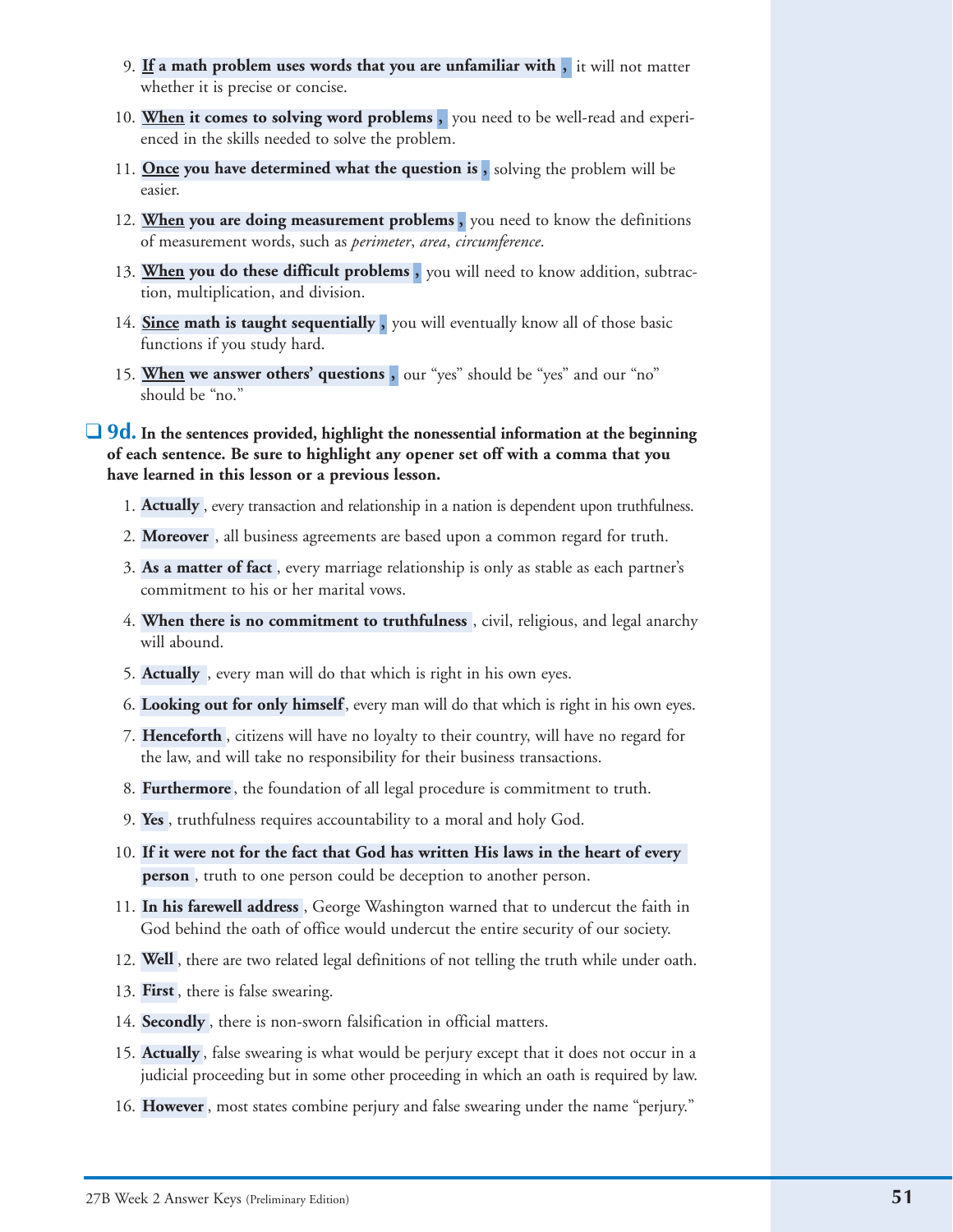- 17. In actuality, constructive perjury is the same as non-sworn falsification in official matters.
- 18. No, it does not require an oath or an affirmation, but involves a signature.
- 19. In order for perjury to be established, the falsification must be willfully and knowingly done on a material point.
- 20. Thus, a material point is a fact directly related to the point of inquiry.

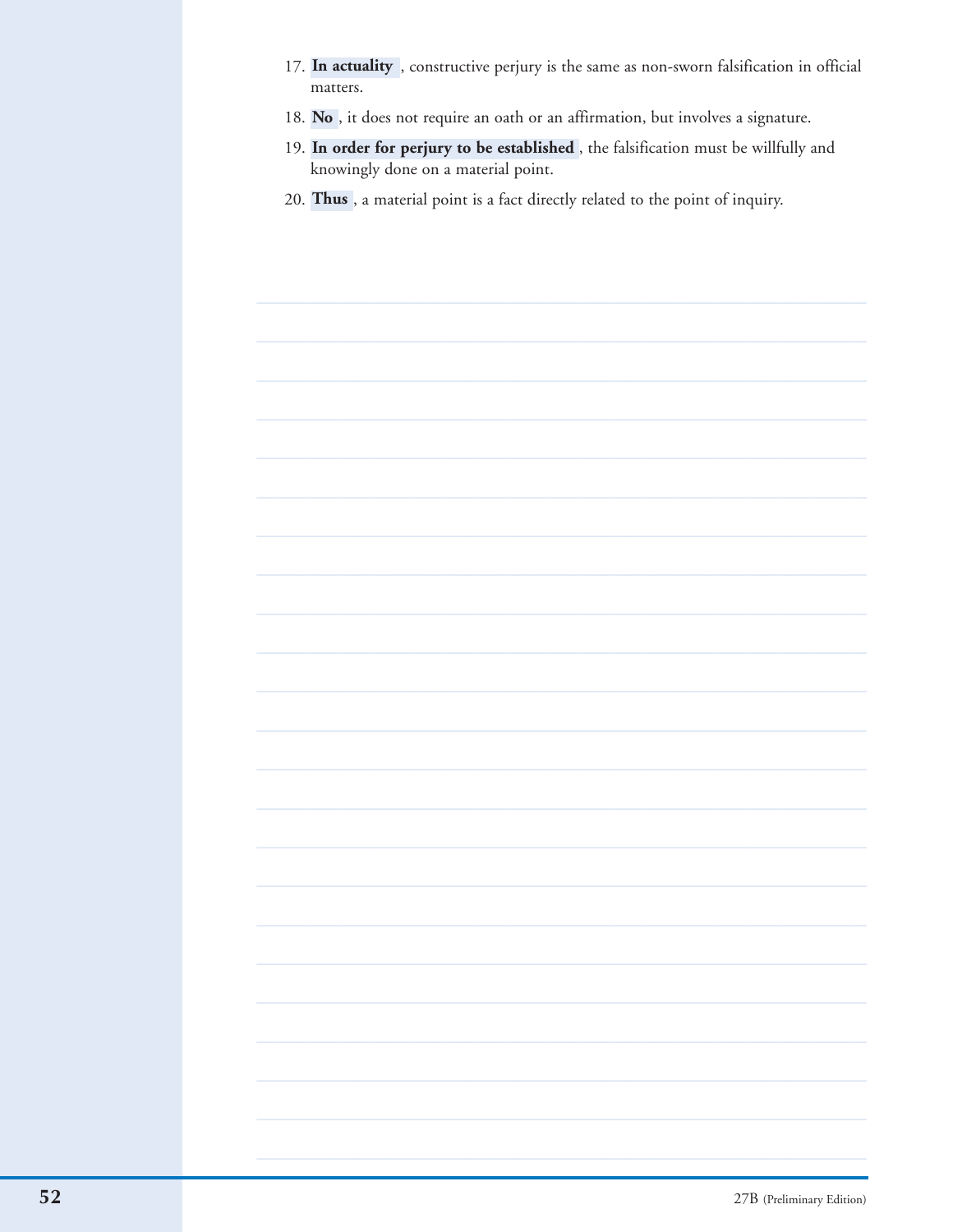## **27B Week 3 Teacher's Helps For a Five-Day Week**

#### **Day One**

#### **Vocabulary Box**

#### **Words describing** *types of promises*

minced oaths careless promises defrauding suggestions hasty vows

presumptuous plans calculated misinformation

#### **1. Copying, Vocabulary, and Comprehension**

#### **BASIC LEVEL**

King David thought that bringing the Ark of God to his capital city of Jerusalem would be a good idea. First, he organized a huge procession and began the venture. However, he failed to exercise the cautiousness of checking Scripture. The Ark was sacred, and God had given special instructions on how it should be moved. The Philistines who captured the Ark put it on an ox-drawn cart to return it to Israel. David followed their example; however, his idea ended in death.

#### **EXTENSION**

When the cart was driven on uneven ground, it tipped and the carriers struggled. Suddenly, the Ark began to slide off. A priest reached out to steady it, and he instantly died because according to God's instructions nobody was to touch the Ark.

#### **FURTHER EXTENSION**

Later, David exercised cautiousness by following God's regulations for carrying the Ark. Two poles were put through the rings on opposite sides of the Ark, and it was carried on the shoulders of four priests. Finally, the Ark was safely delivered to Jerusalem, and all the people rejoiced. —*The Power for True Success*

#### **2. Spelling:** *Le* Grabs the Consonant Before It (Examples: Bi/ble, ta/ble)

#### **BASIC LEVEL**

| 1. $ca/pa/ble$   | 5. lit/tle               | 8. peo/ple      |
|------------------|--------------------------|-----------------|
| 2. bat/tle       | 6. hum/ble               | 9. strug/gle    |
| 3. crum/ble      | 7. ex/am/ple             | 10. pos/si/ble  |
| 4. tem/ple       |                          |                 |
| <b>EXTENSION</b> | <b>FURTHER EXTENSION</b> | <b>Optional</b> |
| 11. por/ta/ble   | 16. be/lit/tle           | 19. careless    |
| 12. cred/i/ble   | 17. sen/si/ble           | 20. calculated  |
| 13. mul/ti/ple   | 18. sub/tle              | 21. promise     |
| 14. mir/a/cle    |                          |                 |

15. dis/ci/ple

**TT:** This is a very helpful spelling tip for students who know how to syllabicate words properly. When syllabicating words that end with an *le*, the final consonant before the *le* goes with that syllable. Thus, words with *le* are syllabicated in this way: *bub/ble, trou/ble, gig/gle.*

#### **Day Two**

- **3. Editor Duty:** Correct Given Paragraph(s) **(Subordinators)**
- **4. Study Skills/Prewriting:** Outline Original Paragraphs for an Instructional Essay

**Paragraph One of Body** Topic of Paragraph 1 4–6 Sentences (**FURTHER EXTENSION:** 6–8) **Paragraph Two of Body** Topic of Paragraph 2 4–6 Sentences (**FURTHER EXTENSION:** 6–8) **Paragraph Three of Body** Topic of Paragraph 3 4–6 Sentences (**FURTHER EXTENSION:** 6–8) **EXTENSIONS: Paragraph Four of Body** Topic of Paragraph  $4$ 

4–6 Sentences (**FURTHER EXTENSION:** 6–8)

#### **Day Three**

- **5. Grammar:** Hyphenated Words
- **6. Composition/Creative Writing:** Write an Original Instructional Essay (Rough Draft of Body)

#### **Day Four**

- **7. Grammar:** Understood Subject
- **8. Grammar/Sentence Structure:** Sequencing and Enumerating
- **9. Study Skills/Prewriting/Composition:** Take Notes and Write an Original Opening Paragraph

#### **Day Five**

- **10. Spelling:** Spelling Test
- **11. Dictation:** Dictation Quiz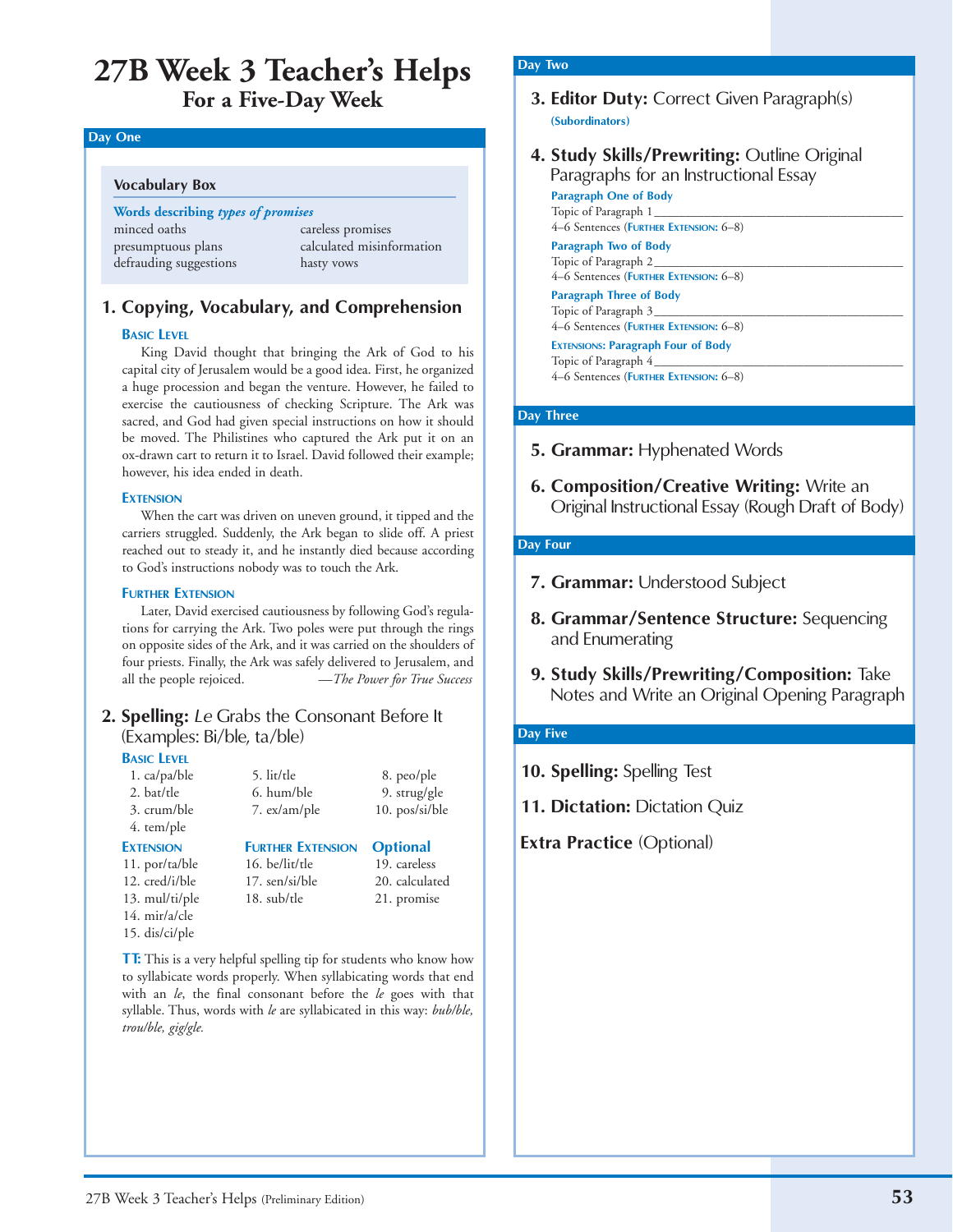# **27B Week 3 Teacher's Helps**

**For a Four-Day Week**

#### **Day One**

#### **Vocabulary Box**

#### **Words describing** *types of promises* minced oaths careless promises presumptuous plans calculated misinformation

defrauding suggestions hasty vows

### **1. Copying, Vocabulary, and Comprehension**

#### **BASIC LEVEL**

King David thought that bringing the Ark of God to his capital city of Jerusalem would be a good idea. First, he organized a huge procession and began the venture. However, he failed to exercise the cautiousness of checking Scripture. The Ark was sacred, and God had given special instructions on how it should be moved. The Philistines who captured the Ark put it on an ox-drawn cart to return it to Israel. David followed their example; however, his idea ended in death.

#### **EXTENSION**

When the cart was driven on uneven ground, it tipped and the carriers struggled. Suddenly, the Ark began to slide off. A priest reached out to steady it, and he instantly died because according to God's instructions nobody was to touch the Ark.

#### **FURTHER EXTENSION**

Later, David exercised cautiousness by following God's regulations for carrying the Ark. Two poles were put through the rings on opposite sides of the Ark, and it was carried on the shoulders of four priests. Finally, the Ark was safely delivered to Jerusalem, and all the people rejoiced. —*The Power for True Success*

#### **2. Spelling:** *Le* Grabs the Consonant Before It (Examples: Bi/ble, ta/ble)

#### **BASIC LEVEL**

| 1. $ca/pa/ble$<br>2. bat/tle<br>3. crum/ble<br>4. tem/ple | 5. lit/tle<br>6. hum/ble<br>7. ex/am/ple | 8. peo/ple<br>9. strug/gle<br>10. pos/si/ble |
|-----------------------------------------------------------|------------------------------------------|----------------------------------------------|
| <b>EXTENSION</b>                                          | <b>FURTHER EXTENSION</b>                 | <b>Optional</b>                              |
| 11. por/ta/ble                                            | 16. be/lit/tle                           | 19. careless                                 |
| 12. cred/i/ble                                            | 17. sen/si/ble                           | 20. calculated                               |
| 13. mul/ti/ple                                            | 18. sub/tle                              | 21. promise                                  |
| 14. mir/a/cle                                             |                                          |                                              |

15. dis/ci/ple **TT:** This is a very helpful spelling tip for students who know how to syllabicate words properly. When syllabicating words that end with an *le*, the final consonant before the *le* goes with that syllable. Thus, words with *le* are syllabicated in this way: *bub/ble, trou/ble, gig/gle.*

### **3. Editor Duty:** Correct Given Paragraph(s)

**(Subordinators)**

#### **Day Two**

**4. Study Skills/Prewriting:** Outline Original Paragraphs for an Instructional Essay **Paragraph One of Body** Topic of Paragraph  $1$ 4–6 Sentences (**FURTHER EXTENSION:** 6–8) **Paragraph Two of Body** Topic of Paragraph 2 4–6 Sentences (**FURTHER EXTENSION:** 6–8) **Paragraph Three of Body** Topic of Paragraph 3 4–6 Sentences (**FURTHER EXTENSION:** 6–8)

**EXTENSIONS: Paragraph Four of Body** Topic of Paragraph  $4$ 

4–6 Sentences (**FURTHER EXTENSION:** 6–8)

- **5. Grammar:** Hyphenated Words
- **6. Composition/Creative Writing:** Write an Original Instructional Essay (Rough Draft of Body)

#### **Day Three**

- **7. Grammar:** Understood Subject
- **8. Grammar/Sentence Structure:** Sequencing and Enumerating
- **9. Study Skills/Prewriting/Composition:** Take Notes and Write an Original Opening Paragraph

#### **Day Four**

- **10. Spelling:** Spelling Test
- **11. Dictation:** Dictation Quiz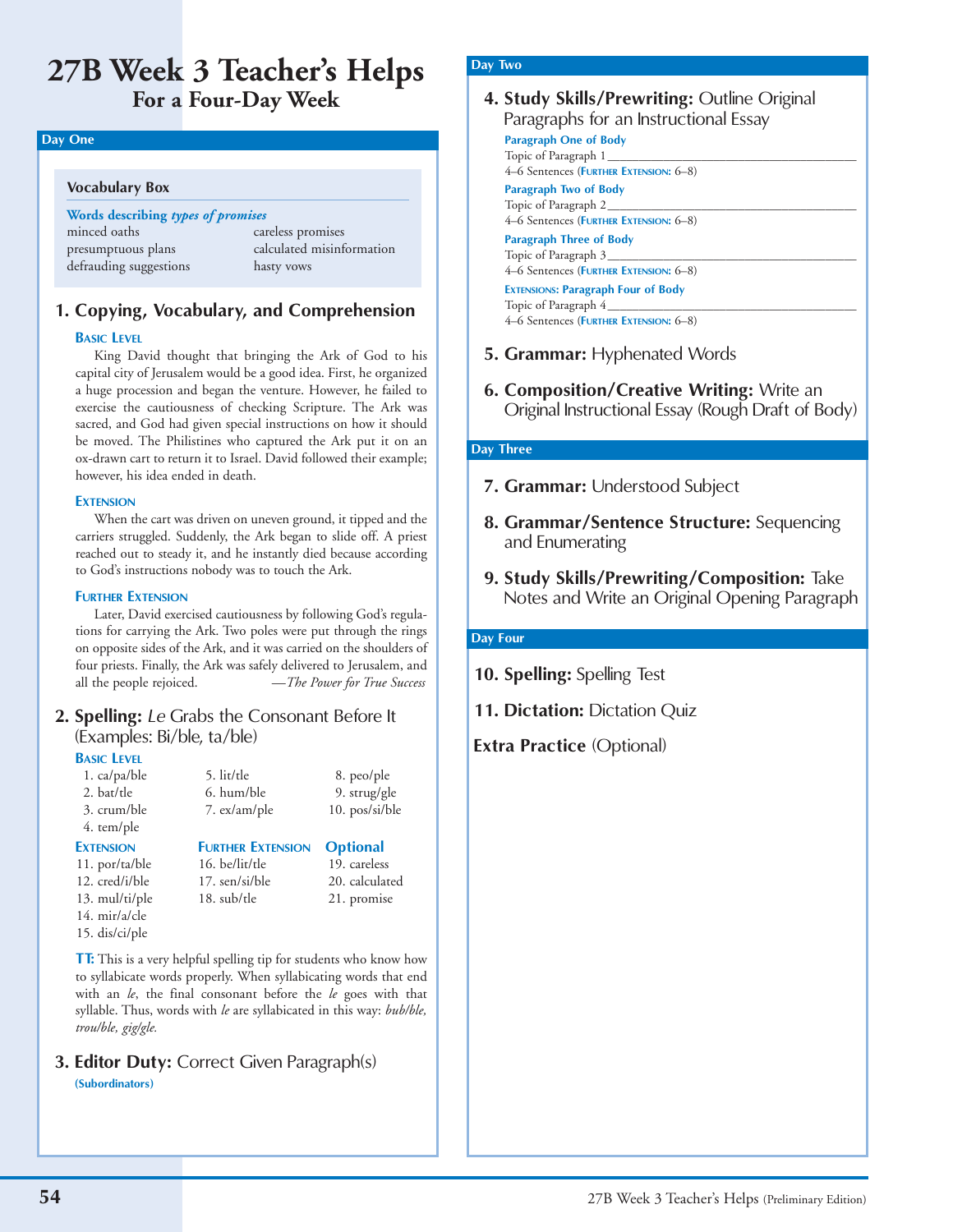# 27B Week 3 Answer Keys

#### ❑ **2b. Complete the following steps:**

- **1.** On the lines provided, write the words that follow this pattern.
- **2.** Syllabicate them as was done in the examples provided.

#### **BASIC LEVEL**

- 1. ca/pa/ble 6. hum/ble
- 2. bat/tle 7. ex/am/ple
- 3. crum/ble 8. peo/ple
- 4. tem/ple 9. strug/gle
- 5. lit/tle 10. pos/si/ble

- **EXTENSION FURTHER EXTENSION**
- 11. por/ta/ble 16. be/lit/tle
- 12. cred/i/ble 17. sen/si/ble
- 13. mul/ti/ple 18. sub/tle
- 14. mir/a/cle
- 15. dis/ci/ple

#### ❑ **3. Complete the following steps:**

- **1.** In the paragraphs provided, make corrections at the level directed by your teacher. **BASIC LEVEL:** Correct only the first paragraph. **EXTENSION:** Correct the first and second paragraphs. **FURTHER EXTENSION:** Correct all three paragraphs.
- **2.** In all of the paragraphs, highlight the subordinators.

perjury in our legal system **carries penalties** with it**,** bearing false witness in **B**iblical law had serious **Just aspenalties** attached to it. The penalties for **bearing** false witness under **B**iblical law could range from fines to death**,** depending upon the nature of the false testimony**. O**bviously**,** perjury is a serious offense in **S**cripture**.**

Jezebel was guilty of subornation of perjury, which is influencing someone else to perjure himself. First, her perjury caused **N**aboth**'s** death**. S**econdly**,** her perjury caused her to be **thrown** from the window to her death. Her blood spattered against the wall**,** and the dogs **ate** her flesh in fulfillment of **S**cripture**.**

God describes the destructiveness of perjury in the book of **P**roverbs. Proverbs 25:18 says, "A man that beareth false witness against his neighbour is a maul, and a sword, and a sharp arrow**."** God require**s two** witnesses to convict a perjurer**.**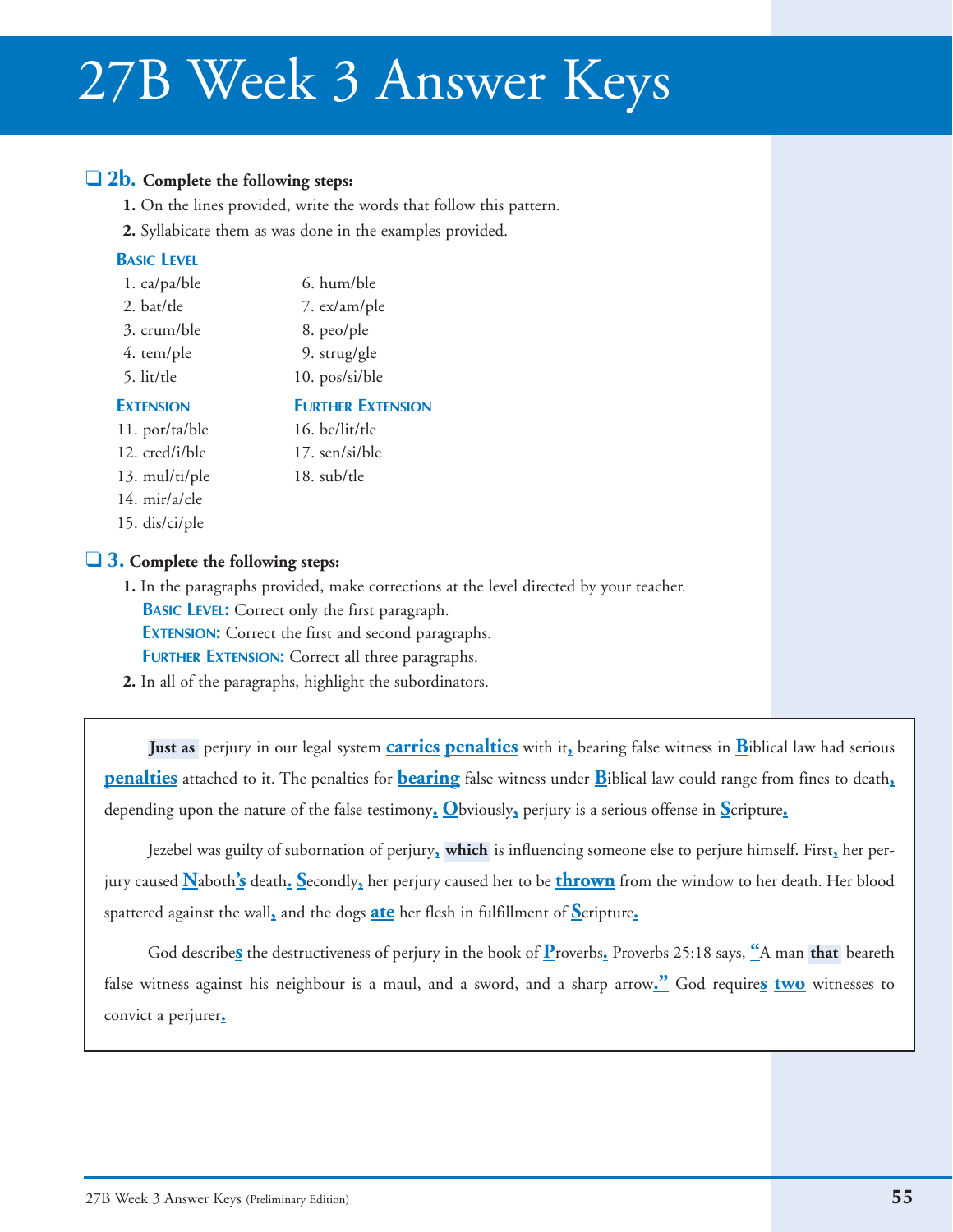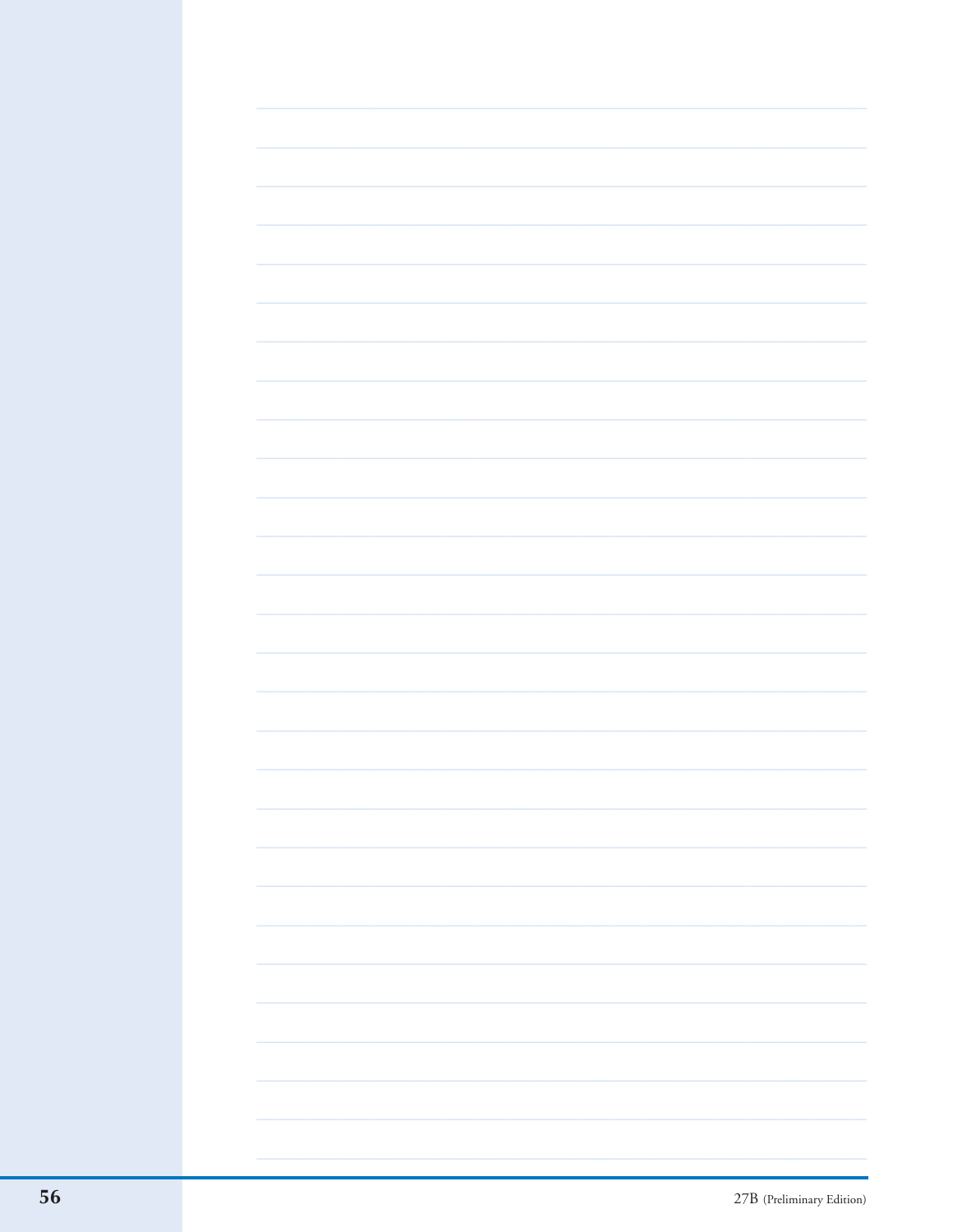## **27B Week 4 Teacher's Helps For a Five-Day Week**

#### **Day One**

#### **Vocabulary Box**

#### **Words describing** *types of promises*

minced oaths careless promises defrauding suggestions hasty vows

presumptuous plans calculated misinformation

#### **1. Copying, Vocabulary, and Comprehension BASIC LEVEL**

One science magazine's cover story recently spotlighted "The Twenty Greatest Unanswered Questions of Science." Questions were raised like, *How does a single cell become a human*? *What happened to the dinosaurs*? *Where did life begin*?

#### **EXTENSION**

Of course, with the limitation of being a secular source, the answers to these intriguing questions remained veiled in mystery and inaccuracy. The secular man embraces a worldview that is completely naturalistic. It leaves many major mysteries that create a lot of confusion. But there is more insight that we are not hearing from ordinary sources of information; they are found in God's created world.

#### **FURTHER EXTENSION**

A man named Job lived four thousand years ago and said that we can learn from the beasts, the birds, the earth, and the fish (Job 12:7–8). Think about that! A man living that many years ago, without any current "scientific education," had tremendous insight as to how we can learn about creation—even without any scientific method! *—Unlocking the Mysteries of Creation*

#### **2. Spelling:** Spellings for the *shun* Sound at the End of Words (Examples: salvation, question)

#### **BASIC LEVEL**

| 1. emotion | 5. infection | 8. relation  |
|------------|--------------|--------------|
| 2. motion  | 6. fraction  | 9. condition |
| 3. ration  | 7. function  | 10. section  |
| 4. action  |              |              |

| <b>EXTENSION</b> | <b>FURTHER EXTENSION Optional</b> |                    |
|------------------|-----------------------------------|--------------------|
| 11. protection   | 14. motivation                    | 17. misinformation |
| 12. deception    | 15. communication                 | 18. hasty          |
| 13. distortion   | 16. supplication                  | $19.$ vows         |

**TT:** The sound *shun* can be spelled various ways. Students will need to memorize the words that include this sound.

#### **Day Two**

**3. Editor Duty:** Correct Given Paragraph(s) **(Hyphenated Words, Spelling Errors)**

### **4. FURTHER EXTENSION:**

**Prewriting/Composition:** Take Notes and Write an Original Closing Paragraph

#### **Day Three**

- **5. Grammar:** Be, a Helper, Link Verbs
- **6. Grammar:** Helping Verbs and Verb Phrases

#### **Day Four**

- **7. Composition:** Edit and Revise
- **8. Grammar:** Negative Words/Double Negatives

#### **Day Five**

- **9. Spelling:** Spelling Test
- **10. Dictation:** Dictation Quiz
- **11. Composition:**  Final Copy Original Instructional Essay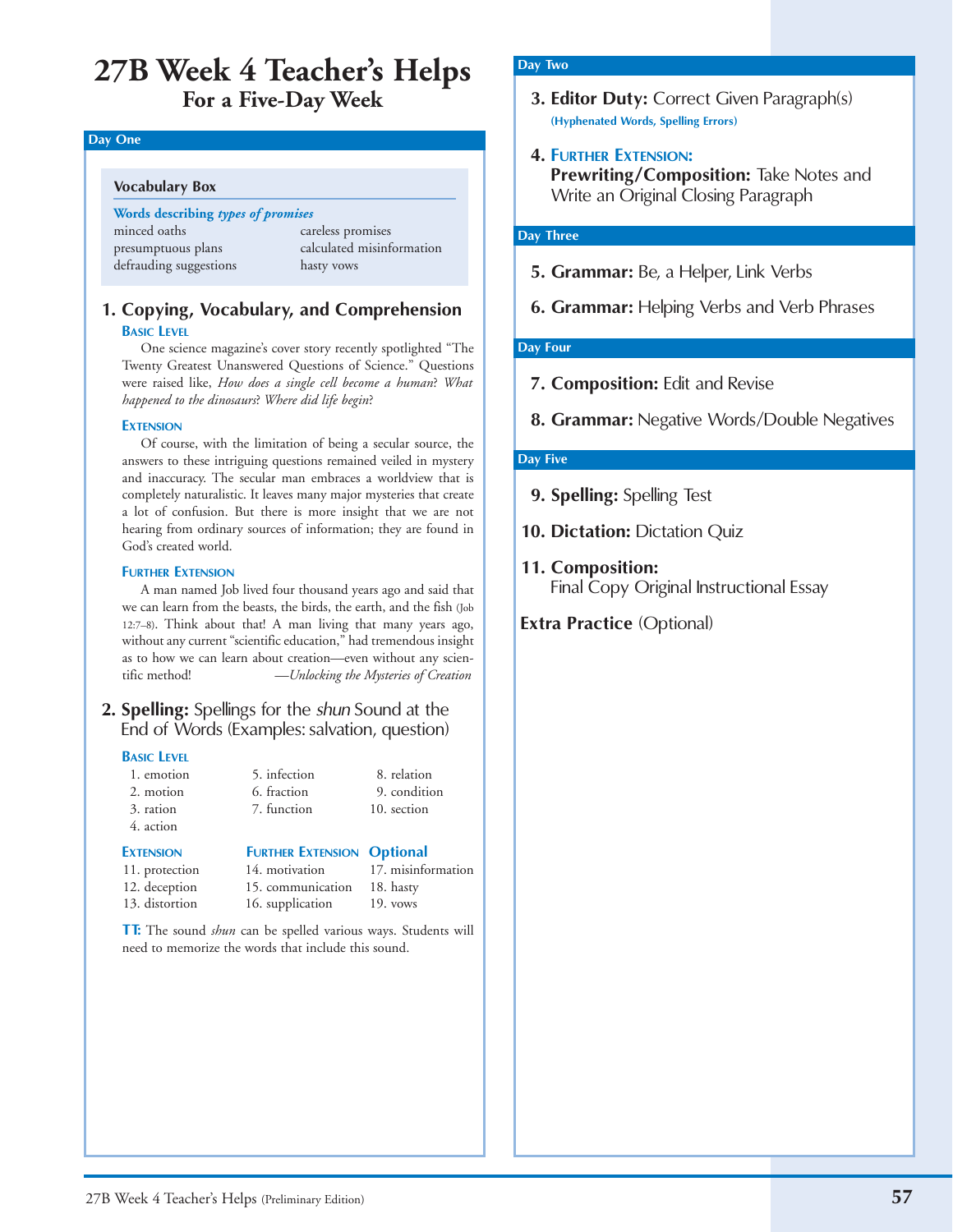### **27B Week 4 Teacher's Helps For a Four-Day Week**

#### **Day One**

#### **Vocabulary Box**

#### **Words describing** *types of promises* minced oaths careless promises

| minced oaths           | careless promises         |
|------------------------|---------------------------|
| presumptuous plans     | calculated misinformation |
| defrauding suggestions | hasty vows                |

#### **1. Copying, Vocabulary, and Comprehension BASIC LEVEL**

One science magazine's cover story recently spotlighted "The Twenty Greatest Unanswered Questions of Science." Questions were raised like, *How does a single cell become a human*? *What happened to the dinosaurs*? *Where did life begin*?

#### **EXTENSION**

Of course, with the limitation of being a secular source, the answers to these intriguing questions remained veiled in mystery and inaccuracy. The secular man embraces a worldview that is completely naturalistic. It leaves many major mysteries that create a lot of confusion. But there is more insight that we are not hearing from ordinary sources of information; they are found in God's created world.

#### **FURTHER EXTENSION**

A man named Job lived four thousand years ago and said that we can learn from the beasts, the birds, the earth, and the fish (Job 12:7–8). Think about that! A man living that many years ago, without any current "scientific education," had tremendous insight as to how we can learn about creation—even without any scientific method! *—Unlocking the Mysteries of Creation*

#### **2. Spelling:** Spellings for the *shun* Sound at the End of Words (Examples: salvation, question)

#### **BASIC LEVEL**

1. emotion 5. infection 8. relation 2. motion 6. fraction 9. condition 3. ration 7. function 10. section 4. action

#### **EXTENSION FURTHER EXTENSION Optional** 11. protection 14. motivation 17. misinformation 12. deception 15. communication 18. hasty 13. distortion 16. supplication 19. vows

**TT:** The sound *shun* can be spelled various ways. Students will need to memorize the words that include this sound.

#### **Day Two**

- **3. Editor Duty:** Correct Given Paragraph(s) **(Hyphenated Words, Spelling Errors)**
- **4. FURTHER EXTENSION: Prewriting/Composition:** Take Notes and Write an Original Closing Paragraph
- **5. Grammar:** Be, a Helper, Link Verbs

#### **Day Three**

- **6. Grammar:** Helping Verbs and Verb Phrases
- **7. Composition:** Edit and Revise
- **8. Grammar:** Negative Words/Double Negatives

#### **Day Four**

- **9. Spelling:** Spelling Test
- **10. Dictation:** Dictation Quiz
- **11. Composition:**  Final Copy Original Instructional Essay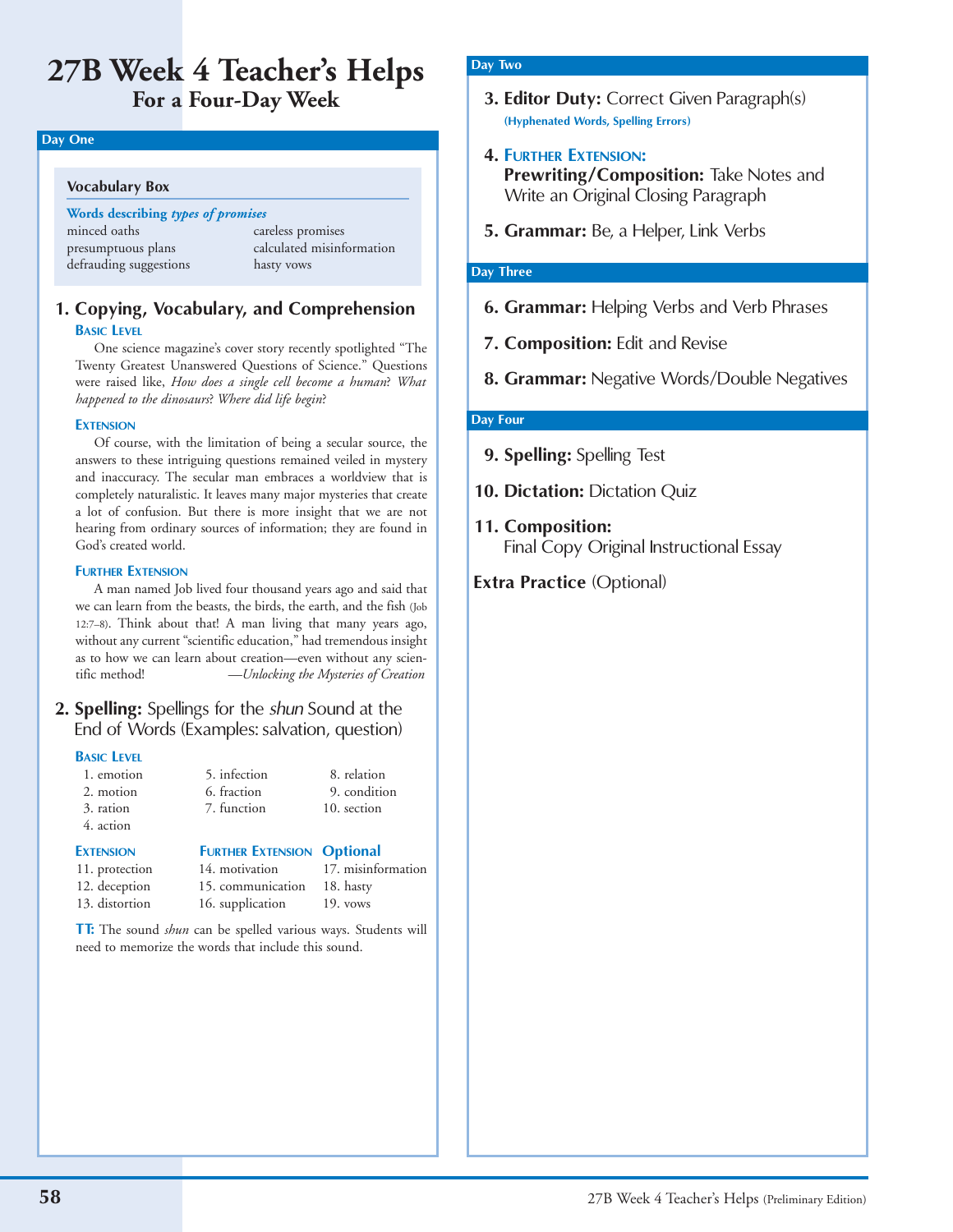# 27B Week 4 Answer Keys

#### ❑ **3. Complete the following steps:**

- **1.** In the paragraphs provided, make corrections at the level directed by your teacher. **BASIC LEVEL:** Correct only the first paragraph. **EXTENSION:** Correct the first and second paragraphs. **FURTHER EXTENSION:** Correct all three paragraphs.
- **2.** In the third paragraph, highlight the hyphenated two-word adjective.
- **3. EXTENSIONS:** In the first paragraph, highlight the misspelled words, and write their correct spellings above them if you have not already done so.

As believers, <mark>our</mark> bodyes are temples of the Holy Spirit. God will hold us personally responsible for what we do to them or allow to be done to them. We cannot relinques the responsibility for medical decisions to the doctor or to anyone else. God command<u>s</u> us to pray for wisdom, seek counsil , and make decisions based on the peace <u>G</u>od gives us. **(bodies, relinquish, counsel)**

By assuming primary responsibility for medical decisions**,** you will **have** a new motivation to become properly informed. You will also have a new attitude toward the doctor. He is now **an** advisor, not the one in control.

If a medical condition constitute<u>s</u> a life-threatening emergency<u>,</u> action must obviously be taken at once. In every other case**,** we have a responsibility to check out and confirm the diagnosis and treatment before following it. You should ask your doctor for any literature you can read related to your condition and check out library books on the subject. It is also good to get a second opinion from a doctor with a different philosophy of medicine—one who will not just automatically say what the first doctor said. That way you are getting **two** different opinions**.**

#### ❑ **5e. In the sentences provided, complete the following steps:**

**BASIC LEVEL:** Highlight all of the verbs.

**EXTENSIONS:** Highlight all of the verbs, and write above each verb which type of verb it is.

- **1.** ACT for action verbs
- **2.** INF for infinitives
- **3.** BHL for Be, a Helper, Link verbs

#### **ACT ACT**

1. Isaac Newton's famous experiment of **passing** light through a prism revealed the basic colors of the spectrum in natural light.

#### **ACT**

2. Mr. Newton then **constructed** a reflecting telescope for his further study of the light spectrum.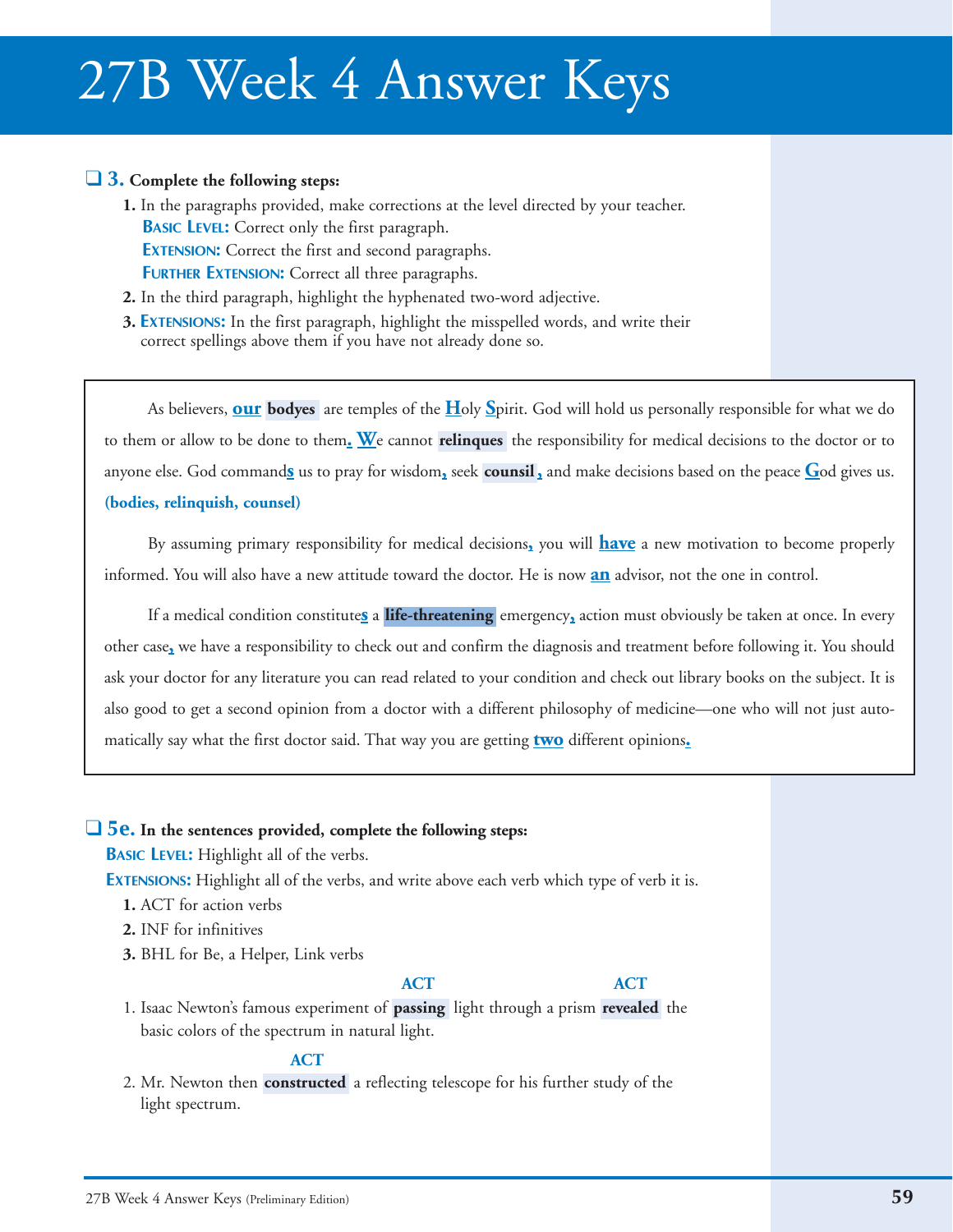3. A simple spectroscope **consists** of a light-tight box with a narrow entrance slit; a prism or grating; and a detector such as photographic plates, photo detectors, or the human eye.

#### **ACT**

4. Today scientists use advanced spectroscopes for many purposes.

#### **ACT ACT**

5. Spectroscopes **identify** the elements of metal alloys, **reveal** the presence of even

### **ACT**

the slightest impurity, and **measure** the composition of distant stars.

#### **BHL ACT**

6. The study of spectroscopy **can be traced** back to the early 1900s when a major

#### **BHL ACT**

revolution **was** brewing in the realm of atomic physics.

#### **BHL ACT ACT**

7. The revolution was led by a young Dane named Niels Bohr.

#### **ACT BHL BHL ACT** 8. His theories of the atom *introduced* a new idea that had never been considered before.

#### **BHL INF BHL**

9. His was the only theory to explain puzzling information that scientists had **ACT**

collected in the middle and late 1800s.

#### **BHL ACT ACT**

10. Bohr's predecessors had discovered that elements glowed with characteristic colors

#### **BHL ACT**

#### of light when they were heated.

#### **ACT**

11. Men such as Gustav Kirchhoff, Robert Bunsen, and William Crookes **studied**

#### **ACT**

these colors through an instrument they **called** a spectroscope.

#### **ACT ACT**

12. Much to their surprise, they **found** that a spectroscope **broke** an element's colored light into distinctive colored lines. **(***Colored* **is used as an adjective here.)**

#### **BHL** ACT

13. Apparently, every element had its own unique set of these lines, called spectral

#### **ACT**

lines, but no one **knew** why.

#### **ACT ACT**

14. Light on a substance **produces** spectral lines that clearly and accurately reveal its identity.

#### **ACT**

15. Niels Bohr won the 1922 Nobel Prize in physics for his revolutionary work in

#### **ACT BHL**

**explaining** why each element **has** its own characteristic spectral lines.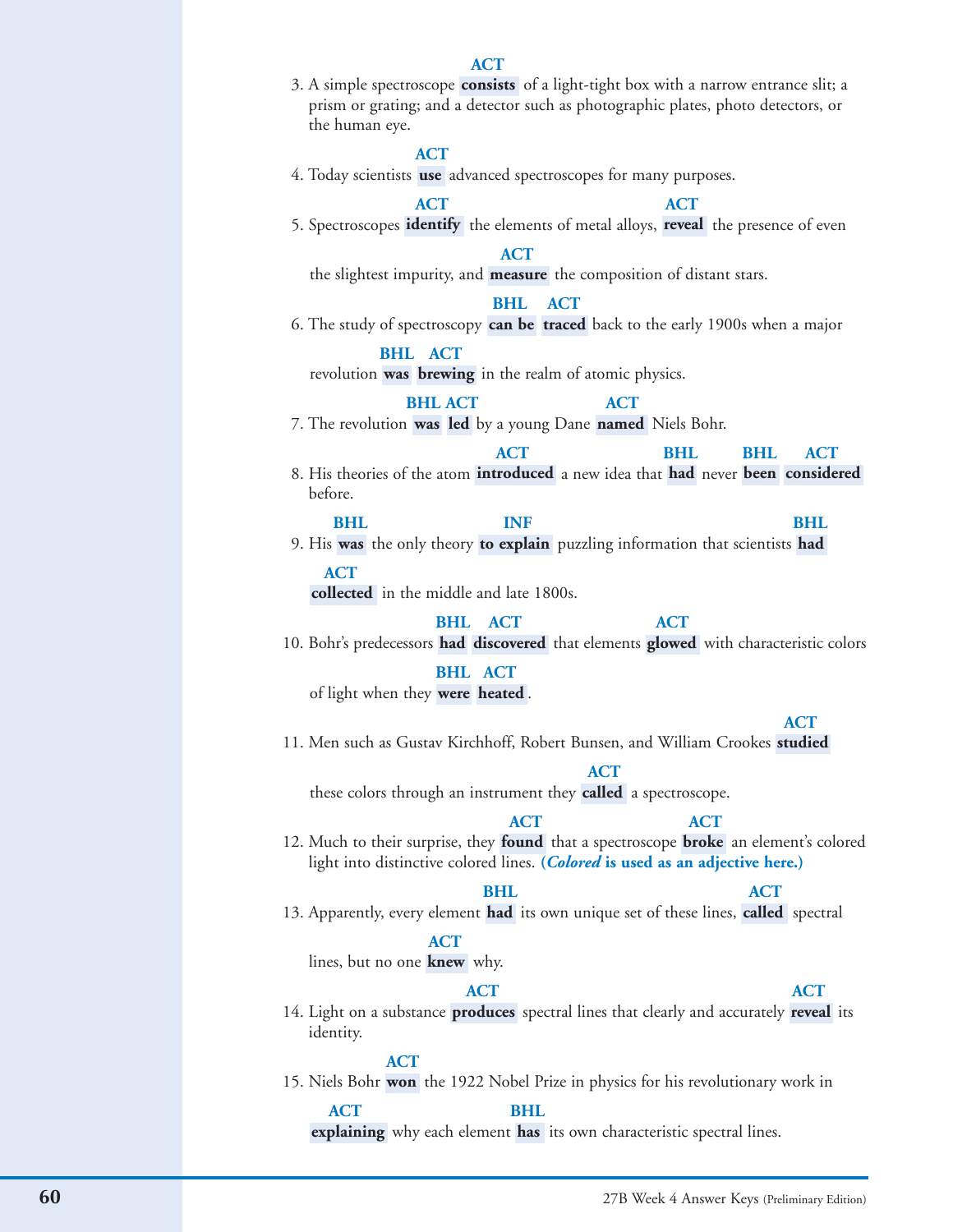❑ **6c. In the sentences provided, highlight the action verbs in one color and any helpers that go with them in another color. (You may highlight all BHL verbs with your second color.)**

Note: Do not highlight adverbs in the middle of the verb phrase.

**Example:** We should keep our hearts on God.

- 1. We **should** cautiously **guard** our words.
- 2. We **should** fully **understand** the concept of honesty.
- 3. God expressly **warns** that the tongue is an unruly evil which no one can tame.
- 4. He further **describes** the tongue as a fire that **defiles** the whole body.
- 5. Even though no man can fully tame the tongue, God is able to do so.
- 6. The reward of submissively **allowing** God to control our tongues is the ability to bring every other member of our beings under His control.
- 7. God's control is desperately **needed** in all our communication.
- 8. Many people actually **consider** euphemisms (mild words for something negative) to be the same as minced oaths.
- 9. Euphemisms **do** not actually *involve* swearing or using God's name in a negative way.
- 10. Euphemisms surprisingly **include** sayings such as "he **has fallen** in battle" or "she passed away."
- 11. To say thoughtlessly "by jove" is to swear by a foreign god's name.
- 12. We **should** never **swear** by heaven, by earth, or by anything else.
- 13. Presumptuous plans are those that are rashly made with confidence.
- 14. They actually *involve* venturing out without God's prior approval or direction.
- 15. One who **makes** presumptuous plans is unduly confident, arrogant, and ultimately **irreverent since he communicates** a willful spirit implying that he is in charge of all circumstances.
- 16. The warning God generously **gives** us in the book of James about presumptuous plans also **contains** practical steps **to avoid making** them.
- 17. It **says** that we **should** actually **make** plans.
- 18. We should carefully gather counsel.
- 19. We also **need** to remember that though we devise our own way, the Lord clearly directs our steps.
- 20. Planning **must be** fully **based** on the initial vision or direction the Lord has **given** to us along with the recognition that there **will** probably be a death to that vision before His supernatural fulfillment.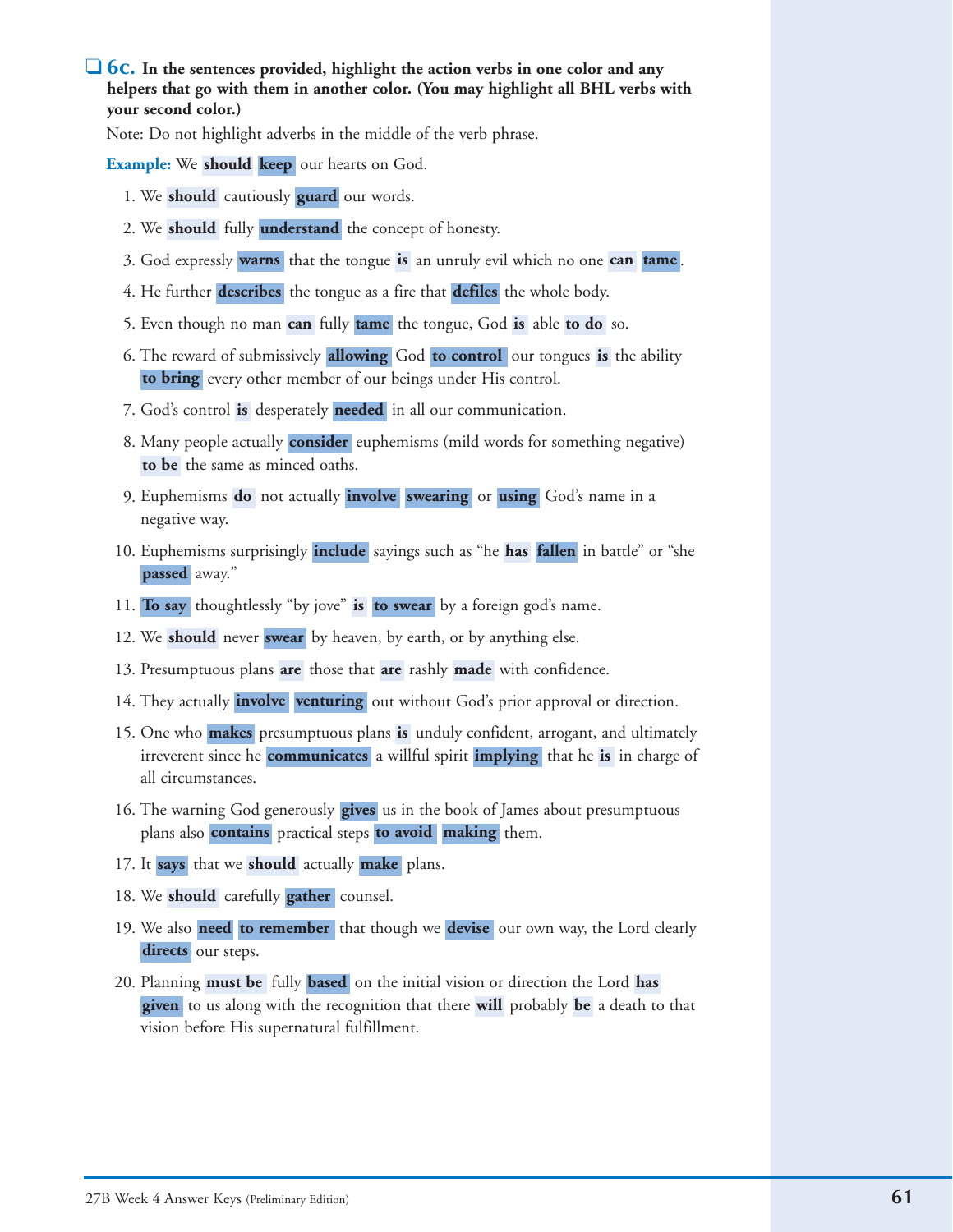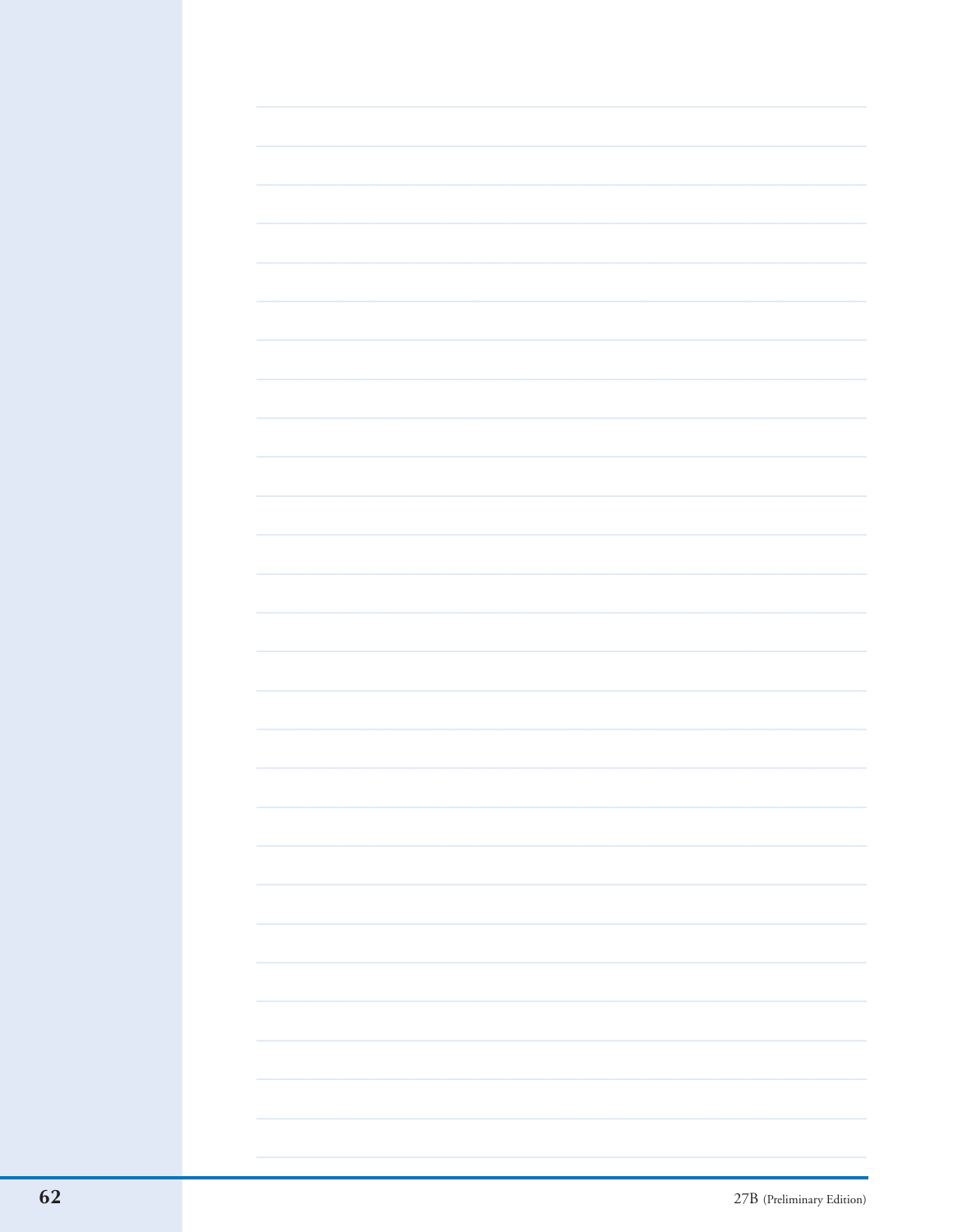### **28B Week 1 Teacher's Helps For a Five-Day Week**

#### **Day One**

#### **Vocabulary Box**

### **Words describing** *types of wrong attitudes*

| fresh      | brash       | impolite      |
|------------|-------------|---------------|
| indiscreet | rude        | disrespectful |
| vulgar     | impertinent |               |
| impudent   | insolent    |               |

#### **1. Copying, Vocabulary, and Comprehension**

#### **BASIC LEVEL**

The first aspect of honor is a spirit of reverence. A primary Hebrew word for *reverence* is *shachah*. It means "to depress oneself, to prostrate oneself in order to pay homage to one in authority, to bow down, to crouch, to fall down and do obeisance." The second aspect of honor is the concept of respect.

#### **EXTENSION**

During the Vietnam War, a group of soldiers was captured and held in a concentration camp. Routinely, they would be taken from their crude barracks and told to sign certain false documents or be tortured.

#### **FURTHER EXTENSION**

When a guard would come to the barrack's door and call out a prisoner's name, his fellow prisoners would whisper one phrase to him as he walked by. That phrase gave him the courage to maintain his integrity through excruciating torture. Each survivor continued to be challenged by this phrase. One of those prisoners later became United States congressman, Sam Johnson. The phrase that challenged them all was, "Return with honor!"

—*The Power for True Success*

#### **2. Spelling:** R-Controlled Words That Say Long *a* (Examples: bare, hair, bear)

#### **BASIC LEVEL**

| 1. prepare<br>2. fairly<br>3. baring | 4. carried<br>5. charity<br>6. carefully    |                |
|--------------------------------------|---------------------------------------------|----------------|
| <b>EXTENSION</b>                     | <b>Optional</b><br><b>FURTHER EXTENSION</b> |                |
| 7. preparing                         | 13. fresh<br>9. warily                      |                |
| 8. barely                            | 10. various                                 | 14. indiscreet |
|                                      | 11. comparing                               | 15. impudent   |
|                                      | 12. charitable                              |                |

**TT:** *R-controlled* means that the letter *r* controls the sound of the letter or letters that are before the *r*. There are several spellings for the r-controlled long *a* sound such as: *air* (fair), *ar* (caring), *are* (care), *ear* (bear).

#### **Day Two**

- **3. Editor Duty:** Correct Given Paragraph(s) **(Verb Phrases, BHL Verbs)**
- **4. Study Skills/Prewriting:** Key Word Outline

| <b>Paragraph One of Body</b>                        |
|-----------------------------------------------------|
| Topic of Paragraph 1                                |
| 4 Sentences                                         |
| (You may use up to eight words for sentence three.) |
| Paragraph Two of Body                               |
|                                                     |
| 2 Sentences                                         |
| <b>Paragraph Three of Body</b>                      |
| Topic of Paragraph 3                                |
| 5 Sentences                                         |
| (You may use up to eight words for sentence one.)   |
|                                                     |

#### **Day Three**

- **5. Grammar/Sentence Structure:**  Writing With Nouns and Pronouns
- **6. Composition/Creative Writing:** Write a Rough Draft From a Key Word Outline

#### **Day Four**

- **7. Sentence Structure:** *Ing* Openers
- **8. Composition:** Edit and Revise
- **9. Sentence Structure:** Words That Show Order or Sequence

#### **Day Five**

- **10. Spelling:** Spelling Test
- **11. Dictation:** Dictation Quiz
- **12. Composition:** Final Copy Informative Essay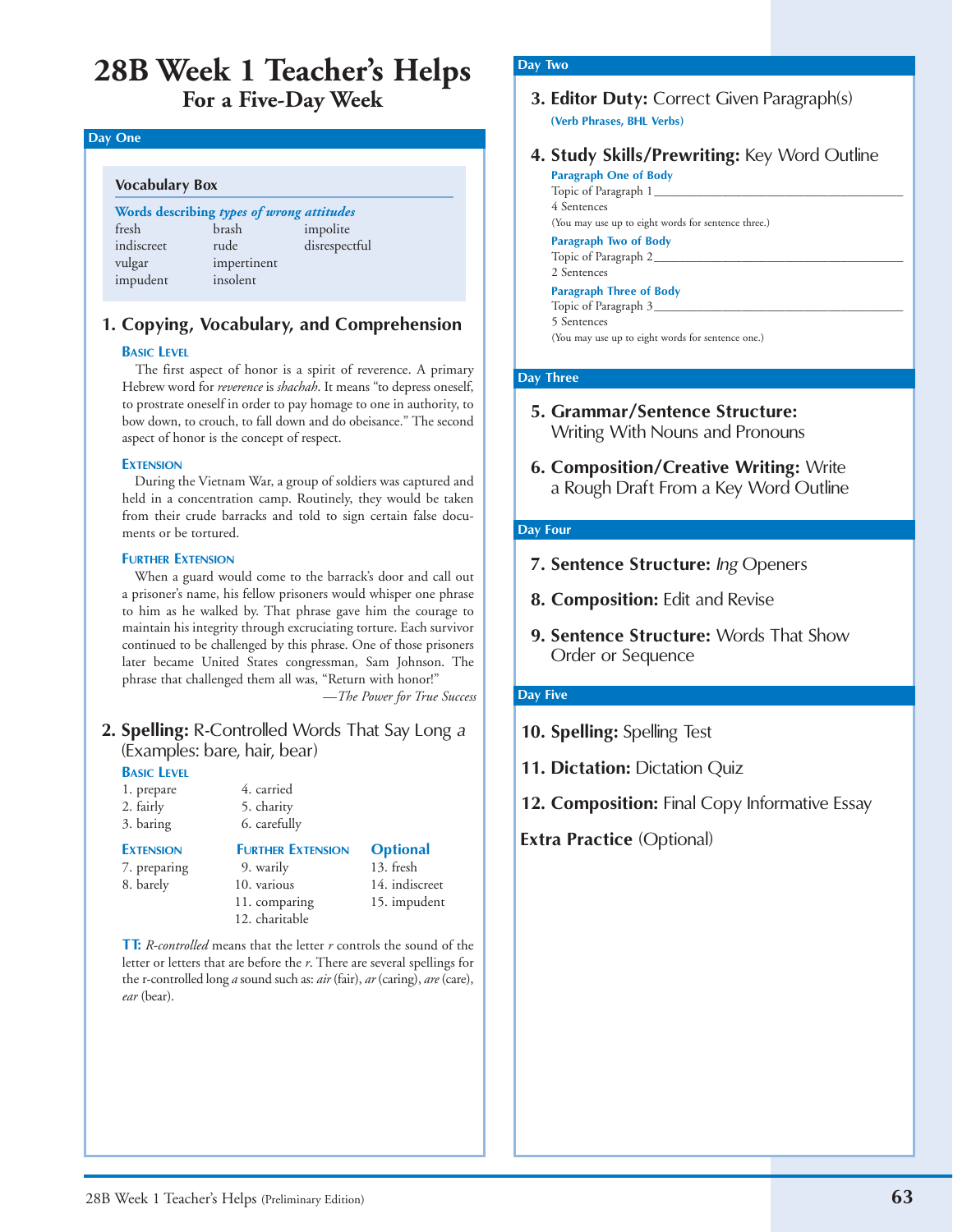# **28B Week 1 Teacher's Helps**

**For a Four-Day Week**

#### **Day One**

#### **Vocabulary Box**

| Words describing types of wrong attitudes |             |               |  |
|-------------------------------------------|-------------|---------------|--|
| fresh                                     | brash       | impolite      |  |
| indiscreet                                | rude        | disrespectful |  |
| vulgar                                    | impertinent |               |  |
| impudent                                  | insolent    |               |  |

#### **1. Copying, Vocabulary, and Comprehension**

#### **BASIC LEVEL**

The first aspect of honor is a spirit of reverence. A primary Hebrew word for *reverence* is *shachah*. It means "to depress oneself, to prostrate oneself in order to pay homage to one in authority, to bow down, to crouch, to fall down and do obeisance." The second aspect of honor is the concept of respect.

#### **EXTENSION**

During the Vietnam War, a group of soldiers was captured and held in a concentration camp. Routinely, they would be taken from their crude barracks and told to sign certain false documents or be tortured.

#### **FURTHER EXTENSION**

When a guard would come to the barrack's door and call out a prisoner's name, his fellow prisoners would whisper one phrase to him as he walked by. That phrase gave him the courage to maintain his integrity through excruciating torture. Each survivor continued to be challenged by this phrase. One of those prisoners later became United States congressman, Sam Johnson. The phrase that challenged them all was, "Return with honor!"

—*The Power for True Success*

### **2. Spelling:** R-Controlled Words That Say Long *a* (Examples: bare, hair, bear)

#### **BASIC LEVEL**

| <b>EXTENSION</b> | <b>FURTHER EXTENSION</b> | <b>Optional</b> |  |
|------------------|--------------------------|-----------------|--|
| 3. baring        | 6. carefully             |                 |  |
| 2. fairly        | 5. charity               |                 |  |
| 1. prepare       | 4. carried               |                 |  |

7. preparing 9. warily 13. fresh 8. barely 10. various 14. indiscreet 11. comparing 15. impudent 12. charitable

**TT:** *R-controlled* means that the letter *r* controls the sound of the letter or letters that are before the *r*. There are several spellings for the r-controlled long *a* sound such as: *air* (fair), *ar* (caring), *are* (care), *ear* (bear).

**3. Editor Duty:** Correct Given Paragraph(s) **(Verb Phrases, BHL Verbs)**

#### **Day Two**

**4. Study Skills/Prewriting:** Key Word Outline

```
Paragraph One of Body
Topic of Paragraph 1_
4 Sentences
(You may use up to eight words for sentence three.)
Paragraph Two of Body
Topic of Paragraph 2_
```
2 Sentences **Paragraph Three of Body**

Topic of Paragraph 3\_ 5 Sentences

(You may use up to eight words for sentence one.)

- **5. Grammar/Sentence Structure:**  Writing With Nouns and Pronouns
- **6. Composition/Creative Writing:** Write a Rough Draft From a Key Word Outline

#### **Day Three**

- **7. Sentence Structure:** *Ing* Openers
- **8. Composition:** Edit and Revise
- **9. Sentence Structure:** Words That Show Order or Sequence

#### **Day Four**

- **10. Spelling:** Spelling Test
- **11. Dictation:** Dictation Quiz
- **12. Composition:** Final Copy Informative Essay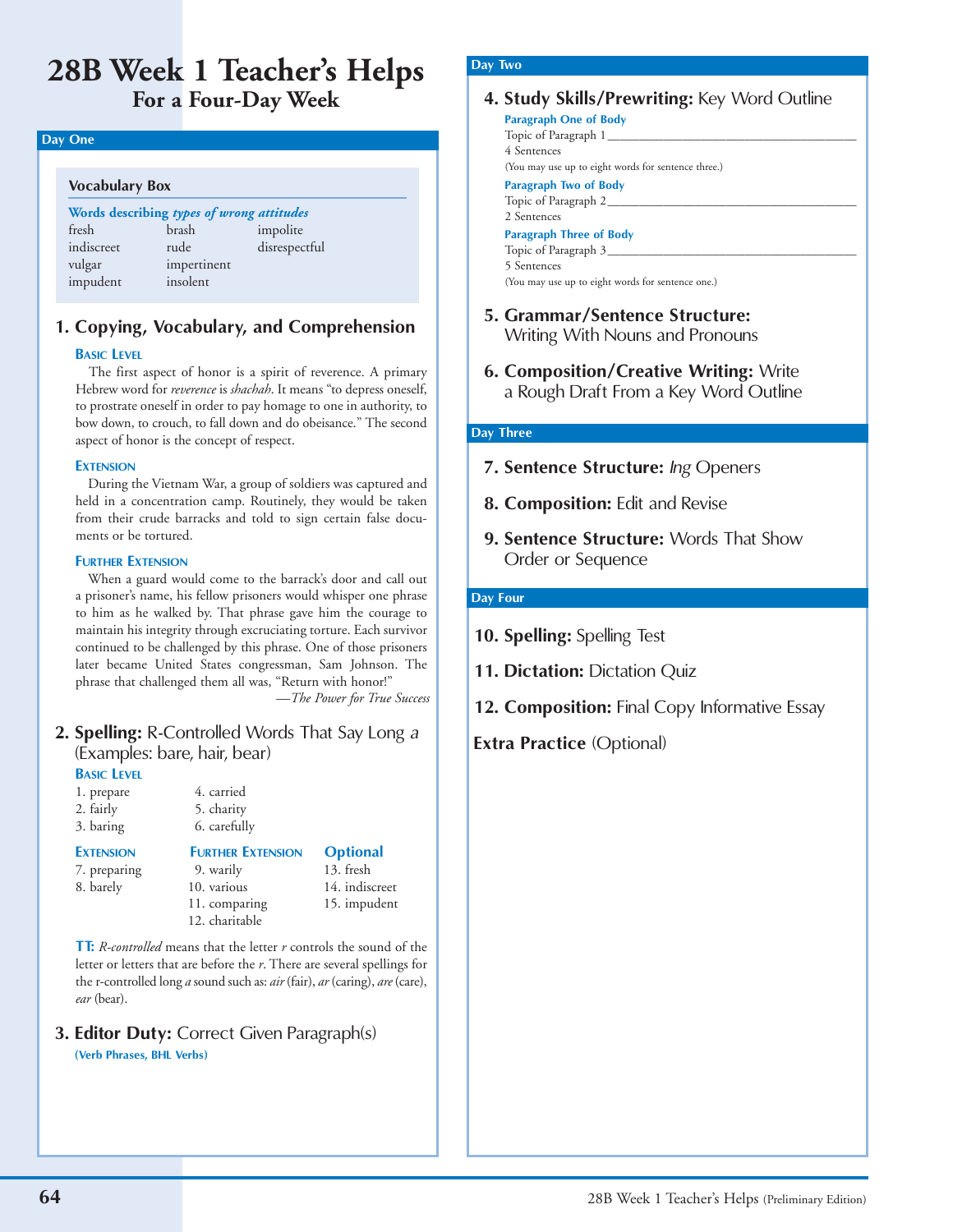# 28B Week 1 Answer Keys

#### ❑ **3. Complete the following steps:**

- **1.** In the paragraphs provided, make corrections at the level directed by your teacher. **BASIC LEVEL:** Correct only the first paragraph. **EXTENSION:** Correct the first and second paragraphs. **FURTHER EXTENSION:** Correct all three paragraphs.
- **2.** In the first paragraph, highlight all of the verb phrases. (A verb phrase consists of two or more verbs.)
- **3.** In the second paragraph, highlight all of the BHL verbs.

The original hearers of **J**esus**'** words **were J**ews who were under the dominion of the **R**oman **E**mpire. They were looking for a military deliverer who would throw off the unwanted yoke of **R**oman rule. To the disciples who listened to the Sermon on the Mount, a slap on the face very well **could have indicated** a military officer responding to lack of respect or impertinence from a **J**ew. A settlement of only a coat in a lawsuit was a painful reminder of the poverty that they were experiencing under God's discipline.

 $\overline{\text{Being}}$  compelled to walk a mile  $\overline{\text{was}}$  a legal requirement that the  $\overline{\text{R}}$ oman soldiers  $\overline{\text{could}}$  demand of any Hebrew man twelve years of age or older. Roman soldiers would force Jewish citizens to carry weapons and supplies for them. This regulation <mark>may have been</mark> the grounds for forcing <u>S</u>imon of <u>C</u>yrene to carry the cross of **J**esus to the crucifixion site<u>.</u>

Giving to those who ask could have been a reference to the tax collectors of the day who had many ways of extracting money for the **R**oman government. The historical background of **M**atthew 5:38–42 reinforce**s** the interpretation that it is **G**od **W**ho bring**s** punishment to **an** offender. For this reason**,** the punishment should not be resisted; nor should those who bring the punishment be looked upon as evil.

#### ❑ **5c. In the sentences provided, write an appropriate pronoun above the italicized noun.**

- 1. The military occupation of the Roman armies was a constant reminder to the nation of Israel of God's discipline upon **them**.
- 2. When **he** had an opportunity to smite Saul, David instead revealed the Godly attitude that **he** had toward authorities.
- 3. When King Zedekiah tried to flee, **he** and his family were captured and severely punished.
- 4. The king resisted the Lord's warning, and **he** put Jeremiah in prison.
- 5. When the king of Israel tried to flee, **he** and his sons were captured.
- 6. The king's sons were killed, and then **his** eyes were put out.

**Teacher Tip:** Do not wrong in the Editor Duty in which your student put in or omitted questionable commas. Comma usage is highly subjective. Your student may the author did not and vice versa.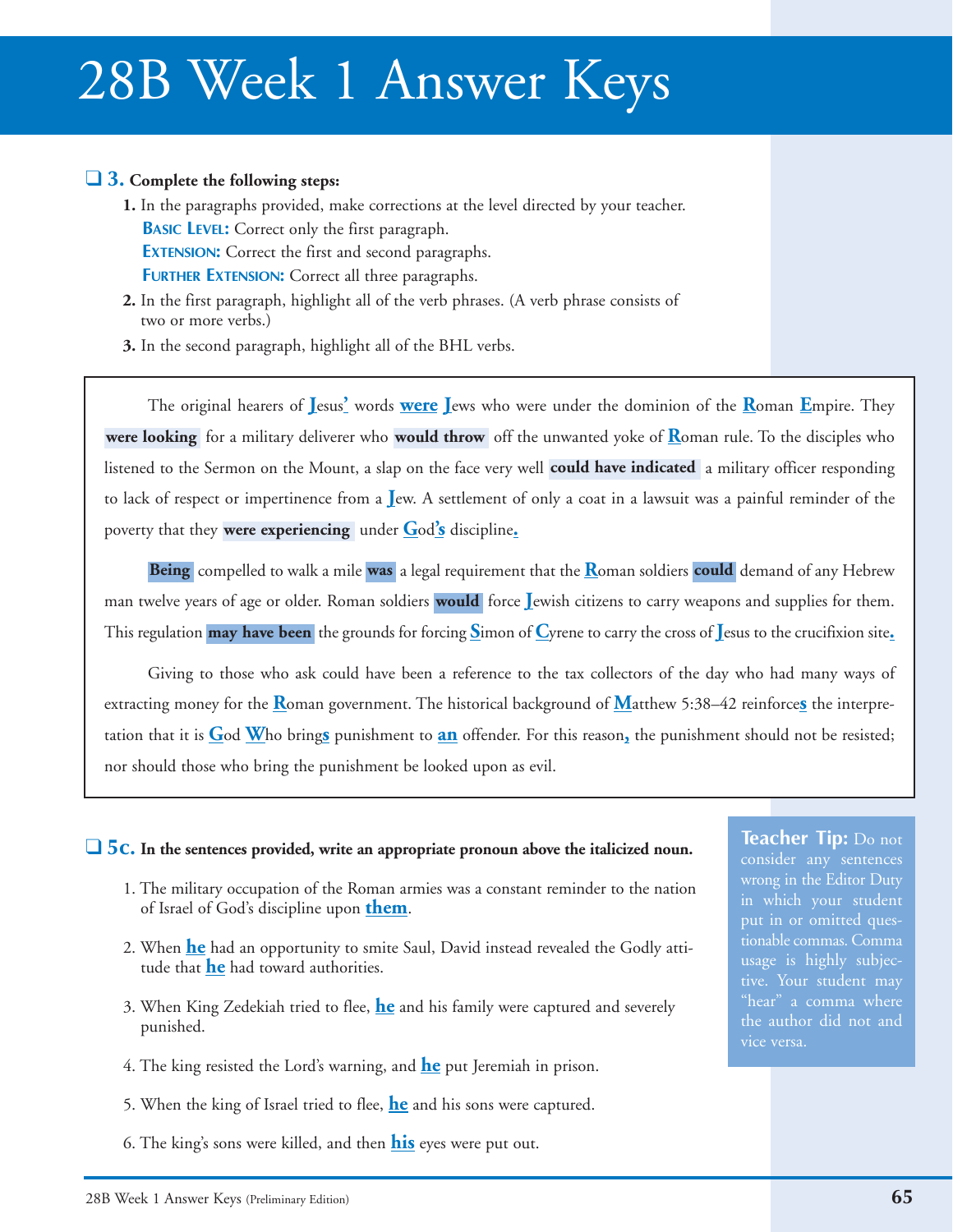- 7. Scriptural testimonies abound to confirm the fact that God sends punishment to those who forsake **His** way.
- 8. God is the Judge of all the earth, and **He** works through those in authority to carry out His judgments.
- 9. When the deeper truths of a passage are understood, **they** will shed new light on the basic concepts of the ways of God.
- 10. This passage demonstrates the attitudes believers should have when **they** suffer for **their** faults.
- 11. God uses human authorities to carry out **His** program of discipline, retribution, and character training.
- 12. God even uses the wrath of men to praise **Himself**, and the remainder of wrath **He** restrains.
- 13. Christ demonstrated the instruction of Matthew 5:38–42 when **He** died for our sins.
- 14. Jesus "turned the other cheek" when the soldiers smote **Him** and spat upon **Him**.
- 15. Jesus walked the "second mile" by carrying the load of our sin as **He** went to the cross.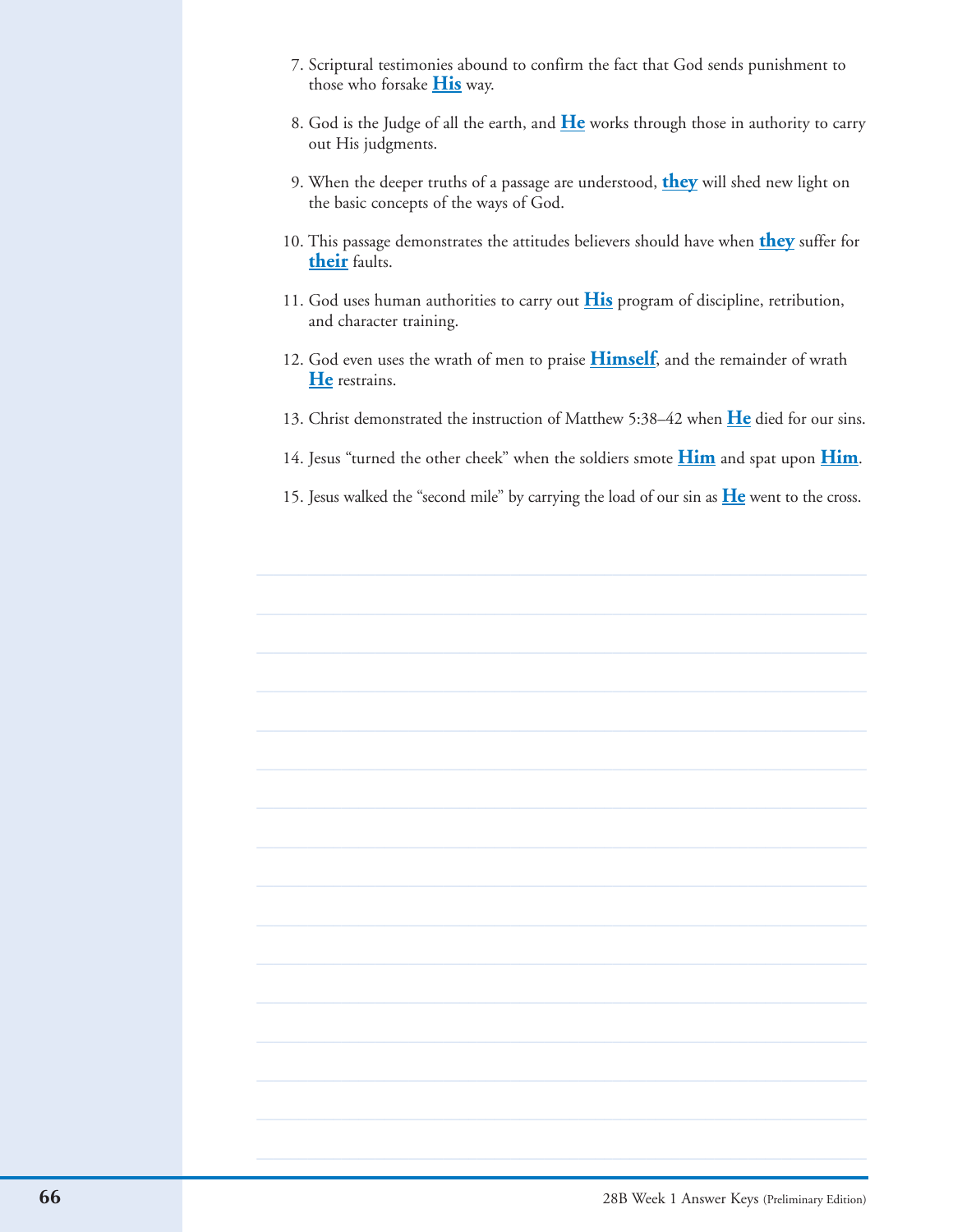### **28B Week 2 Teacher's Helps For a Five-Day Week**

#### **Day One**

#### **Vocabulary Box**

|       | Words describing types of wrong attitudes |              |          |
|-------|-------------------------------------------|--------------|----------|
| fresh |                                           | <b>brash</b> | impolite |

| <u>DI 6511</u> |
|----------------|
| rude           |
| impertinent    |
| insolent       |
|                |

# disrespectful

#### **1. Copying, Vocabulary, and Comprehension**

#### **BASIC LEVEL**

When you deposit money in a savings account at a bank, the bank pays you interest. The amount of interest you receive from the bank on your investment varies depending on several factors. You should carefully consider the amount of money that you invest, the rate at which the bank pays interest on your investment, the length of time you invest your money, and how often the bank pays interest on your investment (how often the interest is compounded).

#### **EXTENSION**

Usually you can start a savings account at a bank with a small amount of money. However, the more money you invest, the more you will receive in interest. Interest is figured as a percentage of the money you have invested, and the higher the rate of return, the larger the return will be on your investment.

#### **FURTHER EXTENSION**

The length of time that money is invested in a savings account also affects the amount of interest that is earned on the investment. Generally, the longer the money is invested, the more interest it will earn. Simple interest is found when interest is figured only on the original investment. Compound interest is figured on both the original investment and any interest that has been accrued. The more times the interest is compounded, the larger the return. —*Wisdom Booklet 28*

#### **2. Spelling:** Pinched Diphthongs (Examples: foul, fowl)

#### **BASIC LEVEL**

| 1. plowshare            | 5. coward                | 9. groundbreaking |
|-------------------------|--------------------------|-------------------|
| 2. bowed                | 6. downward              | 10. counter       |
| 3. frowning<br>4. crown | 7. however<br>8. ground  | 11. outcast       |
|                         |                          |                   |
| <b>EXTENSION</b>        | <b>FURTHER EXTENSION</b> | <b>Optional</b>   |
| 12. powerful            | 15. countenance          | 17. vulgar        |
| 13. crowded             | 16. counterfeit          | 18. brash         |

**TT:** A *diphthong* is a combination of vowels that does not make the short vowel sound nor the long vowel sound. The *pinched diphthong* sound is the sound one makes when he is pinched— "Ouch!"

#### **Day Two**

- **3. Editor Duty:** Correct Given Paragraph(s) **(Sequencing Words, Pronouns)**
- **4. Study Skills/Prewriting:** Key Word Outline

| <b>Paragraph One of Body</b>                        |
|-----------------------------------------------------|
| Topic of Paragraph 1                                |
| 3 Sentences                                         |
| (You may use up to ten words for sentence three.)   |
| Paragraph Two of Body                               |
| Topic of Paragraph 2                                |
| 3 Sentences                                         |
| (You may use up to eight words for sentence three.) |
| <b>Paragraph Three of Body</b>                      |
| Topic of Paragraph 3                                |
| 5 Sentences                                         |
|                                                     |

#### **Day Three**

- **5. Grammar:** Coordinating Conjunctions
- **6. Composition/Creative Writing:** Write a Rough Draft From a Key Word Outline
- **7. Structural Analysis:** Change *y* to *i* When Adding *es* to Words

#### **Day Four**

- **8. FURTHER EXTENSION: Prewriting/Composition:** Take Notes and Write an Original Closing Paragraph
- **9. Grammar:** Past Participles
- **10. Composition:** Edit and Revise

#### **Day Five**

- **11. Spelling:** Spelling Test
- **12. Dictation:** Dictation Quiz
- 13. Composition: Final Copy Informative Essay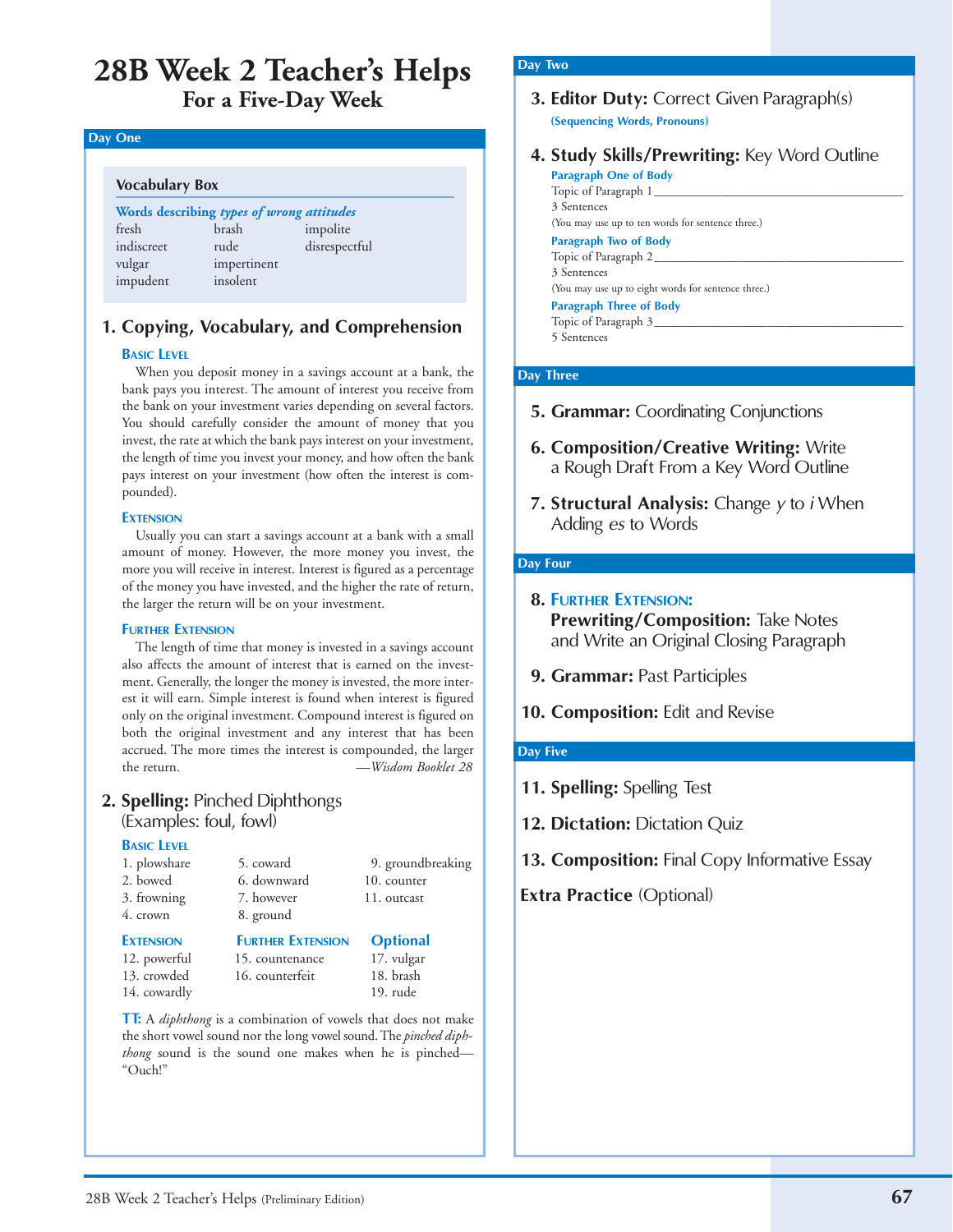# **28B Week 2 Teacher's Helps**

**For a Four-Day Week**

#### **Day One**

#### **Vocabulary Box**

#### **Words describing** *types of wrong attitudes*

| fresh      | brash       | impolite      |
|------------|-------------|---------------|
| indiscreet | rude        | disrespectful |
| vulgar     | impertinent |               |
| impudent   | insolent    |               |
|            |             |               |

#### **1. Copying, Vocabulary, and Comprehension**

#### **BASIC LEVEL**

When you deposit money at a savings account in a bank, the bank pays you interest. The amount of interest you receive from the bank on your investment varies depending on several factors. You should carefully consider the amount of money that you invest, the rate at which the bank pays interest on your investment, the length of time you invest your money, and how often the bank pays interest on your investment (how often the interest is compounded).

#### **EXTENSION**

Usually you can start a savings account at a bank with a small amount of money. However, the more money you invest, the more you will receive in interest. Interest is figured as a percentage of the money you have invested, and the higher the rate of return, the larger the return will be on your investment.

#### **FURTHER EXTENSION**

The length of time that money is invested in a savings account also affects the amount of interest that is earned on the investment. Generally, the longer the money is invested, the more interest it will earn. Simple interest is found when interest is figured only on the original investment. Compound interest is figured on both the original investment and any interest that has been accrued. The more times the interest is compounded, the larger the return. —*Wisdom Booklet 28*

#### **2. Spelling:** Pinched Diphthongs (Examples: foul, fowl)

#### **BASIC LEVEL**

| 1. plowshare<br>2. bowed<br>3. frowning<br>4. crown | 5. coward<br>6. downward<br>7. however<br>8. ground | 9. groundbreaking<br>10. counter<br>11. outcast |
|-----------------------------------------------------|-----------------------------------------------------|-------------------------------------------------|
| <b>EXTENSION</b>                                    | <b>FURTHER EXTENSION</b>                            | <b>Optional</b>                                 |
| 12. powerful                                        | 15. countenance                                     | 17. vulgar                                      |
| 13. crowded                                         | 16. counterfeit                                     | 18. brash                                       |

14. cowardly 19. rude **TT:** A *diphthong* is a combination of vowels that does not make

- the short vowel sound nor the long vowel sound. The *pinched diphthong* sound is the sound one makes when he is pinched— "Ouch!"
- **3. Editor Duty:** Correct Given Paragraph(s) **(Sequencing Words, Pronouns)**

#### **Day Two**

**4. Study Skills/Prewriting:** Key Word Outline **Paragraph One of Body** Topic of Paragraph 1\_ 3 Sentences

(You may use up to ten words for sentence three.) **Paragraph Two of Body** Topic of Paragraph 2\_ 3 Sentences (You may use up to eight words for sentence three.) **Paragraph Three of Body** Topic of Paragraph 3\_ 5 Sentences

- **5. Grammar:** Coordinating Conjunctions
- **6. Composition/Creative Writing:** Write a Rough Draft From a Key Word Outline

#### **Day Three**

- **7. Structural Analysis:** Change *y* to *i* When Adding *es* to Words
- **8. FURTHER EXTENSION: Prewriting/Composition:** Take Notes and Write an Original Closing Paragraph
- **9. Grammar:** Past Participles
- **10. Composition:** Edit and Revise

#### **Day Four**

- **11. Spelling:** Spelling Test
- **12. Dictation:** Dictation Quiz
- **13. Composition:** Final Copy Informative Essay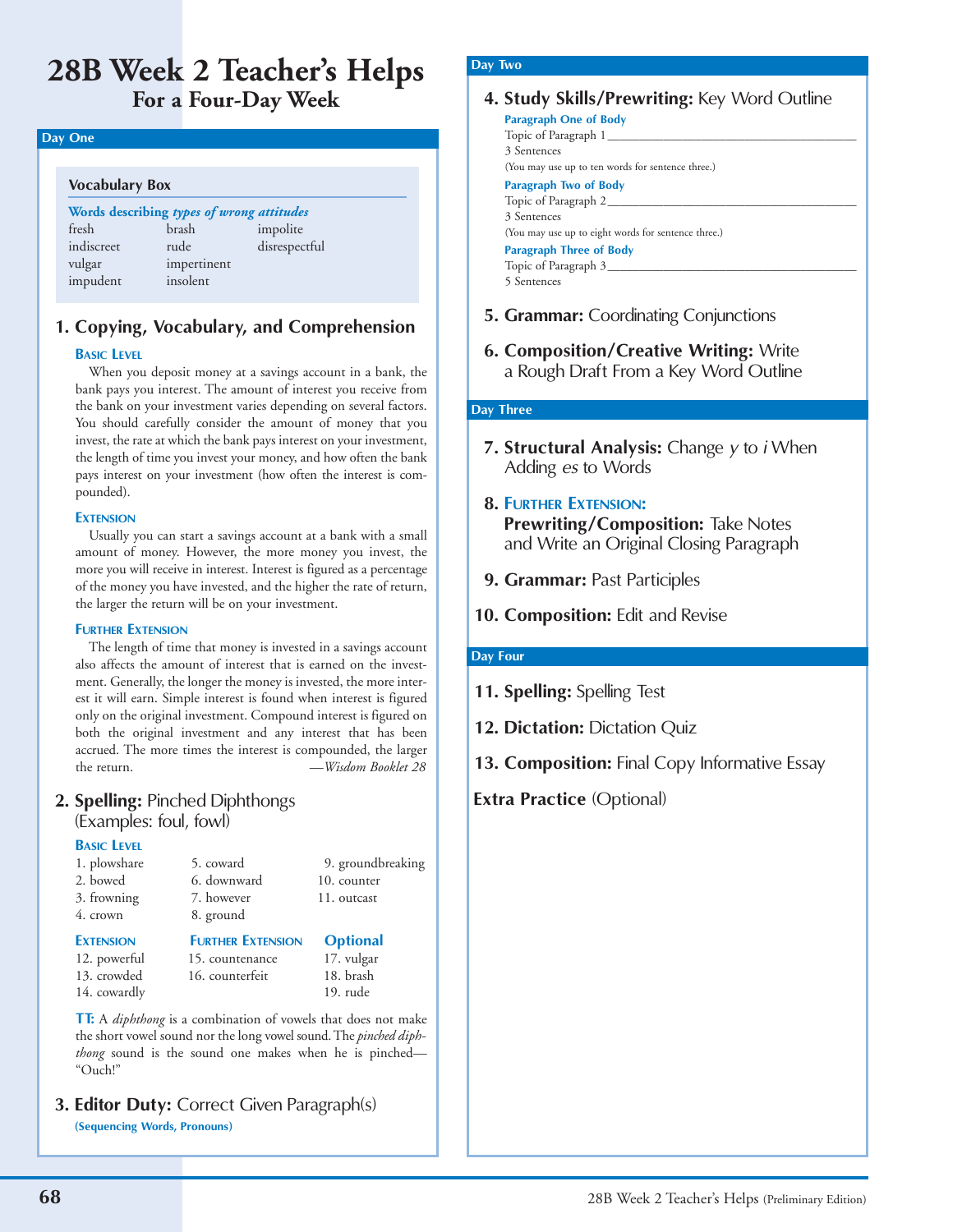# 28B Week 2 Answer Keys

#### ❑ **3. Complete the following steps:**

- **1.** In the paragraphs provided, make corrections at the level directed by your teacher. **BASIC LEVEL:** Correct only the first paragraph. **EXTENSION:** Correct the first and second paragraphs. **FURTHER EXTENSION:** Correct all three paragraphs.
- **2.** Highlight all of the sequencing words, and place commas after them where needed if you have not already done so.
- **3.** In the first paragraph, highlight all of the pronouns.

 $\bf{W}$ hen the day came for  $\bf{M}$ arinus to receive the prized rank of centurion,  $\bf{he}$  went before the  $\bf{R}$ oman magistrate for the official ceremony. <u>S</u>uddenly another soldier strode up to the magistrate, and in a cutting voice he objected to  $M$ arinus<sup>'</sup> appointment. His announcement was that  $M$ arinus was a  $C$ hristian and would not sacrifice to the emperors. argued that **M**arinus should not be allowed to share the honors that belonged to the **R**omans according to **Then he** the ancient laws**.**

The magistrate was deeply troubled by the accusation**. H**e turned to **M**arinus and asked him if he was indeed a **C**hristian**. M**arius affirmed that he was a believer and would not bow to the emperor. The leaders gave him three hours to reconsider his stand**.**

, at the end of the three hours**, M**arinus answered with clarity and conviction**,** "I have **chosen** to hold **Finally** fast to the **G**od who**m I** serve and to **H**is **S**on**,** the **L**ord **J**esus **C**hrist**." ,** executioners **were** signaled**,** and **Next M**arinus was **taken** from the court to the place where he would seal his life with the witness of his lips. **I**n the higher court of heaven**,** he was **given an** honor of far greater worth and authority—**an** eternal crown of life**.**

#### ❑ **5d. In the sentences provided, complete the following steps:**

- **1.** Combine each set of sentences into one sentence by putting a comma and a coordinating conjunction between them.
- **2.** Highlight the coordinating conjunction (CC) that you placed in each sentence.
- **3.** Underline the complete sentence on each side of the CC.

Note: Be sure that the second part is not capitalized since it is now part of a new sentence, rather than a sentence on its own.

**Example:** We should mourn over sin, and we should be truly repentant.

1. The dilemma that Marinus faced that day explains why many early church leaders <u>warned Christians not to volunteer for Roman military service</u>, **for** they could be overcome with the pagan practices of the Romans.

**Teacher Tip:** Do not wrong in the Editor Duty in which your stuwith a semicolon rather than inserting a period and starting a new sentence. Be glad he can use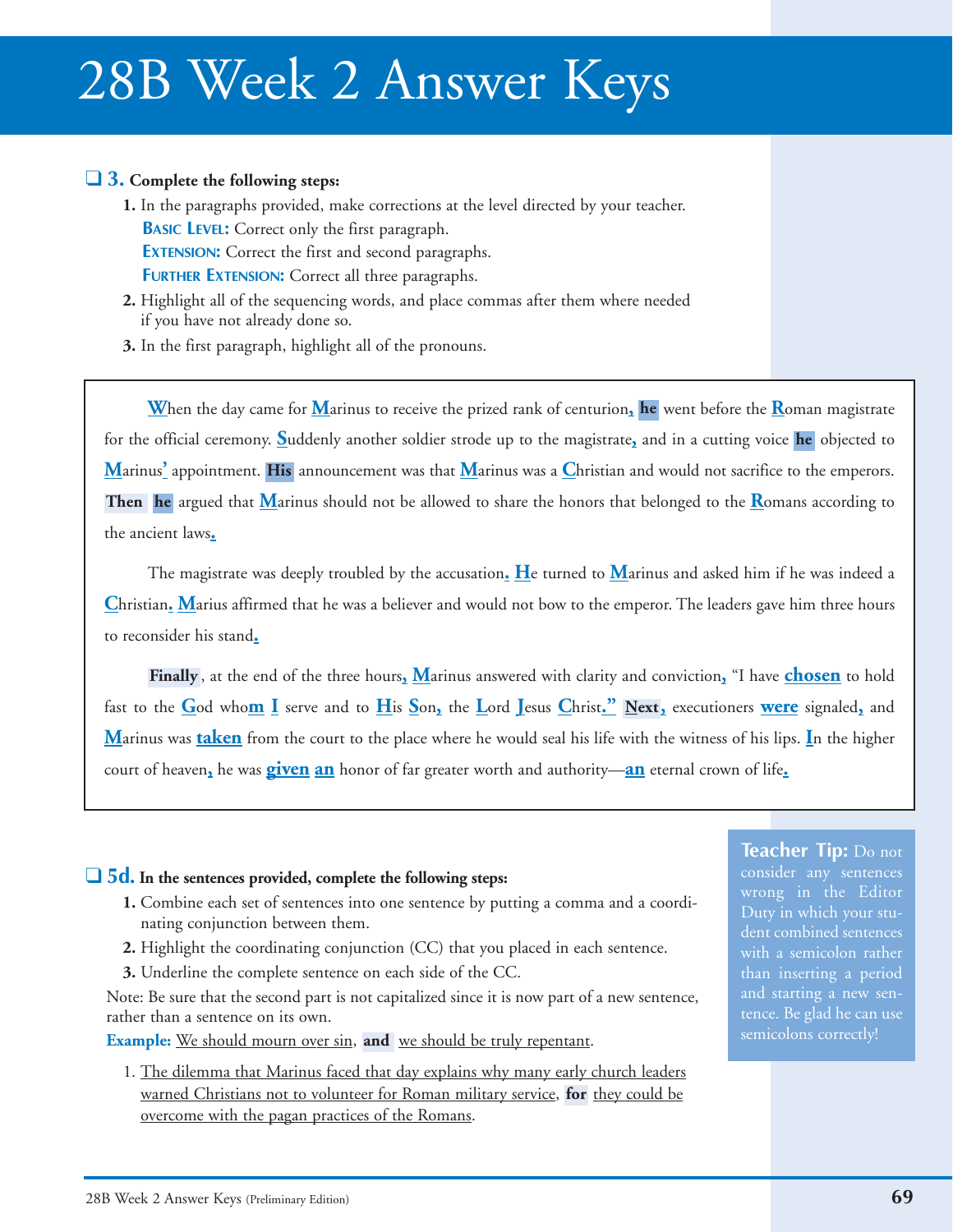answers wrong if he uses a FANBOYS that is different from the Answer Key but still appropriate.

- **Teacher Tip:** Do not 2. The danger of compromise in pagan Rome was not limited to the military, for those who held other positions of leadership were also required to look to the emperor as their god rather than the Lord Jesus Christ.
	- 3. Another early church leader who was outspoken against military service was Tertullian, and he wrote about why Christians should not be involved with the Roman government.
	- 4. Rome was entangled in pagan worship, and any allegiance to that system was questionable.
	- 5. He preached that Christians should not hold any public office in the Roman government, and he, himself, withdrew from the paganism of Rome to a secluded monastery in Egypt.
	- 6. His writings and teachings contained much truth, **but** his imbalance in teaching about pacifism affected his other doctrines too.
	- 7. A militant Christian believes that God has given authority to the office of a govern-<u>ment position,</u> but <u>he does not believe God has given authority to the one who</u> holds the office.
	- 8. Daniel and his three friends would testify against humanism, for following it would have destroyed their witness and hindered the power of God.
	- 9. King Saul tried to justify his compromise in a difficult situation, but God punished him by taking away the kingdom.
	- 10. Christians are called to follow the example of Christ in suffering, and dying for Christ's sake is an active assault against evil, just as Christ conquered Satan by His death on the cross.

#### ❑ **7b. Make the following words plural by applying the rules learned in this lesson.**

| 14. dismay-dismays              |
|---------------------------------|
| 15. repay— <b>repays</b>        |
| 16. convey-conveys              |
| 17. difficulty-difficulties     |
| 18. family-families             |
| 19. portray-portrays            |
| 20. decay-decays                |
| 21. story-stories               |
| 22. library-libraries           |
| 23. multiply- <u>multiplies</u> |
| 24. theory-theories             |
| 25. testimony-testimonies       |
| 26. country-countries           |
|                                 |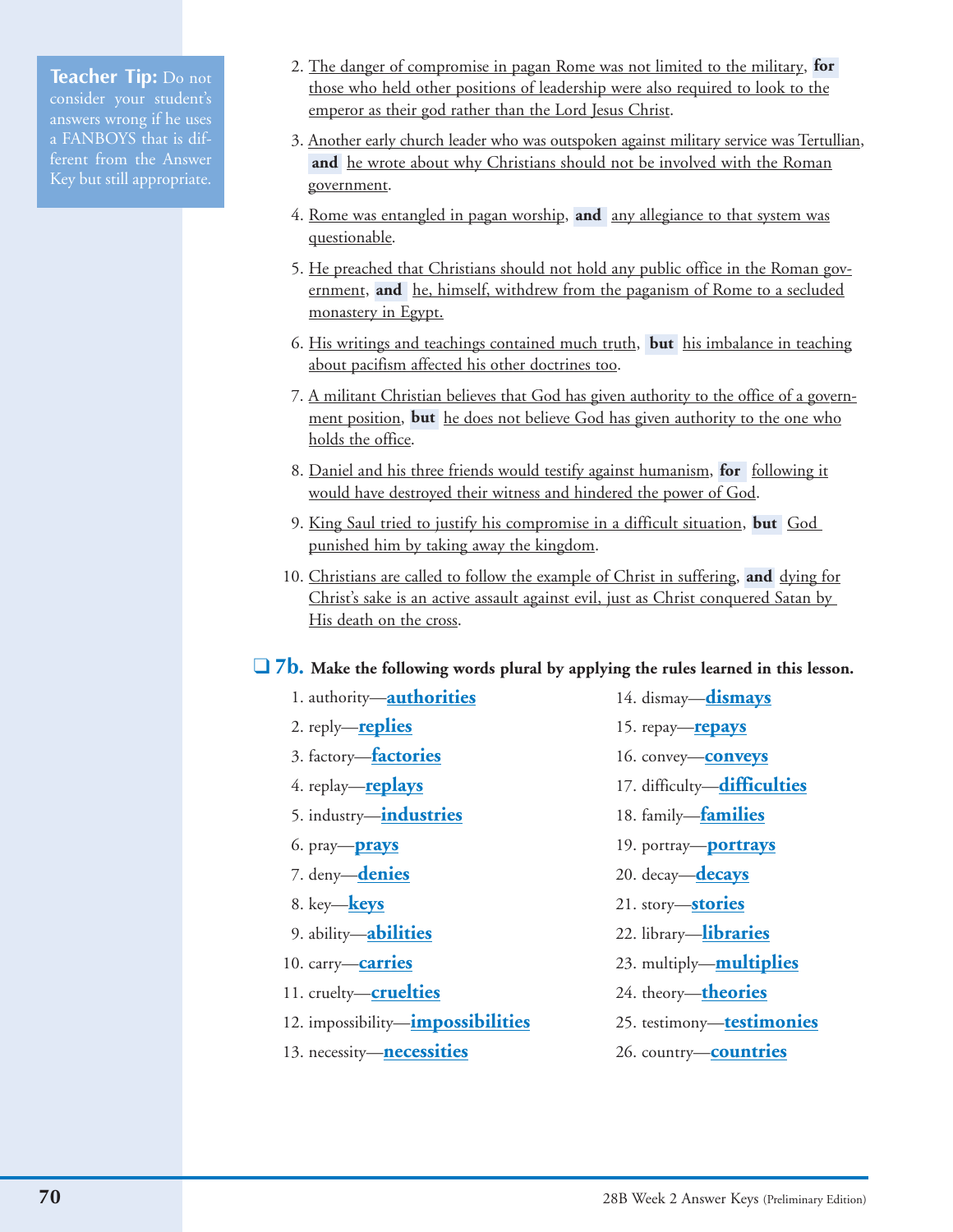#### ❑ **9d. In the sentences provided, complete the following steps:**

- **1.** Highlight all of the verb phrases. You may highlight any adverbs that are in the middle of a verb phrase. (Remember: We will consider a verb phrase to be any two or more verbs, including infinitives—*to* + verb.)
- **2.** Correct any verbs that are formed incorrectly.
- 1. It is not the nature of lions **to be** obedient to the voice of man.
- 2. A wild animal's training **has been compared** to a Christian's training.
- 3. Lions and tigers are **given** to following their own wills.
- 4. A lion may appear to submit to a trainer for short periods of time, but it is never . **fully tamed**
- 5. Successful animal training has always required more than helping an animal develop its memory, intelligence, and sensitivity to commands.
- 6. Once an animal **has submitted** his will, he **can learn** quickly.
- 7. One wolf **seemed to be trained**, but a man sadly found that it really was not.
- 8. Wolves can never be fully tamed.
- 9. Wolves **have always resist<u>ed</u> human authority.**
- 10. A lion has been **known** to be as gentle as a pussy cat and then turn on its trainer.
- 11. Reindeer and caribou are different in that man **has never been able to fully train** caribou.
- 12. Donkeys and zebras have been considered to be similar in many ways.
- 13. Zebras have always been wild.
- 14. Circus trainers have struggled for years to train these beautiful animals.
- 15. Almost every attempt to **break** them for riding or harnessing has resulted in failure.
- 16. A trained zebra is as rare as a man who **has tamed** his tongue.
- 17. A good demonstration of a lion's wild, untamable nature **has been known** to happen at feeding time.
- 18. Anyone who has been around lions very long knows that one should never between a lion and its food. **come**
- 19. Lions have killed humans who were standing between them and their food.
- 20. Lions have been thought to be trained when they really were not.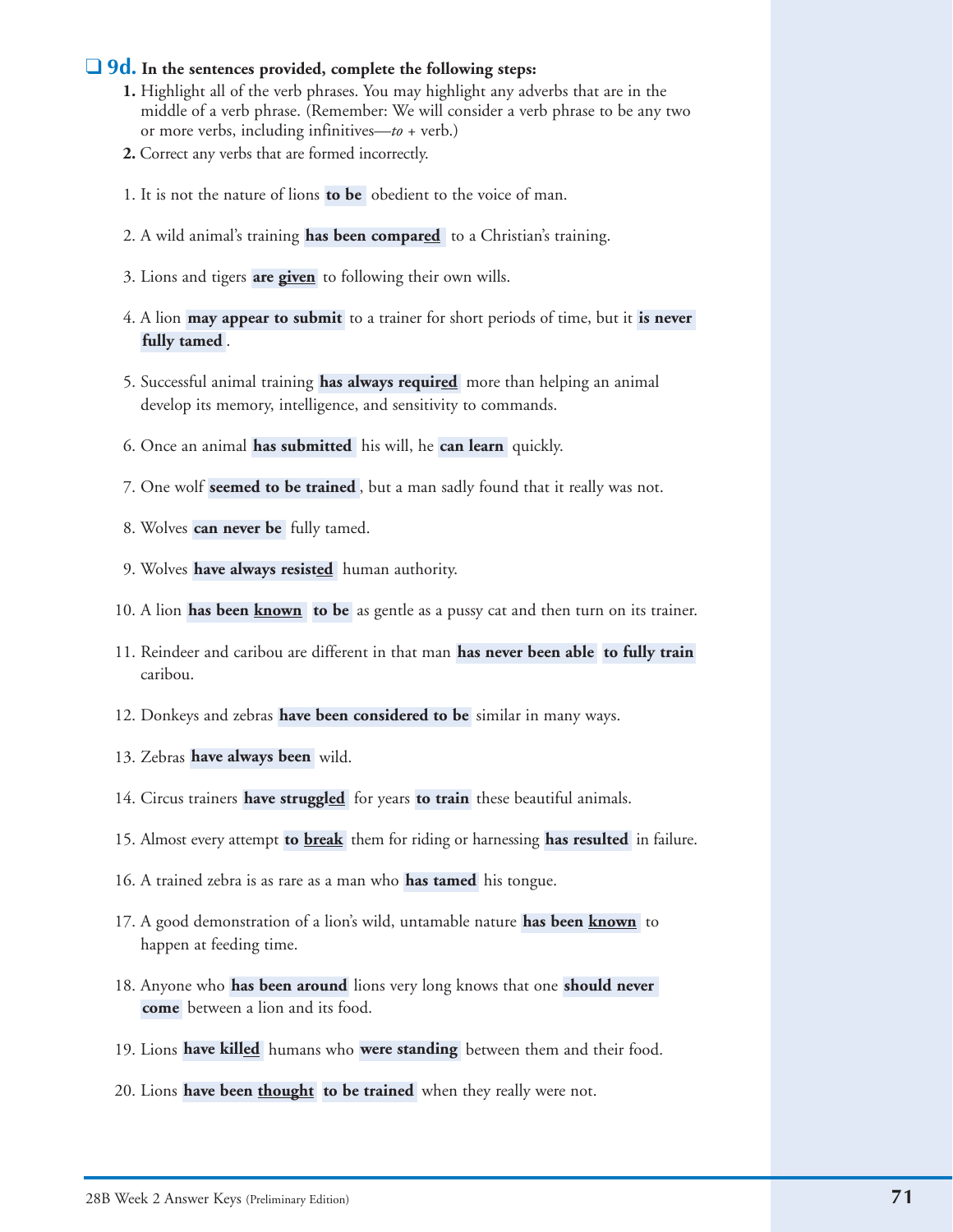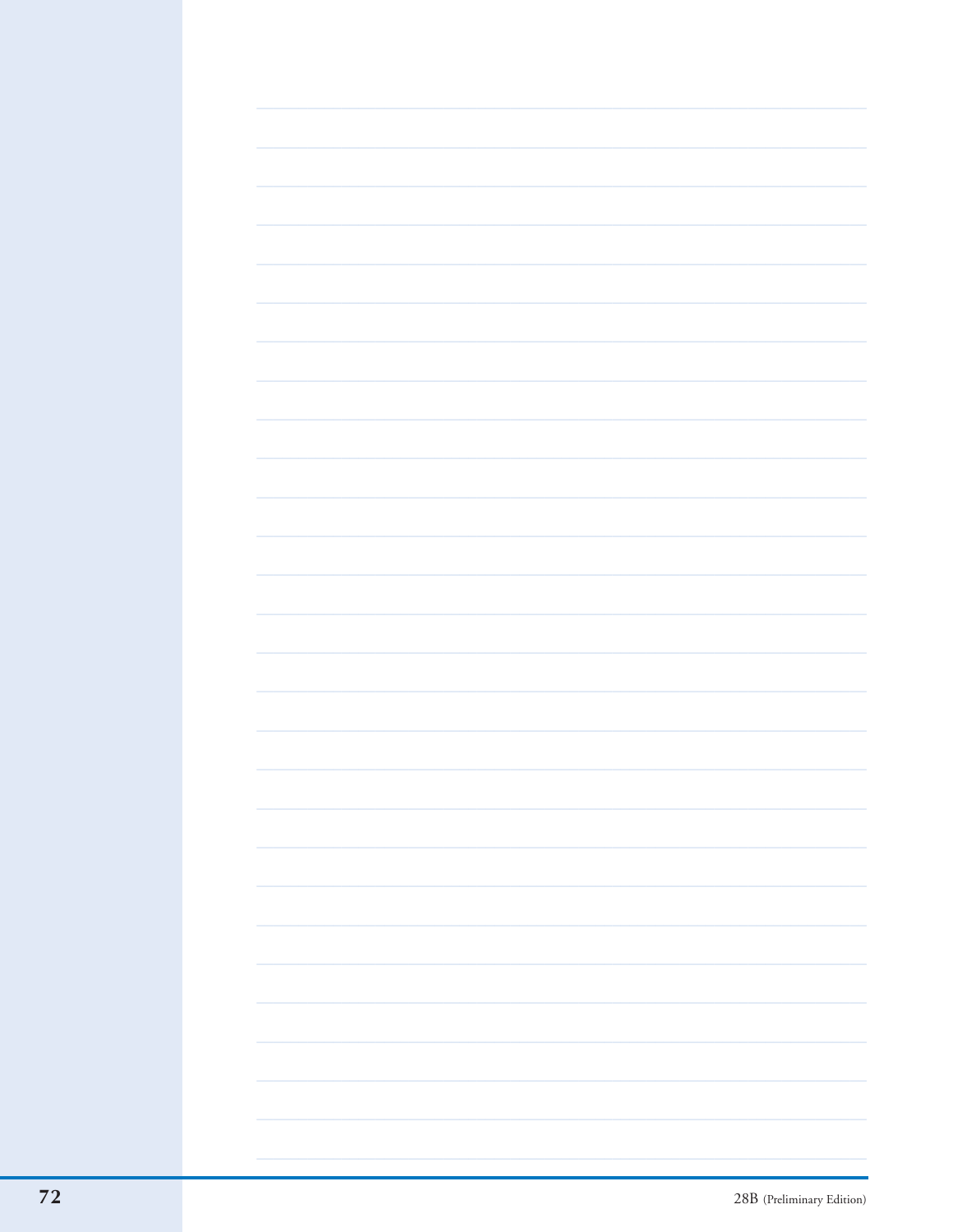## **28B Week 3 Teacher's Helps For a Five-Day Week**

#### **Day One**

#### **Vocabulary Box**

#### **Words describing** *types of wrong attitudes*

| fresh      | brash       | impolite      |
|------------|-------------|---------------|
| indiscreet | rude        | disrespectful |
| vulgar     | impertinent |               |
| impudent   | insolent    |               |
|            |             |               |

## **1. Copying, Vocabulary, and Comprehension**

#### **BASIC LEVEL**

Today, the term "restitution" commonly refers to the amount the offender is required to pay to reimburse for losses resulting from a crime. In a criminal case the state brings the action against the offender for violating a criminal statute. When an individual is injured by another individual in a non-criminal act, the injured party can sue for damages or other relief. .

#### **EXTENSION**

The amount of restitution recommended is usually determined by the amount of financial loss the victim demonstrated to the court. This typically includes the dollar value of stolen or damaged property. Sometimes, however, medical bills, lost income, and expenses incurred from cooperating with the police and the prosecutor throughout the trial are added to the property losses.

#### **FURTHER EXTENSION**

Restitution plans include both the amount of restitution a defendant must pay, and a schedule of payments. The court must approve a restitution plan before it will become enforceable against a defendant. In most jurisdictions, the amount of restitution is at the sole discretion of the court.

—*Wisdom Booklet 28*

#### **2. Spelling:** Other Spellings for the Long Double *o* Sound (Examples: rouge, group)

#### **BASIC LEVEL**

| 1. group<br>2. croup | 3. through<br>4. rouge   | 5. troupe<br>6. coup |
|----------------------|--------------------------|----------------------|
| <b>EXTENSION</b>     | <b>FURTHER EXTENSION</b> | <b>Optional</b>      |
| 7. grouper           | 9. trouper               | 13. impertinent      |
| 8. throughout        | 10. trousseau            | 14. insolent         |
|                      | 11. coupe                |                      |

**TT:** *Ou* makes both sounds of *oo*—the short sound (e.g., *could, would, should*) and the long sound (e.g., *rouge*).

#### **Day Two**

- **3. Editor Duty:** Correct Given Paragraph(s) **(Coordinating Conjunctions)**
- **4. Study Skills/Prewriting:** Outline Original Paragraphs for a Comparing/Contrasting Essay **Animal Training Child/Christian Training** \_\_\_\_\_\_\_\_\_\_\_\_\_\_\_\_\_\_\_\_\_\_ \_\_\_\_\_\_\_\_\_\_\_\_\_\_\_\_\_\_\_\_\_\_\_\_\_\_

\_\_\_\_\_\_\_\_\_\_\_\_\_\_\_\_\_\_\_\_\_\_ \_\_\_\_\_\_\_\_\_\_\_\_\_\_\_\_\_\_\_\_\_\_\_\_\_\_ \_\_\_\_\_\_\_\_\_\_\_\_\_\_\_\_\_\_\_\_\_\_ \_\_\_\_\_\_\_\_\_\_\_\_\_\_\_\_\_\_\_\_\_\_\_\_\_\_ \_\_\_\_\_\_\_\_\_\_\_\_\_\_\_\_\_\_\_\_\_\_ \_\_\_\_\_\_\_\_\_\_\_\_\_\_\_\_\_\_\_\_\_\_\_\_\_\_

#### **Day Three**

- **5. Grammar:** Noun Markers (Articles)
- **6. Composition/Creative Writing:** Write an Original Comparing/Contrasting Essay (Rough Draft of Body)

#### **Day Four**

- **7. Grammar:** Adjectives
- **8. Study Skills/Prewriting/Composition:** Take Notes and Write an Original Opening Paragraph

#### **Day Five**

- **9. Spelling:** Spelling Test
- **10. Dictation:** Dictation Quiz

**Extra Practice** (Optional)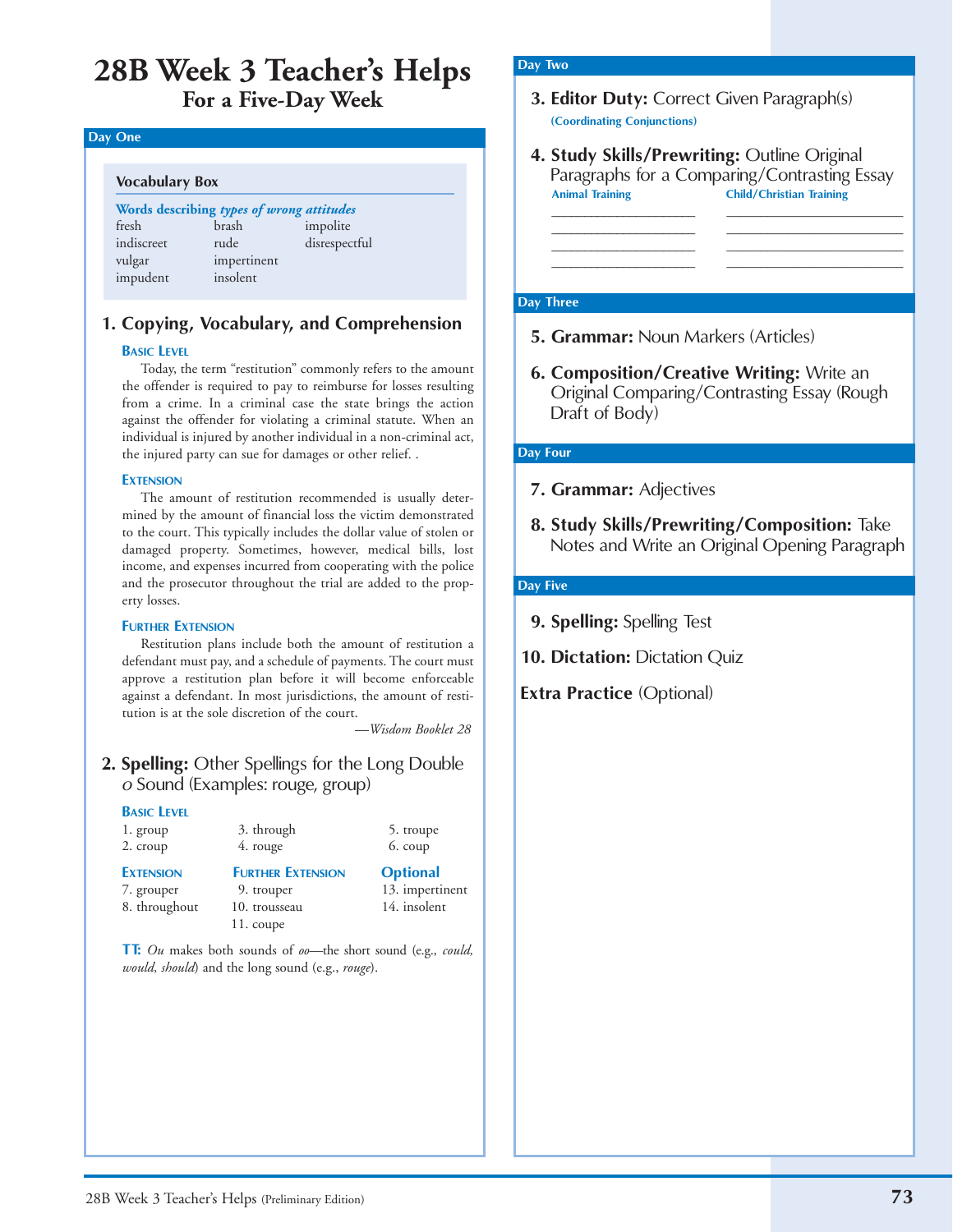## **28B Week 3 Teacher's Helps**

**For a Four-Day Week**

#### **Day One**

#### **Vocabulary Box**

#### **Words describing** *types of wrong attitudes*

| brash       | impolite      |
|-------------|---------------|
| rude        | disrespectful |
| impertinent |               |
| insolent    |               |
|             |               |

## **1. Copying, Vocabulary, and Comprehension**

#### **BASIC LEVEL**

Today, the term "restitution" commonly refers to the amount the offender is required to pay to reimburse for losses resulting from a crime. In a criminal case the state brings the action against the offender for violating a criminal statute. When an individual is injured by another individual in a non-criminal act, the injured party can sue for damages or other relief. .

#### **EXTENSION**

The amount of restitution recommended is usually determined by the amount of financial loss the victim demonstrated to the court. This typically includes the dollar value of stolen or damaged property. Sometimes, however, medical bills, lost income, and expenses incurred from cooperating with the police and the prosecutor throughout the trial are added to the property losses.

#### **FURTHER EXTENSION**

Restitution plans include both the amount of restitution a defendant must pay, and a schedule of payments. The court must approve a restitution plan before it will become enforceable against a defendant. In most jurisdictions, the amount of restitution is at the sole discretion of the court.

—*Wisdom Booklet 28*

## **2. Spelling:** Other Spellings for the Long Double *o* Sound (Examples: rouge, group)

#### **BASIC LEVEL**

| 1. group         | 3. through               | 5. troupe       |
|------------------|--------------------------|-----------------|
| 2. croup         | 4. rouge                 | 6. coup         |
| <b>EXTENSION</b> | <b>FURTHER EXTENSION</b> | <b>Optional</b> |
| 7. grouper       | 9. trouper               | 13. impertinent |
| 8. throughout    | 10. trousseau            | 14. insolent    |
|                  | 11. coupe                |                 |

**TT:** *Ou* makes both sounds of *oo*—the short sound (e.g., *could, would, should*) and the long sound (e.g., *rouge*).

## **3. Editor Duty:** Correct Given Paragraph(s) **(Coordinating Conjunctions)**

#### **Day Two**

**4. Study Skills/Prewriting:** Outline Original Paragraphs for a Comparing/Contrasting Essay<br> **Animal Training**<br> **Child/Christian Training Animal Training Child/Christian Training**

\_\_\_\_\_\_\_\_\_\_\_\_\_\_\_\_\_\_\_\_\_\_ \_\_\_\_\_\_\_\_\_\_\_\_\_\_\_\_\_\_\_\_\_\_\_\_\_\_ \_\_\_\_\_\_\_\_\_\_\_\_\_\_\_\_\_\_\_\_\_\_ \_\_\_\_\_\_\_\_\_\_\_\_\_\_\_\_\_\_\_\_\_\_\_\_\_\_ \_\_\_\_\_\_\_\_\_\_\_\_\_\_\_\_\_\_\_\_\_\_ \_\_\_\_\_\_\_\_\_\_\_\_\_\_\_\_\_\_\_\_\_\_\_\_\_\_ \_\_\_\_\_\_\_\_\_\_\_\_\_\_\_\_\_\_\_\_\_\_ \_\_\_\_\_\_\_\_\_\_\_\_\_\_\_\_\_\_\_\_\_\_\_\_\_\_

**5. Grammar:** Noun Markers (Articles)

#### **Day Three**

- **6. Composition/Creative Writing:** Write an Original Comparing/Contrasting Essay (Rough Draft of Body)
- **7. Grammar:** Adjectives
- **8. Study Skills/Prewriting/Composition:** Take Notes and Write an Original Opening Paragraph

#### **Day Four**

- **9. Spelling:** Spelling Test
- **10. Dictation:** Dictation Quiz

**Extra Practice** (Optional)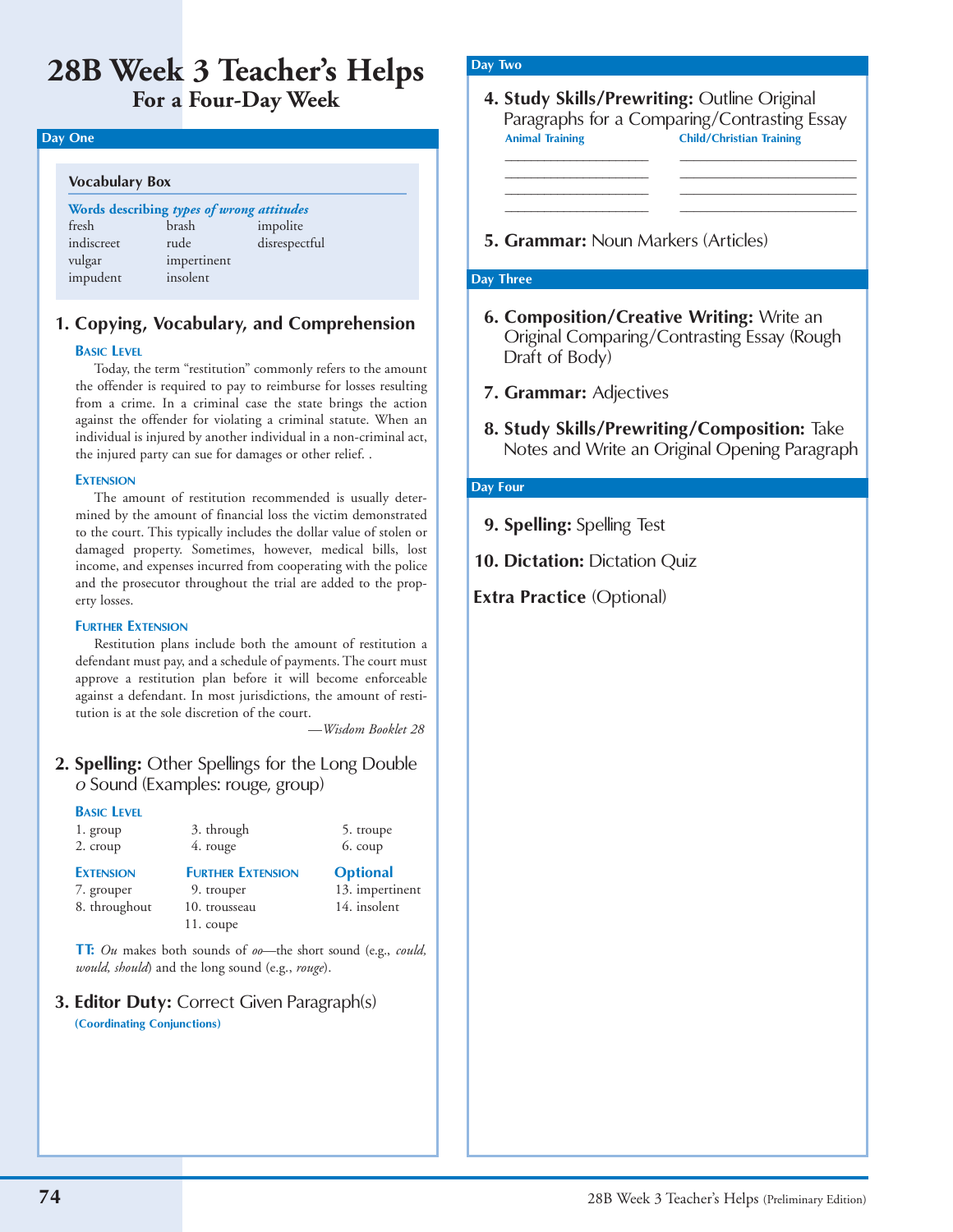# 28B Week 3 Answer Keys

## ❑ **3. Complete the following steps:**

- **1.** In the paragraphs provided, make corrections at the level directed by your teacher. **BASIC LEVEL:** Correct only the first paragraph. **EXTENSION:** Correct the first and second paragraphs. **FURTHER EXTENSION:** Correct all three paragraphs.
- **2.** Combine the last two sentences of the first paragraph by inserting a comma and a coordinating conjunction.

**A** good demonstration of a lion**'s** wild**,** untamable nature can happen at feeding time**. A**nyone who has been around lions very long knows that one should never come **between** a lion and **its** food. Lions **are** very protective of **their** food**, and l**ions will kill others who get **too** close**.**

**T**he story is told of a "tame" lion that had been with a circus for many years. Actually**,** it had never attacked or threatened anyone. However**,** one day a cage boy made a fatal mistake. **T**hinking that the lion would not even hurt a flea**,** the boy carelessly walked between the lion and its food**. T**his mistake triggered the lion**'s** wild nature, which had never been completely tamed**.** In an instant**,** the lion was upon the boy. **Its** vice-like jaws clamped down on the boy**'s** neck just once**.**

**L**ater**,** the boy was found dead in the cage. **H**e had no scratches except for the fang marks and a broken neck. The lion **was** lying curled up next to the body as if nothing had happened**.**

## ❑ **7d. In the sentences provided, fill in the blanks with descriptive adjectives.**

## **Answers will vary.**

❑ **7e. Use your thesaurus or your Wisdom Booklet to find synonyms for the underlined words in the sentences provided, and write the new "descriptive adjectives" on the lines provided.**

Note: A synonym is a word with the same or similar meaning.

## **Answers will vary.**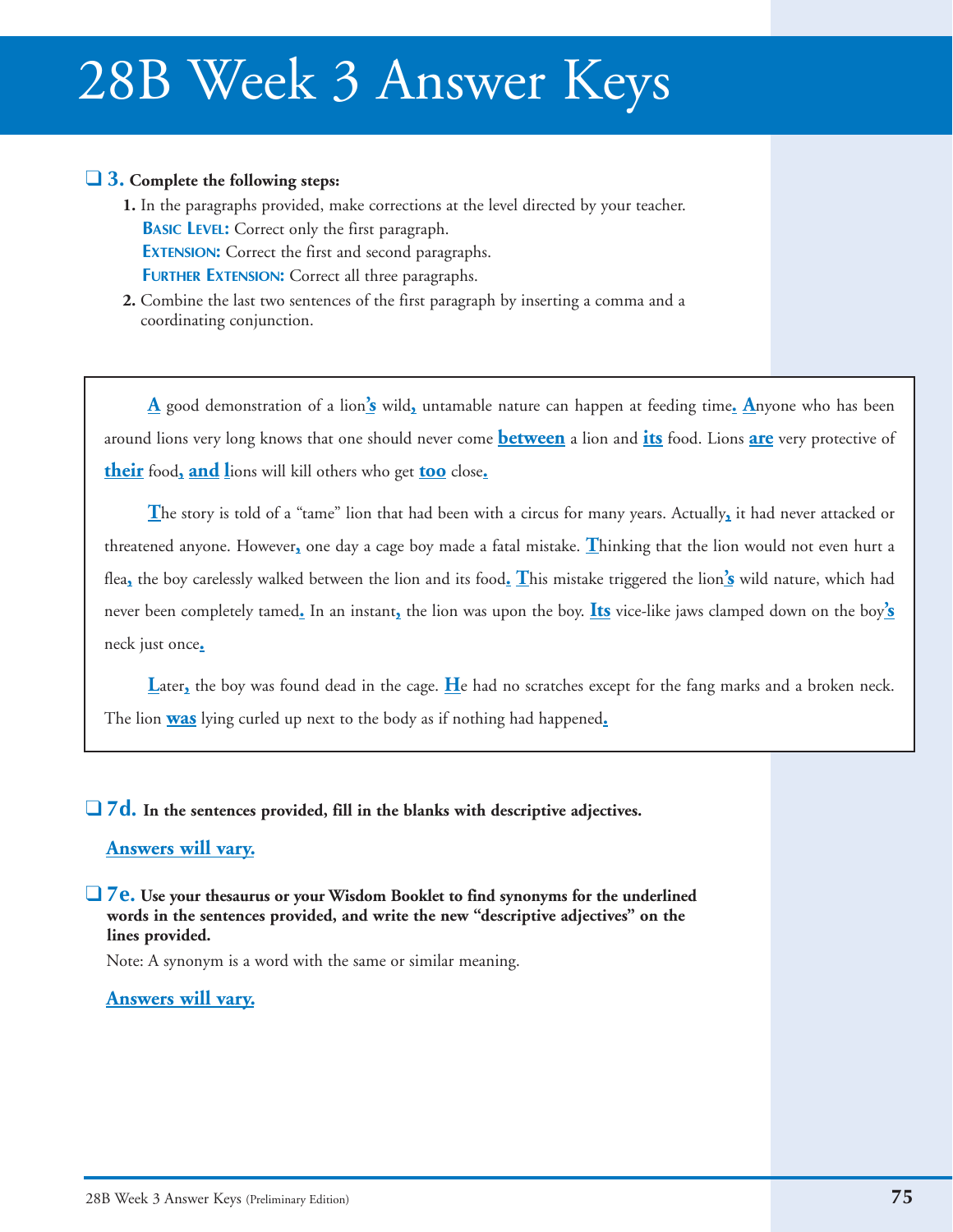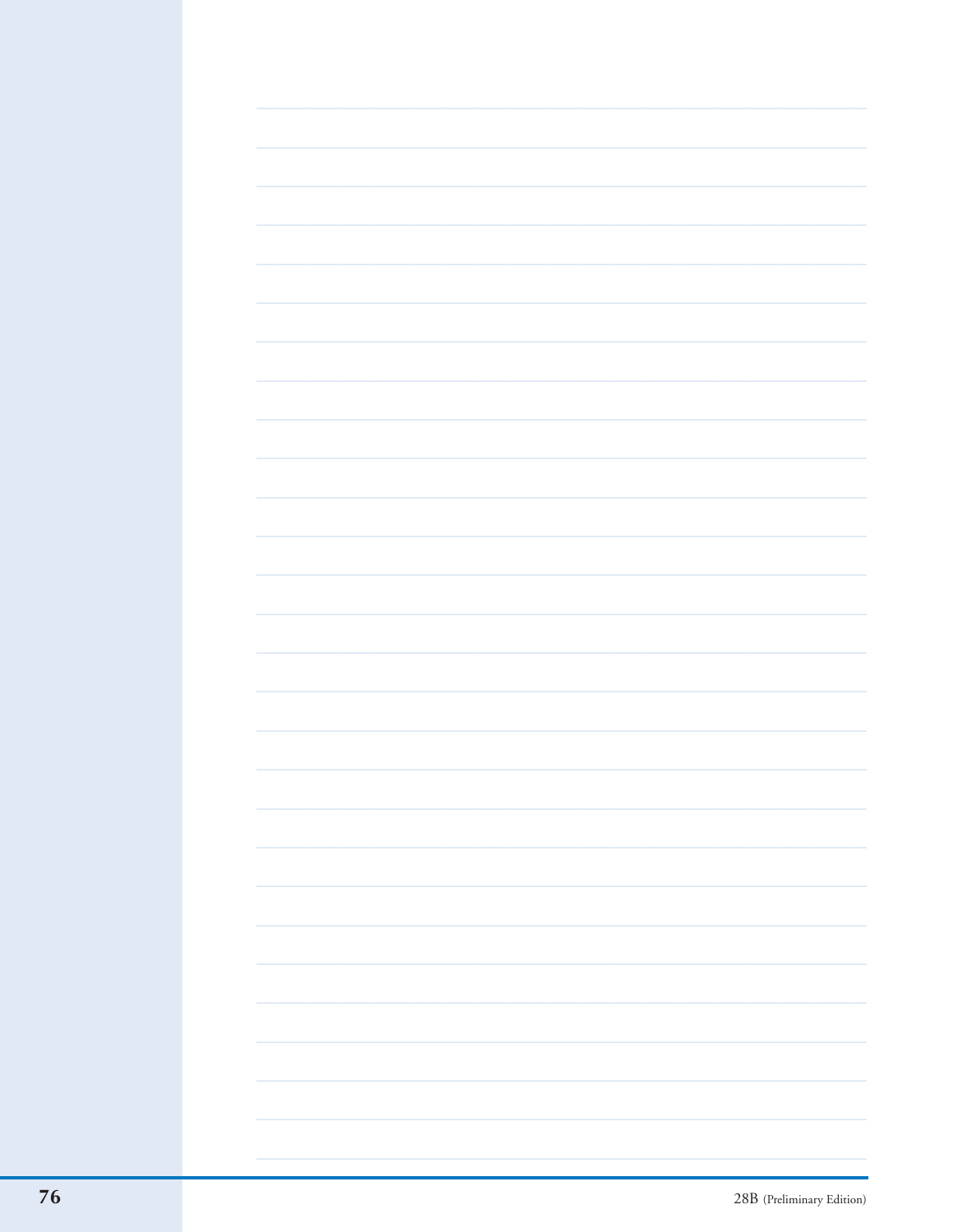## **28B Week 4 Teacher's Helps For a Five-Day Week**

#### **Day One**

#### **Vocabulary Box**

### **Words describing** *types of wrong attitudes*

| fresh      | brash       | impolite      |
|------------|-------------|---------------|
| indiscreet | rude        | disrespectful |
| vulgar     | impertinent |               |
| impudent   | insolent    |               |
|            |             |               |

## **1. Copying, Vocabulary, and Comprehension**

#### **BASIC LEVEL**

After the defeat of Germany, several Nazi officers committed suicide rather than face the court in which they would be tried for war crimes. A notable exception was Albert Speer, a chief architect of the Third Reich. He had been appointed by Hitler as minister of armaments in war production. Without his organizational genius on the Nazi's side, the horror and atrocities of World War II would have come to an earlier end.

#### **EXTENSION**

Albert Speer's attorneys repeatedly warned him that confession of his part in the war would result in his execution. Thus, the court was electrified when he stood up and said, "I am not only guilty of that with which I am charged, but I am guilty of everything that took place in the war because I could have known what was happening, and I chose not to know."

#### **FURTHER EXTENSION**

His confession so surprised the court that rather than being executed, he was sentenced to only twenty years in prison. Following his release from prison he said, "After my admission I felt my spirits lighten. I was glad I did not try to dodge the issue. During my twenty years of imprisonment, I was, nevertheless, a free man." *—Wisdom Booklet 28*

#### **2. Spelling:** Words With *s* Saying *z* (Examples: as, wise)

#### **BASIC LEVEL**

| 1. examines<br>2. partakers<br>3. praises | 4. despairs<br>5. returns<br>6. wiser | 7. meanings<br>8. reveres |
|-------------------------------------------|---------------------------------------|---------------------------|
| <b>EXTENSION</b>                          | <b>FURTHER EXTENSION</b>              | <b>Optional</b>           |
| 9. glories                                | 11. liaison                           | 13. disrespectful         |
| 10. feasible                              | 12. multiplies                        | 14. impolite              |

**TT:** The letter *s* often says *z*. There is no rhyme or reason to when it does so; thus, students must memorize these words and know when the *z* sound calls for an *s* and not a *z*. Generally speaking, when a short vowel word ends in *s* making the *z* sound, it is not doubled as it is when it says *s* (e.g., *has, as*).

#### **Day Two**

- **3. Editor Duty:** Correct Given Paragraph(s) **(Adjectives, Noun Markers)**
- **4. Composition:** Edit and Revise

#### **Day Three**

**5. Grammar:** Prepositions

#### **Day Four**

**6. Sentence Structure:**  Prepositional Phrase Openers

#### **Day Five**

- **7. Spelling:** Spelling Test
- **8. Dictation:** Dictation Quiz
- **9. Composition:** Final Copy Original Comparing/Contrasting Essay
- **Extra Practice** (Optional)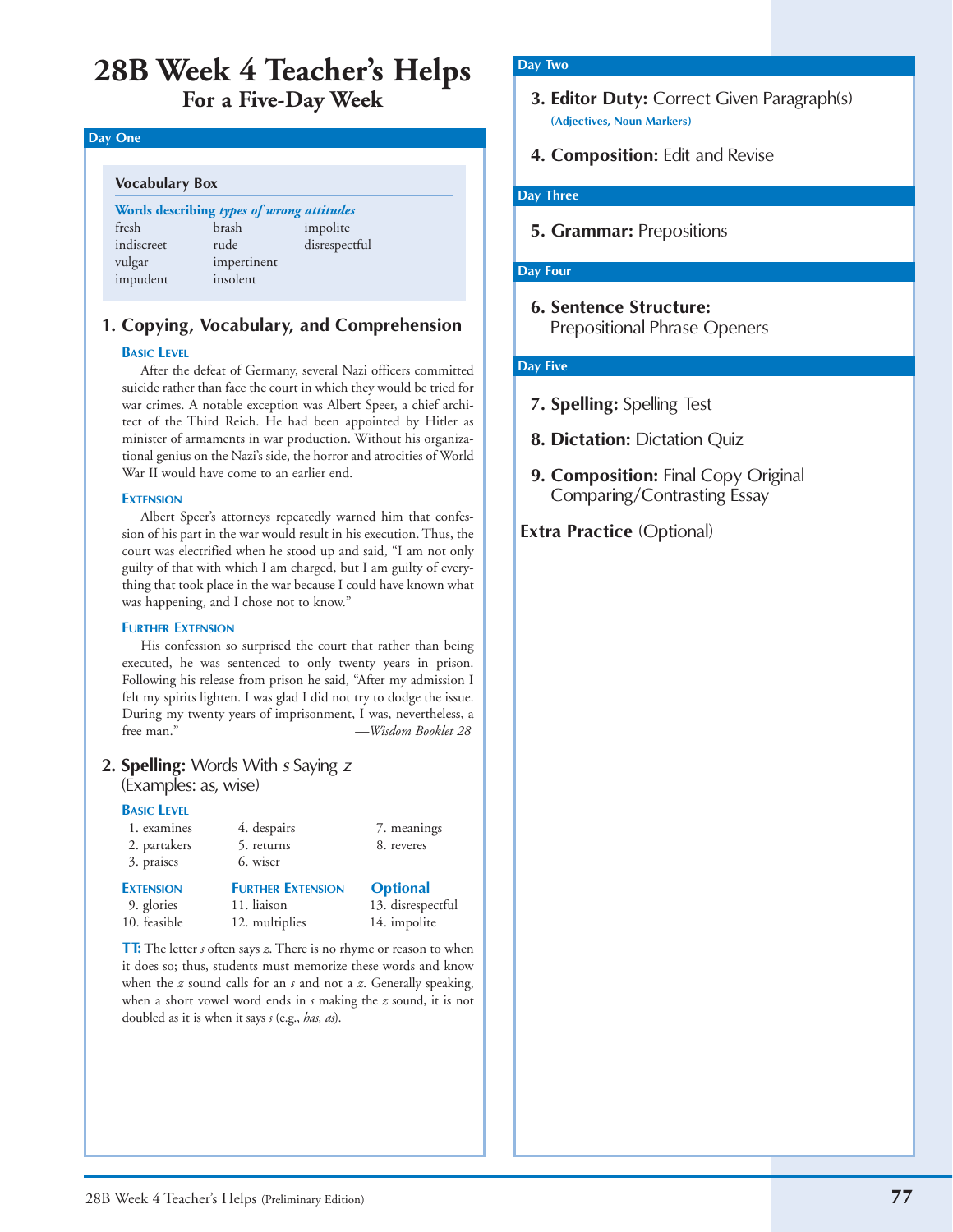## **28B Week 4 Teacher's Helps**

#### **Day One**

#### **Vocabulary Box**

#### **Words describing** *types of wrong attitudes*

| fresh      | brash       | impolite      |
|------------|-------------|---------------|
| indiscreet | rude        | disrespectful |
| vulgar     | impertinent |               |
| impudent   | insolent    |               |
|            |             |               |

## **1. Copying, Vocabulary, and Comprehension**

#### **BASIC LEVEL**

After the defeat of Germany, several Nazi officers committed suicide rather than face the court in which they would be tried for war crimes. A notable exception was Albert Speer, a chief architect of the Third Reich. He had been appointed by Hitler as minister of armaments in war production. Without his organizational genius on the Nazi's side, the horror and atrocities of World War II would have come to an earlier end.

#### **EXTENSION**

Albert Speer's attorneys repeatedly warned him that confession of his part in the war would result in his execution. Thus, the court was electrified when he stood up and said, "I am not only guilty of that with which I am charged, but I am guilty of everything that took place in the war because I could have known what was happening, and I chose not to know."

#### **FURTHER EXTENSION**

His confession so surprised the court that rather than being executed, he was sentenced to only twenty years in prison. Following his release from prison he said, "After my admission I felt my spirits lighten. I was glad I did not try to dodge the issue. During my twenty years of imprisonment, I was, nevertheless, a free man." *—Wisdom Booklet 28*

## **2. Spelling:** Words With *s* Saying *z*

(Examples: as, wise)

#### **BASIC LEVEL**

| <b>EXTENSION</b> | <b>FURTHER EXTENSION</b> | <b>Optional</b> |
|------------------|--------------------------|-----------------|
| 3. praises       | 6. wiser                 |                 |
| 2. partakers     | 5. returns               | 8. reveres      |
| 1. examines      | 4. despairs              | 7. meanings     |

9. glories 11. liaison 13. disrespectful 10. feasible 12. multiplies 14. impolite

**TT:** The letter *s* often says *z*. There is no rhyme or reason to when it does so; thus, students must memorize these words and know when the *z* sound calls for an *s* and not a *z*. Generally speaking, when a short vowel word ends in *s* making the *z* sound, it is not doubled as it is when it says *s* (e.g., *has, as*).

#### **Day Two**

- **3. Editor Duty:** Correct Given Paragraph(s) **(Adjectives, Noun Markers)**
- **4. Composition:** Edit and Revise

#### **Day Three**

- **5. Grammar:** Prepositions
- **6. Sentence Structure:**  Prepositional Phrase Openers

#### **Day Four**

- **7. Spelling:** Spelling Test
- **8. Dictation:** Dictation Quiz
- **9. Composition:** Final Copy Original Comparing/Contrasting Essay

**Extra Practice** (Optional)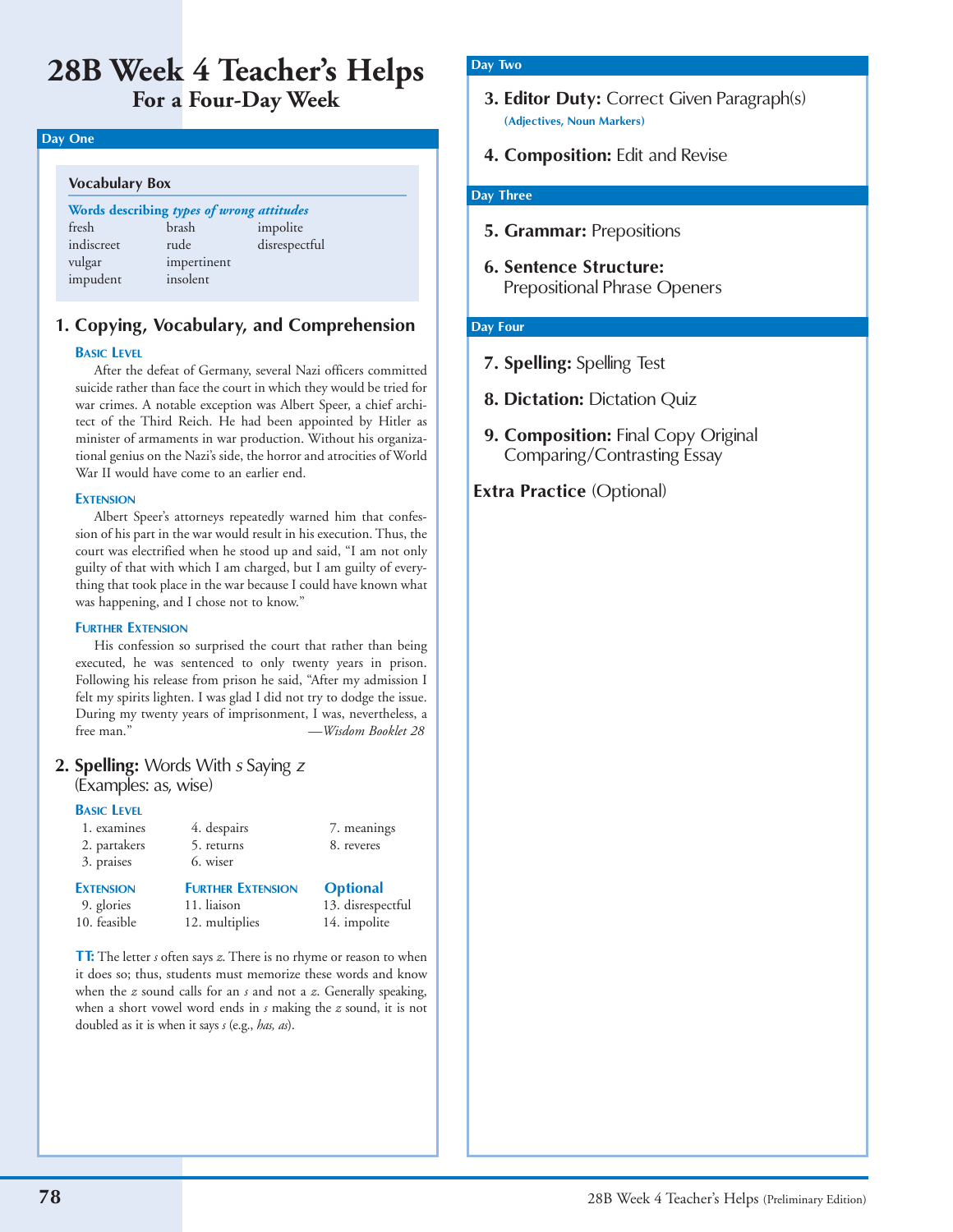## 28B Week 4 Answer Keys

## ❑ **3. Complete the following steps:**

- **1.** In the paragraphs provided, make corrections at the level directed by your teacher. **BASIC LEVEL:** Correct only the first paragraph. **EXTENSION:** Correct the first and second paragraphs. **FURTHER EXTENSION:** Correct all three paragraphs.
- **2.** In any of the paragraphs, highlight the descriptive adjectives. **BASIC LEVEL:** Highlight four adjectives. **EXTENSION:** Highlight six adjectives. **FURTHER EXTENSION:** Highlight eight adjectives.
- **3.** In the first paragraph, highlight all of the noun markers (articles).

 $\underline{\textbf{M}}$ any characteristics of  $\underline{\textbf{out}}$  current law system  $\underline{\textbf{have}}$  been passed down to us from the feudal courts in Europe during the Middle Ages (A.D. 700 to 1400). A vassal (one who received land in exchange for **political** and  $m$ ilitary service to <mark>the</mark> landlord) <u>was</u> tried by his peers (jury system) when accused of a crime. The landlord presided over the court as a judge<u>.</u> The court could order a person to appear by using a summons<u>. A</u> felon was one who refused **to** obey the court,

 $\bf{No}$  law could be made without the consent of the government.  $\bf{There}$  was  $\bf{one}$  aspect of the law, however, that existed during this period, which <mark>has</mark> since been removed from the legal system. It involved the need for a criminal to make **proper** restitution to his victim. This requirement did not originate with the feudal courts. It was initiated by **G**od in the Law **H**e gave to **H**is own people in **E**xodus**.**

**W**hen a person **who** damages another is required to make restitution**,** justice is carried out. That restitution**,** however**,** must be according to **G**od**'s** requirements of justice not man**'s** idea of fairness. Only then will it be **an effective** crime deterrent as well as a means of restoring the offender and the victim. Our present lawmakers must understand and act upon the **many** facets of restitution.

## ❑ **5h. In the sentences provided, complete the following steps:**

- **1.** Highlight the prepositions at the beginning of the sentences.
- **2. EXTENSIONS:** Cross out the highlighted prepositions, and write a different preposition in place of each one. **Answers will vary.**

#### **Throughout**

Example: During our life, we should be hungry for God.

- 1. With the decline of feudalism during the fifteenth century, the disappearance of the victim from the criminal justice process began.
- 2. In the feudal system a victim or his family sought redress from an offender directly through his lord's court.